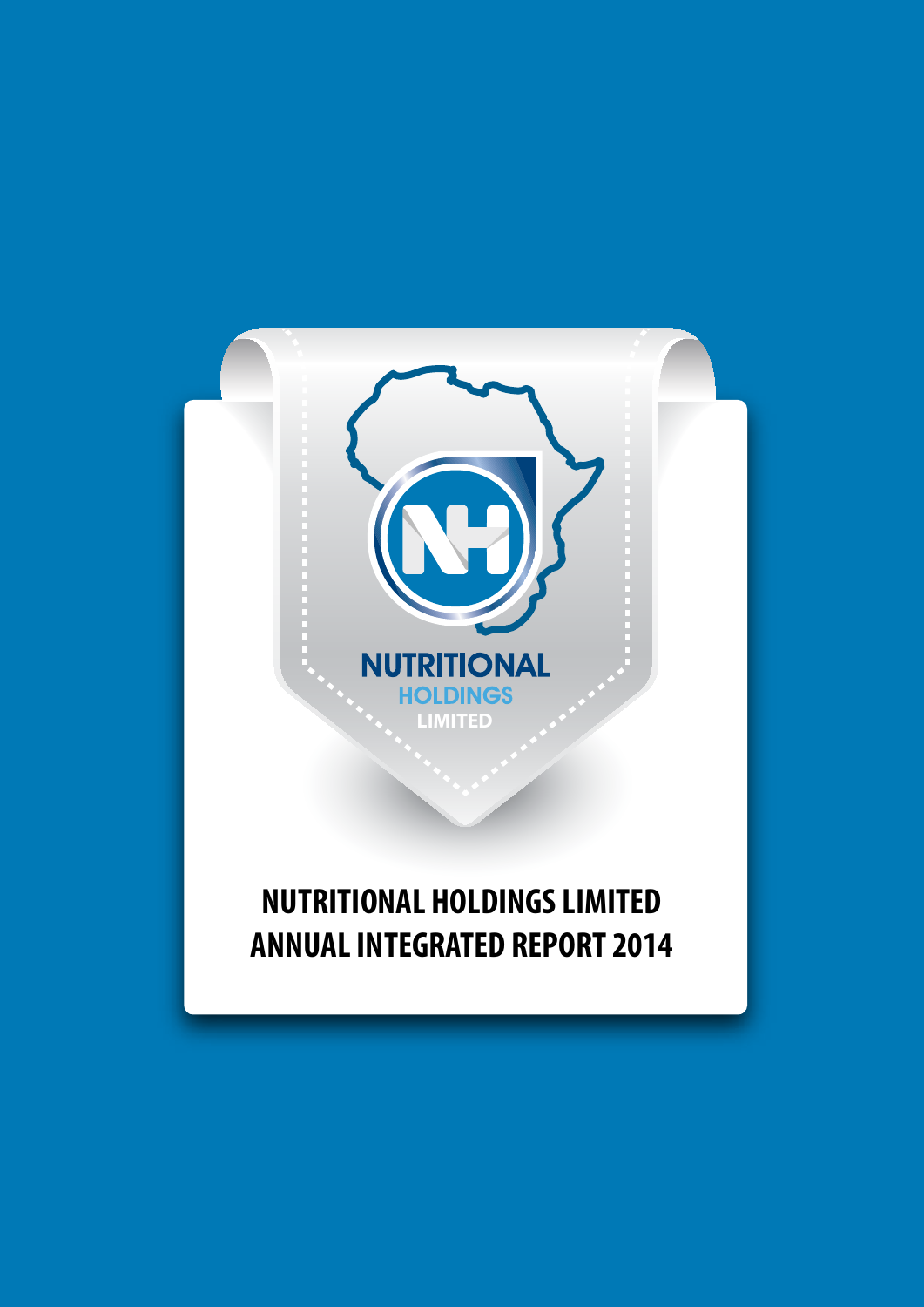## » NUTRITIONAL HOLDINGS LIMITED

## **CORPORATE PROFILE**

Nutritional Holdings is a manufacturer and marketer of pharmaceutical products and complementary natural medicines as well as fortified dry food products. The Group's manufacturing and marketing operations are complemented by its research, design and development capabilities. Nutritional Holding's ability to deliver an affordable range of nutritionally fortified and natural products aims to address the malnutrition and immune deficiency problems in South Africa and beyond.

The Nutritional Holdings Group comprises established, complementary, pharmaceutical and nutritional dry foodstuffs manufacturing businesses. The Group manufactures a wide range of nutritional foodstuffs and supplements manufactured from soya, sorghum and maize at its ISO 22000:2005 accredited factory in Klerksdorp as well as certain medicines registered with the Medicines Control Council and other non-registered "complementary" medicines'.

## **VISION**

Nutritional Holdings' vision is to develop and provide nutritious, affordable and sustainable food products to the African market and to actively promote the socio-economic wellbeing of South Africans and people throughout sub-Saharan Africa.

## **MISSION STATEMENT**

Nutritional Holdings' mission is to be the preferred supplier of dry foodstuffs to the Southern African consumer as well as a healthcare service supplier to the lower and middle-income segments of the Southern African market, culminating in sustainable returns for shareholders.

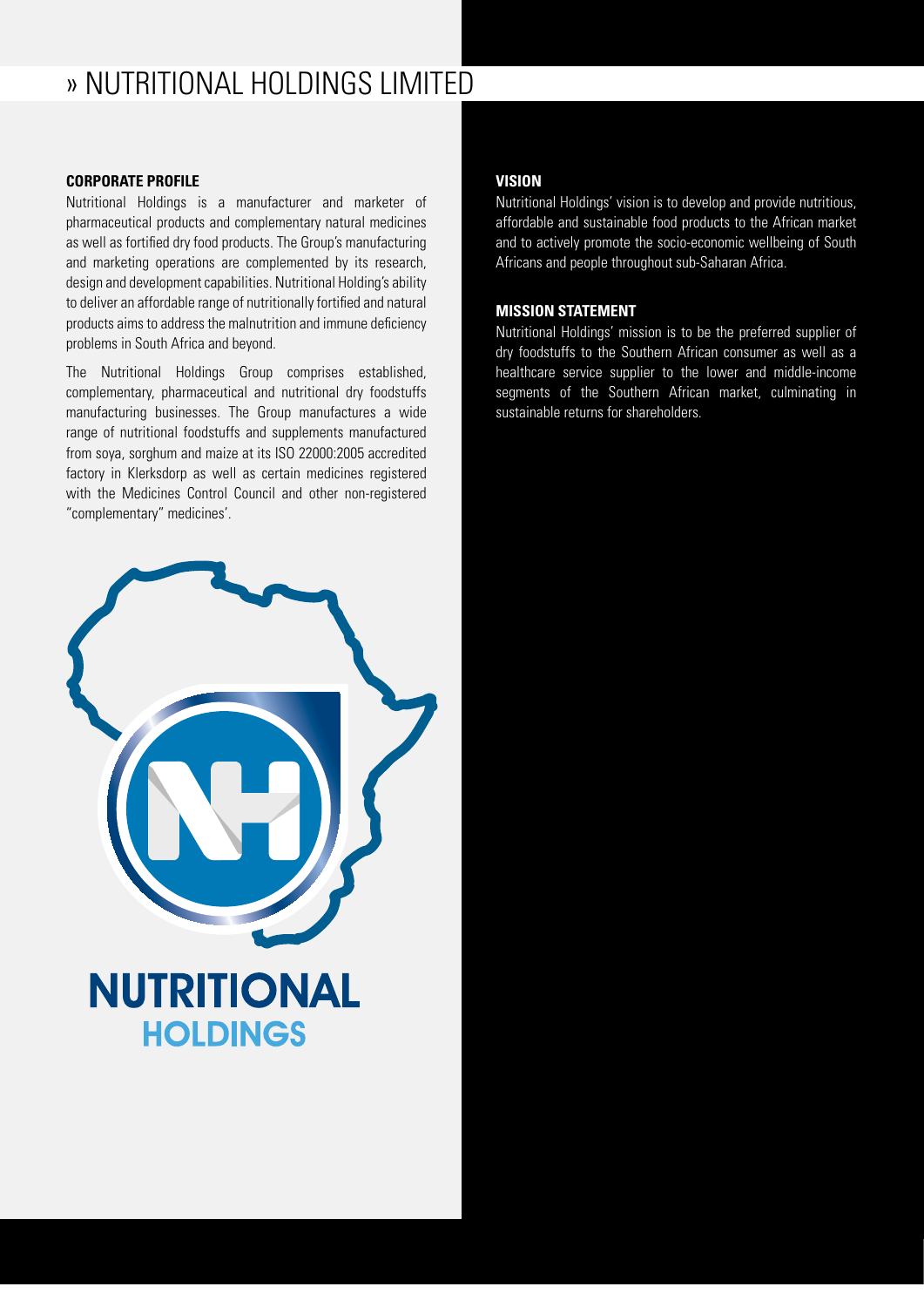## » CONTENTS

The new Companies Act allows for the distribution of a summarised report to shareholders. In accordance with the provisions of the new Companies Act, we will make the complete integrated report available on our website (as we currently do viz. www.nholdings. co.za) and printed copies will be available on request. We are sending all shareholders printed copies of the notice to the annual general meeting together with a summarised copy of the annual financial statements, unless shareholders elect to review electronic versions. To the extent that our stakeholders support this initiative, it will result both in an improved environmental impact and cost savings.

## **BUSINESS OVERVIEW**

| Corporate profile                                 | inside front cover |
|---------------------------------------------------|--------------------|
| Vision                                            | inside front cover |
| <b>Mission statement</b>                          | inside front cover |
| Directorate                                       | 2                  |
| Group activities                                  | 3                  |
| Financial highlights                              | 4                  |
| Five-year review                                  | 5                  |
| <b>REPORTS</b>                                    |                    |
| Chairman's report                                 | 6                  |
| Chief Executive Officer's report                  | 7                  |
| Corporate governance                              | 9                  |
| Report of the Audit and Risk Management Committee | 14                 |
| Sustainability report                             | 16                 |

#### **FINANCIAL STATEMENTS**

| Report of the independent auditors       | 21 |
|------------------------------------------|----|
| Directors' responsibilities and approval | 22 |
| Declaration by Company Secretary         | 22 |
| Directors' report                        | 23 |
| Statement of financial position          | 27 |
| Statement of comprehensive income        | 28 |
| Statement of changes in equity           | 29 |
| Statement of cash flows                  | 30 |
| Notes to the annual financial statements | 31 |
|                                          |    |

## **SHAREHOLDER INFORMATION**

| Shareholder spread               | 64                |
|----------------------------------|-------------------|
| Notice of annual general meeting | 65                |
| Form of proxy                    | attached          |
| Corporate information            | inside back cover |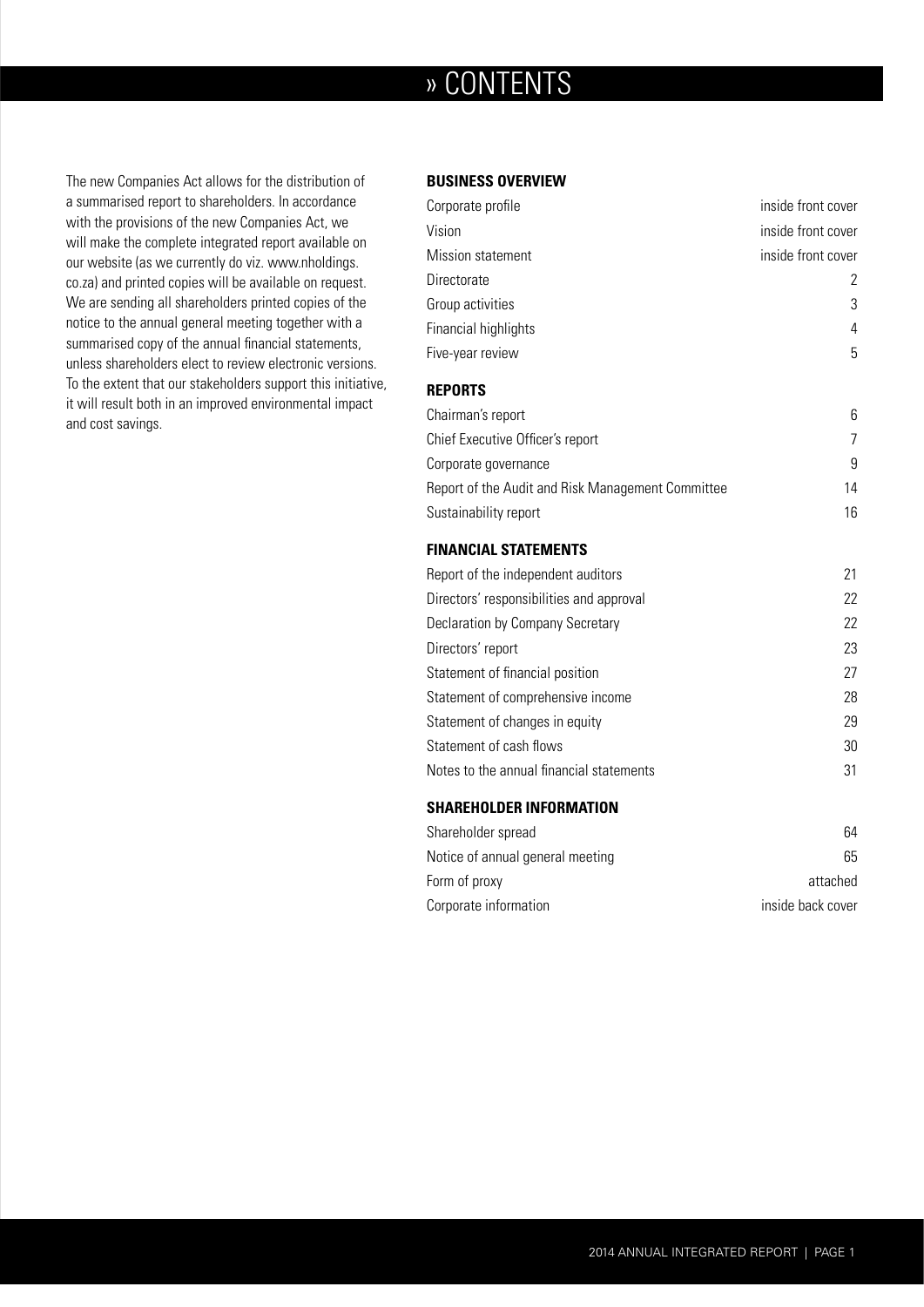## **EXECUTIVE DIRECTORS**

## **Robert Stephen Etchells (Chief Executive Officer)**

Mr Etchells has a BCompt (Hons) degree with CTA and served his articles with Deloitte Haskins & Sells. Mr Etchells completed a Postgraduate Diploma in Management Development at the University of Cape Town's Graduate School of Business. With 20 years' experience in both financial management and general management, Mr Etchells has overseen the turnaround of various businesses and is also a reputable entrepreneur with a "hands on" management approach.

## **Clayton Dean Angus (Group Financial Director) CA (SA)**

Mr Angus is a registered Chartered Accountant CA (SA) and served his articles with KPMG. Mr Angus worked for two years in London before returning to South Africa to continue his career. He previously served as the Chief Financial Officer of Nurturing Orphans of Aids for Humanity (NOAH).

## **Anthony Robert Jacob Spanjaard (Group Sales and Marketing Director) – resigned 21 May 2014**

Mr Spanjaard has ten years' experience in sales and general management having previously served as the Managing Director of Spanjaard Limited. He brings a unique skills set to the Group. Mr Spanjaard started Foodspan Proprietary Limited before joining Nutritional Holdings Limited.

## **NON-EXECUTIVE DIRECTORS**

## **Glen Rowan Wambach (Independent non-executive director and chairman)**

Mr Wambach has completed a number of courses in the medical field. Mr Wambach has spent his entire working career in the medical and pharmaceutical industry and is currently employed with a leading medical aid administrator.

## **Anthony Richard Pinfold**

Mr Pinfold has vast trading experience within the African continent as well as Asia. Mr Pinfold has been a player in the motor industry for over 35 years and is currently the Chairman of GWM South Africa.

## **Treve Robert Hendry (Independent non-executive director) CA (SA)**

Mr Hendry is a registered Chartered Accountant. Mr Hendry is currently the Chief Executive Officer of Argent Industrial Limited and has over twenty years', experience as a senior executive of various JSE listed companies.

## **Jennifer Ann Etchells CA (SA)**

Mrs Etchells is a registered Chartered Accountant in both South Africa and the United Kingdom. In addition, Mrs Etchells has a Masters degree in Commerce (Australia) and a Postgraduate degree in Advanced Taxation. Mrs Etchells has worked in and managed various accounting practices, including Deloitte Haskins & Sells, BDO Spencer Stewart (KZN) Incorporated, and served as the Financial Director of Argent Industrial Limited.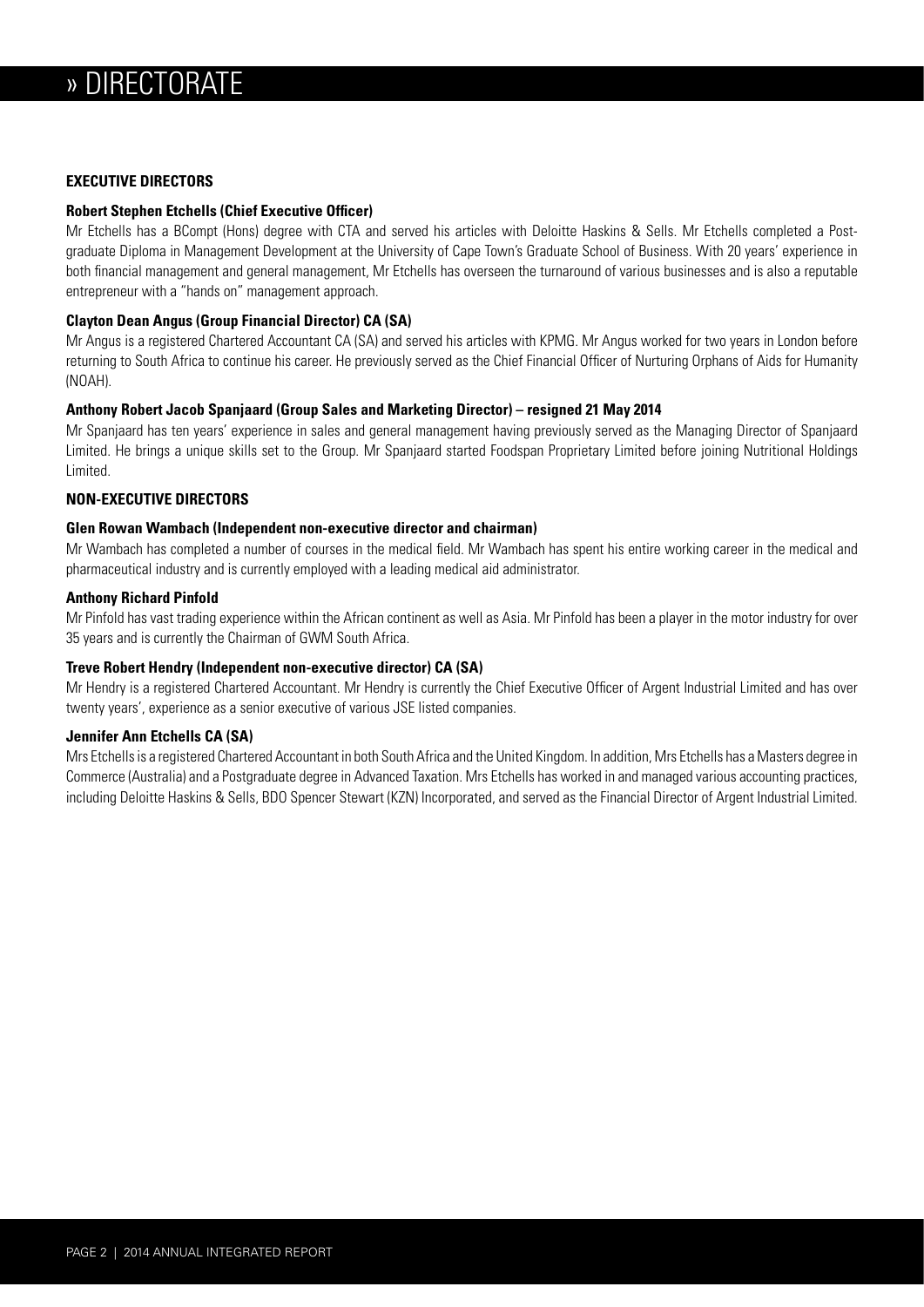## » GROUP ACTIVITIES

## **OPERATIONS**

#### **Nutritional Foods**

Nutritional Foods, which is located in Klerksdorp, has one of the biggest manufacturing factories in South Africa producing fortified dry food and food supplements. It has a large customer base spanning both end user consumers and other leading brand foodstuff suppliers via a nationwide sales and distribution network.

The company has well-established and recognised brands in the industrial catering and mass consumer market segments throughout Southern Africa.

#### **Impilo**

The company currently outsources the manufacture of its products via a third party contractor manufacturer located in Gauteng. It has a well-established brand in the lower LSM market segment and has numerous products registered with the South African Medicines Control Council.



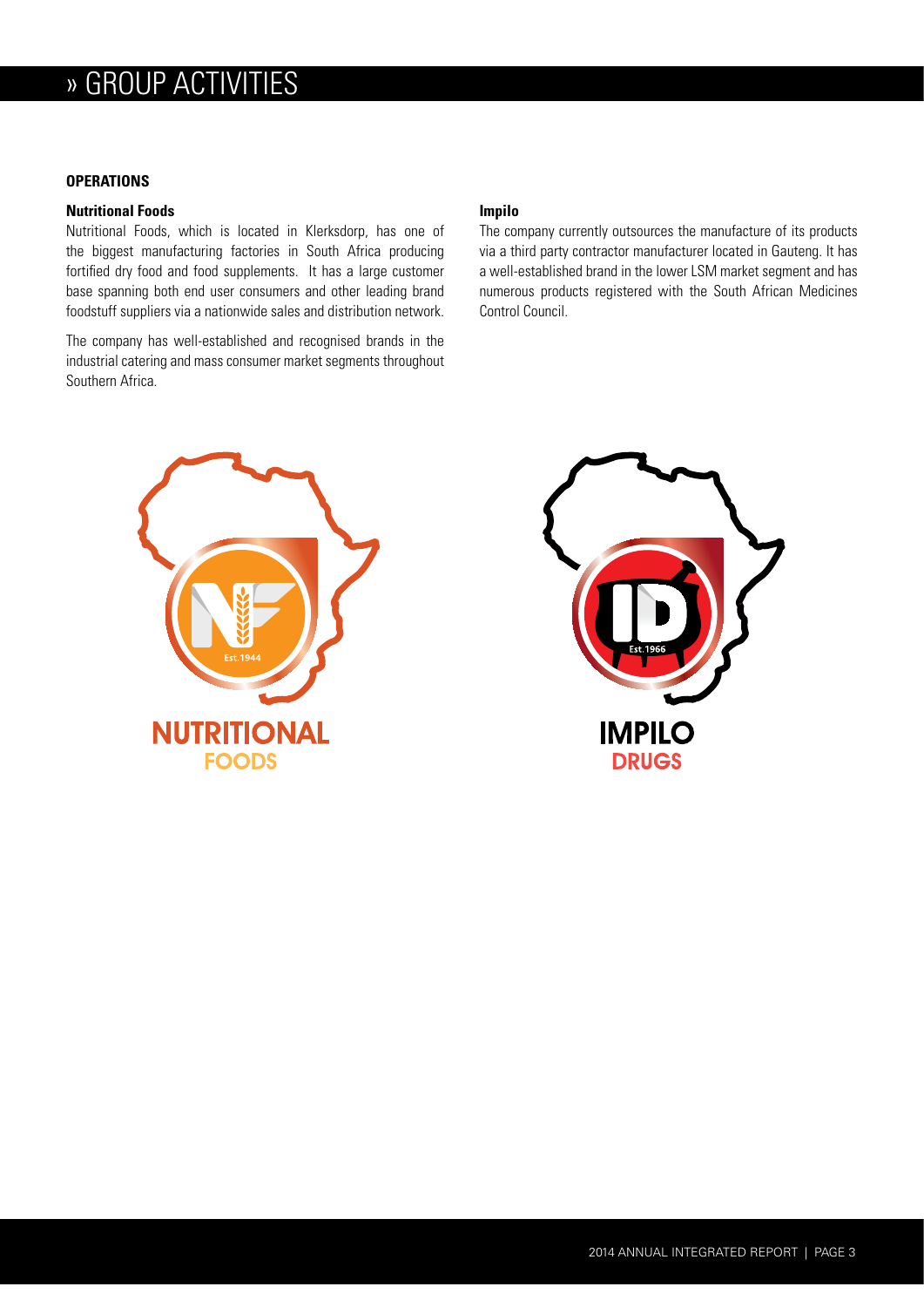## » FINANCIAL HIGHLIGHTS

Group turnover of R36,039 million was 5% up on the R34,178 million of the previous year. Gross profit improved by R1,127 million to R14,938 million (+8.2%). The headline loss decreased from a loss of R6,243 million to a loss of R6,067 million, including a R625 295 write-off of a trade debtor, namely Edge to Edge Global Investments Limited.

Gearing remains low at 1%. After taking into account "short-term financing (overdraft facilities)", gearing increases to 16%.



REVENUE (R'000)

## ATTRIBUTABLE (LOSS) EARNINGS (R'000)



## HEADLINE (LOSS) EARNINGS PER SHARE (cents)



## NET ASSET VALUE PER SHARE (cents)

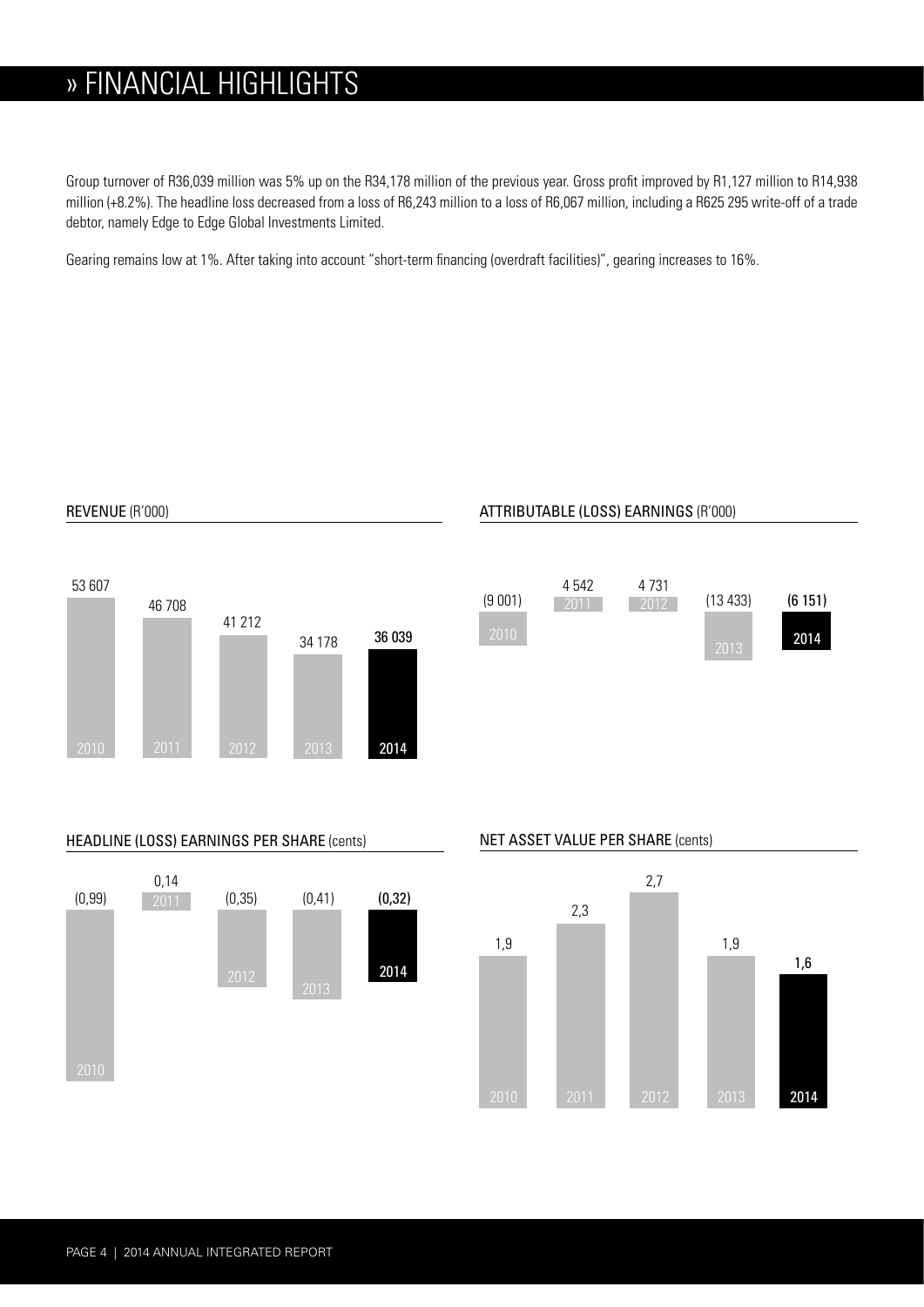## » FIVE-YEAR REVIEW

|                                                   |         | 2014     | 2013     | 2012    | 2011    | Restated<br>2010 |
|---------------------------------------------------|---------|----------|----------|---------|---------|------------------|
| Revenue                                           | (R'000) | 36 039   | 34 178   | 41 212  | 46 708  | 53 607           |
| Attributable (loss) earnings for the year         | (R'000) | (6151)   | (13 433) | 4731    | 4 5 4 2 | (9001)           |
| (Loss)/earnings per share                         | (cents) | (0, 32)  | (0, 89)  | 0,20    | 0,15    | (0, 95)          |
| Headline (loss)/earnings per share                | (cents) | (0, 32)  | (0, 41)  | (0, 35) | 0,14    | (0, 99)          |
| Net asset value per share                         | (cents) | 1,6      | 1,9      | 2,7     | 2,3     | 1,9              |
| Net asset value per share (excluding intangibles) | (cents) | 0,9      | 1,26     | 1,46    | 1,25    | 0,8              |
| Total assets employed                             | (R'000) | 44 163   | 44 586   | 54 834  | 44 236  | 38 234           |
| Return on shareholders' equity                    | (%)     | (20, 77) | (37, 55) | 11,62   | 17,44   | (43, 14)         |

## EBITDA (R'000)

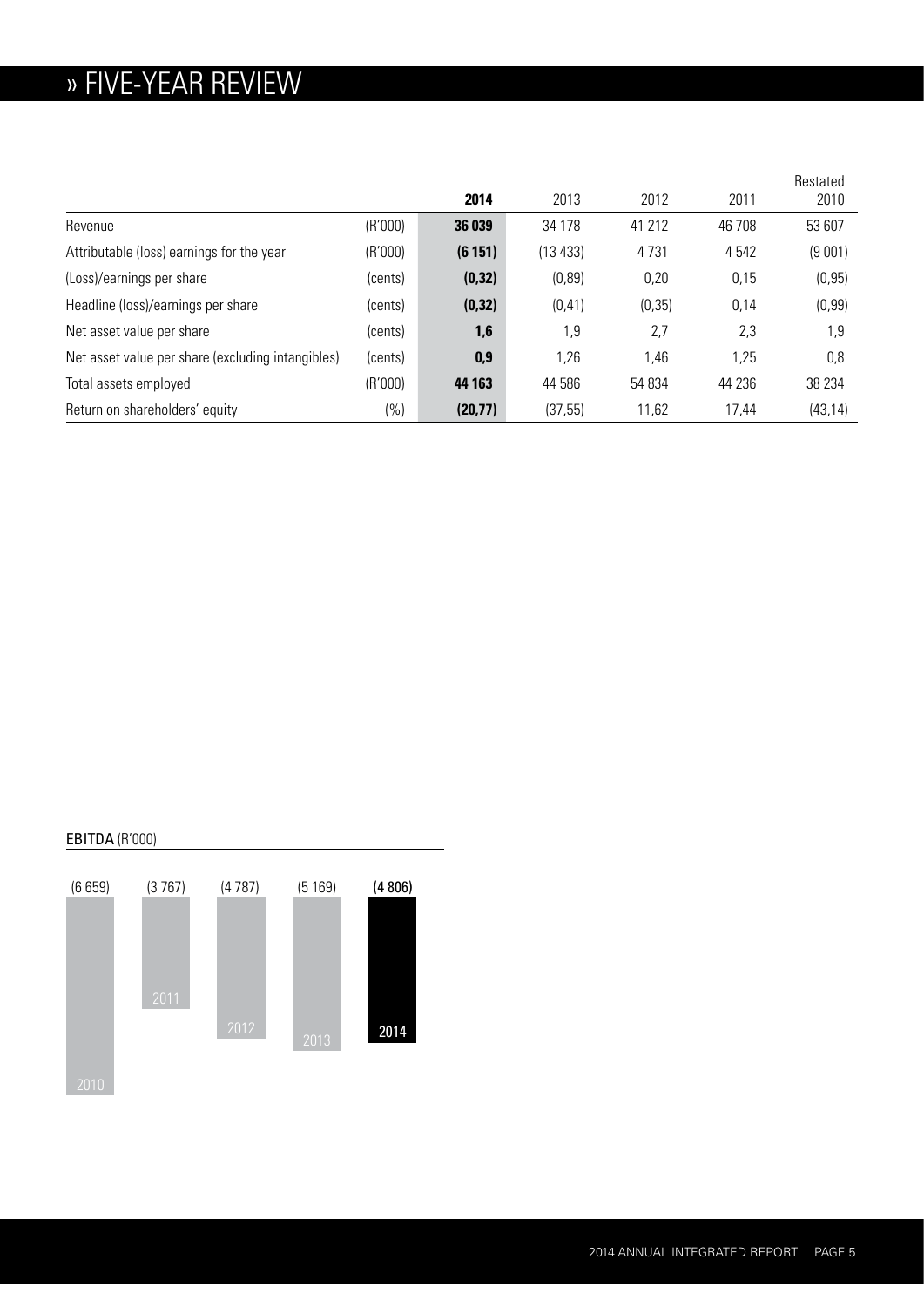## » CHAIRMAN'S REPORT

## **INTRODUCTION AND OVERVIEW**

The new senior management team that was put in place towards the end of the last financial year was tasked with the implementation of a turnaround programme. Whilst this process is proving to be challenging, they have done a superb job in improving production efficiencies and reducing costs substantially and have targeted new channels for business which should start to pay off soon. There are numerous challenges, including the fact that the typical historical contracts have been lost due to the B-BBEE status of the Group. This is something that is currently being addressed and will assist in the future.

Management has been focusing on ways to improve its routes to market in line with market needs and requirements. The overhead and production costs are under constant review. Strong corporate governance and restoring the corporate image of the Group is also high on the agenda. There has been a major cost reduction as a result of continual internal rationalisation of staff and processes, thanks to senior management's commitment.

With the South African government's initiatives to promote job creation through manufacturing. Nutritional Holdings Limited intends to play its role, which will benefit the shareholders.

I am confident that the results next year will indicate a positive outcome as a result of the growth strategies and renewed focus currently being implemented.

## **SUSTAINABILITY**

We understand the need to ensure long-term sustainability for the Group, which will be achieved through a return to profitability.

We have endeavoured to identify the risks associated with this stage of Nutritional Holdings' business cycle and to ensure that management has mitigated risk as best as practical under the circumstances.

Expansion of our activities will be done cautiously until we have established a platform of sustainable profitability and a strong financial base. Shareholders are cautioned that until we have established this stage, the Group is unlikely to pay dividends.

#### **CORPORATE GOVERNANCE**

The recommendations and requirements of the King III Report on Corporate Governance and the Regulations of the JSE form an integral part of the corporate governance framework within which Nutritional Holdings Limited operates.

## **APPRECIATION**

I would like to thank all our business partners for their support during the year and I remain grateful for the support of the board, shareholders, customers, suppliers, staff and other stakeholders of the Nutritional Holdings Group.

#### **GR WAMBACH**

*Chairman*

30 May 2014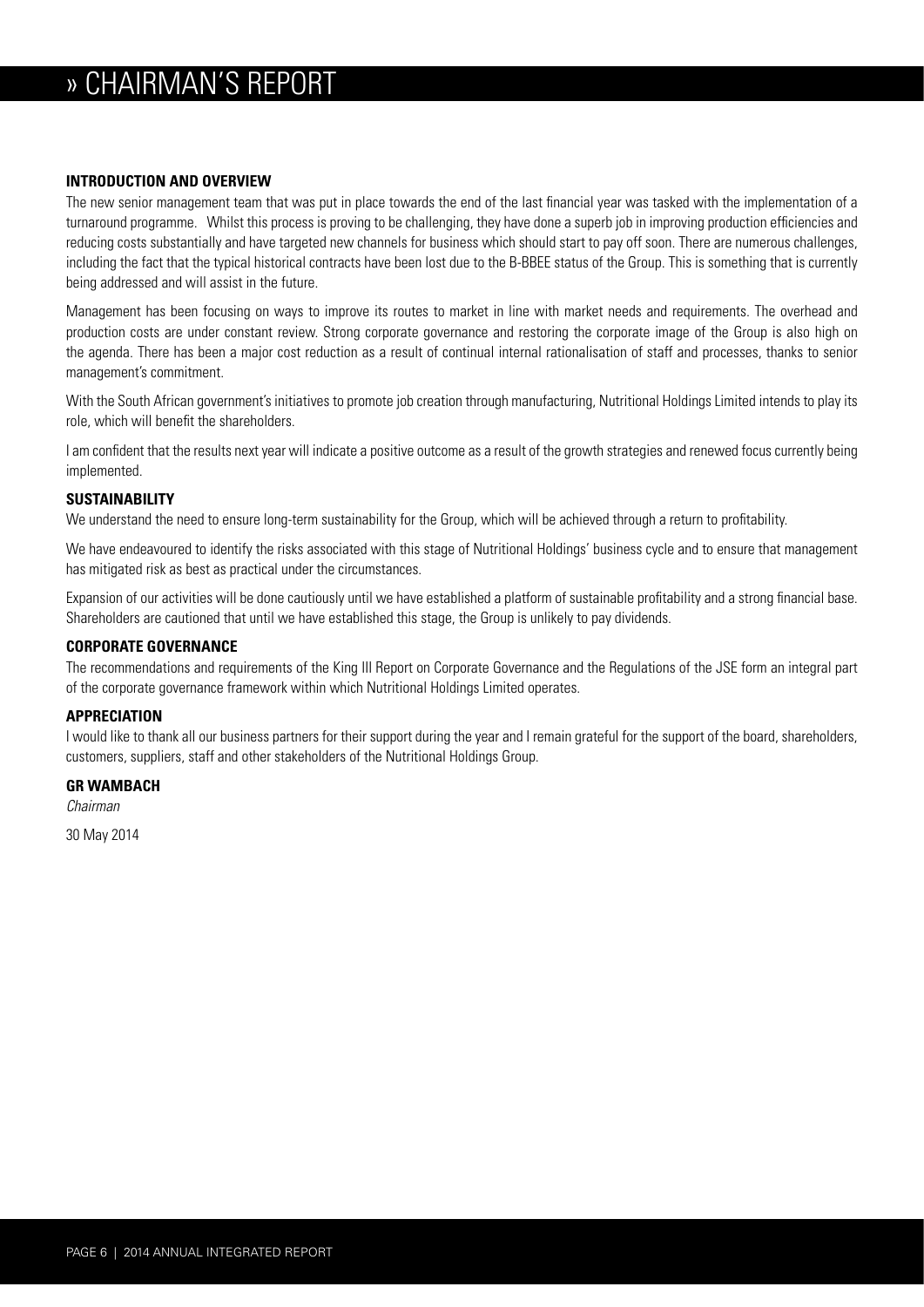## » CHIEF EXECUTIVE OFFICER'S REPORT

## **INTRODUCTION**

Management's main focus during the year under review was to contain overheads at the Group's operating companies as well as to set the platform from which sustainable growth in turnover could be achieved. This exercise has proven to be both time consuming and frustrating, with the pharmaceutical division having to apply to the Medicines Control Council to move its production to a new contract manufacturer in order to achieve the desired increase in gross margins. Coupled with this, the factory in Klerksdorp has continued to operate at below efficient levels due to low orders for its traditional products, resulting in lower than anticipated overhead recoveries. The Group continues to deal with cash flow pressures, which will only abate as and when turnovers increase. This is proving to be challenging for the executive team. However, progress is being made with the Group's entry into the FMCG market with product listings expected during the first quarter of the new financial year.

Management is however, under no illusion that without an injection of capital to fund expenditure on certain operational assets to alleviate bottle necks in the production flow at its Klerksdorp factory, as well as increased working capital requirements to fund the growth in turnover, achieving the turnaround strategy will prove difficult.

## **NUTRITIONAL FOODS DIVISION**

The company continued its programme of re-engineering its entire packaging range to facilitate entry into the FMCG market as well as increasing it's offering to the traditional industrial kitchen sector. It is envisaged that this will assist management in building sustainable levels of turnover and by doing so, improve operational efficiencies at the factory. As highlighted in last year's report, it is anticipated that the financial effects of this strategy will be seen in the next 12 to 18 months.

## **PHARMACEUTICAL DIVISION**

During the year under review the Impilo business unit operated via a contract manufacturing agreement with a third party contract manufacturer in KwaZulu-Natal. Supply problems from this third party contractor have severely hampered the company's ability to meet orders and achieve acceptable gross margins. During the latter half of the previous reporting period, management took the decision to source additional contract manufacturers to ensure consistency of supply. To this end, the company applied to the Medicines Control Council of South Africa to have additional contract manufacturers approved on its registered dossiers. This process was finalised in November 2013, with all production moving to a new contract manufacturer in January 2014.

It is anticipated that the results of this initiative will pull through to the statement of comprehensive income in the next financial year.

## **FINANCIAL PERFORMANCE**

Group turnover of R36,039 million was 5% up on the R34,178 million of the previous year. Gross profit increased by R1,127 million to R14,938 million (+8.2%). The loss for the year decreased from a loss of R13,433 million to a loss of R6,151 million. The headline loss decreased from a loss of R6,243 million to a loss of R6,067 million. This includes a R625 295 write-off of a trade debtor, namely Edge to Edge Global Investments Limited.

The Group's gearing remains low at 1%. After taking into account "short-term financing (overdraft facilities)", gearing increases to 16%.

## **PROSPECTS**

During the year under review, management's strategy of transforming the Group's activities into three legs, being the manufacture and sale of traditional products into industrial kitchens/feeding schemes, entry into the FMCG market and third party contract/toll manufacturing has taken longer than originally expected due to very tight cash flow constraints and price competitive issues due to inefficiencies at the Klerksdorp factory. Management is, however, confident that with increased volumes it will be able to improve overhead recoveries which in turn will assist with its ability to become more competitive from a pricing perspective. In this regard, management have been actively discussing possible joint ventures and co-branding opportunities with strategic partners. This strategy will continue during the coming financial year with the intention of unlocking production potential at the Klerksdorp manufacturing plant. With the move of all manufacturing of its pharmaceutical division to a new third party contract manufacturer, management expects gross margins to increase as well as to become more competitive in the market place regarding pricing on the shelf. Management has identified the need to introduce a Broad-Based Black Economic Empowerment partner to facilitate growth in the industrial catering environment within the mining industry, as well as access to government tenders in state run facilities, and is actively pursuing this at present.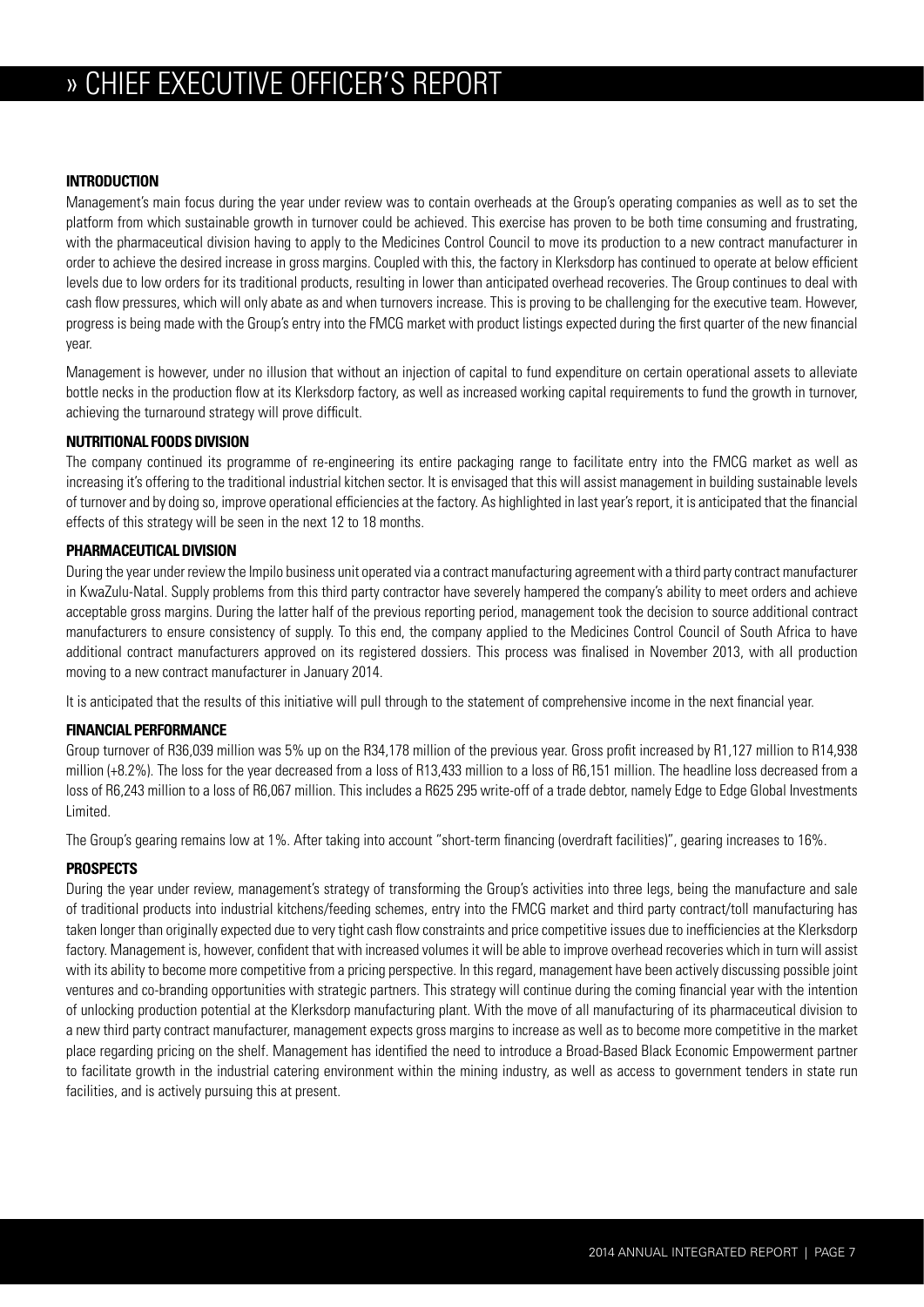## » » CHIEF EXECUTIVE OFFICER'S REPORT

In November 2013 management informed shareholders that legal action had been instituted against Edge to Edge Global Investments Limited for the recovery of a trade debtor owed to Nutritional Foods Proprietary Limited. Shareholders are further advised that on 23rd May 2014, the KwaZulu-Natal division of the High Court of South Africa granted a final liquidation order against Edge to Edge Global Investments Limited in favour of a group of minority shareholders in Edge to Edge Global Investments Limited. As a result thereof, the full amount owing to Nutritional Foods Proprietary Limited, being R625,295, was written off in the statement of comprehensive income of the Group. Shareholders are advised that at this stage management sees little possibility, if any, of any future revenue streams from the "exclusive manufacturing agreement" entered into with Edge to Edge Global Investments Limited for the manufacture of the Imuniti Nutritional Supplement Combo Pack. The full value of this investment was written down to Nil in the previous reporting period.

## **RS ETCHELLS**

*Chief Executive Officer*

30 May 2014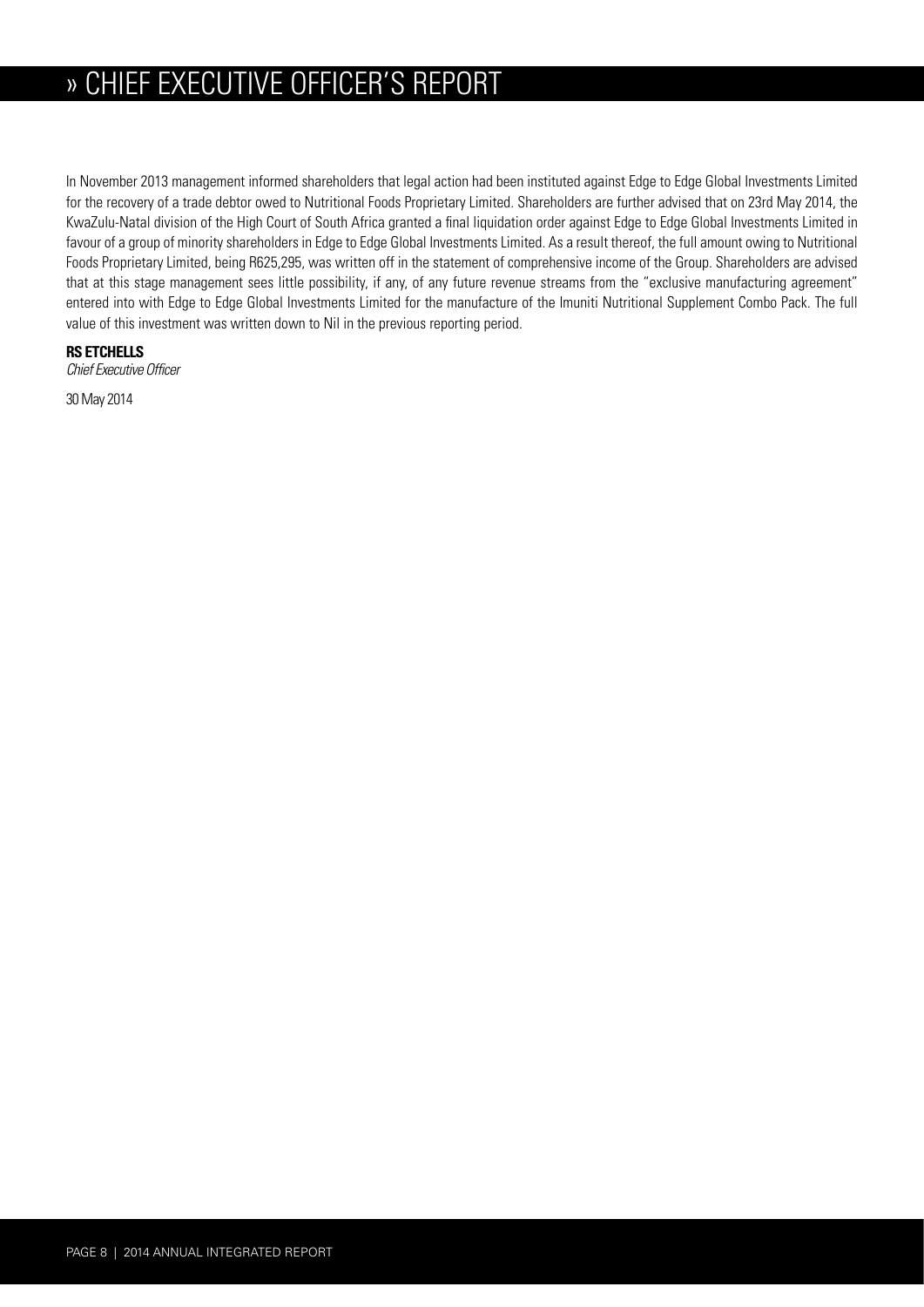## » CORPORATE GOVERNANCE

The Nutritional Holdings Group endorses the Code of Corporate Practices and Conduct as contained in South Africa's King III report. The Group believes that its governance practices are sound and that the Group conforms to the principles embodied within the King III Report on Corporate Governance ("King III") and the Listings Requirements of the JSE Limited ("JSE").

Nutritional Holdings and its subsidiaries are intent on implementing the highest standards of corporate governance. The Group is committed to good corporate citizenship and organisational integrity in the running of its affairs.

This commitment provides stakeholders with the comfort that the Group's affairs will be managed in an ethical and disciplined manner. Nutritional Holdings' philosophy is founded on principles of transparency, accountability and responsibility.

## **JSE**

The JSE Listings Requirements require that the Group reports on the extent of its compliance with King III. The Group has committed itself to the adoption of King III and details of the Group's compliance with its recommendations are provided below.

## **Board of Directors**

The board of directors maintains full and effective control over the affairs of the Group. In terms of the governance philosophy of the Group, a clear division of responsibilities at board level ensures a balance of power and authority, such that no one individual has unfettered powers of decision making.

The non-executive directors are high calibre professionals and are sufficient in number for their independent views to carry significant weight in the board's deliberations and decisions. They are independent of management and are free to make their own decisions and independent judgments. They enjoy no benefits from the Group for their services as directors, other than their fees and the potential gains and dividends on their interests in ordinary shares. No share options are granted to non-executive directors.

The Group operates in terms of a formally approved Board Charter which sets out its role and responsibilities, the main elements being the following:

- Nominations for appointment to the board are formal and transparent and submitted to the full board for consideration;
- **•** The chairman of the board must be an independent, non-executive director;
- **•** A formal orientation programme for new directors must be followed;
- **•** Specific policies, in line with King III, must exist with regard to conflicts of interest and the maintenance of a register of directors' interests;
- **•** They must conduct an annual self-evaluation;
- **•** Directors must have access to staff, records and the advice and services of the Company Secretary;
- **•** Succession planning for executive management must be in place and must be updated regularly;
- **•** Strategic plans and approvals framework must be in place and must be reviewed regularly;
- Policies to ensure the integrity of internal controls and risk management must be in place;
- Social transformation, ethics, safety, health, human capital and environmental management policies and practices must be monitored and reported on regularly.

Appointments to the board are formal, transparent and a matter for the board as a whole. Curricula vitae are obtained, and circulated to all board members. Interviews are conducted with the short-listed people. Appointments are then made by a board resolution.

Any appointments to the board are made taking into account the need for ensuring that the board provides a diverse range of skills, knowledge and expertise, the requisite independence, the necessity of achieving a balance between skills and expertise and the professional and industry knowledge necessary to meet the Group's strategic objectives.

The Board meets at least quarterly on a formal basis. Additional meetings are arranged where deemed necessary. A detailed breakdown of each director's attendance at the meetings concerned is indicated on the next page: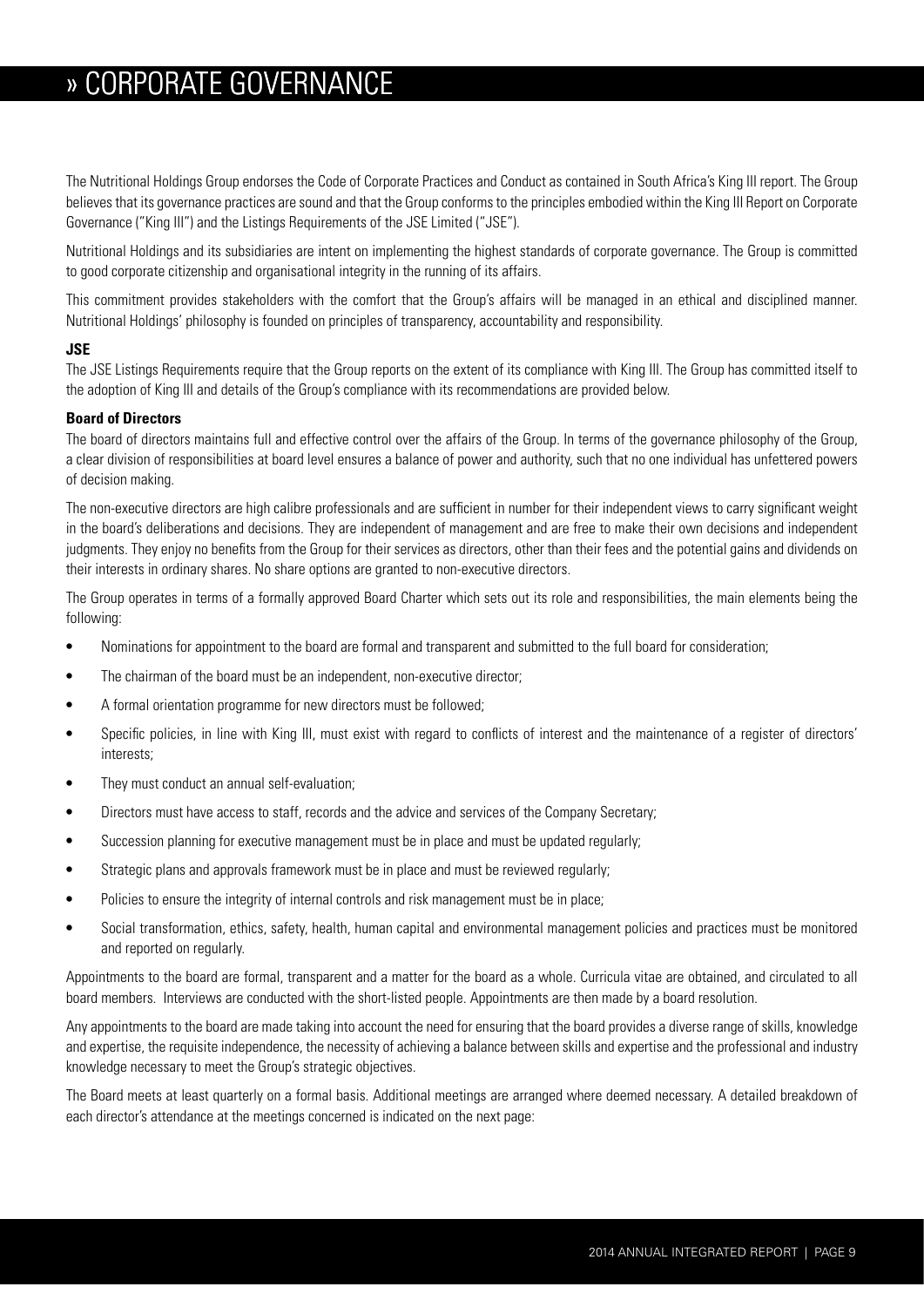|                                       | <b>25 March 2013</b> | 3 May 2013 | 4 October 2013 | 21 February 2014 |
|---------------------------------------|----------------------|------------|----------------|------------------|
| GR Wambach (Chairman)                 |                      |            |                |                  |
| TR Hendry                             |                      |            |                |                  |
| JA Etchells                           |                      |            |                |                  |
| AR Pinfold                            |                      |            |                |                  |
| <b>RS</b> Etchells                    |                      |            |                |                  |
| CD Angus                              |                      |            |                |                  |
| ARJ Spanjaard* (resigned 21 May 2014) |                      |            |                |                  |

## ATTENDANCE OF DIRECTORS AT BOARD MEETINGS DURING THE YEAR UNDER REVIEW

\* *Director was appointed during the year and was therefore not eligible to attend all meetings.*

To enable the board to properly discharge its responsibilities and duties, certain responsibilities of the board have been delegated to board committees. All board committees are chaired by an independent non-executive director. Board committee charters are reviewed on an ongoing basis to ensure that the committees' duties and responsibilities are aligned with the requirements of corporate governance and keep abreast of developments in this field.

The Audit and Risk Management Committee is a statutory committee in accordance with the Companies Act, No 71 of 2008 and in terms of the recommendations set out in King III, shareholders are required to elect the members of this committee at the company's next annual general meeting.

## **AUDIT AND RISK MANAGEMENT COMMITTEE**

The Audit and Risk Management Committee is chaired by Mr TR Hendry, an independent non-executive director. The members, who are nonexecutive directors, meet at least twice a year with management and external auditors. Mr GR Wambach, who is also chairman of the board of directors, remains a member as an independent non-executive director. Mr Wambach's appointment does not comply with King III in that he is the chairman of the board of directors and also a member of the Audit and Risk Management Committee. Mr AR Pinfold was appointed as a member on 3 May 2013 as a non-executive director.

## **PARTIAL NON-COMPLIANCE WITH THE JSE LISTINGS REQUIREMENTS**

Section 94(2) of the Companies Act requires a public company to elect an audit committee comprising a minimum of three members at each annual general meeting of the company. Such members are required to be non-executive directors of the company (section 94(4) of the Companies Act). The JSE Listings Requirements, which require compliance with King III, requires the audit committee of a public company to comprise a minimum of three independent non-executive directors. In terms of meeting this requirement, Nutritional Holdings Limited does not fully comply with the JSE Listings Requirements in that only two of the three non-executive directors are independent. Nutritional Holdings Limited will keep Mr AR Pinfold on as a member of its Audit and Risk Management Committee, thus avoiding a breach of section 94(2) of the Companies Act which would occur should Mr Pinfold step down as a member of the Audit and Risk Management Committee, leaving only two members remaining. Nutritional Holdings Limited is in the process of finding a suitable candidate to appoint as an additional independent nonexecutive director of its Audit and Risk Management Committee to ensure full compliance with the JSE Listings Requirements. Such appointee will then replace Mr Pinfold and the company will as a result be fully compliant with the JSE Listings Requirements.

The Group believes that the members of the committee are knowledgeable about the affairs of the Group and have extensive expertise in finance, accounting and risk management practices.

## **AUDIT AND RISK MANAGEMENT COMMITTEE RESPONSIBILITIES**

The Audit and Risk Management Committee fulfils the responsibilities as set out in the Audit and Risk Management Committee Charter, which includes:

- Overseeing the internal and external audit function;
- Assisting the board in the discharge of its duties relating to the safeguarding of the Group's assets and operation of adequate systems and internal controls;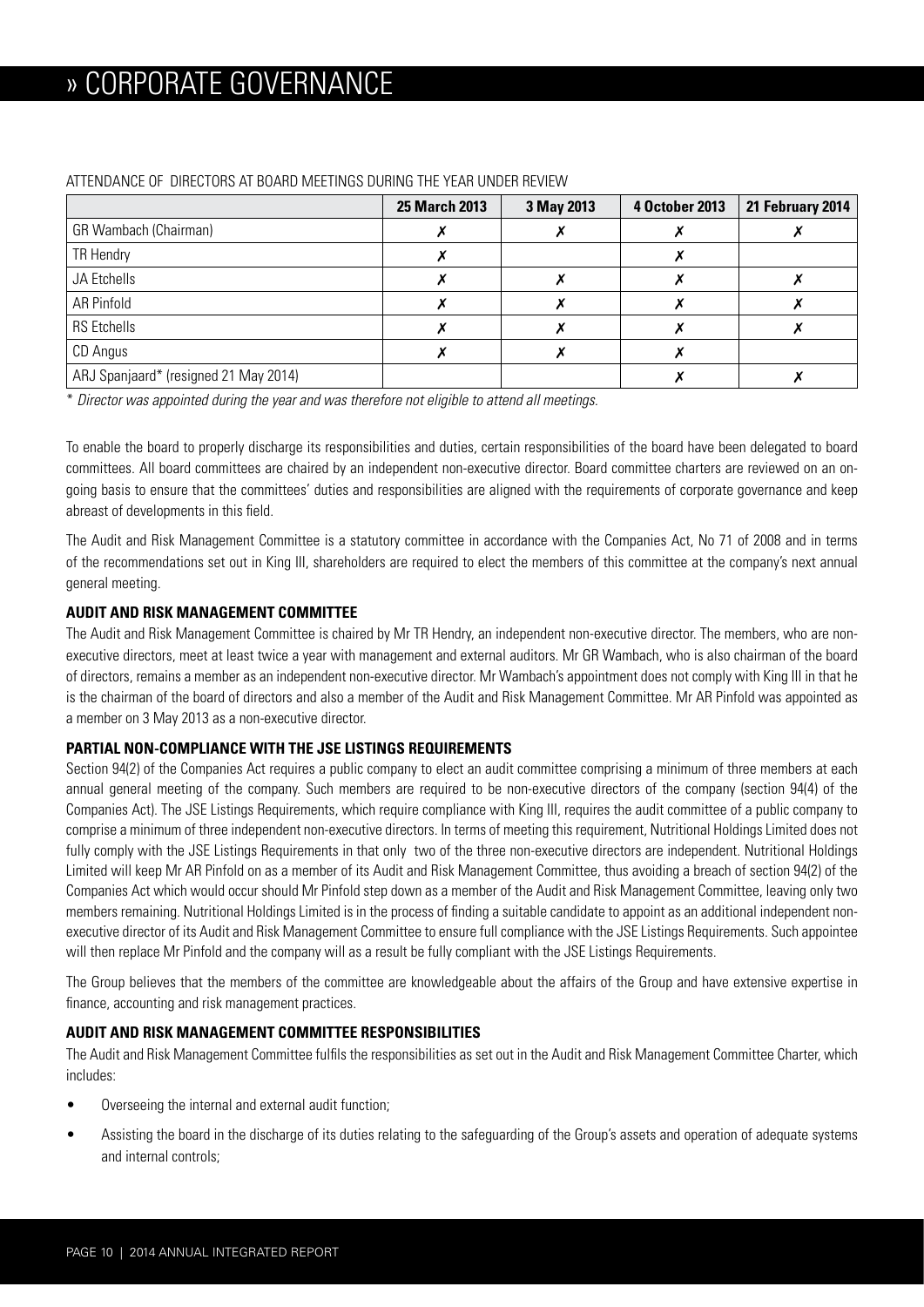- The preparation of accurate financial reporting and statements in compliance with all applicable legal requirements, corporate governance and accounting standards;
- Providing support to the board on the risk profile and risk management of the Group;
- Evaluating and confirming the independence of the external audit function; and
- Reviewing the expertise, resources and experience of the Group Financial Director.

Committee members have unlimited access to all information, documents and explanations required to discharge their duties. This authority has been extended to the external auditors. The board is provided with regular reports on the activities of the committee.

Additional information regarding the committee is contained in the Report of the Audit and Risk Management Committee on page 14.

## **HUMAN RESOURCES AND REMUNERATION COMMITTEE**

The Human Resources and Remuneration Committee presently consists of two independent non-executive directors and one non-executive director. The committee meets at least twice a year and operates according to a board-approved charter.

## **Members of the committee:**

JA Etchells – *non-executive director* (Chairperson)

GR Wambach – *Independant non-executive director*

TR Hendry – *Independant non-executive director* 

Consideration is given during the meetings to succession planning, training and development, employment equity, broad-based black economic empowerment, human resources policies, wellness programmes and remuneration of management and executive and non-executive directors.

The remuneration policy focuses on market-related payments to management and directors with the objective to retain the services of capable individuals.

| ATTENDANCE OF THE CURRENT MEMBERS AT HUMAN RESOURCES AND REMUNERATION COMMITTEE MEETINGS |            |                |  |  |
|------------------------------------------------------------------------------------------|------------|----------------|--|--|
|                                                                                          | 3 May 2013 | 4 October 2013 |  |  |
| JA Etchells                                                                              |            |                |  |  |
| GR Wambach                                                                               |            |                |  |  |
| <b>TR Hendry</b>                                                                         |            |                |  |  |

## **RESTRICTIONS ON SHARE DEALINGS**

Directors and employees are prohibited from dealing in Nutritional Holdings' shares during price-sensitive periods. There is a formal clearance procedure in place with respect to directors' dealings in Nutritional Holdings' shares. Closed periods extend from 31 August and 28 February, being the commencement of the interim and year-end reporting dates respectively, up to the date of announcement of interim and year-end results, and include any other period during which the company is trading under a cautionary announcement.

All directors are required to obtain written permission from the chairman before dealing in any Nutritional Holdings' shares in order to protect them against possible and unintentional contravention of the insider trading laws and stock exchange regulations.

## **RELATIONSHIP WITH THE SHAREHOLDERS AND STAKEHOLDERS**

Management maintained communication with shareholders through SENS announcements and regular information on the official Nutritional Holdings Limited website – www.nholdings.co.za.

## **COMPANY SECRETARY**

Ms Giordana Alessandra Verga resigned as Company Secretary effective 30 September 2013. Mrs Jennifer Ann Etchells ("Jenny") was appointed as the Company Secretary effective 14 October 2013. Jenny is a Chartered Accountant (SA) as well as a Master Tax Practitioner (SA). She holds a BCompt (Hons) degree as well as an HDipp tax degree. Jenny qualified as a Chartered Accountant (SA) in 1987 and has worked in the audit, tax and accounting industry for twenty-eight years, twenty of which as a partner of Deloitte, BDO Spencer Stewart and her own auditing practice. She has ten years' experience with three JSE listed companies. In addition, Jenny served as the Financial Director of two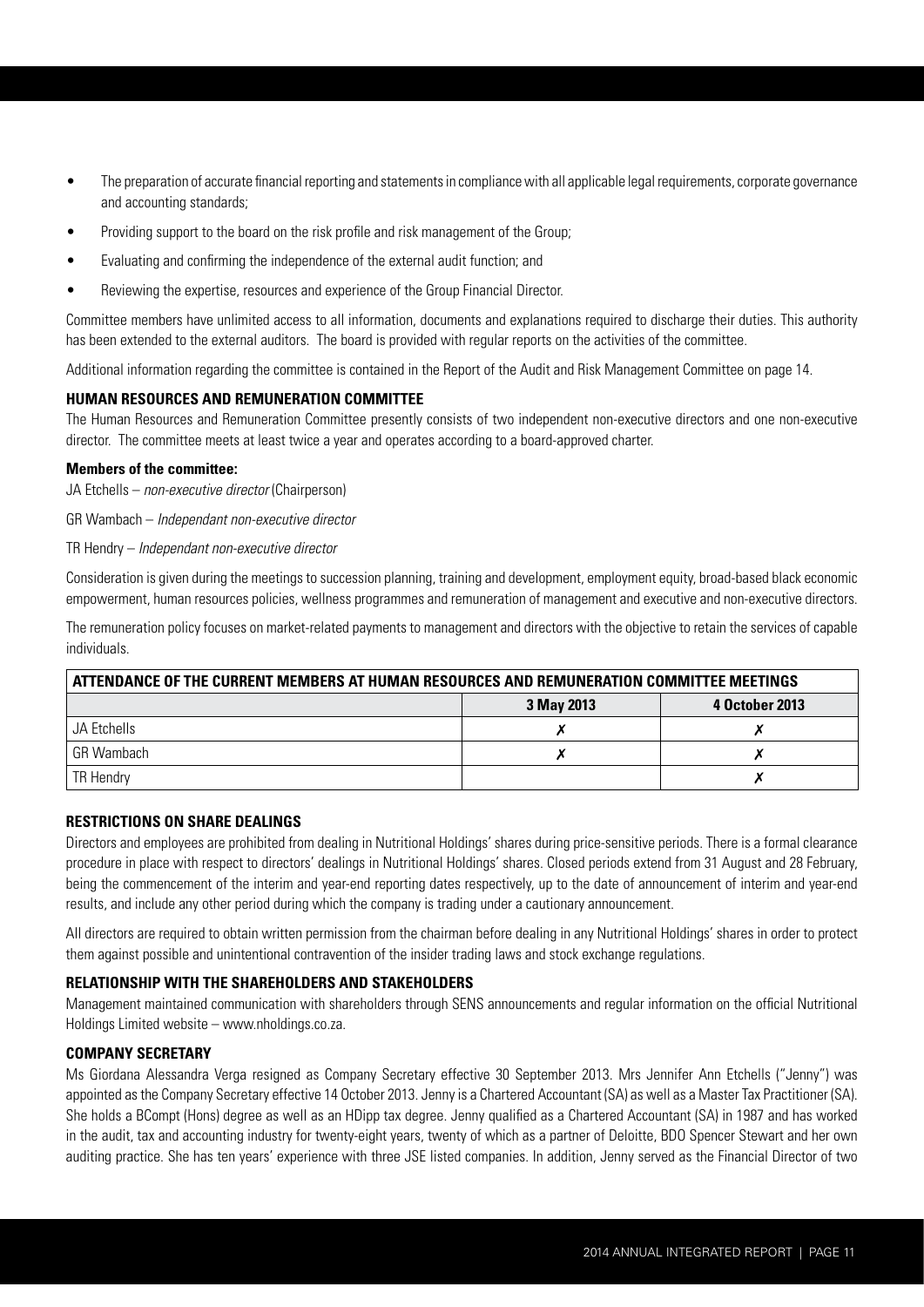## » CORPORATE GOVERNANCE

JSE listed companies, Argent Industrial Limited and subsequently Nutritional Holdings Limited for three and a half years. During her time in the audit, tax and accounting industry as well as in her position as Financial Director, she gained a vast amount of experience in the requirements needed to fill the position of Company Secretary.

Jenny is also a non-executive director of Nutritional Holdings Limited and holds a number of shares directly in the company and she therefore does not have an arm's length relationship with the board. In terms of King III, a director should not be the Company Secretary however, the Board feels that as the Company Secretary is accountable to the Board through the Chairman on all matters relating to her duties in terms of section 88 of the Companies Act and the Chairman is an independent non-executive Director, they are able to ensure that she effectively performs the role as the gatekeeper of good corporate governance in the company. The board is of the opinion, however, that she is suitably qualified and experienced to carry out her duties as stipulated under section 88 of the Companies Act. The Company Secretary provides guidance to the directors on their duties and ensures awareness of all relevant statutory requirements and legislation. All directors have access to the advice and services of the Company Secretary who at the Group's expense will arrange independent professional advice for the directors where the directors request it.

The certificate required to be signed in terms of section 88 of the Companies Act appears on page 22.

## **GOING CONCERN**

Attention is drawn to the fact that at 28 February 2014, the Group had accumulated losses of R107 765 million (2013: R101 614 million).

The annual financial statements have been prepared on the basis of accounting policies applicable to a going concern. This basis presumes that funds will be available to finance future operations and the realisation of assets and settlement of liabilities, contingent obligations and commitments will occur in the ordinary course of business.

The ability of the Group to continue as a going concern is dependent on a number of factors. The most significant of these is that the directors continue to procure funding for the ongoing operations of the Group.

The Group's gearing ratio remains low at 1%. After taking into account "short-term financing (overdraft facilities)" gearing increases to 16%.

## **CODE OF ETHICS**

The Group's ethics policy requires all employees to act with the utmost good faith and integrity and compliance with the applicable legislation. This ensures that Nutritional Holdings remains committed to conducting business in a manner that is above reproach in all reasonable circumstances. In addition, the Group strives to provide a work environment that is non-discriminatory, with sound safety, health and environmental practices.

## **INTERESTS OF DIRECTORS**

The Company Secretary keeps a register of directors' interests in contracts in terms of the Companies Act. The register is available for inspection upon request by those who are entitled to access. The directors have declared their interest in contracts or arrangements entered into by the company or its subsidiaries. Directors are required to inform the board timeously of conflicts of interest they may have in relation to the business and are consequently excluded from voting on such terms.

## **INTEGRATED SUSTAINABILITY REPORTING**

The sustainability report on pages 16 to 20 is a review of the nature and extent of the company's social transformation, safety, health and environmental management policies and practices.

## **RISK MANAGEMENT**

The Group's main objective is to provide value to shareholders through a long-term sustainable real return on capital as a result of taking business risk within an appropriate risk framework. The board of directors acknowledges its responsibility for establishing, monitoring and communicating appropriate risk and control policies and ensuring sufficient capital is held to support the taking of risk. The board also regards the management of risk as a key business process which ensures that the Group is protected against uncertain events which could prevent the Group from achieving its objectives.

The Group continually updates its vision, strategy, values and business objectives and the requirement for a robust risk management process is critical in ensuring the sustainability of the business model. The directors of the Group unanimously support the long-term creation and protection of wealth of its shareholders and fairness to all stakeholders.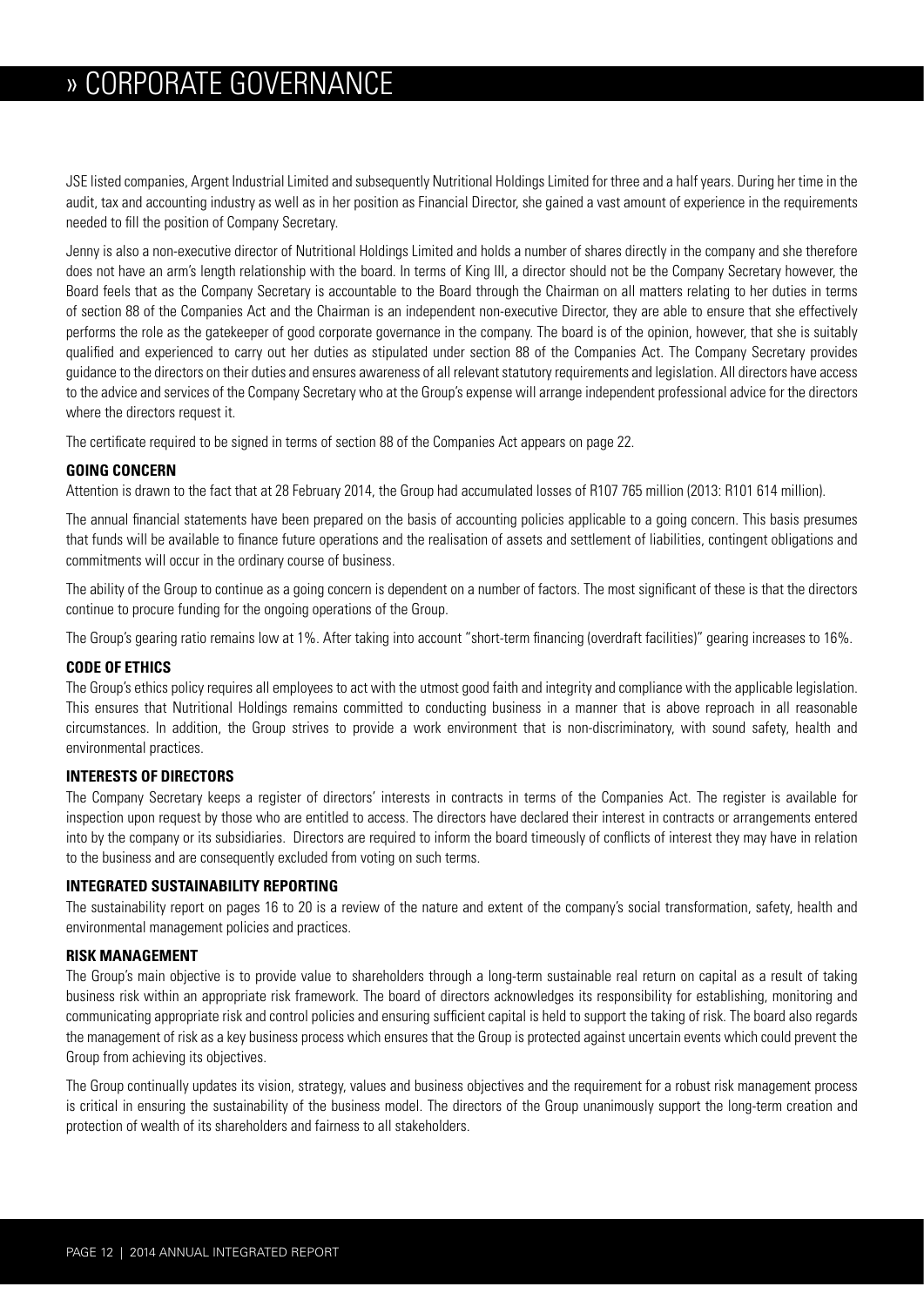The board reviews risk, including financial, operational, strategic and environmental risks, on an ongoing basis. This review process is carried out to ensure that management continuously identifies potential risk and updates the risk profile of the Group. From this profile, the Group is able to ensure that the necessary control procedures are implemented to mitigate such risk and, in addition, management is able to respond timeously to any exposure to risk.

## **STRATEGIC AND BUSINESS RISK**

Strategic risk is the risk that the Group's future business plans and strategies may be inadequate to prevent financial loss or protect the Group's competitive position and shareholders' returns. Negative business risk arises from unexpected losses due to changes in business volumes, margins and costs.

The directors recognise that the business, results of operations and financial condition may be adversely affected in the future due to any of the risks outlined below.

#### **Political, social and economic conditions**

The Group is incorporated and operates in South Africa and therefore the country's political, social and economic conditions are relevant.

South Africa faces many challenges in overcoming substantial inequalities in levels of social and economic development among people. The South African government has taken a number of significant steps towards addressing the political tensions and social and economic problems in South Africa, although certain problems still exist but will reduce with time. While South Africa features a highly developed financial and legal infrastructure at the core of its economy, it presently has high levels of unemployment, poverty and crime. Particular consideration includes how the South African government will ultimately address such tensions and problems, to what extent its efforts will be successful, the political, social and economic consequences of such efforts and the effect on South African businesses of the continuing integration of the South African economy with the economies of the rest of the world. The economic direction of South Africa may be influenced by the extent to which the South African government, organised labour and business are able to agree upon common goals and the means of achieving them. While the Group believes that the economic sentiment is positive for the future, these political, social and economic problems may have a negative impact on the South African economy. The board of directors will engage with government as required to mitigate the effect of these conditions on the Group.

Broad-Based Black Economic Empowerment (B-BBEE) is an integral part of the South African government's economic transformation strategy. The Group is in the process of implementing B-BBEE initiatives and achieving its targets in meeting an acceptable B-BBEE scorecard.

#### **Key personnel**

The Group's performance depends to a large extent on the efforts and abilities of its key personnel and other employees. The Group believes that its success will continue to depend, in part, on its ability to continue to attract, retain and motivate the necessary personnel, including executive officers and certain other key management.

The responsibility of overseeing the day-to-day operations and strategic management of the Group depends substantially on senior management and key personnel. The inability to recruit personnel of the correct calibre could have a material adverse effect on the business of the Group. The board is busy reviewing the Group's remuneration policies to mitigate this risk**.**

#### **The Group's objectives**

The ability of the board to implement the Group's strategy could be adversely affected by changes in the economy and/or industry in which it operates. Although the Group has a clearly defined strategy and the board is optimistic about its prospects, there can be no guarantee that its objectives will be achieved on a timely basis or at all. The Group's ability to attract new growth opportunities is also dependent on the maintenance of its reputation.

#### **Competition**

The Group competes with numerous other local and international companies and individuals, including larger competitors with access to greater financial, technical and other resources than the Group, which may give them a competitive advantage in the market.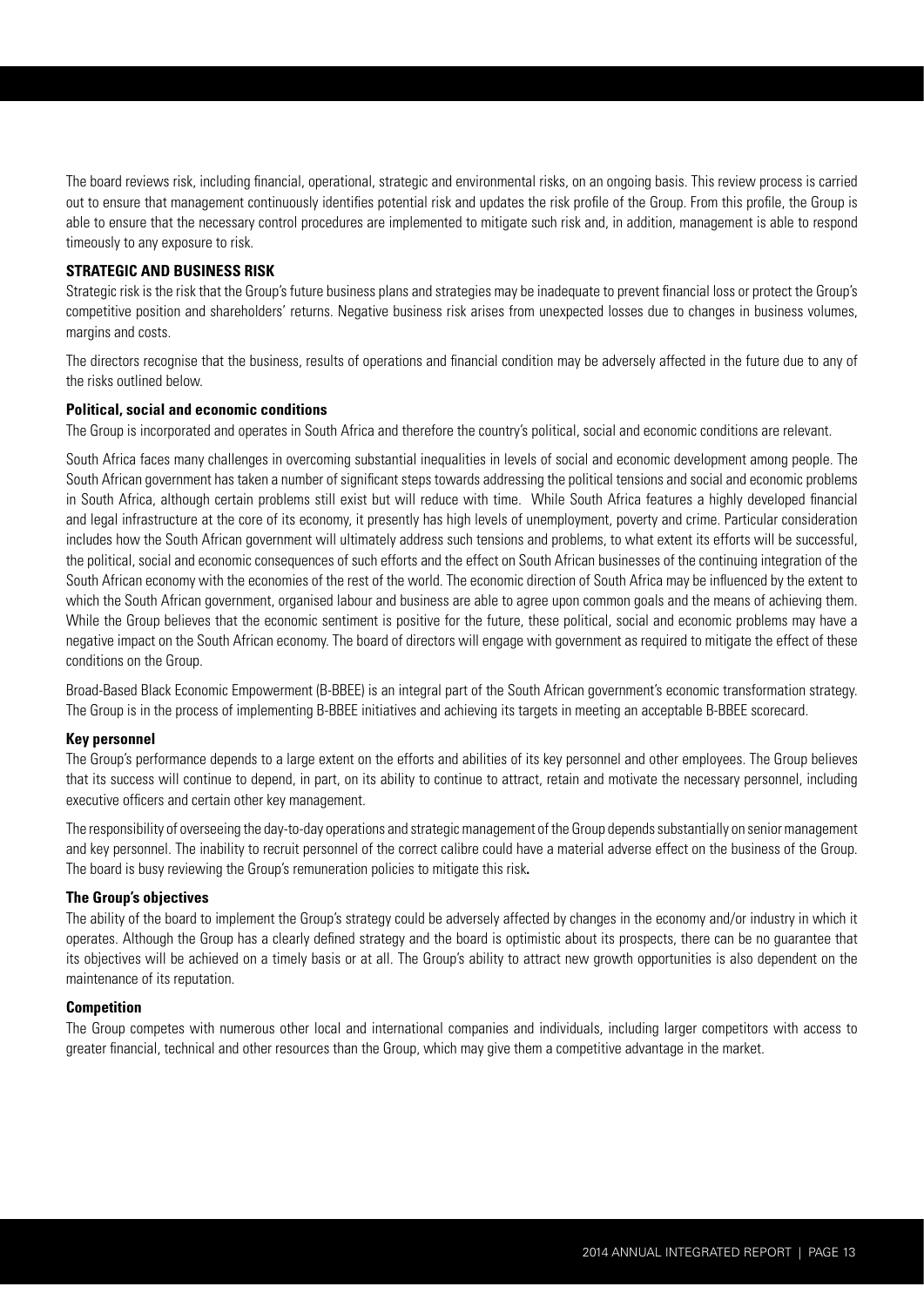## » REPORT OF THE AUDIT AND RISK MANAGEMENT COMMITTEE

The Audit and Risk Management Committee is a formally constituted sub-committee of the board of directors and in addition to having specific statutory responsibilities to the shareholders in terms of the South African Companies Act, it assists the board by advising and making submissions on financial reporting, oversight of the risk management process and internal financial controls, external and internal audit functions and statutory and regulatory compliance of the Group.

## **Terms of reference**

The Audit and Risk Management Committee has adopted formal terms of reference that have been approved by the board and has executed its duties during the past financial year in accordance with these terms of reference. The terms of reference are regularly reviewed and updated where necessary.

## **Composition**

The committee currently consists of two independent non-executive directors and one non-executive director. During the period under review the committee members continued in office and as at 28 February 2014 as well as after year-end the Audit and Risk Managment Committee comprised:

| <b>Name</b>          | <b>Qualifications</b>                                                                          | <b>Period served</b> |
|----------------------|------------------------------------------------------------------------------------------------|----------------------|
| TR Hendry (Chairman) | BCompt (Hons) CA (SA)                                                                          | 22 June 2011 to date |
| <b>GR Wambach</b>    | Marketing and Management Diploma, Business Management<br>(MDP), ILPA Health Benefit Management | 4 March 2011 to date |
| AR Pinfold           | Vast trading experience within the African continent as well as<br>Asia. Chairman of GWM SA.   | 3 May 2013 to date   |

The Chief Executive Officer, the Chief Financial Officer, Ms JA Etchells (a non-executive director), representatives from the external auditors and the designated advisor attend the committee meetings by invitation. The external auditors have unrestricted access to the Audit and Risk Management Committee and its chairman.

## **Meetings**

| ATTENDANCE OF MEMBERS AT THE AUDIT AND RISK MANAGEMENT COMMITTEE MEETINGS DURING THE PERIOD |             |                |                  |  |  |
|---------------------------------------------------------------------------------------------|-------------|----------------|------------------|--|--|
|                                                                                             | 10 May 2013 | 4 October 2013 | 21 February 2014 |  |  |
| TR Hendry (Chairman)                                                                        |             |                |                  |  |  |
| GR Wambach                                                                                  |             |                |                  |  |  |
| AR Pinfold                                                                                  |             |                |                  |  |  |

## **Statutory Duties**

In execution of its statutory duties during the past financial year, the Audit and Risk Management Committee:

- Nominated for appointment as external auditors, Grant Thornton and Mr D Nagar as the individual auditor, who in our opinion are independent of the Group;
- Determined the fees to be paid to Grant Thornton as disclosed in note 19 to the financial statements and the paragraph on external audit overleaf;
- Determined Grant Thornton's terms of engagement;
- Believes that the appointment of Grant Thornton complies with the relevant provisions of the Companies Act, The JSE Listings Requirements and King III;
- Pre-approved all non-audit service contracts with Grant Thornton;
- Received no complaints relating to the accounting practices of the company, the content or auditing of its financial statements, the internal financial controls of the company, and any other related matters;
- Reviewed the draft audited financial statements and annual report, the preliminary profit announcement and interim statements;
- Met with the external auditors to discuss the annual financial statements prior to their approval by the board; and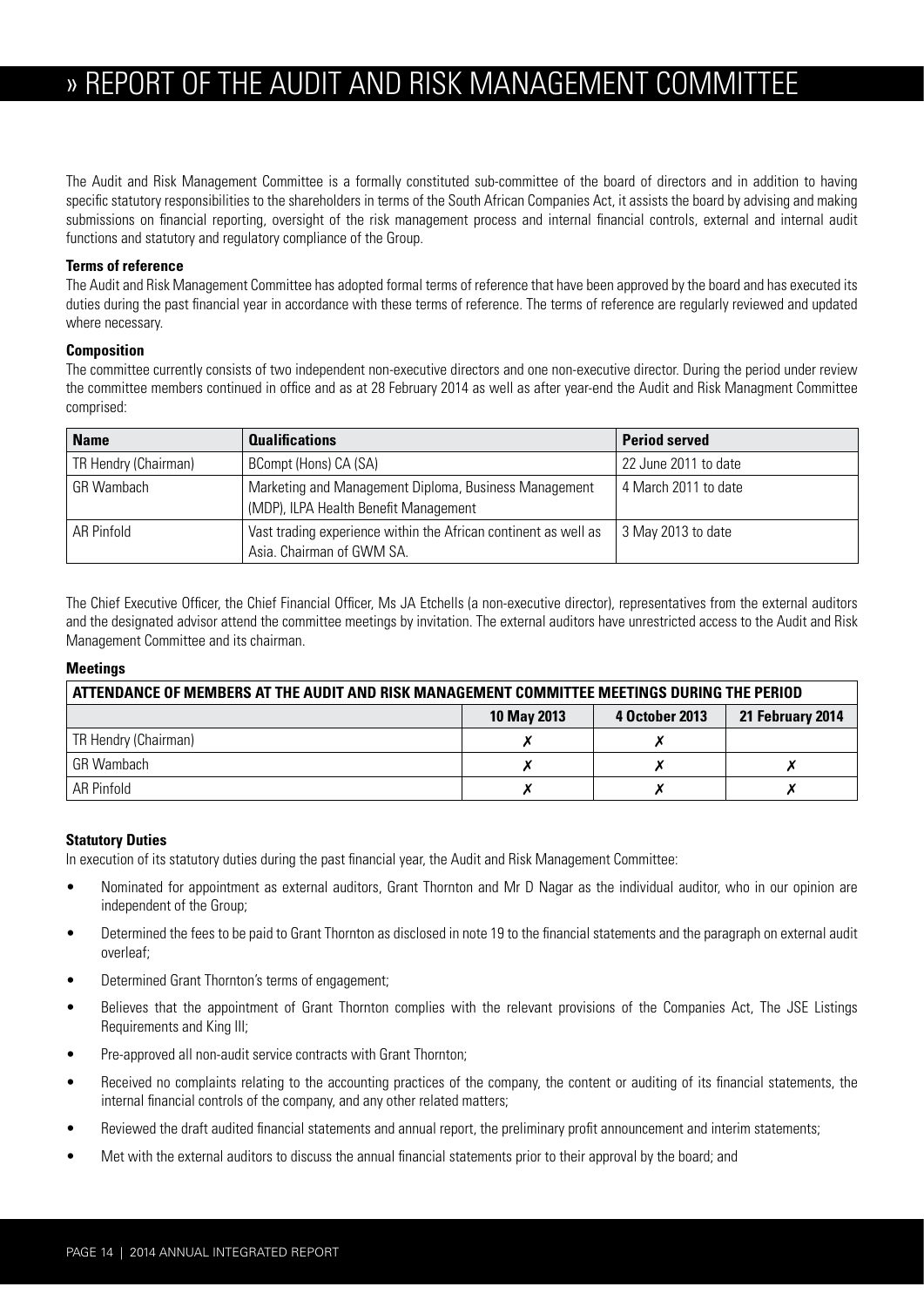• Made the following submission to the board on matters concerning the Group's accounting policies, financial control, records and reporting:

We concur that the adoption of the going concern premise in the preparation of the financial statements is appropriate.

The objectives of the committee were met during the year under review.

## **Oversight of Risk Management**

The committee has satisfied itself that the following areas have been appropriately addressed:

- Financial reporting risks;
- Internal financial controls:
- Fraud risks as they relate to financial reporting;
- IT risks as they relate to financial reporting, and
- Reviewed tax and technology risks, in particular, how they are managed.

## **Internal Financial Controls**

The committee has:

- Reviewed the effectiveness of the Group's system of internal financial controls, including receiving assurance from management;
- Reviewed significant issues raised by the external auditors in their reports; and
- Reviewed policies and procedures for preventing and detecting fraud.

Based on the processes and assurances obtained, the committee believes that the significant internal financial controls are effective.

## **Regulatory Compliance**

The Audit and Risk Management Committee has complied with all applicable legal and regulatory responsibilities.

## **External Audit**

Based on processes followed and assurances received, nothing has come to the committee's attention with regard to the external auditor's independence.

Fees for audit services are disclosed in note 19 to the financial statements.

Based on its satisfaction with the results of the activities outlined above, the committee has recommended the re-appointment of Grant Thornton to the board and shareholders.

## **Financial Function and Financial Director Review**

The committee has reviewed the expertise, resources and experience of the company's finance function and are satisfied that these requirements are adequate for the forthcoming year.

The committee reviewed the appropriateness and expertise of the current Chief Financial Officer and confirms his suitability in terms of the JSE Listings Requirements.

## **Annual Integrated Report**

The committee has reviewed the annual financial statements of Nutritional Holdings Limited and the Group for the year ended 28 February 2014 and based on the information provided to the committee, considers that the Group complies in all material respects with the requirements of the Companies Act and International Financial Reporting Standards and the committee recommends the annual integrated report to the board for approval.

The integrated report has been prepared in line with the best practice pursuant to the recommendations of the King III Code. The committee acknowledges that the integrated reporting is in its infancy and that the report will improve over time as practice evolves.

On behalf of the Audit and Risk Management Committee

**TR Hendry**

*Chairman* 

30 May 2014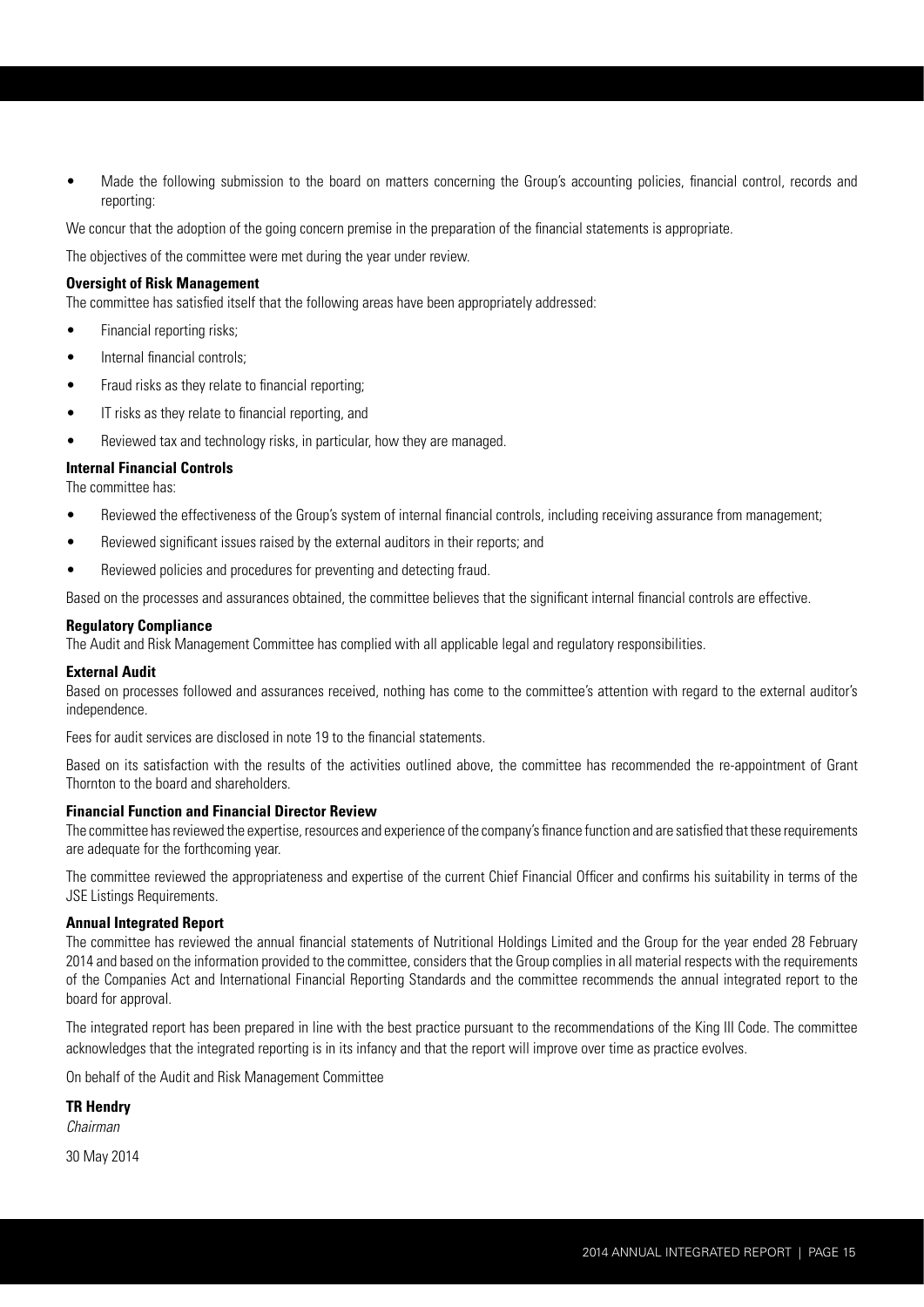We conduct our business to make a profit and return value to those who have invested in us through the delivery of an affordable range of nutritional fortified food products as well as pharmaceutical, natural and complementary medicines, with the aim to address the malnutrition and immune deficiency problems in South Africa. We aim to build value for our stakeholders and other stakeholders by addressing our social, environmental and economic impacts.

## **RESPONSIBILITY FOR SUSTAINABLE DEVELOPMENT**

The board accepts overall responsibility for the advancement of sustainable development with the assistance of the board sub-committees. The day-to-day responsibility is delegated to executive management. We understand the responsibility to the people who enable us to conduct business and the country in which we operate. We acknowledge that it is important to manage our economic, social and environmental relationships effectively, which should ensure a better quality of life for all our stakeholders.

## **OUR SUSTAINABILITY AGENDA**

Our sustainability agenda comprises the following goals:

- We will strive to be a recognised manufacturer and distributor of superior quality complementary, natural and pharmaceutical medicines as well as protein and fortified powdered nutritional food products and supplements to be able to actively promote the socio-economic wellbeing of South Africans;
- We will strive to uphold high standards of corporate governance within our market place;
- We will actively address the impacts of our business on the natural environment as we use natural resources which are all finite and therefore have to be managed with care; and
- We will strive to ensure that we have the right people and culture to meet our goals.

## **ASSURANCE**

We are committed to ensuring that the non-financial information provided in this annual report is accurate. It is believed that the expectations reflected in this statement are reasonable, but they may be affected by a wide range of variables that could cause actual results to differ materially from those currently anticipated.

We have taken a number of important steps forward in our sustainability endeavours as we progress towards meeting and exceeding the expectations of the stakeholders.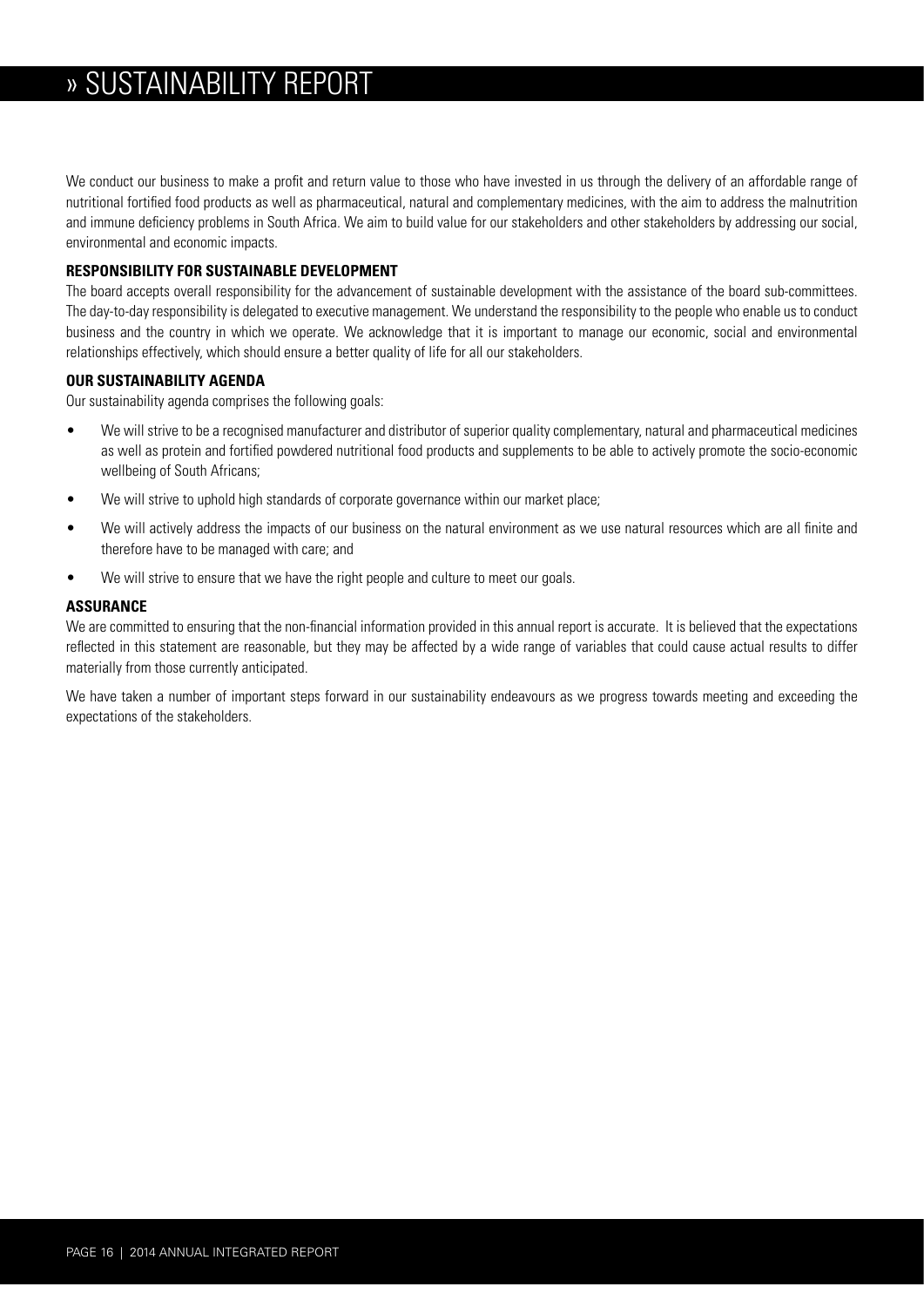## **VALUE-ADDED STATEMENT**

|                                                              |      | 2014<br>R'000    | 2013<br>R'000    |
|--------------------------------------------------------------|------|------------------|------------------|
| Sale of goods and services<br>Cost of materials and services |      | 36 039<br>28 909 | 34 178<br>33 787 |
| Value added from trading operations<br>Non-operating income  |      | 7 1 3 0<br>106   | 391<br>555       |
| Total value added                                            |      | 7 2 3 6          | 946              |
| Value distributed as follows:<br>To remunerate employees:    |      |                  |                  |
| Salaries, wages, pensions, bonuses and other benefits        |      | 12042            | 13 129           |
| To reward providers of capital:<br>Interest on loans         |      | 488              | 696              |
| To the government:<br>Company tax                            |      | 50               | (138)            |
| To replace assets:<br>Depreciation and amortisation          |      | 807              | 692              |
| To expand the Group:<br>Retained earnings                    |      | (6151)           | (13 433)         |
|                                                              |      | 7 2 3 6          | 946              |
| To remunerate employees                                      | (%)  | 166              | 1 3 8 8          |
| To reward providers of capital                               | (%)  |                  | 74               |
| To the government                                            | (%)  |                  | (15)             |
| To replace assets                                            | (%)  | 11               | 73               |
| To expand the group                                          | (% ) | (85)             | (1420)           |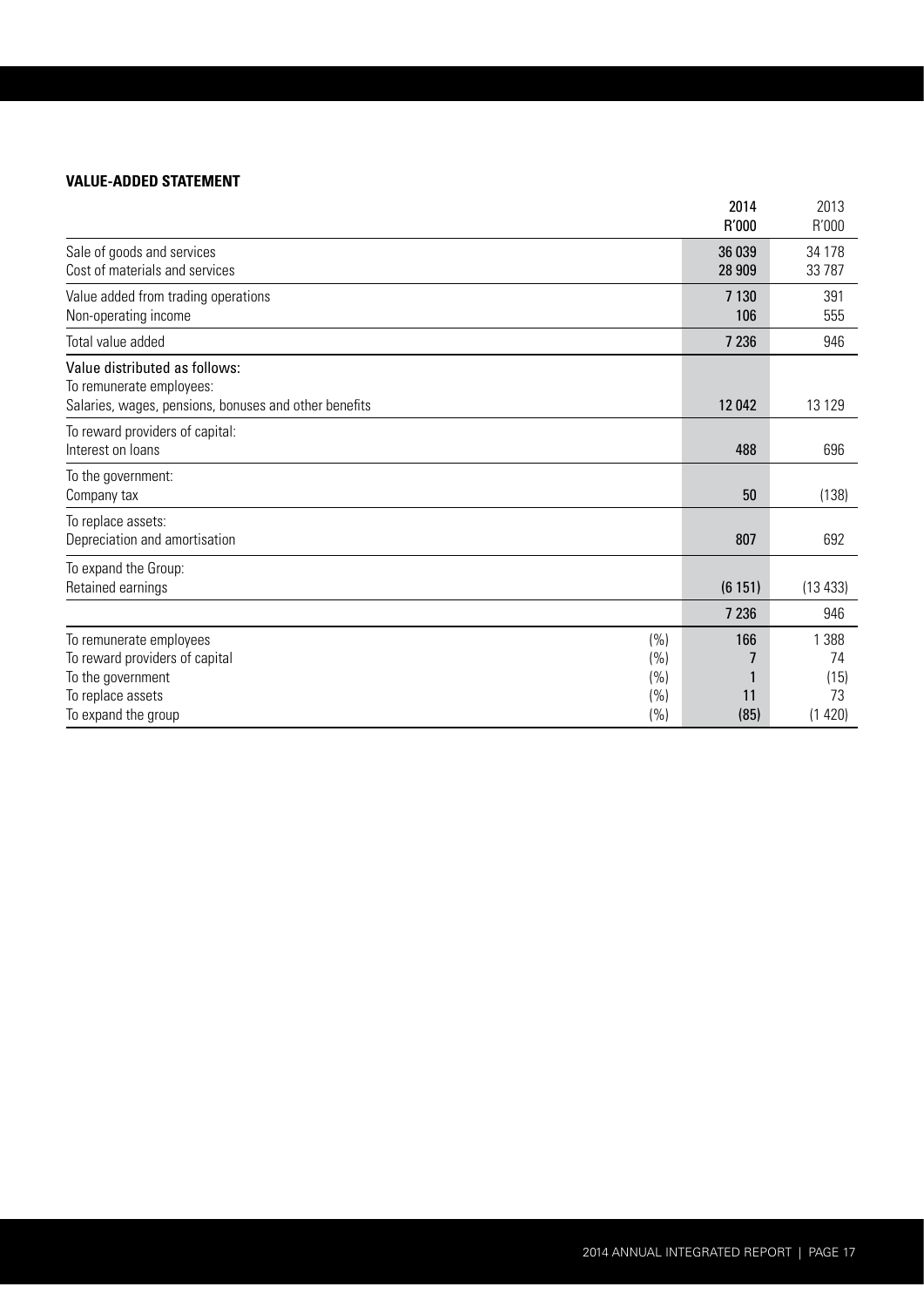## **RISK MANAGEMENT**

The board is responsible for the total process of risk management for the Group and uses the risk assessment monitor as its main source of information to determine the effectiveness of the Group's risk management process. The objective of risk management is to identify, assess, manage and monitor the risks to which the business is exposed. These include credit granting risks, crime, the shift in spending patterns, and foreign currency and interest rate risks. Operational and financial risks are managed through detailed systems of operating and financial controls which are reviewed and monitored regularly.

Losses from defaulting debtors are limited by stringent credit application criteria and clearly defined credit and collection policies. These are reviewed regularly in the light of prevailing economic conditions and bad debt statistics.

With assistance from expert insurance consultants, risks are assessed and insurance cover purchased for all risks above predetermined selfinsured limits. Levels of cover are reassessed annually in the light of claims experienced and changes within and outside the Group.

## **ENVIRONMENTAL SUSTAINABILITY**

The Group is conscious of the fact that in carrying out its activities there is a potential risk of environmental damage. Our underlying environmental philosophy is the adoption of protective strategies to manage and control the impact of our manufacturing operations upon the environment, at the same time as safeguarding our assets and human resources.

An effort has therefore been made to educate all employees in best practice so as to avoid causing long-term damage to the environment or atmospheric pollution through the inappropriate use of plant and equipment.

The following are some of the efforts made to reduce damage to the environment:

- Time switches added to geysers;
- Day light switches added to lights;
- Boiler converted from diesel to paraffin; and
- Hot water circulation converted to save energy.

#### **SOCIAL RESPONSIBILITY**

We acknowledge our social responsibility towards the communities in which we operate and deserving institutions at large. The Social and Ethics Committee was formed in terms of the new requirements of the Companies Act. The Social and Ethics Committee is made up of G R Wambach, J A Etchells and C D Angus.

#### **EQUALITY**

The Group is an equal opportunity employer and there is no discrimination on the basis of ethnic origin or gender or in any other manner. A number of programmes are in place to ensure that the Group's employee profile will become increasingly representative of the demographics of the regions in which it operates whilst maintaining the Group's high standards.

## **EMPLOYEE PARTICIPATION**

The Group will continue to have its operating decisions made at the appropriate levels. Participative management lies at the heart of this strategy, which relies on the building of employee partnerships at every level to foster mutual trust and to encourage people to think at all times about how they can "do things better". The Group strives to liberate the initiative and energies of its people, because it is they who make the difference in the Group's performance.

A share incentive scheme exists to provide employees of the Group the opportunity to acquire shares in the capital of the Group and to give such employees the incentive to advance the interests of the Group for the ultimate benefit of the stakeholders.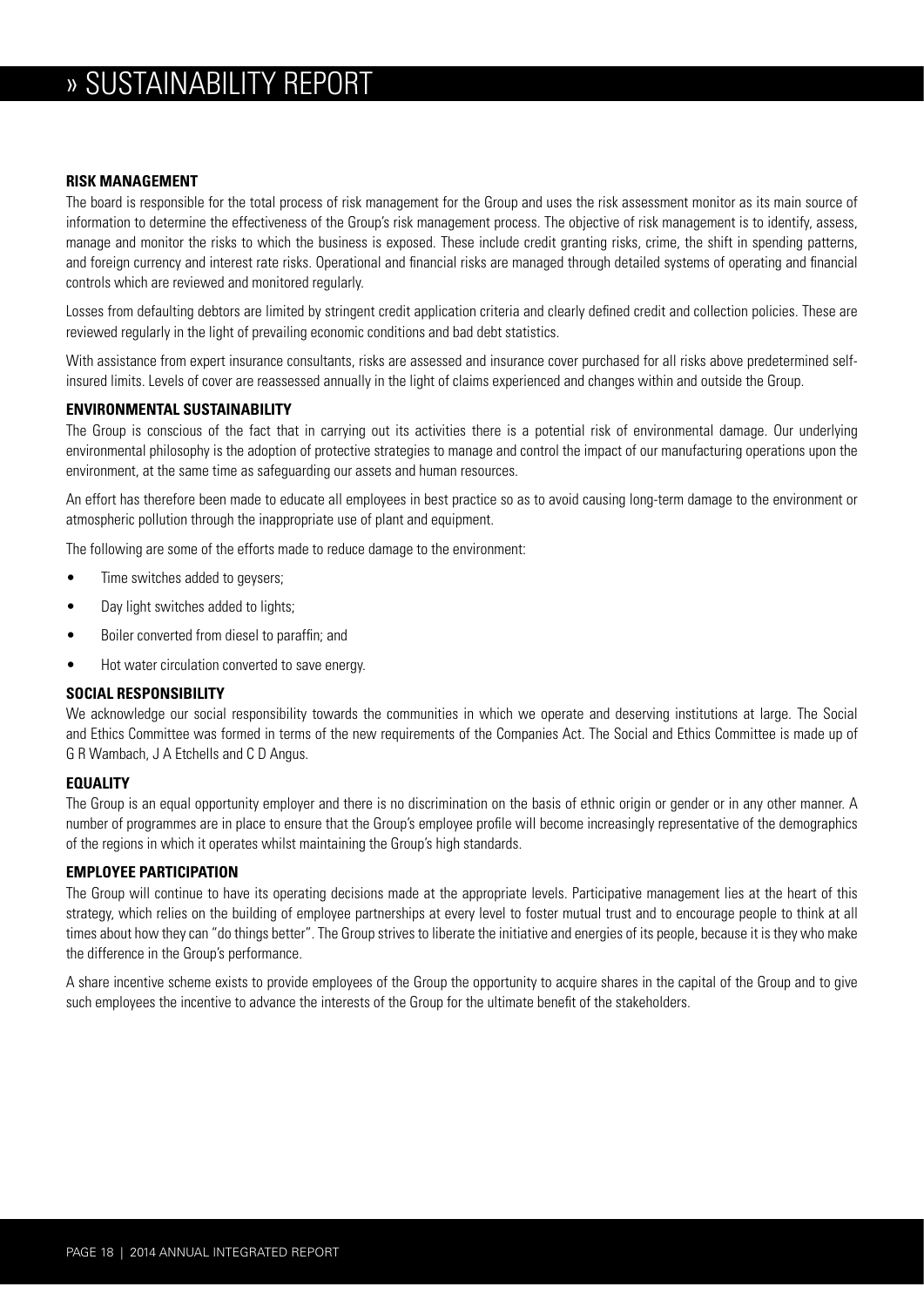## **EMPLOYEES**

The number of employees at the end of February 2014 is 34.

## **HEALTH AND SAFETY**

We comply with the Occupational Health and Safety Act and Department of Labour rules and regulations.

## **EMPLOYMENT EQUITY**

We comply with the Employment Equity Act, No 55 of 1998, and regular reports are submitted to the Department of Labour. Employment equity committees have been established to set and monitor progress. We believe that no unfair discrimination exists in the workplace.

## **HIV/AIDS**

In 2006 Imuniti purchased the rights to manufacture and market the Imuniti Nutritional Supplement Combo Pack ("ISCP") in South Africa from Edge to Edge Global Investments Limited. ISCP is a nutritional pack consisting of eight different natural products. The pack has shown to have anti-bacterial and anti-viral properties and provides one person with adequate sustenance and a balanced intake of all required micro- and macronutrients for a one-month period.

## **ETHICS AND VALUES**

Nutritional Holdings shares the commitment to:

- Employee development;
- Participation and empowerment:
- Wealth creation, reward and recognition:
- Respect, dignity and equal opportunity;
- A safe and healthy work environment;
- Community and environmental commitment;
- Open communication;
- Continuous improvement;
- Product quality; and
- Customer service.

The Group endeavors to act with honesty, responsibility and professional integrity in its dealings with employees, shareholders, customers, suppliers and society at large. Employees are required to maintain the highest ethical standards in ensuring that business practices are conducted in a manner which in all reasonable circumstances is above reproach. In any instance where ethical standards are called into question, the circumstances are investigated and resolved in an appropriate and fair manner.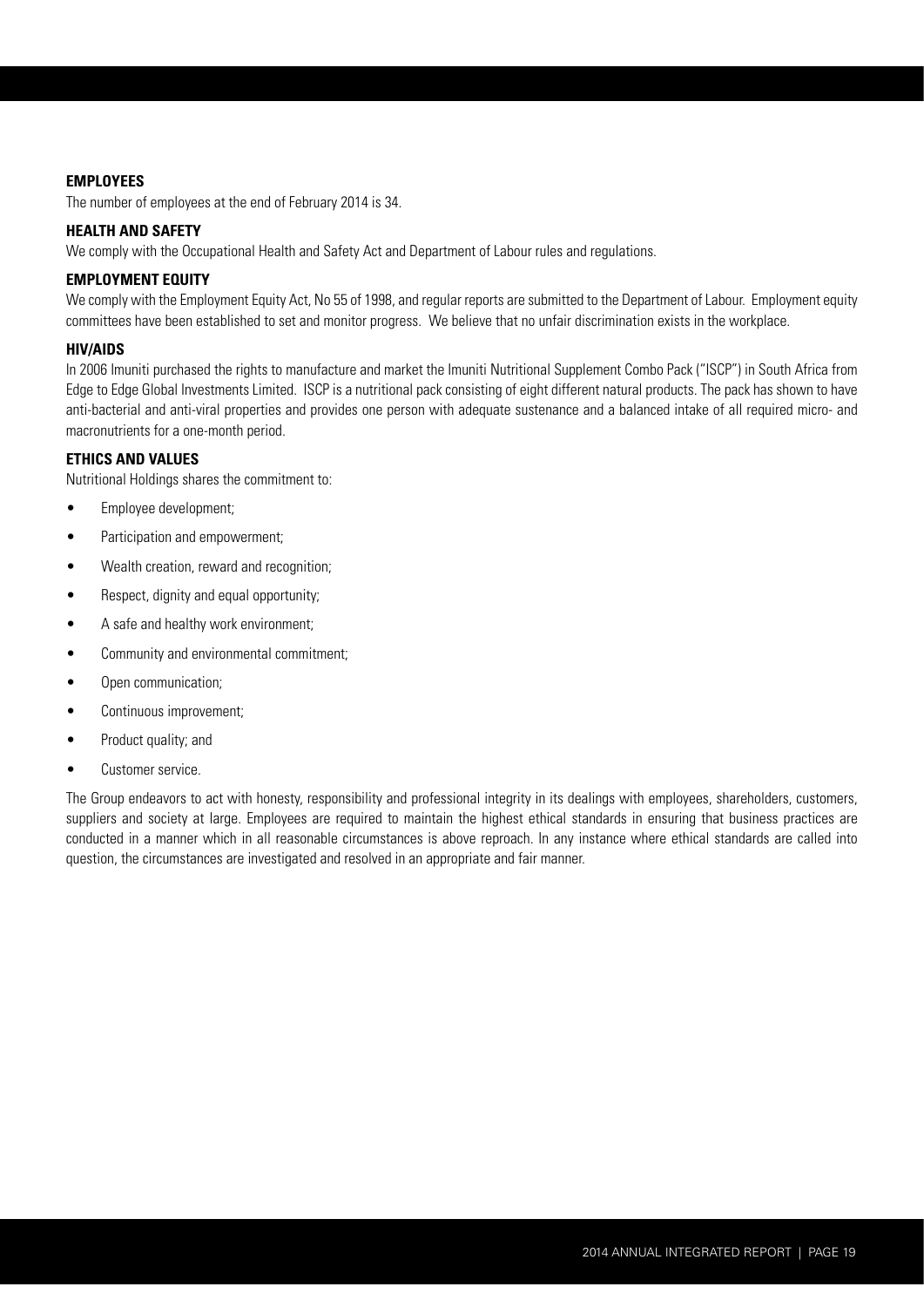## **STAKEHOLDER ENGAGEMENT**

As a listed entity, we comply with legal communication requirements. We believe in regular dialogue with stakeholders and the investor community as a whole. Regular SENS announcements are published to keep the stakeholders informed.

Our website provides up-to-date information to stakeholders.

Communication with stakeholders takes place in the following manner:

## **Stakeholders and other providers of capital**

- Website
- SENS announcements
- Trading updates
- Bi-annual results announcements
- Annual report

## **Industry**

• Member of the South African Association of Food Science and Technology (SAAFOST)

## **Business partners and customers**

- Face-to-face meetings
- Regular discussions

## **Staff and unions**

- Management meetings
- Union meetings
- Employment equity meetings

## **Suppliers**

- Regular discussions
- Presentations to procurement committees

## **PRODUCT RESPONSIBILITY**

The continuous need for food manufacturers to market products that meet the required food safety standards has resulted in a review of various statutory requirements and industry legislation in order to implement better product quality and food safety.

## **PACKAGING AND INGREDIENT SUPPLIERS**

Packaging and ingredient suppliers have a major impact on the risk management of food quality and safety and are managed accordingly. We drive a policy to exclude dealings with suppliers that pose a threat to our product responsibility. Food Safety Certification is a compulsory requirement for ingredient suppliers and continuous communication and controls have been established to prevent potential risks occurring.

We purchase our pharmaceutical, natural and complementary medicines from suppliers that are registered (or in the process of registration) with the SA Medicines Control Council (MCC). These suppliers are subject to the very stringent rules as required by the MCC.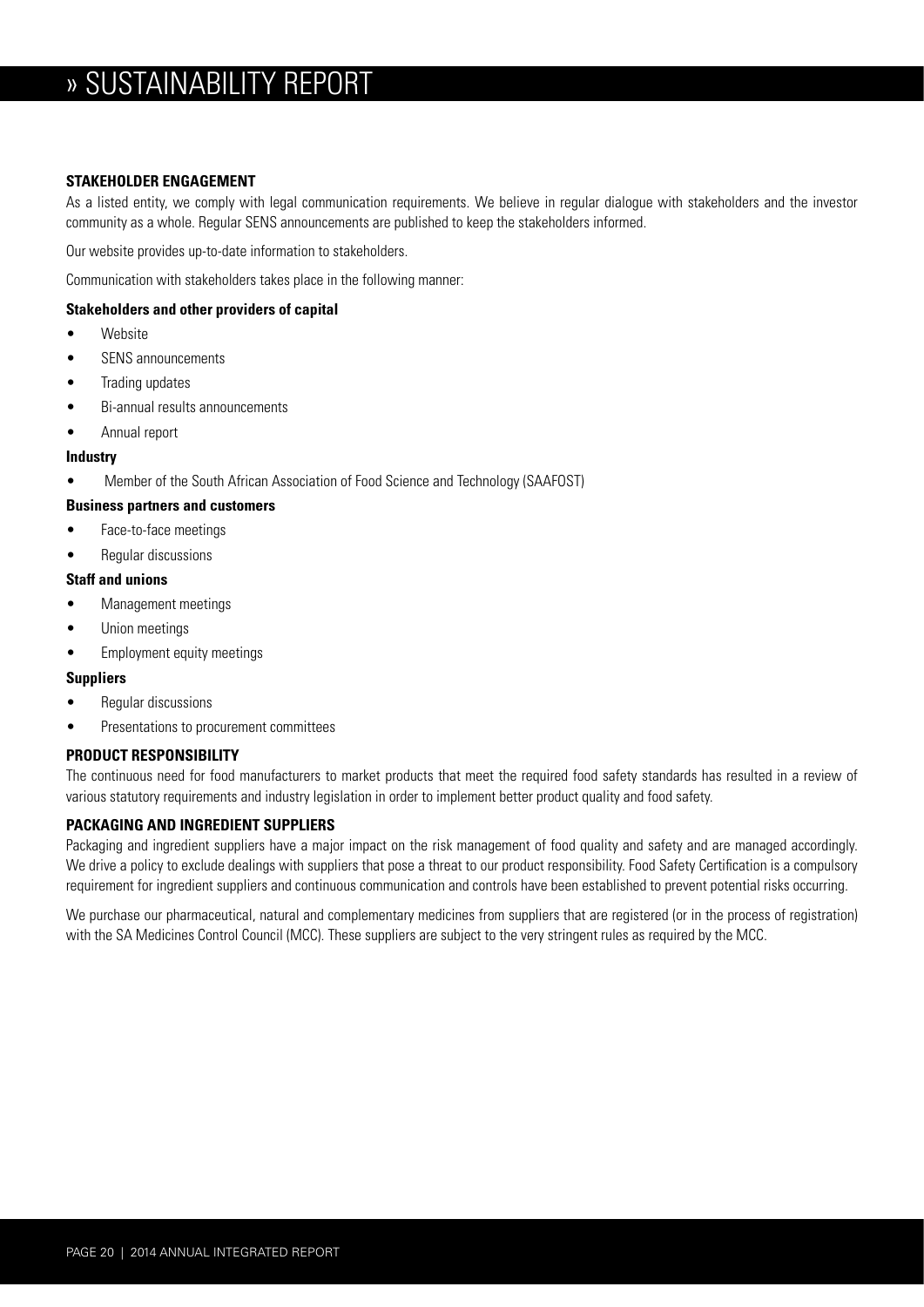## **To the shareholders of Nutritional Holdings Limited**

We have audited the consolidated and separate financial statements of Nutritional Holdings Limited set out on pages 27 to 63, which comprise the statements of financial position as at 28 February 2014, and the statements of comprehensive income, statements of changes in equity and statements of cash flows for the year then ended, and the notes, comprising a summary of significant accounting policies and other explanatory information.

## **Directors' responsibility for the financial statements**

The company's directors are responsible for the preparation and fair presentation of these consolidated and separate financial statements in accordance with International Financial Reporting Standards and the requirements of the Companies Act of South Africa and for such internal control as the directors determine is necessary to enable the preparation of consolidated and separate financial statements that are free from material misstatement, whether due to fraud or error.

## **Auditor's responsibility**

Our responsibility is to express an opinion on these consolidated and separate financial statements based on our audit. We conducted our audit in accordance with International Standards on Auditing. Those standards require that we comply with ethical requirements and plan and perform the audit to obtain reasonable assurance whether the consolidated and separate financial statements are free from material misstatement.

An audit involves performing procedures to obtain audit evidence about the amounts and disclosures in the financial statements. The procedures selected depend on the auditor's judgment, including the assessment of the risks of material misstatement of the financial statements, whether due to fraud or error. In making those risk assessments, the auditor considers internal control relevant to the entity's preparation and fair presentation of the financial statements in order to design audit procedures that are appropriate in the circumstances, but not for the purpose of expressing an opinion on the effectiveness of the entity's internal control. An audit also includes evaluating the appropriateness of accounting policies used and the reasonableness of accounting estimates made by management, as well as evaluating the overall presentation of the financial statements.

We believe that the audit evidence we have obtained is sufficient and appropriate to provide a basis for our audit opinion.

#### **Opinion**

In our opinion, the consolidated and separate financial statements present fairly, in all material respects, the consolidated and separate financial position of Nutritional Holdings Limited as at 28 February 2014, and its consolidated and separate financial performance and consolidated and separate cash flows for the year then ended in accordance with International Financial Reporting Standards and the requirements of the Companies Act of South Africa.

## **Emphasis of matter**

Without qualifying our opinion, we draw attention to Note 36 to the financial statements which indicates that the Group had an accumulated loss of R107 765 million for the year ended 28 February 2014. Note 36 also indicates that these conditions, along with other matters, indicate the existence of a material uncertainty which may cast significant doubt on the company's ability to continue as a going concern.

## **Other reports required by the Companies Act**

As part of our audit of the consolidated and separate financial statements for the year ended 28 February 2014, we have read the Director's Report, Audit and Risk Management Committee's Report and the Company Secretary's Declaration for the purpose of identifying whether there are material inconsistencies between these reports and the audited consolidated and separate financial statements. These reports are the responsibility of the respective preparers. Based on reading these reports we have not identified material inconsistencies between these reports and the audited consolidated and separate financial statements. However, we have not audited these reports and accordingly do not express an opinion on these reports.

Glast Niomter

**Grant Thornton** *Chartered Accountants (SA)* Registered Auditors

**Deepak Nagar** *Partner* Chartered Accountant (SA) Registered Auditor

2nd Floor 4 Pencarrow Crescent Pencarrow Park La Lucia Ridge Office Estate La Lucia 4019

30 May 2014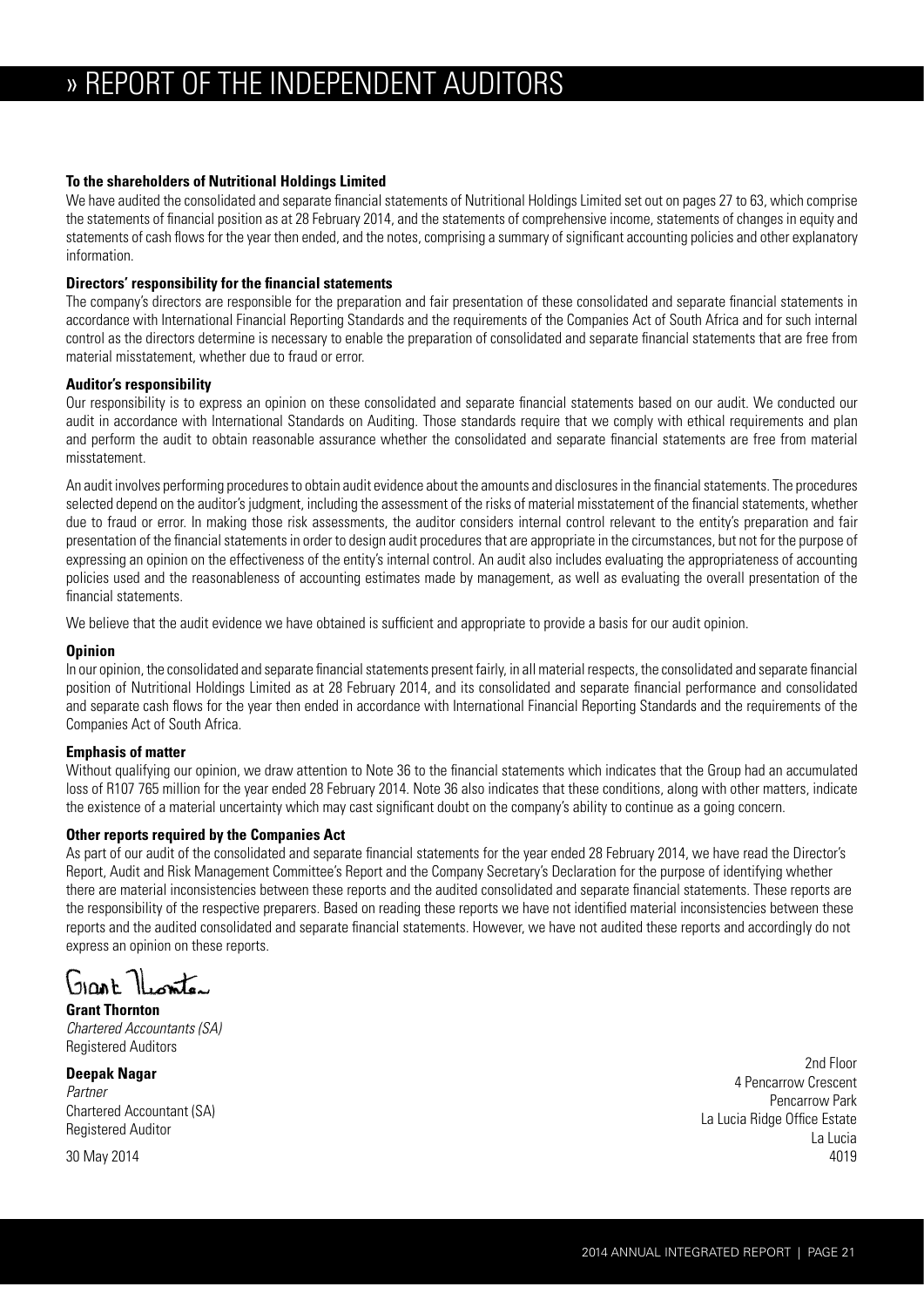## » DIRECTORS' RESPONSIBILITIES AND APPROVAL

The directors are responsible for the preparation and integrity of the annual financial statements of the company and the Group, which have been prepared in accordance with International Financial Reporting Standards, the requirements of the Companies Act and the JSE Listings Requirements, under the supervision of the Chief Financial Officer, Mr CD Angus CA (SA).

In preparing the financial statements, the company and the Group have used appropriate accounting policies, supported by reasonable and prudent judgment and estimates, and have complied with all applicable accounting standards. The directors are of the opinion that the financial statements fairly present the financial position of the company and the Group at 28 February 2014 and the results of their operations for the year then ended.

The directors have considered the Group's past results, expected future performance and reasonable changes thereto, and access to its funding, material and other resources, and are of the opinion that the company and the Group will continue as a going concern.

The directors are responsible for the systems of internal control. These are designed to provide reasonable, but not absolute, assurance as to the reliability of the financial statements, to adequately safeguard, verify and maintain accountability of assets and to prevent and detect material misstatement and loss. Based on the information and explanations given by management and the comment by the independent auditors on the results of their statutory audit, nothing has come to the attention of the directors which indicates that, in all material aspects, Nutritional Holdings' system of internal controls and risk management are not effective and that the internal financial controls do not form a sound basis for the preparation of reliable financial statements. The opinions of the directors are supported by the Audit and Risk Management Committee.

The company's independent external auditors, Grant Thornton, have audited the financial statements and their unqualified report appears on page 21.

The annual financial statements, as set out on pages 27 to 63, were approved by the board of directors on 30 May 2014 and are signed on its behalf by:

**GR Wambach RS Etchells** *Chairman Chief Executive Officer*

Durban 30 May 2014

## » DECLARATION BY COMPANY SECRETARY

The Company Secretary certifies that the company has lodged with the Companies and Intellectual Property Commission all such returns as are required of a public company in terms of the South African Companies Act, and that all such returns are true, correct and up to date.

## **JA Etchells CA (SA)**

*Company Secretary*

Durban 30 May 2014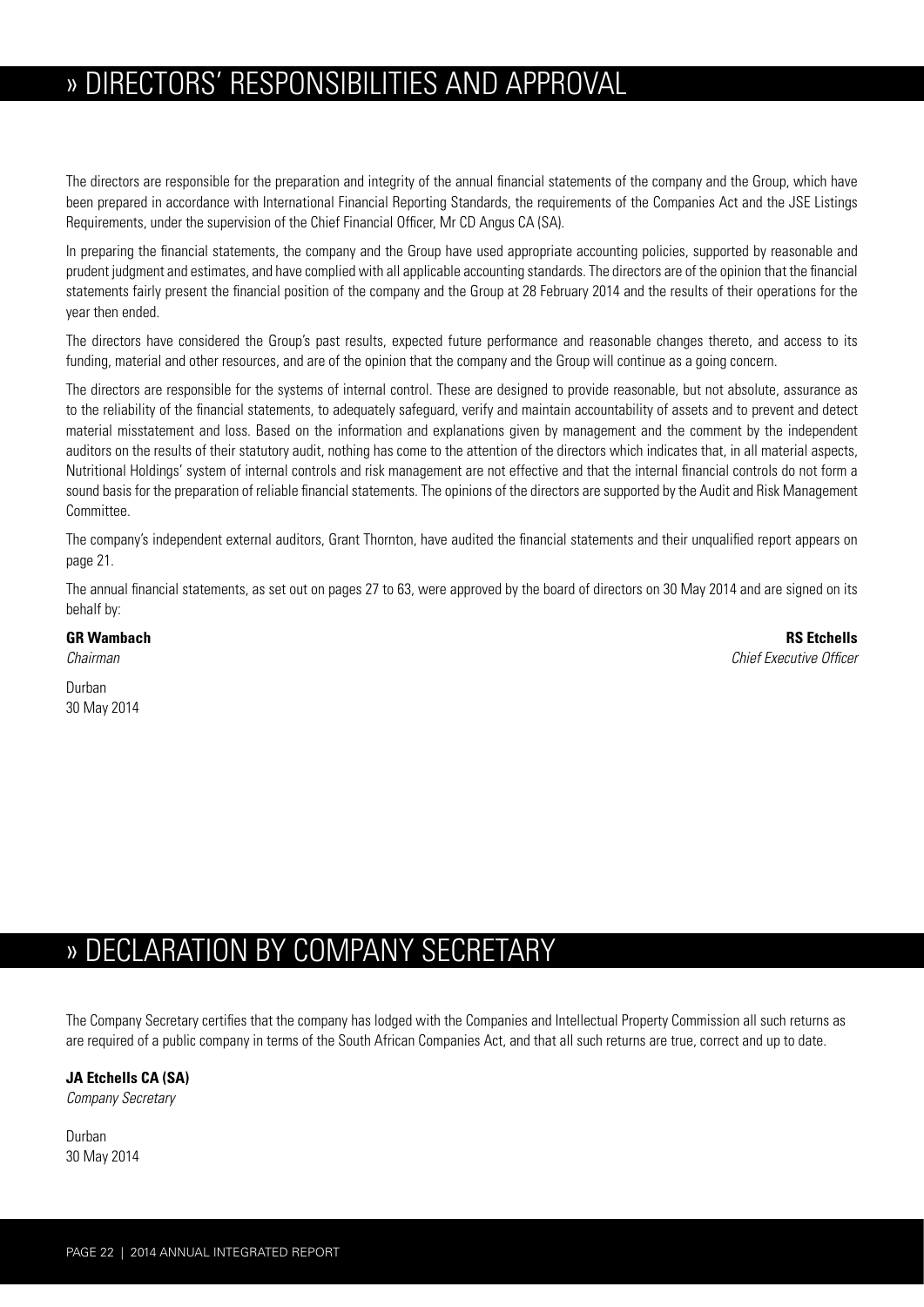## » » DIRECTORS' REPORT

The directors take pleasure in submitting their report for the year ended 28 February 2014 on the company and Group results for the year under review.

## **NATURE OF BUSINESS**

The Group is engaged in the manufacture of fortified dry food products and supplements, as well as the sale of registered pharmaceutical products and complementary natural medicines in South Africa.

## **REVIEW OF ACTIVITIES**

The net loss of the Group for the year was R6,151 million (2013: loss R13,433 million) after taxation of R0,050 million (2013: R0,138 million).

The operating results and state of affairs of the Group are fully set out in the attached financial statements and do not in our opinion require any further comment.

## **GOING CONCERN**

We draw attention to note 36 on Going Concern on page 61.

## **SUBSEQUENT EVENTS**

ARJ Spanjaard resigned as an executive director of Nutritional Holdings Limited effective 21 May 2014.

In November 2013, management informed shareholders that legal action had been instituted against Edge to Edge Global Investments Limited for the recovery of a trade debtor owed to Nutritional Foods Proprietary Limited. On 23 May 2014 the KwaZulu-Natal division of the High Court of South Africa granted a final liquidation order against Edge to Edge Global Investments Limited in favour of a group of minority shareholders in Edge to Edge Global Investments Limited. As a result thereof, the full amount owing to Nutritional Foods Proprietary Limited, being R625,295, was written off in the statement of comprehensive income of the Group. Shareholders are further advised that at this stage management sees little possibility, if any, of any future revenue streams from the "exclusive manufacturing agreement" entered into with Edge to Edge Global Investments Limited for the manufacture of the Imuniti Nutritional Supplement Combo Pack. The full value of this investment was written down to Nil in the previous reporting period.

The directors are not aware of any other material matters or circumstances arising since the end of the financial year that are not disclosed in the integrated report.

## **STATEMENT OF RESPONSIBILITY**

The directors' statement of responsibility is addressed on page 22 of this annual report.

## **DIVIDENDS**

In view of the Group's current financial position, no dividend has been declared for the year.

## **AUTHORISED AND ISSUED STATED CAPITAL**

There were the following changes in the authorised share capital of the company in the year ended 28 February 2014:

At the Annual General Meeting held on 5 July 2013, shareholders approved by special resolution:

• To increase the authorised share capital of the company from 2 000 000 000 ordinary shares of no par value to 3 000 000 000 ordinary shares of no par value.

During the current year there has been no issue of ordinary shares.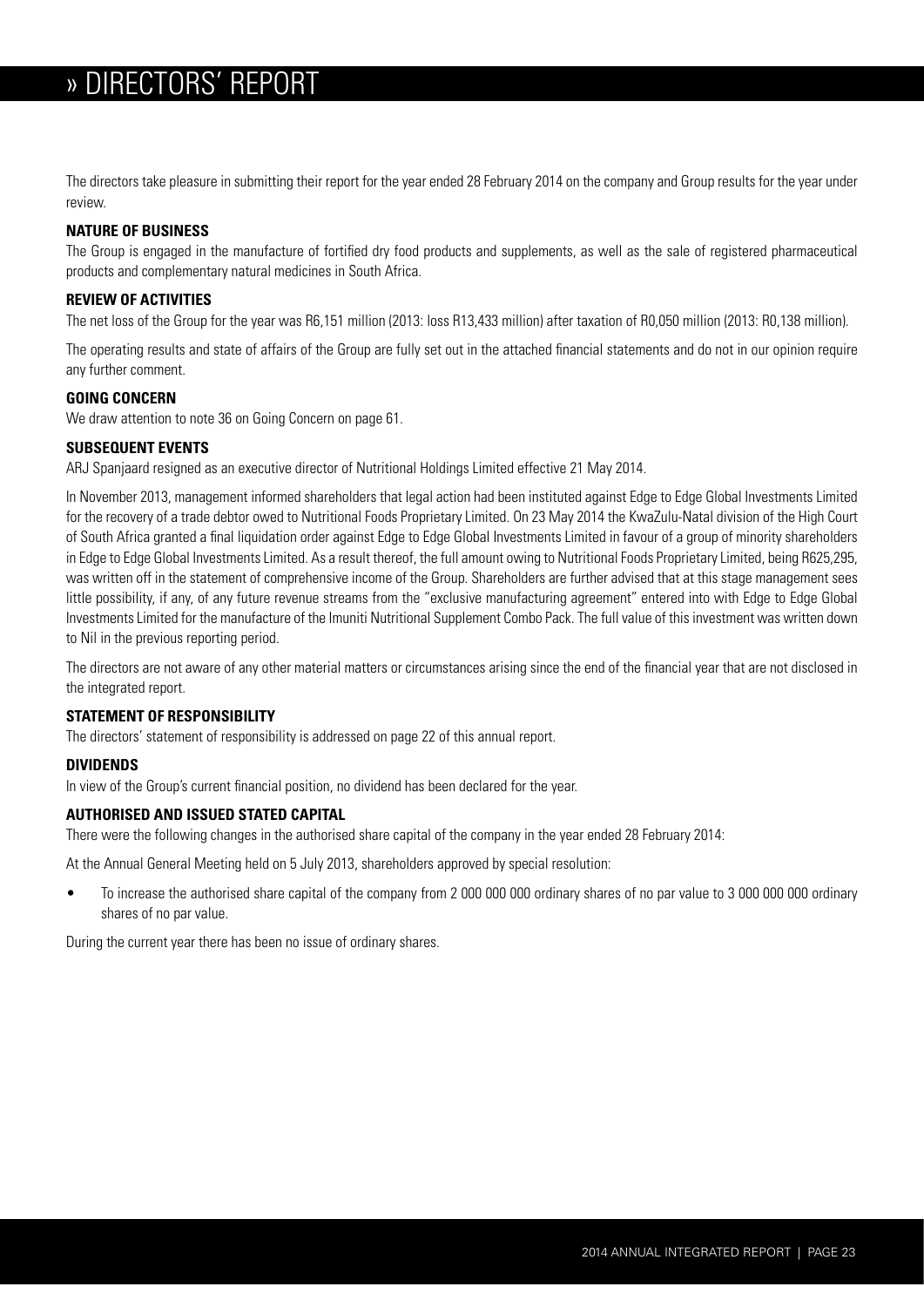## **LEVEL OF ASSURANCE**

These annual financial statements have been audited in compliance with the applicable requirements of the Companies Act, No 71 of 2008.

## **PREPARER**

The annual financial statements were internally compiled by Mr CD Angus CA (SA).

## **INTEREST IN SUBSIDIARIES**

|                                                 |                                                 | <b>Percentage</b><br>holding |              | <b>Issued</b>    | <b>Net profit (loss)</b><br>after tax |               |                                                                            |  |
|-------------------------------------------------|-------------------------------------------------|------------------------------|--------------|------------------|---------------------------------------|---------------|----------------------------------------------------------------------------|--|
| <b>Name of subsidiary</b>                       | <b>Held by</b>                                  | 2014<br>$\%$                 | 2013<br>$\%$ | share<br>capital | 2014<br><b>R'000</b>                  | 2013<br>R'000 | <b>Nature of business</b><br>subsidiary                                    |  |
| PB Tully Family Holdings<br>Proprietary Limited | <b>Nutritional Holdings</b><br>Limited          | 100                          | 100          | C                |                                       | (6)           | Holding company                                                            |  |
| Impilo Marketing<br>Proprietary Limited         | <b>Nutritional Holdings</b><br>Limited          | 100                          | 100          | 100              | 66                                    | 64            | Sales and distribution<br>of pharmaceutical and<br>complementary medicines |  |
| <b>Nutritional Foods</b><br>Proprietary Limited | <b>Nutritional Holdings</b><br>Limited          | 100                          | 100          | 1 0 0 0          | (4400)                                | (3 422)       | Manufacturer and distributor<br>of fortified dry foods                     |  |
| Impilo Drugs (1966)<br>Proprietary Limited      | PB Tully Family Holdings<br>Proprietary Limited | 100                          | 100          | 350 100          | 64                                    | 342           | Distributor of<br>pharmaceutical, natural and<br>complementary medicines   |  |

All the above subsidiaries are incorporated in South Africa.

Details of related party loans are set out in notes 5 and 30 to the annual financial statements.

## **Special resolutions passed by subsidiaries**

No special resolutions were passed by any of the subsidiary companies of Nutritional Holdings during the financial year under review.

## **RISK MANAGEMENT AND INSURANCE**

Risk is managed in order to protect the assets and earnings of the Group against unacceptable financial loss and to safeguard against legal liabilities. Risks are insured at minimum cost with satisfactory cover. Property, plant and equipment are insured at current replacement values.

## **MAJOR SHAREHOLDERS**

The major shareholders of the company are set out on page 64 of this annual report.

## **DIRECTORS**

The directors of the company during the year and to the date of this report were as follows:

| <b>Name</b>        | <b>Nationality</b> | <b>Changes</b>                                      |
|--------------------|--------------------|-----------------------------------------------------|
| GR Wambach*        | South African      |                                                     |
| TR Hendry*         | South African      |                                                     |
| JA Etchells*       | South African      |                                                     |
| AR Pinfold*        | South African      | (Appointed 12 March 2013)                           |
| CD Angus           | South African      |                                                     |
| <b>RS</b> Etchells | South African      |                                                     |
| ARJ Spanjaard      | South African      | (Appointed 21 August 2013; resigned<br>21 May 2014) |

\* *Non-executive*

The attendance at meetings by directors is set out in the Corporate Governance Report on page 10.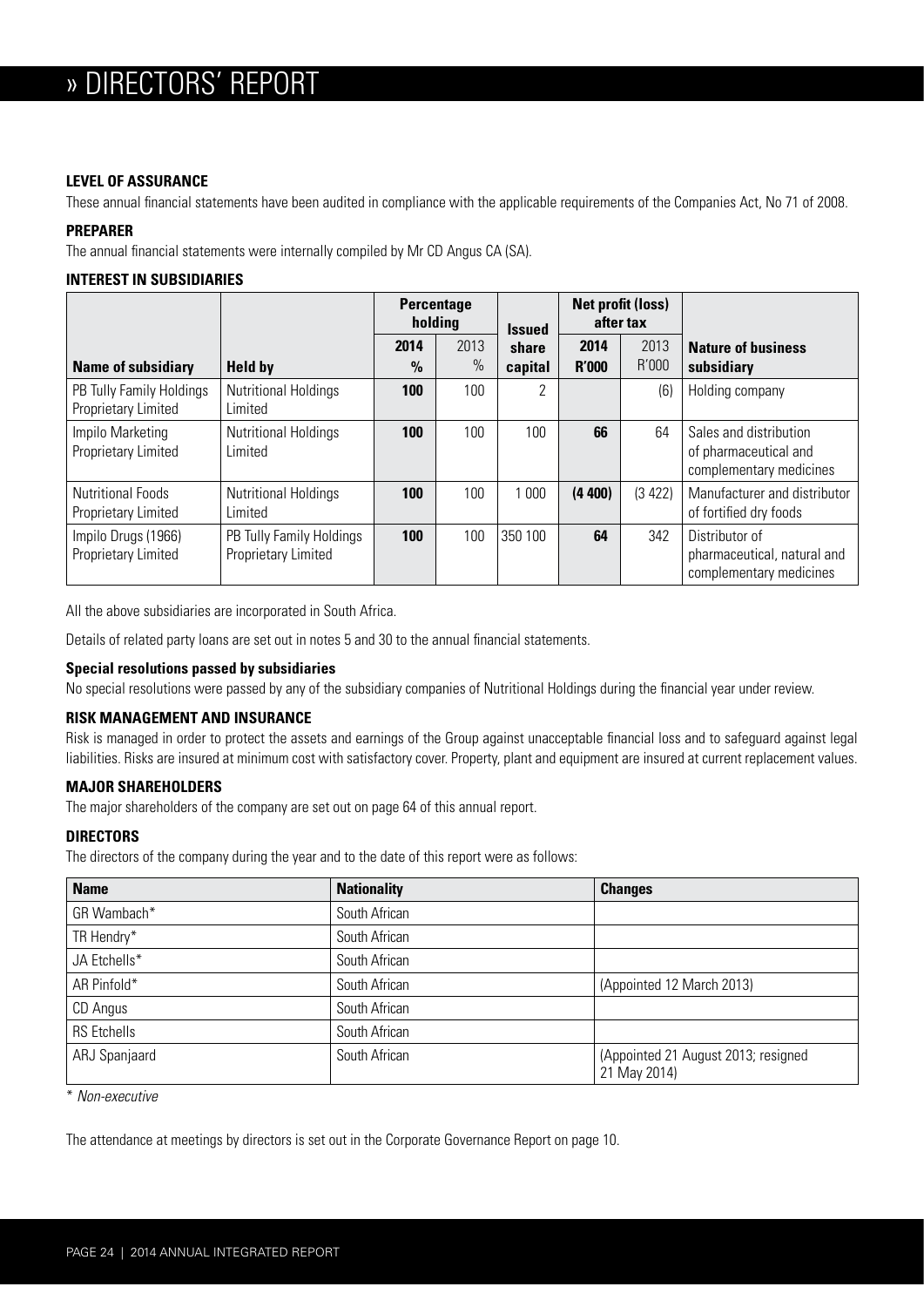## **DIRECTORS' SHAREHOLDINGS**

The directors of the company had the following direct and indirect interests in the issued share capital of Nutritional Holdings Limited as at 28 February 2014:

|                                                                | 2014<br><b>Direct</b> | 2014<br><b>Indirect</b> | 2013<br>Direct | 2013<br>Indirect |
|----------------------------------------------------------------|-----------------------|-------------------------|----------------|------------------|
| <b>Executive directors</b>                                     |                       |                         |                |                  |
| <b>RS</b> Etchells                                             | 33 000 000            | 47 428 088              | 33 000 000     |                  |
| CD Angus                                                       | 237 500               |                         | 237 500        |                  |
| ARJ Spanjaard (appointed 21 August 2013; resigned 21 May 2014) | 3 000 000             |                         |                |                  |
| <b>Non-executive directors</b>                                 |                       |                         |                |                  |
| GR Wambach                                                     | 1 328 334             |                         | 838 334        |                  |
| TR Hendry                                                      | 2 700 000             | 208 064                 | 1 000 000      | 908 064          |
| JA Etchells                                                    | 49 793 491            |                         | 49 793 491     |                  |
| AR Pinfold (appointed 12 March 2013)                           | 111 845 015           | 341 238 579             | 101 845 015    | 392 000 000      |

There has been no movement post year-end up to the reporting date in the directors' shareholdings.

## **DIRECTORS' REMUNERATION**

The directors' remuneration is reflected in note 21 to the annual financial statements.

#### **BORROWINGS**

On behalf of the Group, the directors have established credit facilities with various financial institutions for use by the various subsidiary companies. The directors did not exceed any authorised levels of borrowings during the year under review.

## **CORPORATE GOVERNANCE**

The directors acknowledge and subscribe to the values of good corporate governance as set out in the King III Report on Corporate Governance for the Republic of South Africa and the board has confirmed that the Nutritional Holdings Group has applied the principles of the report. By supporting this Code of Corporate Practices and Conduct the directors have recognised the need to conduct the business of the Group with integrity and in accordance with generally accepted best corporate governance practices. Refer to the corporate governance report in the annual report for specific disclosure requirements.

## **SECRETARY**

The secretary of the company is Mrs JA Etchells CA (SA) of:

| <b>Business address:</b>     | <b>Postal address:</b>       |
|------------------------------|------------------------------|
| Suite 3, 49 Richefond Circle | P 0 Box 5026                 |
| Ridge Side Office Estate     | <b>Frosterley Park</b>       |
| Umhlanga Rocks               | La Lucia Ridge Office Estate |
| 4319                         | 4019                         |

#### **AUDITORS**

Grant Thornton continues as auditors of the company and its subsidiaries. At the Annual General Meeting of 29 August 2014, shareholders will be requested to re-appoint Grant Thornton as auditors of the company for the 2015 financial year and it will be noted that Mr D Nagar will be the individual registered auditor that will undertake the audit.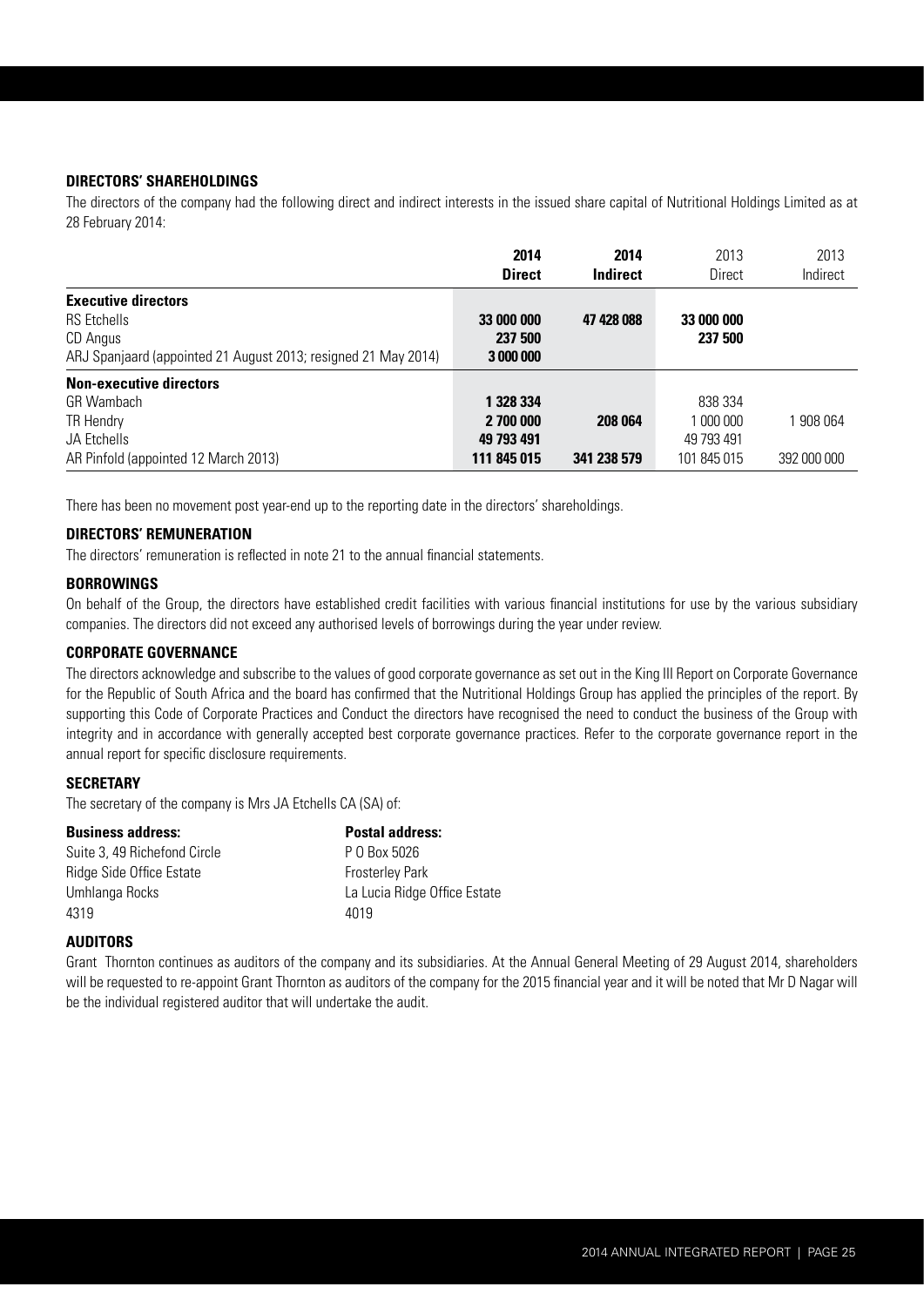## » DIRECTORS' REPORT

## **LITIGATION**

As reported in the previous year's annual report, on 30 October 2009, summons was served on Nutritional Holdings by Andrew Maxwell Tully, Harold Levin, Colin Craig Elsworth and Randal James Brereton, being the trustees of the Tully Family Trust, which trust was the previous owner of the Impilo Group. In terms of the summons, the plaintiffs are claiming that shares issued to them at 60 cents per share, should have been issued at 48 cents per share. The plaintiffs issued a further summons on Nutritional Holdings on 4 December 2009, claiming that the 33 333 333 shares issued to the Tully Family trust were issued in certificated form and thus contrary to the Impilo acquisition agreement in that they were not issued in negotiable form. An appearance to defend both summons has been filed at the time of receipt. No further action has been taken by the trustees of the Tully Family Trust since entering an appearance to defend some four years ago. This has no effect on the annual financial statements.

Aside from the information detailed above, Nutritional Holdings and its subsidiaries are not involved in any material legal or arbitration proceedings or legal actions, nor are the directors aware of any proceedings that are pending or threatened, that may have, or have had in the 12-month period preceding the last practicable date, a material effect on the Group's financial position.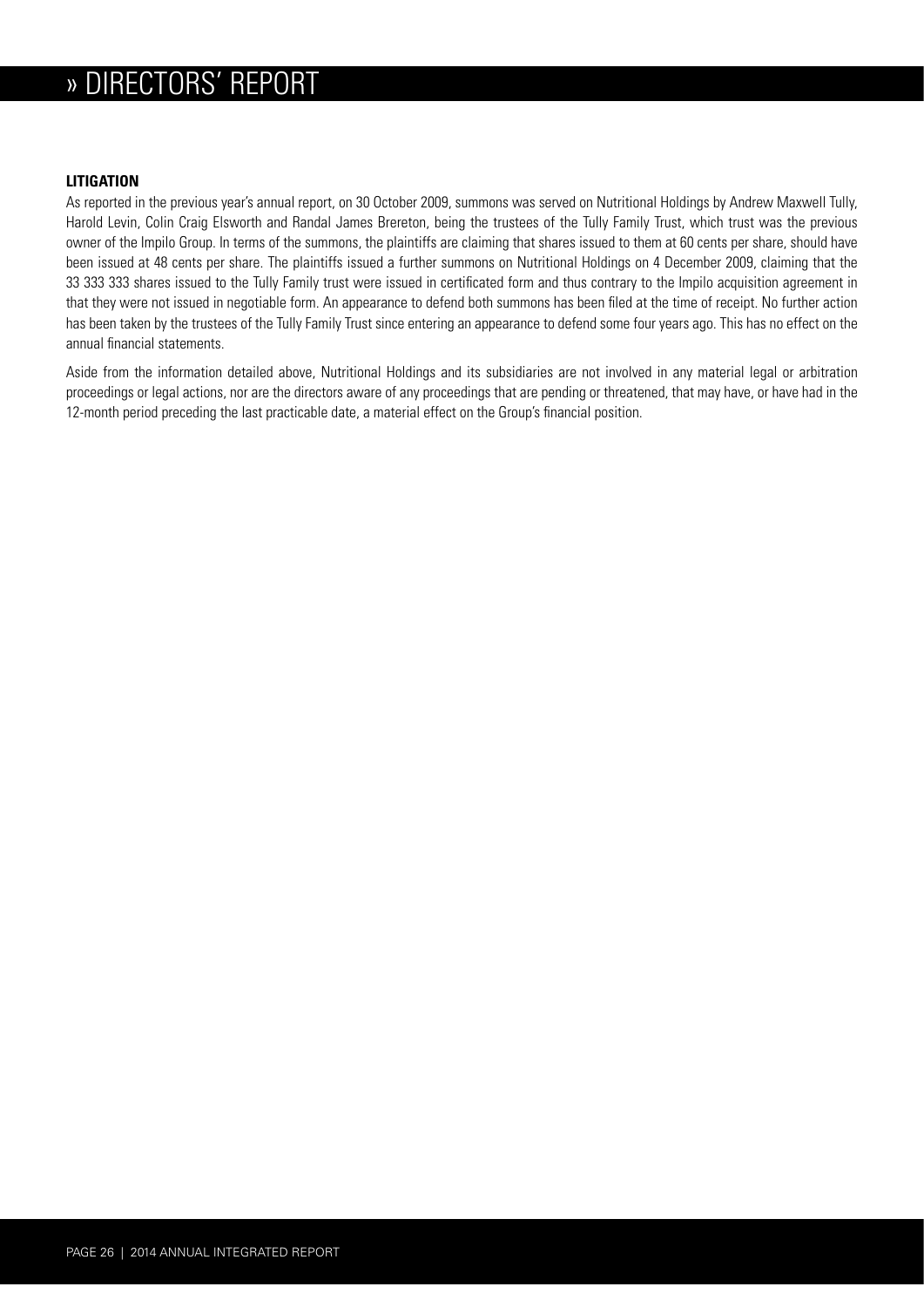# » STATEMENT OF FINANCIAL POSITION

|                                     |              | <b>GROUP</b> | <b>GROUP</b> | <b>COMPANY</b> | COMPANY |
|-------------------------------------|--------------|--------------|--------------|----------------|---------|
| Figures in R thousands              | <b>Notes</b> | 2014         | 2013         | 2014           | 2013    |
| <b>ASSETS</b>                       |              |              |              |                |         |
| <b>Non-current assets</b>           |              |              |              |                |         |
| Property, plant and equipment       | 3            | 13 4 38      | 14 0 52      | 27             | 32      |
| Intangible assets                   | 4            | 12 4 94      | 11766        | 28             |         |
| Investments in subsidiaries         | 5            |              |              | 52 293         | 51 872  |
| Deferred tax                        | 24           | 8 2 5 6      | 8 4 1 0      |                |         |
|                                     |              | 34 188       | 34 228       | 52 348         | 51 904  |
| <b>Current assets</b>               |              |              |              |                |         |
| Inventories                         | 7            | 5 1 4 1      | 3 3 8 5      |                |         |
| Loans receivable                    | 6            | 9            | 9            | 9              | 9       |
| Trade and other receivables         | 8            | 4662         | 4 3 7 6      | 88             | 64      |
| Cash and cash equivalents           | 9            | 94           | 2588         | 1              | 2 3 1 3 |
|                                     |              | 9 9 0 6      | 10 358       | 98             | 2 3 8 6 |
|                                     |              |              |              |                |         |
| Non-current assets held for sale    | 35           | 70           |              |                |         |
| <b>Total assets</b>                 |              | 44 164       | 44 586       | 52 446         | 54 290  |
|                                     |              |              |              |                |         |
| <b>EQUITY AND LIABILITIES</b>       |              |              |              |                |         |
| <b>Equity</b>                       |              |              |              |                |         |
| Stated capital                      | 10           | 131 722      | 131 722      | 138 463        | 138 463 |
| Revaluation reserve                 | 11           | 5659         | 5659         |                |         |
| Share-based payment reserve         | 34           |              |              | 87             |         |
| Accumulated loss                    |              | (107765)     | (101614)     | (91618)        | (84376) |
|                                     |              | 29 616       | 35 7 67      | 46 932         | 54 087  |
| <b>Liabilities</b>                  |              |              |              |                |         |
| <b>Non-current liabilities</b>      |              |              |              |                |         |
| Instalment sale creditors           | 12           | 167          | 230          |                |         |
| Deferred tax                        | 24           | 3012         | 3 1 1 5      |                |         |
|                                     |              | 3 1 7 9      | 3 3 4 5      |                |         |
| <b>Current liabilities</b>          |              |              |              |                |         |
| Instalment sale creditors           | 12           | 63           | 57           |                |         |
| Loans from related parties          | 30           | 1 0 0 9      |              | 1009           |         |
| Trade and other payables            | 13           | 4953         | 3 9 8 4      | 605            | 203     |
| Bank overdraft                      | 9            | 5 3 4 4      | 1 4 3 3      | 3 900          |         |
|                                     |              | 11 369       | 5 4 7 4      | 5514           | 203     |
| <b>Total liabilities</b>            |              | 14 548       | 8819         | 5514           | 203     |
| <b>Total equity and liabilities</b> |              | 44 164       | 44 586       | 52 446         | 54 290  |
| Net asset value per share (cents)   |              | 1,6          | 1,9          |                |         |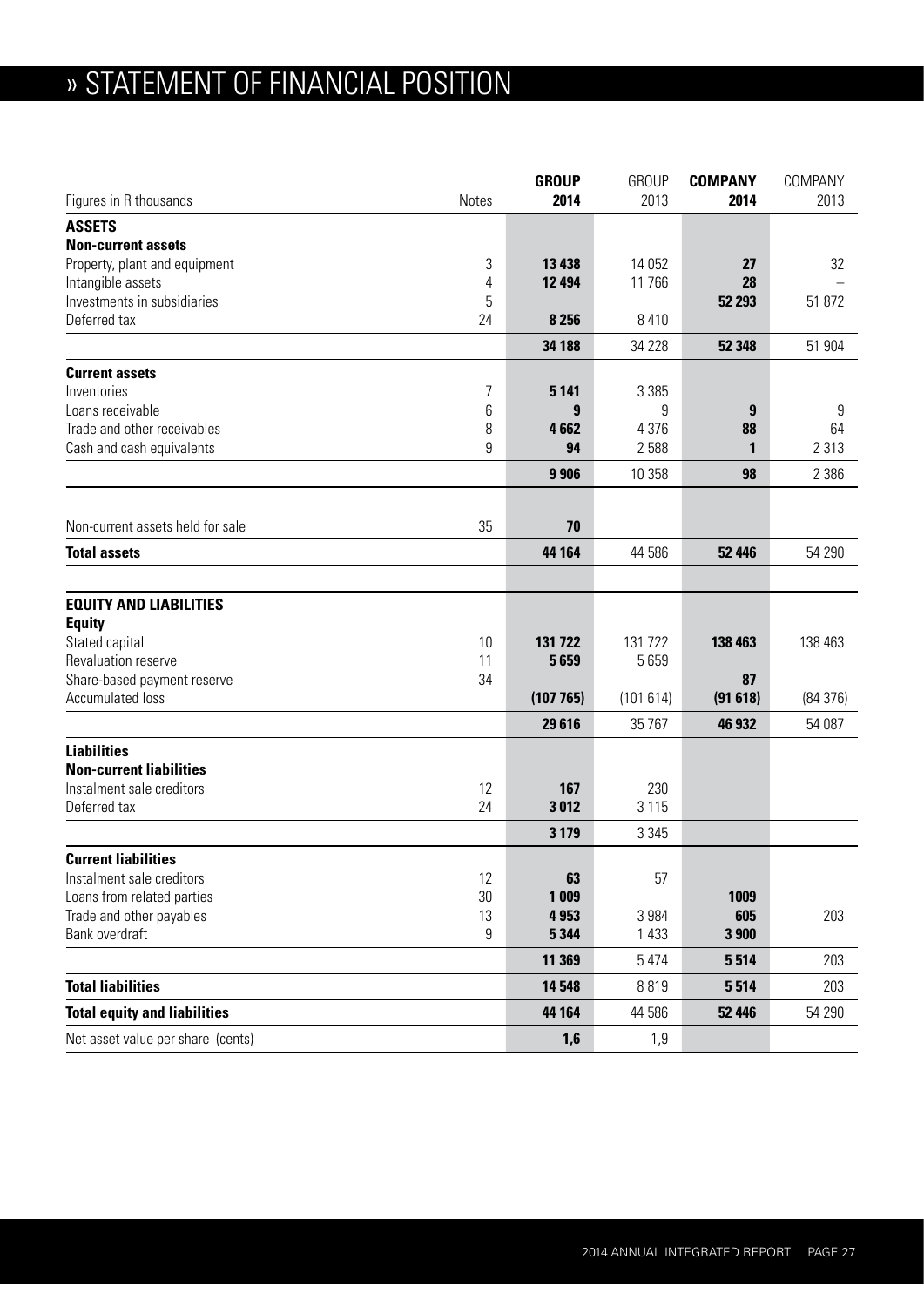# » STATEMENT OF COMPREHENSIVE INCOME

|                                                         |              | <b>GROUP</b> | <b>GROUP</b> | <b>COMPANY</b> | COMPANY |
|---------------------------------------------------------|--------------|--------------|--------------|----------------|---------|
| Figures in R thousands                                  | <b>Notes</b> | 2014         | 2013         | 2014           | 2013    |
| Revenue                                                 | 14           | 36 039       | 34 178       | 2640           | 1849    |
| Cost of sales                                           |              | (21 101)     | (20367)      |                |         |
| <b>Gross profit</b>                                     |              | 14 938       | 13811        | 2640           | 1849    |
| Other income                                            |              | 106          | 555          |                | 30      |
| Operating expenses excluding impairments                |              | (20 498)     | (20146)      | (4455)         | (4783)  |
| Depreciation                                            |              | (121)        | (81)         | (14)           | (13)    |
|                                                         |              | (5575)       | (5861)       | (1829)         | (2917)  |
| <b>Impairments</b>                                      |              |              |              |                |         |
| Group loans                                             |              |              |              | (5274)         | 831     |
| Distribution rights                                     |              | (38)         | (7200)       |                | (7200)  |
| Loss for the year                                       | 15           | (5613)       | (13061)      | (7103)         | (9 286) |
| Investment revenue                                      | 16           |              | 186          | 101            | 95      |
| Finance costs                                           | 17           | (488)        | (696)        | (240)          | (389)   |
| <b>Loss before taxation</b>                             |              | (6101)       | (13571)      | (7242)         | (9580)  |
| Taxation                                                | 18           | (50)         | 138          |                |         |
| Loss for the year                                       |              | (6151)       | (13433)      | (7242)         | (9580)  |
| Other comprehensive income for the year net of taxation |              |              |              |                |         |
| <b>Total comprehensive loss</b>                         |              | (6151)       | (13 433)     | (7242)         | (9580)  |
| Loss per share                                          |              |              |              |                |         |
| Normal and diluted earnings per share (cents)           | 31 & 33      | (0, 32)      | (0, 89)      |                |         |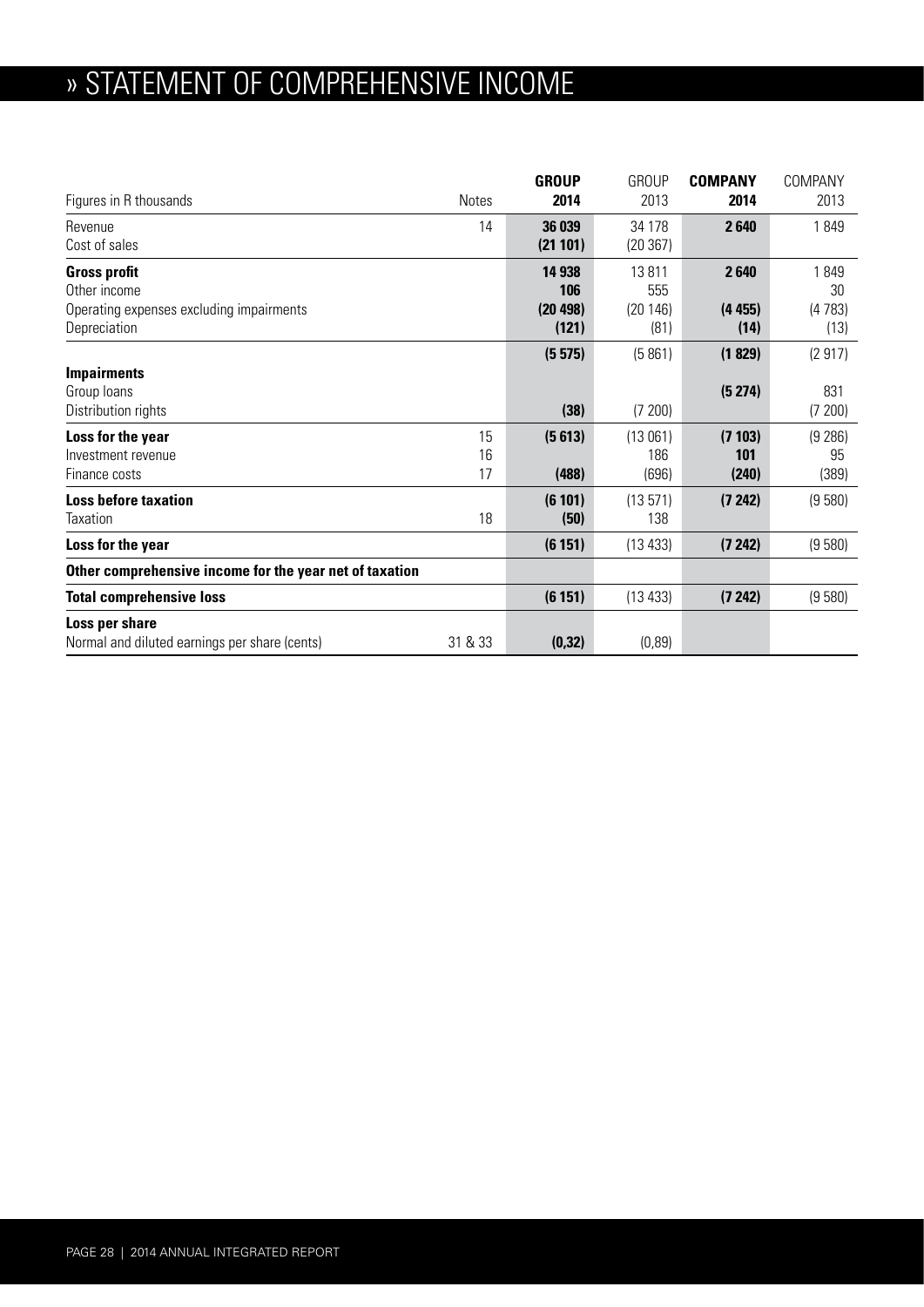# » STATEMENT OF CHANGES IN EQUITY

|                                                                      |         |          | Total   |             | Share-based | Accu-    |              |
|----------------------------------------------------------------------|---------|----------|---------|-------------|-------------|----------|--------------|
|                                                                      | Stated  | Treasury | stated  | Revaluation | payment     | mulated  | Total        |
| Figures in R thousands                                               | capital | shares   | capital | reserve     | reserve     | loss     | equity       |
| <b>GROUP</b>                                                         |         |          |         |             |             |          |              |
| <b>Balance at 1 March 2012</b>                                       | 129 972 | (6741)   | 123 231 | 5659        |             | (88181)  | 40 709       |
| Changes in equity                                                    |         |          |         |             |             |          |              |
| Total comprehensive loss for the year                                |         |          |         |             |             | (13 433) | (13 433)     |
| Issue of shares                                                      | 8 4 9 1 |          | 8 4 9 1 |             |             |          | 8 4 9 1      |
| Total changes                                                        | 8 4 9 1 |          | 8 4 9 1 |             |             | (13 433) | (4942)       |
| <b>Balance at 1 March 2013</b><br>Changes in equity                  | 138 463 | (6741)   | 131 722 | 5659        |             | (101614) | 35 767       |
| Total comprehensive loss for the year                                |         |          |         |             |             | (6151)   | (6151)       |
| Total changes                                                        |         |          |         |             |             | (6151)   | (6151)       |
| <b>Balance at 28 February 2014</b>                                   | 138 463 | (6741)   | 131 722 | 5659        |             | (107765) | 29 616       |
| <b>Notes</b>                                                         | 10      |          | 10      | 11          |             |          |              |
| <b>COMPANY</b>                                                       |         |          |         |             |             |          |              |
| <b>Balance at 1 March 2012</b><br>Changes in equity                  | 129 972 |          | 129 972 |             |             | (74796)  | 55 176       |
| Total comprehensive loss for the year                                |         |          |         |             |             | (9580)   | (9580)       |
| Issue of shares                                                      | 8 4 9 1 |          | 8 4 9 1 |             |             |          | 8 4 9 1      |
| Total changes                                                        | 8 4 9 1 |          | 8 4 9 1 |             |             | (9580)   | (1089)       |
| <b>Balance at 1 March 2013</b>                                       | 138 463 |          | 138 463 |             |             | (84376)  | 54 087       |
| Changes in equity                                                    |         |          |         |             |             |          |              |
| Share-based payment reserve<br>Total comprehensive loss for the year |         |          |         |             | 87          | (7242)   | 87<br>(7242) |
| Total changes                                                        |         |          |         |             | 87          | (7242)   | (7155)       |
| <b>Balance at 28 February 2014</b>                                   | 138 463 |          | 138 463 |             | 87          | (91618)  | 46 932       |
| <b>Notes</b>                                                         | 10      |          | 10      |             | 34          |          |              |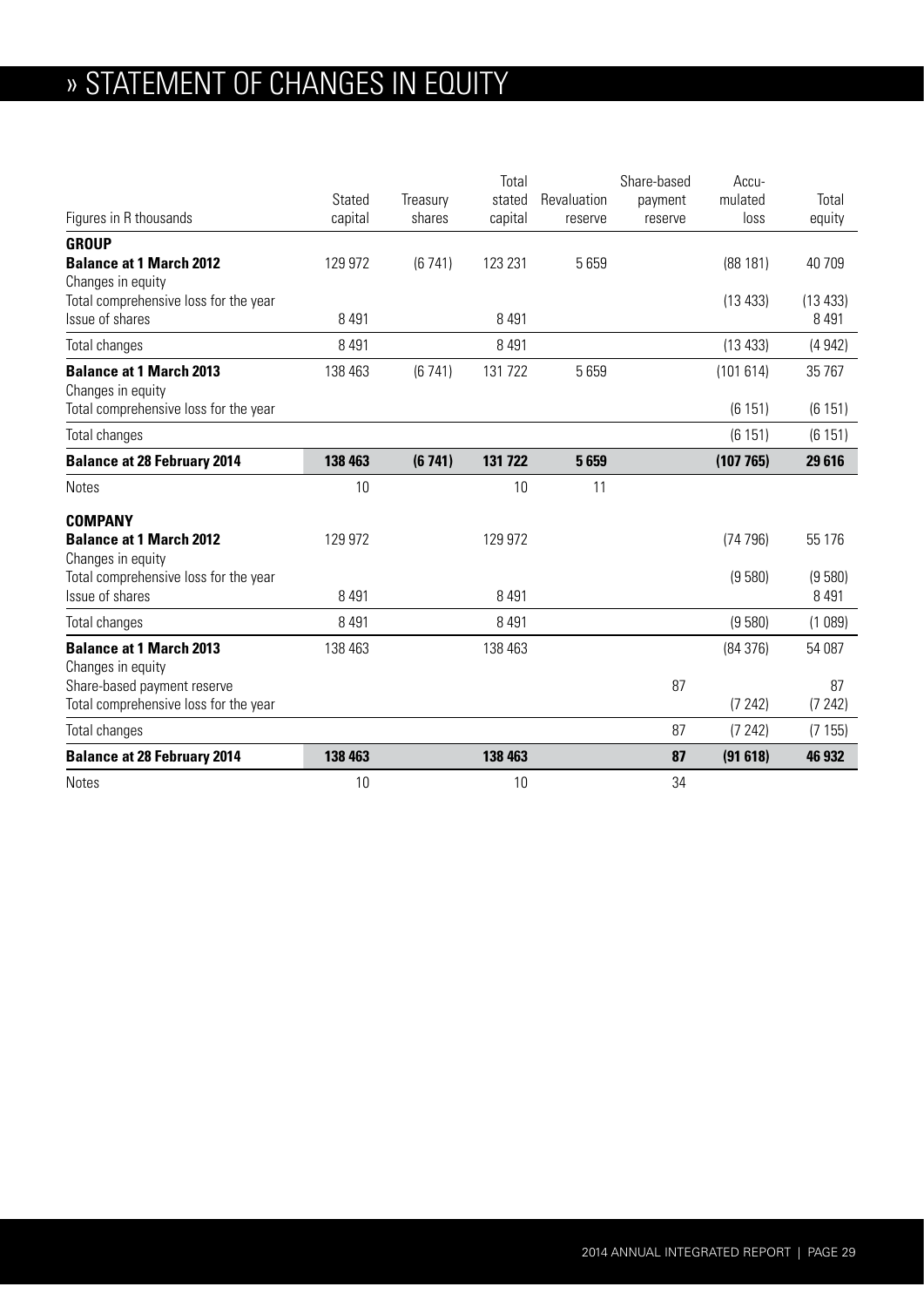# » STATEMENT OF CASH FLOWS

| Figures in R thousands                                                                                                    | <b>Notes</b> | <b>GROUP</b><br>2014 | <b>GROUP</b><br>2013 | <b>COMPANY</b><br>2014 | COMPANY<br>2013 |
|---------------------------------------------------------------------------------------------------------------------------|--------------|----------------------|----------------------|------------------------|-----------------|
| <b>Cash flows from operating activities</b>                                                                               |              |                      |                      |                        |                 |
| Cash used in operations                                                                                                   | 20           | (5789)               | (2086)               | (6710)                 | (1955)          |
| Interest income<br>Finance costs                                                                                          |              | (488)                | 186<br>(696)         | 101<br>(240)           | 95<br>(389)     |
| Net cash from operating activities                                                                                        |              | (6 277)              | (2596)               | (6849)                 | (2 249)         |
|                                                                                                                           |              |                      |                      |                        |                 |
| <b>Cash flows from investing activities</b><br>Purchase of property, plant and equipment<br>Purchase of intangible assets | 3<br>4       | (314)<br>(766)       | (533)<br>(23)        | (9)<br>(28)            | (2)             |
| Net movement on loans with Group companies                                                                                |              |                      |                      | (421)                  | (155)           |
| Net cash from investing activities                                                                                        |              | (1080)               | (556)                | (458)                  | (157)           |
| <b>Cash flows from financing activities</b><br>Proceeds on share issue<br>Net movement in share-based payment reserves    | 10           |                      | 8 4 9 1              | 87                     | 8 4 9 1         |
| Net movement in loans<br>Net movement on instalment sale creditors<br>Finance lease movement                              |              | 1 0 0 9<br>(57)      | (330)<br>1 1 4 7     | 1 0 0 9                | (525)<br>525    |
| Net cash from financing activities                                                                                        |              | 952                  | 9 3 0 8              | 1 0 9 6                | 8491            |
| Total cash movement for the year<br>Cash at the beginning of the year                                                     |              | (6405)<br>1 1 5 5    | 6 15 6<br>(5001)     | (6 211)<br>2 3 1 3     | 6085<br>(3772)  |
| Total cash at the end of the year                                                                                         | 9            | (5 250)              | 1 1 5 5              | (3898)                 | 2 3 1 3         |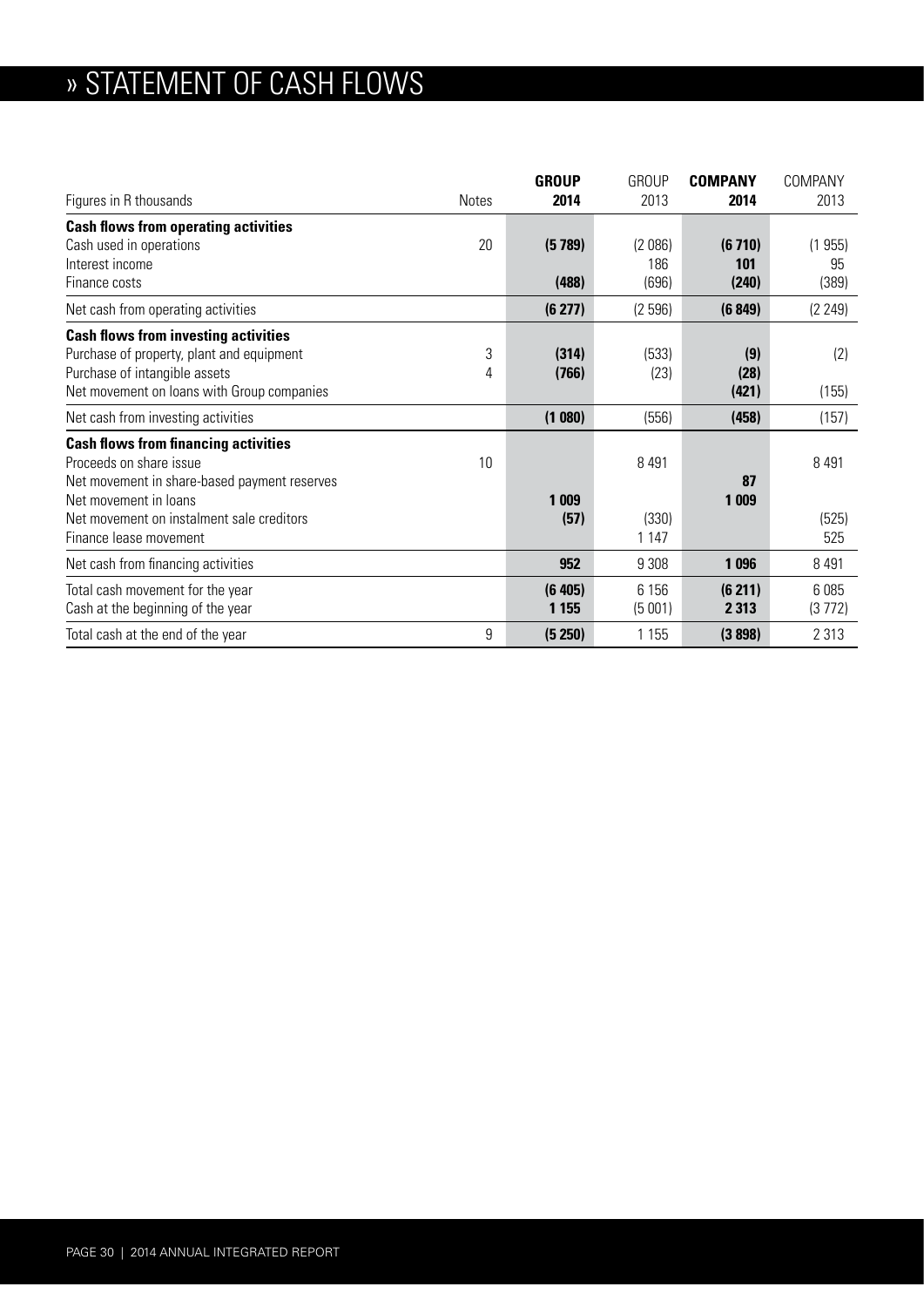## **ACCOUNTING POLICIES**

## **1. PRESENTATION OF ANNUAL FINANCIAL STATEMENTS**

 The annual financial statements have been prepared in accordance with International Financial Reporting Standards ("IFRS"), the requirements of the Companies Act of South Africa, the requirements of the JSE Listings Requirements, the SAICA Financial Reporting Guides as issued by the Accounting Practices Committee and Financial Reporting Pronouncements as issued by the Financial Reporting Standards Council. The annual financial statements have been prepared on the historical cost basis and are consistent with the accounting policies applied in the previous corresponding period, except for the measurement of land and buildings and certain financial instruments which are measured at fair value. The significant accounting policies and methods of computation are consistent in all material respects with those applied in the previous financial year, except for the adoption of improved, revised or new standards and interpretations. The aggregate effect of these changes in respect of the year ended 28 February 2014 is Rnil. The annual financial statements have been prepared by the Chief Financial Officer, CD Angus CA (SA). They are presented in South African Rands.

## **1.1 Consolidation**

## **Basis of consolidation**

 The consolidated annual financial statements incorporate the annual financial statements of the company and all entities that are controlled by the company.

 The parent controls a subsidiary if it is exposed, or has rights, to variable returns from its involvement with the subsidiary and has the ability to affect those returns through its power over the subsidiary.

 The results of subsidiaries are included in the consolidated annual financial statements from the effective date of acquisition to the effective date of disposal.

 Adjustments are made when necessary to the annual financial statements of subsidiaries to bring their accounting policies in line with those of the Group.

All intra-Group transactions, balances, income and expenses are eliminated in full on consolidation.

#### **1.2 Significant judgments**

 In preparing the annual financial statements, management is required to make estimates and assumptions that affect the amounts represented in the annual financial statements and related disclosures. Use of available information and the application of judgment is inherent in the formation of estimates. Actual results in the future could differ from these estimates which may be material to the annual financial statements. Significant judgments include:

#### **Loans and receivables**

 The Group assesses its loans and receivables for impairment at the end of each reporting period. In determining whether an impairment loss should be recorded in profit or loss, the Group makes judgments as to whether there is observable data indicating a measurable decrease in the estimated future cash flows from a financial asset.

#### **Allowance for slow moving, damaged and obsolete inventory**

 This is an allowance to write inventory down to the lower of cost or net realisable value. Management has made estimates of the selling price and direct cost to sell on certain inventory items. The write-down is included in the operating profit note.

#### **Impairment testing**

 The recoverable amounts of individual assets have been determined based on the higher of value-in-use calculations and fair value less cost to sell. These calculations require the use of estimates and assumptions. These assumptions may change which may then impact our estimations and may then require a material adjustment to the carrying value of intangible and tangible assets.

#### **Property, plant and equipment**

 Management has made certain estimations with regard to the determination of the valuation of land and buildings and the estimated residual values and useful lives of items of property, plant and equipment.

 Management uses valuation techniques to determine the fair value of non-financial assets. This involves developing estimates and assumptions consistent with how market participants would price the instrument. Management bases its assumptions on observable data as far as possible but this is not always available. In that case management uses the best information available. Estimated fair values may vary from the actual prices that would be achieved in an arm's length transaction at the reporting date (see note 1.3).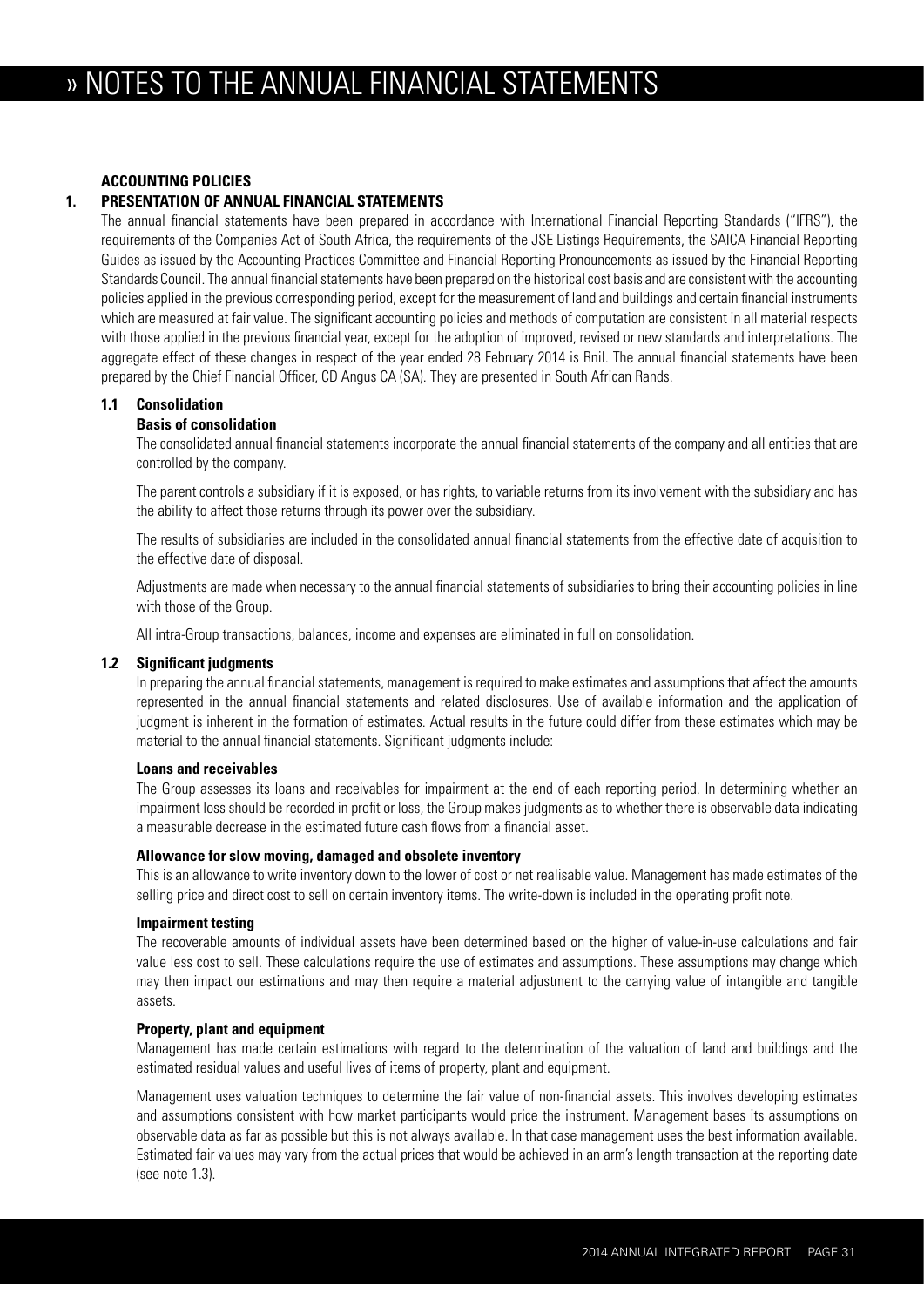## **1. PRESENTATION OF ANNUAL FINANCIAL STATEMENTS** CONTINUED

#### **1.2 Significant judgments** continued

## **Allowance for doubtful debts**

 Past experience indicates a reduced prospect of collecting debtors over the age of three months. Debtors' balances older than three months are regularly assessed by management and provided for at their discretion.

#### **Taxation**

 Judgment is required in determining the provision for income taxes due to the complexity of legislation. There are many transactions and calculations for which the ultimate tax determination is uncertain during the ordinary course of business. The Group recognises liabilities for anticipated tax audit issues based on estimates of whether additional taxes will be due. Where the final tax outcome of these matters is different from the amounts that were initially recorded, such differences will impact the income tax and deferred tax provisions in the period in which such determination is made.

 The Group recognises the net future benefit related to deferred income tax assets to the extent that it is probable that the deductible temporary differences will reverse in the foreseeable future. Assessing the recoverability of deferred income tax assets requires the Group to make significant estimates related to expectations of future taxable income. Two of the Group's entities where a deferred tax asset has been raised are dependent on future taxable profits. These entities have not suffered a tax loss in either the current or the preceding tax period. Estimates of future taxable income are based on forecast cash flows from operations and the application of existing tax laws in each jurisdiction. To the extent that future cash flows and taxable income differ significantly from estimates, the ability of the Group to realise the net deferred tax assets recorded at the end of the reporting period could be impacted.

#### **1.3 Property, plant and equipment**

The cost of an item of property, plant and equipment is recognised as an asset when:

- it is probable that future economic benefits associated with the item will flow to the company and
- the cost of the item can be measured reliably.

 Costs include costs incurred initially to acquire or construct an item of property, plant and equipment and costs incurred subsequently to add to, replace part of, or service it. If a replacement cost is recognised in the carrying amount of an item of property, plant and equipment, the carrying amount of the replaced part is derecognised.

 The initial estimate of the costs of dismantling and removing the item and restoring the site on which it is located is also included in the cost of property, plant and equipment.

 Property, plant and equipment other than land and buildings are carried at cost less accumulated depreciation and any impairment losses.

Land and buildings are carried at their revalued amount, being the fair value at the date of revaluation less any subsequent accumulated depreciation and subsequent accumulated impairment losses.

 Revaluations are made with sufficient regularity such that the carrying amount does not differ materially from that which would be determined using fair value at the end of the reporting period.

 Any increase in an asset's carrying amount, as a result of a revaluation, is recognised in other comprehensive income and accumulated in the revaluation surplus in equity. The increase is recognised in profit or loss to the extent that it reverses a revaluation decrease of the same asset previously recognised in profit or loss.

 Any decrease in an asset's carrying amount, as a result of a revaluation, is recognised in profit or loss in the current period. The decrease is recognised in other comprehensive income to the extent of any credit balance existing in the revaluation surplus in respect of that asset. The decrease recognised in other comprehensive income reduces the amount accumulated in the revaluation surplus in equity.

 Property, plant and equipment are depreciated on the straight-line basis over their expected useful lives to their estimated residual value.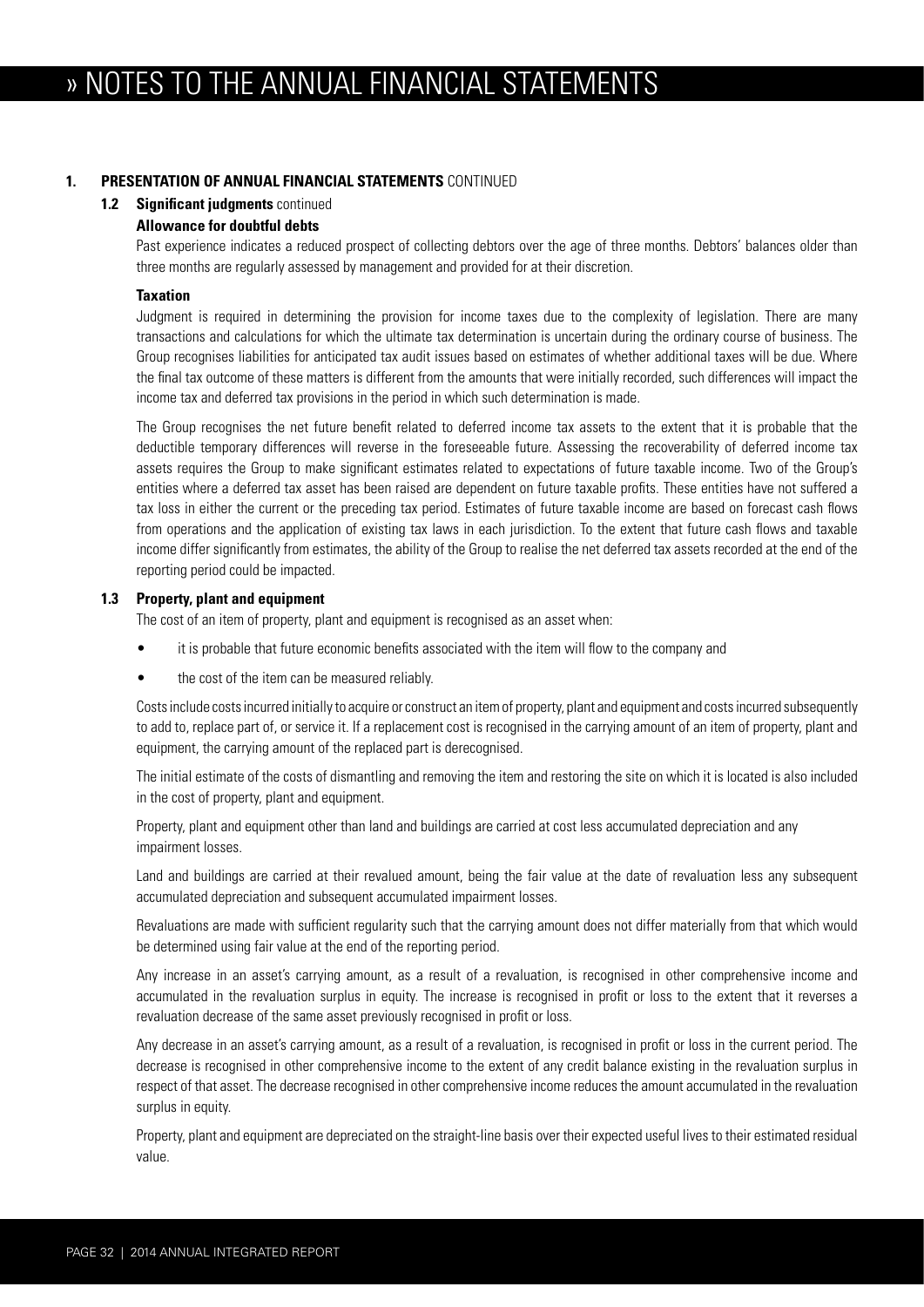| <b>Item</b>         | Average useful life |
|---------------------|---------------------|
| Land                | indefinite          |
| <b>Buildings</b>    | 30 years            |
| Plant and machinery | 5 to 15 years       |
| Motor vehicles      | 3 to 10 years       |

 The residual value, useful life and depreciation method of each asset are reviewed at the end of each reporting period. If the expectations differ from previous estimates, the change is accounted for as a change in accounting estimate.

 The depreciation charge for each period is recognised in profit or loss unless it is included in the carrying amount of another asset.

 The gain or loss arising from the derecognition of an item of property, plant and equipment is included in profit or loss when the item is derecognised. The gain or loss arising from the derecognition of an item of property, plant and equipment is determined as the difference between the net disposal proceeds, if any, and the carrying amount of the item.

## **1.4 Intangible assets**

An intangible asset is recognised when:

- it is probable that the expected future economic benefits that are attributable to the asset will flow to the entity and
- the cost of the asset can be measured reliably.

Intangible assets are initially recognised at cost.

Expenditure on research (or on the research phase of an internal project) is recognised as an expense when it is incurred.

An intangible asset arising from development (or from the development phase of an internal project) is recognised when:

- it is technically feasible to complete the asset so that it will be available for use or sale
- there is an intention to complete and use or sell it
- there is an ability to use or sell it
- it will generate probable future economic benefits
- there are available technical, financial and other resources to complete the development and to use or sell the asset
- the expenditure attributable to the asset during its development can be measured reliably.

Intangible assets are carried at cost less any accumulated amortisation and any impairment losses.

 An intangible asset is regarded as having an indefinite useful life when, based on all relevant factors, there is no foreseeable limit to the period over which the asset is expected to generate net cash inflows. Amortisation is not provided for these intangible assets, but they are tested for impairment annually and whenever there is an indication that the asset may be impaired. For all other intangible assets amortisation is provided for on a straight-line basis over their useful life.

Intangible assets for the Group have indefinite useful lives.

The amortisation period and the amortisation method for intangible assets are reviewed at every period-end.

 Reassessing the useful life of an intangible asset with a finite useful life after it was classified as indefinite is an indicator that the asset may be impaired. As a result, the asset is tested for impairment and the remaining carrying amount is amortised over its useful life.

 Internally generated brands, mastheads, publishing titles, customer lists and items similar in substance are not recognised as intangible assets.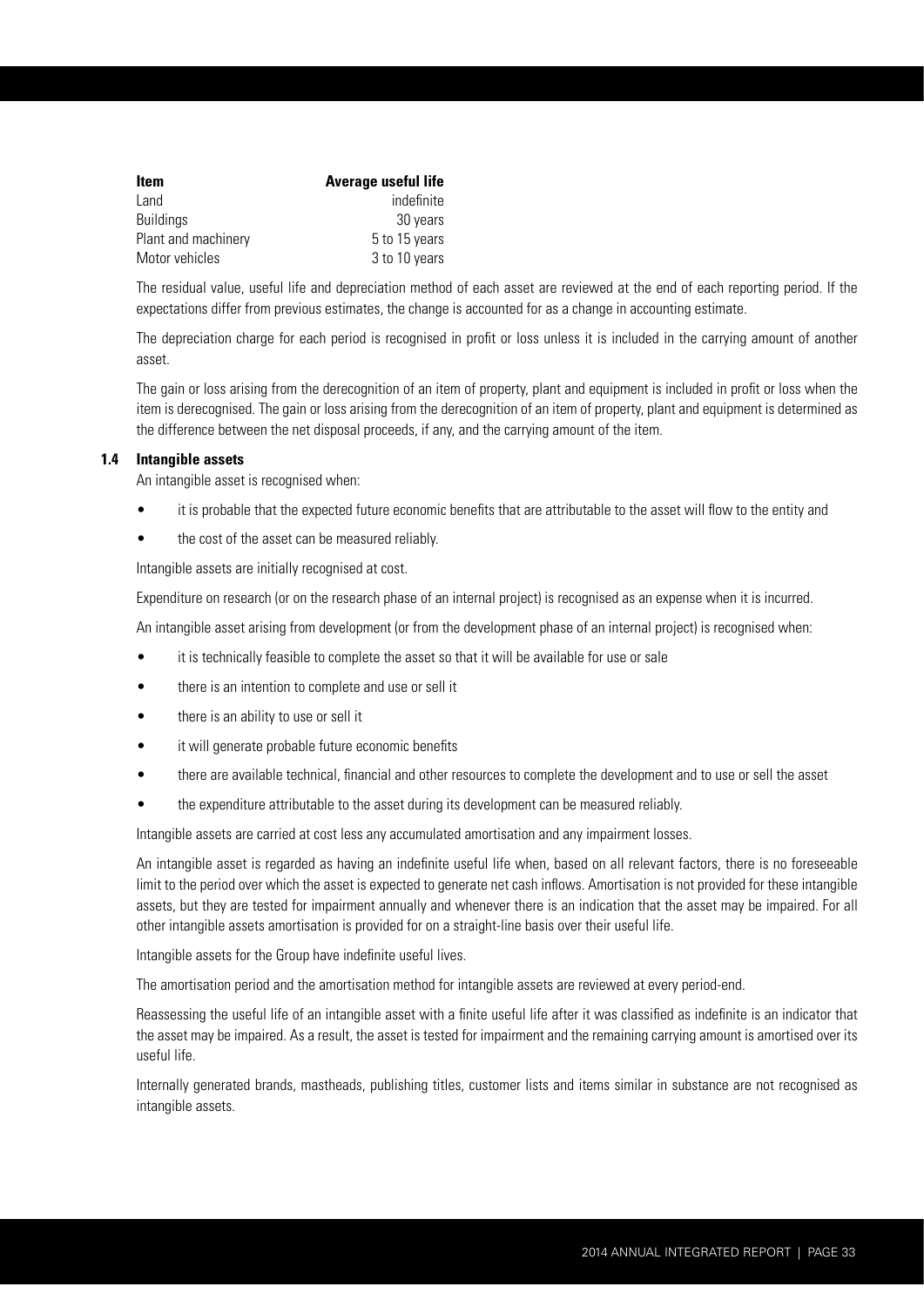## **1. PRESENTATION OF ANNUAL FINANCIAL STATEMENTS** CONTINUED

## **1.5 Investments in subsidiaries**

#### **Company annual financial statements**

 In the company's separate annual financial statements, investments in subsidiaries are carried at cost less any accumulated impairment.

The cost of an investment in a subsidiary is the aggregate of:

- the fair value, at the date of exchange, of assets given, liabilities incurred or assumed, and equity instruments issued by the company plus;
- any costs directly attributable to the purchase of the subsidiary.

 An adjustment to the cost of a business combination contingent on future events is included in the cost of the combination if the adjustment is probable and can be measured reliably.

## **1.6 Financial instruments**

## **Classification**

 Classification depends on the purpose for which the financial instruments were obtained / incurred and takes place at initial recognition.

#### **Initial recognition and measurement**

 Financial instruments are recognised initially when the Group becomes a party to the contractual provisions of the instruments.

 The Group classifies financial instruments, or their component parts, on initial recognition as a financial asset, a financial liability or an equity instrument in accordance with the substance of the contractual arrangement.

 Financial instruments are measured initially at fair value, except for equity investments for which a fair value is not determinable, which are measured at cost and are classified as available-for-sale financial assets.

 For financial instruments which are not at fair value through profit or loss, transaction costs are included in the initial measurement of the instrument.

Transaction costs on financial instruments at fair value through profit or loss are recognised in profit or loss.

Regular way purchases of financial assets are accounted for at trade date.

#### **Subsequent measurement**

 Loans and receivables are subsequently measured at amortised cost, using the effective interest method, less accumulated impairment losses.

Financial liabilities at amortised cost are subsequently measured at amortised cost, using the effective interest method.

#### **Impairment of financial assets**

 At each reporting date the Group assesses all financial assets to determine whether there is objective evidence that a financial asset or group of financial assets has been impaired.

 For amounts due to the Group, significant financial difficulties of the debtor, probability that the debtor will enter bankruptcy and default of payments are all considered indicators of impairment.

Impairment losses are recognised in profit or loss.

 Impairment losses are reversed when an increase in the financial asset's recoverable amount can be related objectively to an event occurring after the impairment was recognised, subject to the restriction that the carrying amount of the financial asset at the date that the impairment is reversed shall not exceed what the carrying amount would have been had the impairment not been recognised.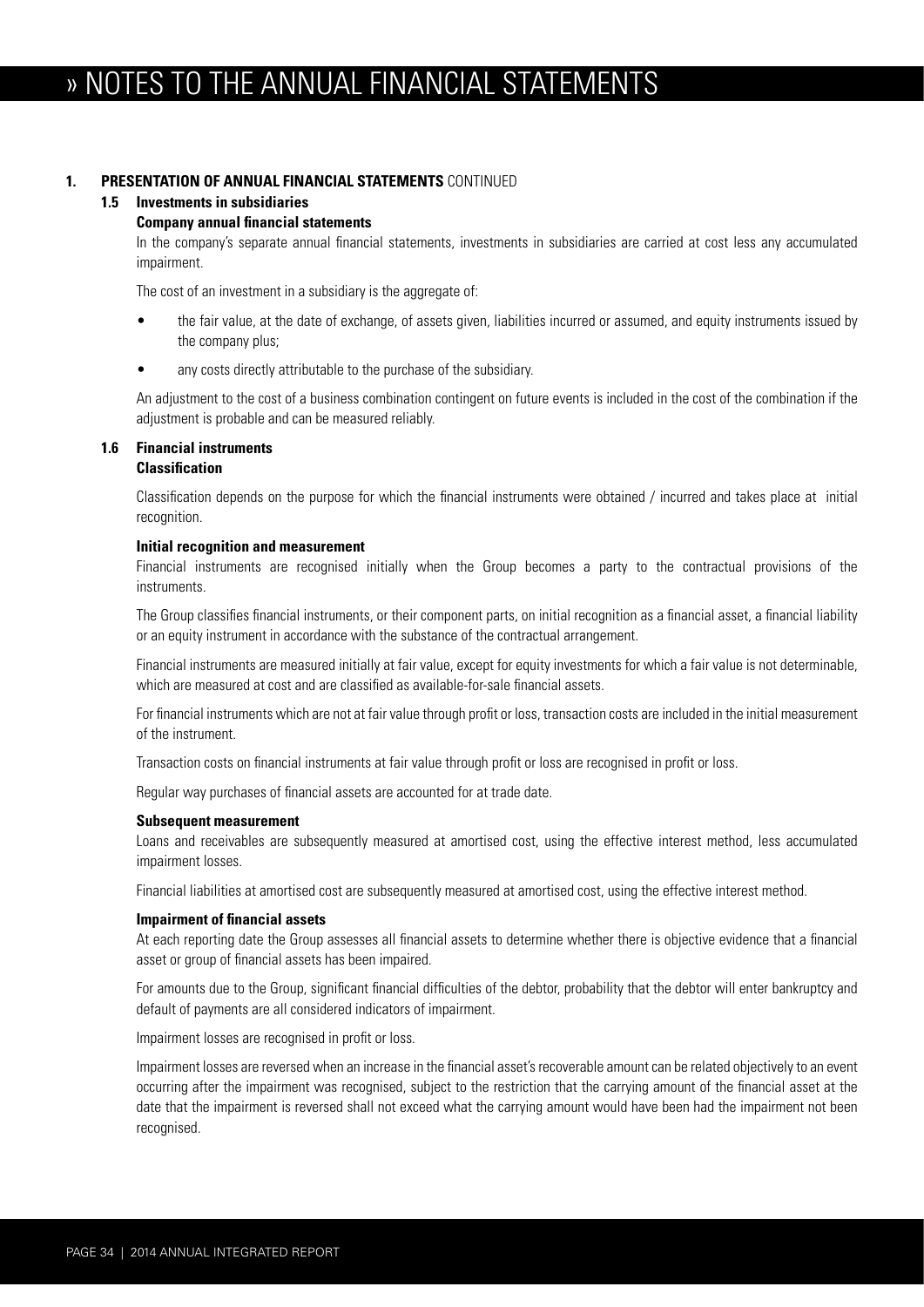Where financial assets are impaired through use of an allowance account, the amount of the loss is recognised in profit or loss within operating expenses. The loss is determined as the difference between the carrying amount of the receivable and the present value of the estimated future cash flows discounted at the effective interest rate determined at inception. When such assets are written off, the write-off is made against the relevant allowance account. Subsequent recoveries of amounts previously written off are credited against operating expenses.

#### **Derecognition of financial instruments**

 Financial assets are derecognised when the contractual rights to the cash flows from the financial asset expire, or when the financial asset and all substantial risks and rewards are transferred.

A financial liability is derecognised when it is extinguished, discharged, cancelled or expires.

#### **Offsetting of financial instruments**

 The Group will disclose information to enable users of its financial statements to evaluate the effect or potential effect of netting arrangements on the entity's financial position. This includes the effect or potential effect of rights of set-off associated with the entity's recognised financial assets and recognised financial liabilities.

#### **Loans to (from) Group companies**

These include loans to and from the holding company and are recognised initially at fair value plus direct transaction costs.

Loans to Group companies are classified as loans and receivables measured at amortised cost.

Loans from Group companies are classified as financial liabilities measured at amortised cost.

#### **Trade and other receivables**

 Trade receivables are measured at initial recognition at fair value, including transaction costs, and are subsequently measured at amortised cost using the effective interest rate method. Appropriate allowances for estimated irrecoverable amounts are recognised in profit or loss when there is objective evidence that the asset is impaired. Significant financial difficulties of the debtor, probability that the debtor will enter bankruptcy or financial reorganisation and default or delinquency in payments are considered indicators that the trade receivable is impaired. The allowance recognised is measured as the difference between the asset's carrying amount and the present value of estimated future cash flows discounted at the effective interest rate computed at initial recognition.

 The carrying amount of the asset is reduced through the use of an allowance account, and the amount of the loss is recognised in profit or loss within operating expenses. When a trade receivable is uncollectable, it is written off against the allowance account for trade receivables. Subsequent recoveries of amounts previously written off are credited against operating expenses in profit or loss.

Trade and other receivables are classified as loans and receivables.

#### **Trade and other payables**

 Trade payables are initially measured at fair value, including transaction costs, and are subsequently measured at amortised cost using the effective interest rate method.

#### **Cash and cash equivalents**

 Cash and cash equivalents comprise cash on hand and demand deposits and other short-term highly liquid investments that are readily convertible to a known amount of cash and are subject to an insignificant risk of changes in value. These are initially and subsequently recorded at amortised cost which approximates fair value.

#### **Bank overdrafts and borrowings**

 Bank overdrafts and borrowings are initially measured at fair value, including transaction costs, and are subsequently measured at amortised cost using the effective interest rate method. Borrowings relate to instalment sale creditors. Any difference between the proceeds (net of transaction costs) and the settlement or redemption of borrowings is recognised over the term of the borrowings in accordance with the Group's accounting policy for borrowing costs.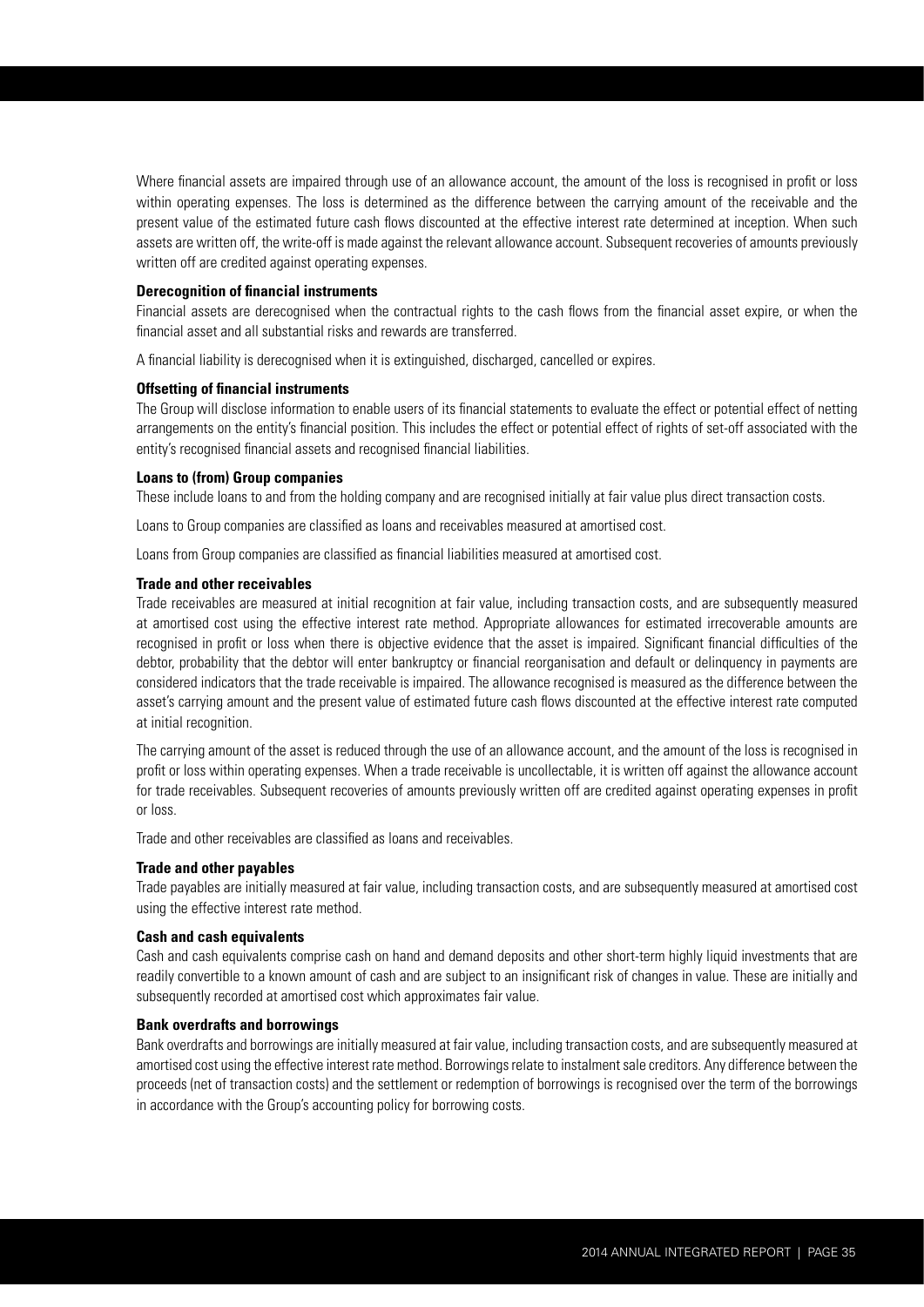#### **1. PRESENTATION OF ANNUAL FINANCIAL STATEMENTS** CONTINUED

#### **1.7 Tax**

#### **Current tax assets and liabilities**

 Current tax for current and prior periods is, to the extent unpaid, recognised as a liability. If the amount already paid in respect of current and prior periods exceeds the amount due for those periods, the excess is recognised as an asset.

 Current tax liabilities (assets) for the current and prior periods are measured at the amount expected to be paid to (recovered from) the tax authorities, using the tax rates (and tax laws) that have been enacted or substantively enacted by the end of the reporting period.

#### **Deferred tax assets and liabilities**

 A deferred tax liability is recognised for all taxable temporary differences, except to the extent that the deferred tax liability arises from the initial recognition of an asset or liability in a transaction other than a business combination which, at the time of the transaction, affects neither accounting profit nor taxable profit (tax loss).

 A deferred tax asset is recognised for all deductible temporary differences to the extent that it is probable that taxable profit will be available against which the deductible temporary difference can be utilised. A deferred tax asset is not recognised when it arises from the initial recognition of an asset or liability in a transaction other than a business combination which, at the time of the transaction, affects neither accounting profit nor taxable profit (tax loss).

 Deferred tax assets and liabilities are measured at the tax rates that are expected to apply to the period when the asset is realised or the liability is settled, based on tax rates (and tax laws) that have been enacted or substantively enacted by the end of the reporting period.

#### **Tax expenses**

 Current and deferred taxes are recognised as income or an expense and included in profit or loss for the period, except to the extent that the tax arises from:

- a transaction or event which is recognised, in the same or a different period, to other comprehensive income,
- a transaction or event which is recognised, in the same or a different period, directly in equity, or
- a business combination.

Current tax and deferred tax are charged or credited to other comprehensive income if the tax relates to items that are credited or charged, in the same or a different period, to other comprehensive income.

 Current tax and deferred tax are charged or credited directly to equity if the tax relates to items that are credited or charged, in the same or a different period, directly to equity.

#### **1.8 Leases**

 A lease is classified as a finance lease if it transfers substantially all the risks and rewards incidental to ownership. A lease is classified as an operating lease if it does not transfer substantially all the risks and rewards incidental to ownership.

#### **Operating leases – lessee**

 Operating lease payments are recognised as an expense on a straight-line basis over the lease term. The difference between the amounts recognised as an expense and the contractual payments is recognised as an operating lease liability. This liability is not discounted.

Any contingent rents are expensed in the period they are incurred.

#### **1.9 Inventories**

Inventories are measured at the lower of cost and net realisable value.

 Net realisable value is the estimated selling price in the ordinary course of business less the estimated costs of completion and the estimated costs necessary to make the sale.

 The cost of inventories comprises all costs of purchase, costs of conversion and other costs incurred in bringing the inventories to their present location and condition.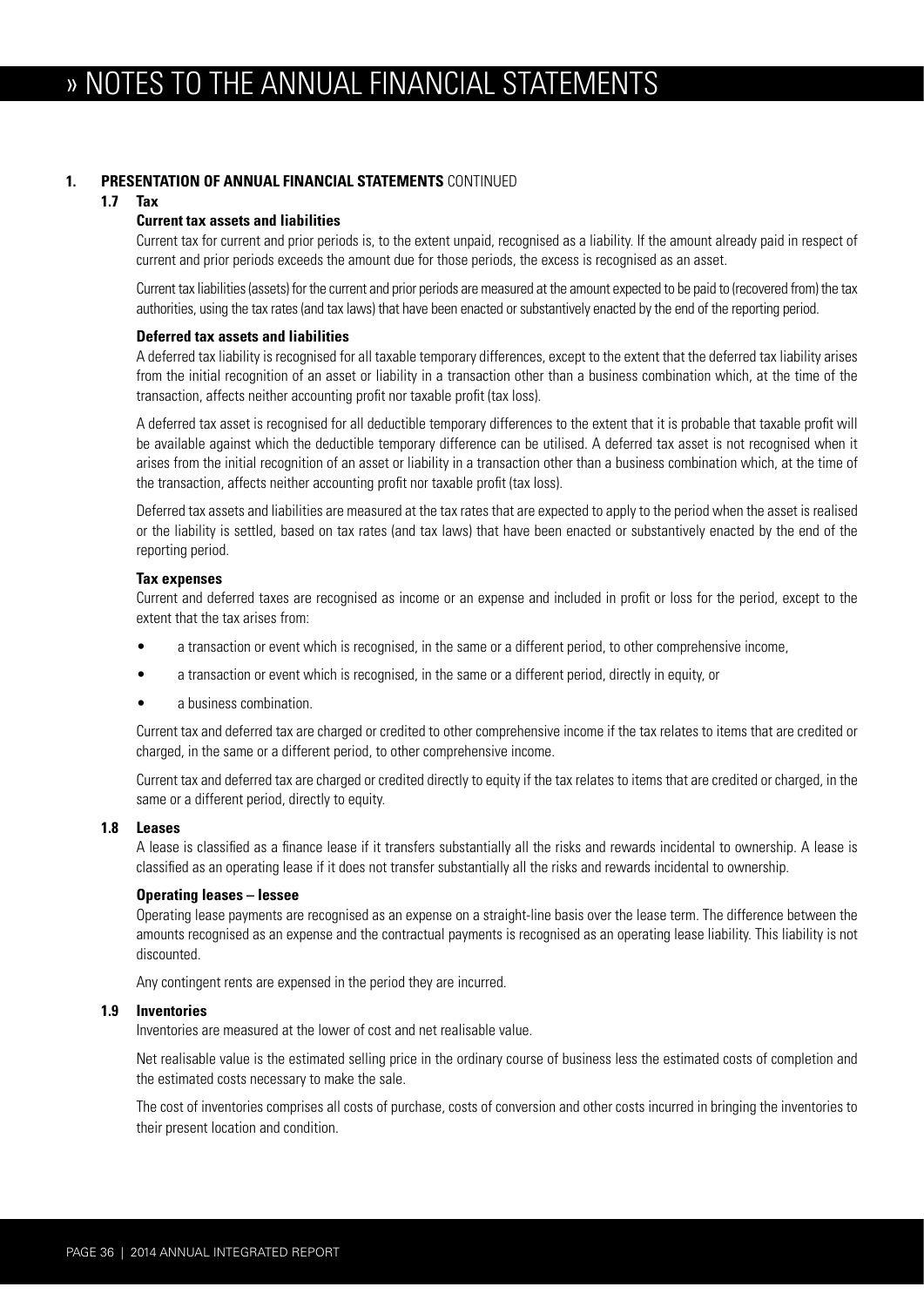The cost of inventories of items that are not ordinarily interchangeable and goods or services produced and segregated for specific projects is assigned using specific identification of the individual costs.

 The cost of inventories is assigned using the weighted average cost formula in Impilo Marketing Proprietary Limited and the first-in, first-out (FIFO) formula in Nutritional Foods Proprietary Limited. The same cost formula is used for all inventories having a similar nature and use to the entities.

 When inventories are sold, the carrying amount of those inventories is recognised as an expense in the period in which the related revenue is recognised. The amount of any write-down of inventories to net realisable value and all losses of inventories are recognised as an expense in the period the write-down or loss occurs. The amount of any reversal of any write-down of inventories, arising from an increase in net realisable value, is recognised as a reduction in the amount of inventories recognised as an expense in the period in which the reversal occurs.

#### **1.10 Impairment of assets**

 The Group assesses at each statement of financial position date whether there is any indication that an asset may be impaired. If any such indication exists, the Group estimates the recoverable amount of the asset.

 If there is any indication that an asset may be impaired, the recoverable amount is estimated for the individual asset. If it is not possible to estimate the recoverable amount of the individual asset, the recoverable amount of the cash-generating unit to which the asset belongs is determined.

The recoverable amount of an asset or a cash-generating unit is the higher of its fair value less costs to sell and its value in use.

 If the recoverable amount of an asset is less than its carrying amount, the carrying amount of the asset is reduced to its recoverable amount. That reduction is an impairment loss.

 An impairment loss of assets carried at cost less any accumulated depreciation or amortisation is recognised immediately in profit or loss. Any impairment loss of a revalued asset is treated as a revaluation decrease.

 An impairment loss is recognised for cash-generating units if the recoverable amount of the unit is less than the carrying amount of the unit. The impairment loss is allocated to reduce the carrying amount of the assets of the unit in the following order:

- First, to reduce the carrying amount of any goodwill allocated to the cash-generating unit and
- then, to the other assets of the unit, pro rata on the basis of the carrying amount of each asset in the unit.

 An entity assesses at each reporting date whether there is any indication that an impairment loss recognised in prior periods for assets other than goodwill may no longer exist or may have decreased. If any such indication exists, the recoverable amounts of those assets are estimated.

 The increased carrying amount of an asset other than goodwill attributable to a reversal of an impairment loss does not exceed the carrying amount that would have been determined had no impairment loss been recognised for the asset in prior periods.

 A reversal of an impairment loss of assets carried at cost less accumulated depreciation or amortisation other than goodwill is recognised immediately in profit or loss. Any reversal of an impairment loss of a revalued asset is treated as a revaluation increase.

#### **1.11 Stated capital and equity**

An equity instrument is any contract that evidences a residual interest in the assets of an entity after deducting all of its liabilities.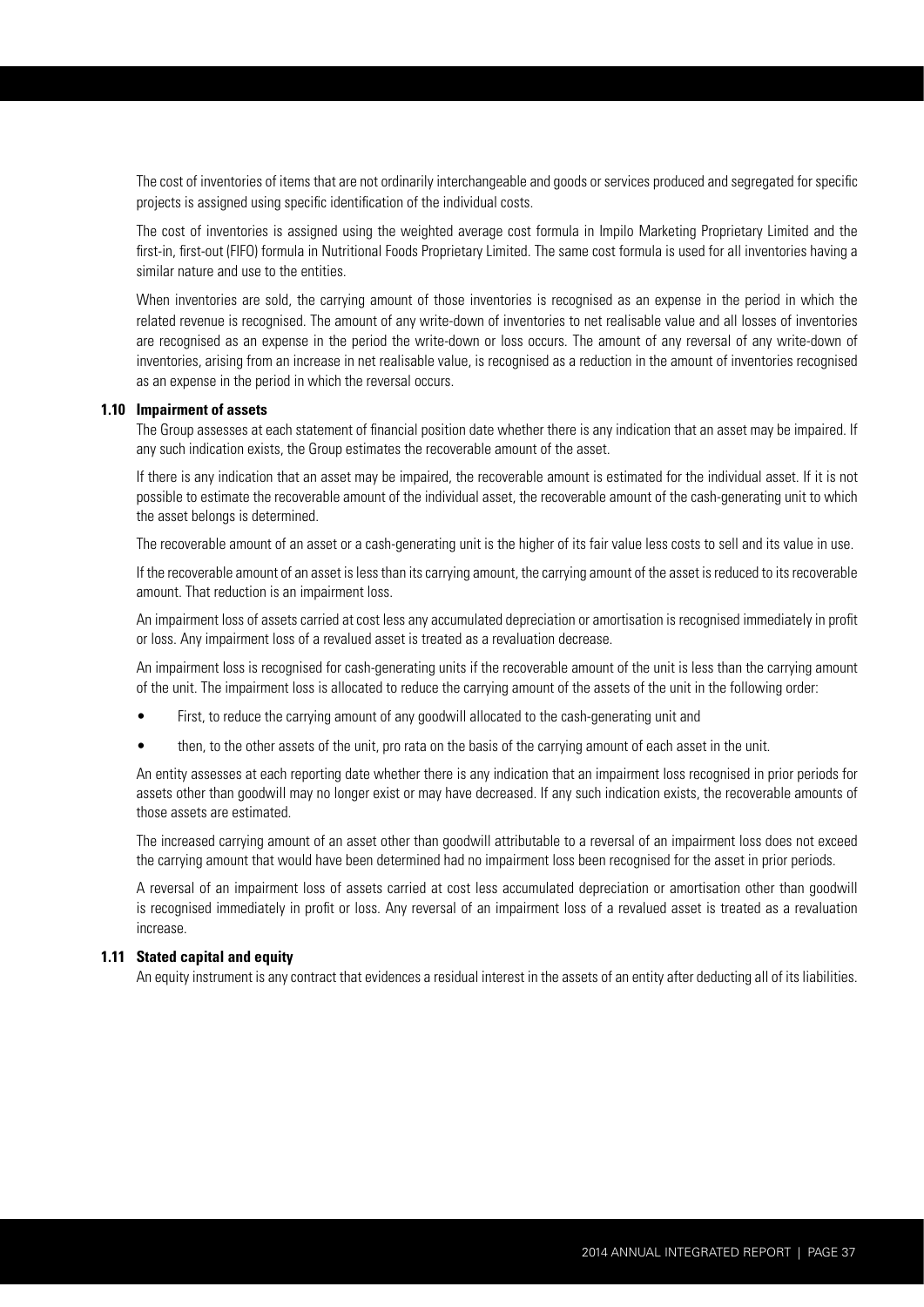#### **1. PRESENTATION OF ANNUAL FINANCIAL STATEMENTS** CONTINUED

#### **1.12 Employee benefits**

#### **Defined contribution plans**

 It is the policy of one of the Group's subsidiaries, Nutritional Foods Proprietary Limited, to provide retirement benefits to its employees. A defined contribution provident fund, subject to the Pensions Fund Act, exists for this purpose. Payments to the defined contribution retirement benefit plans are charged as an expense as they fall due

#### **Short-term employee benefits**

Short-term employee obligations arise from accrued leave entitlement at the reporting date.

#### **1.13 Provisions and contingencies**

Provisions are recognised when:

- the Group has a present obligation as a result of a past event,
- it is probable that an outflow of resources embodying economic benefits will be required to settle the obligation, and
- a reliable estimate can be made of the obligation.

The amount of a provision is the present value of the expenditure expected to be required to settle the obligation.

 Where some or all of the expenditure required to settle a provision is expected to be reimbursed by another party, the reimbursement shall be recognised when, and only when, it is virtually certain that reimbursement will be received if the entity settles the obligation. The reimbursement shall be treated as a separate asset. The amount recognised for the reimbursement shall not exceed the amount of the provision.

Provisions are not recognised for future operating losses.

 If an entity has a contract that is onerous, the present obligation under the contract shall be recognised and measured as a provision.

#### **1.14 Revenue**

Revenue from the sale of goods is recognised when all the following conditions have been satisfied:

- The Group has transferred to the buyer the significant risks and rewards of ownership of the goods;
- The Group retains neither continuing managerial involvement to the degree usually associated with ownership nor effective control over the goods sold;
- The amount of revenue can be measured reliably;
- It is probable that the economic benefits associated with the transaction will flow to the Group; and
- The costs incurred or to be incurred in respect of the transaction can be measured reliably.

 When the outcome of a transaction involving the rendering of services can be estimated reliably, revenue associated with the transaction is recognised by reference to the stage of completion of the transaction at the end of the reporting period. The outcome of a transaction can be estimated reliably when all the following conditions are satisfied:

- The amount of revenue can be measured reliably;
- It is probable that the economic benefits associated with the transaction will flow to the Group;
- The stage of completion of the transaction at the end of the reporting period can be measured reliably; and
- The costs incurred for the transaction and the costs to complete the transaction can be measured reliably.

 When the outcome of the transaction involving the rendering of services cannot be estimated reliably, revenue shall be recognised only to the extent of the expenses recognised that are recoverable.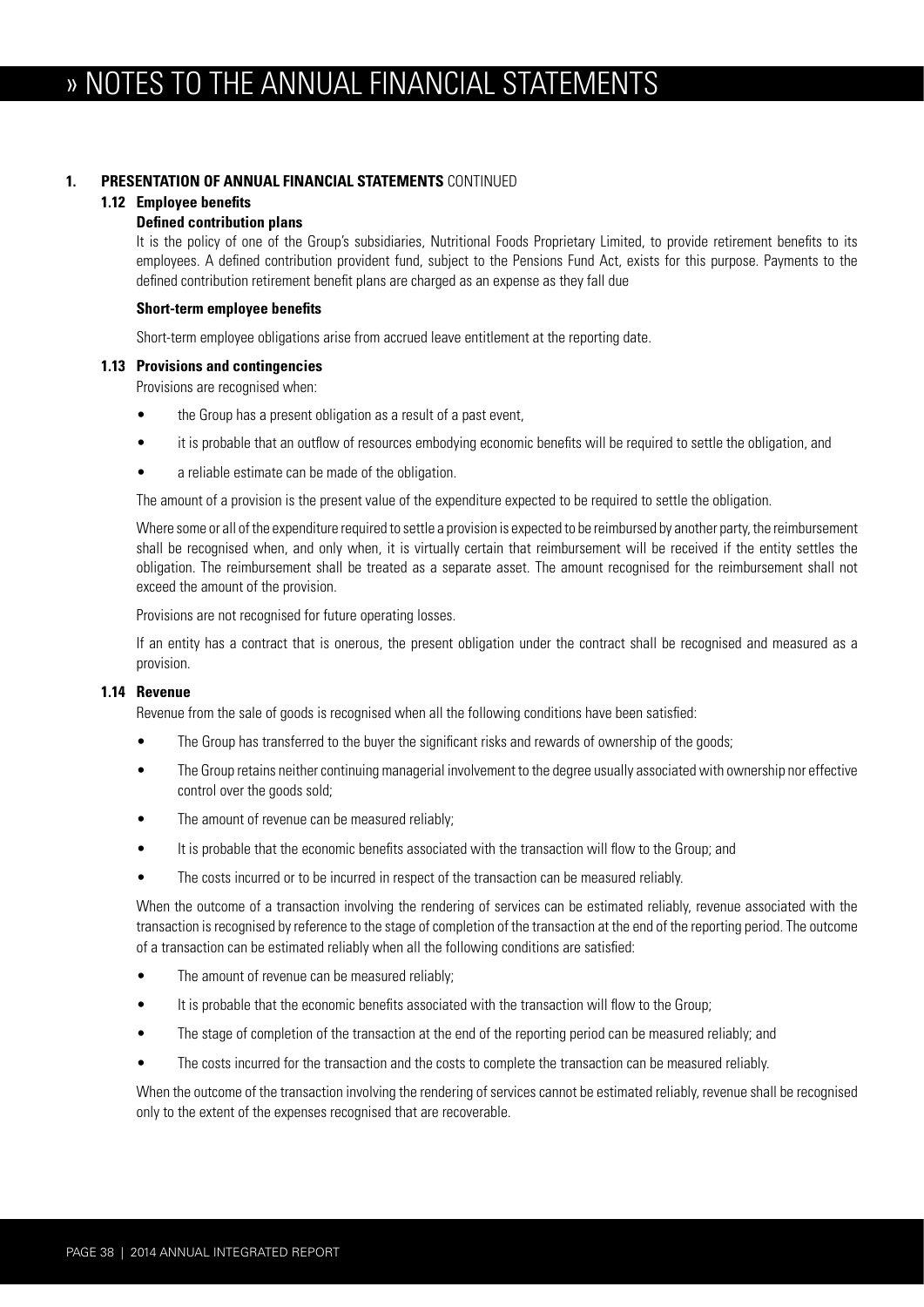Revenue is measured at the fair value of the consideration received or receivable and represents the amounts receivable for goods and services provided in the normal course of business, net of trade discounts and volume rebates and value added tax.

Interest is recognised in profit or loss using the effective interest rate method.

Service fees included in the price of the product are recognised as revenue over the period during which the service is performed.

#### **1.15 Cost of sales**

When inventories are sold, the carrying amount of those inventories is recognised as an expense in the period in which the related revenue is recognised. The amount of any write-down of inventories to net realisable value and all losses of inventories are recognised as an expense in the period the write-down or loss occurs. The amount of any reversal of any write-down of inventories, arising from an increase in net realisable value, is recognised as a reduction in the amount of inventories recognised as an expense in the period in which the reversal occurs.

#### **1.16 Segment reporting**

 The Group has three operating segments: the Nutritional Foods, Pharmaceuticals and Services segments. In identifying these operating segments, management generally follows the Group's service lines representing its main products and services.

 Operating segments are reported in a manner consistent with the internal reporting provided to the chief operating decisionmaker and in compliance with IFRS. The chief operating decision-maker, who is responsible for allocating resources and assessing perfomance of the operating segments, has been identified as the executive directors that make strategic decisions.

 An operating segment is a component of the Group that engages in business activities from which it may earn revenues and incur expenses, including revenues and expenses that relate to transactions with any of the Group's other components.

#### **1.17 Non-current assets held for sale**

 Non-current assets are classified as held for sale if their carrying amount will be recovered through a sale transaction rather than continuing use. This condition is regarded as met only when the sale is highly probable and the asset is available for immediate sale in its present condition. Management must be committed to the sale, which should be expected to qualify for recognition as a completed sale within one year from the date of classification.

 Non-current assets held for sale are measured at the lower of its carrying amount and fair value less costs to sell. A non-current asset is not depreciated while it is classified as held for sale.

#### **1.18 Borrowing costs**

 Borrowing costs are recognised as an expense in the period in which they are incurred. Borrowing costs that are directly attributable to the acquisition, construction or production of a qualifying asset are capitalised as part of the cost of that asset until such time as the asset is ready for its intended use. The amount of borrowing costs eligible for capitalisation is determined as follows:

- Borrowing costs on funds specifically borrowed for the purpose of obtaining a qualifying asset less any temporary investment of those borrowings.
- Weighted average of the borrowing costs applicable to the entity on funds generally borrowed for the purpose of obtaining a qualified asset. The borrowing costs capitalised do not exceed the total borrowing costs incurred.

The capitalisation of borrowing costs commences when:

- expenditures for the asset have incurred;
- borrowing costs have been incurred; and
- activities that are necessary to prepare the asset for its intended use or sale are in progress.

 Capitalisation is suspended during extended periods in which active development is interrupted. Capitalisation ceases when substantially all activities necessary to prepare the qualifying asset for its intended use or sale are complete. All other borrowing costs are recognised as an expense in the period in which they are incurred.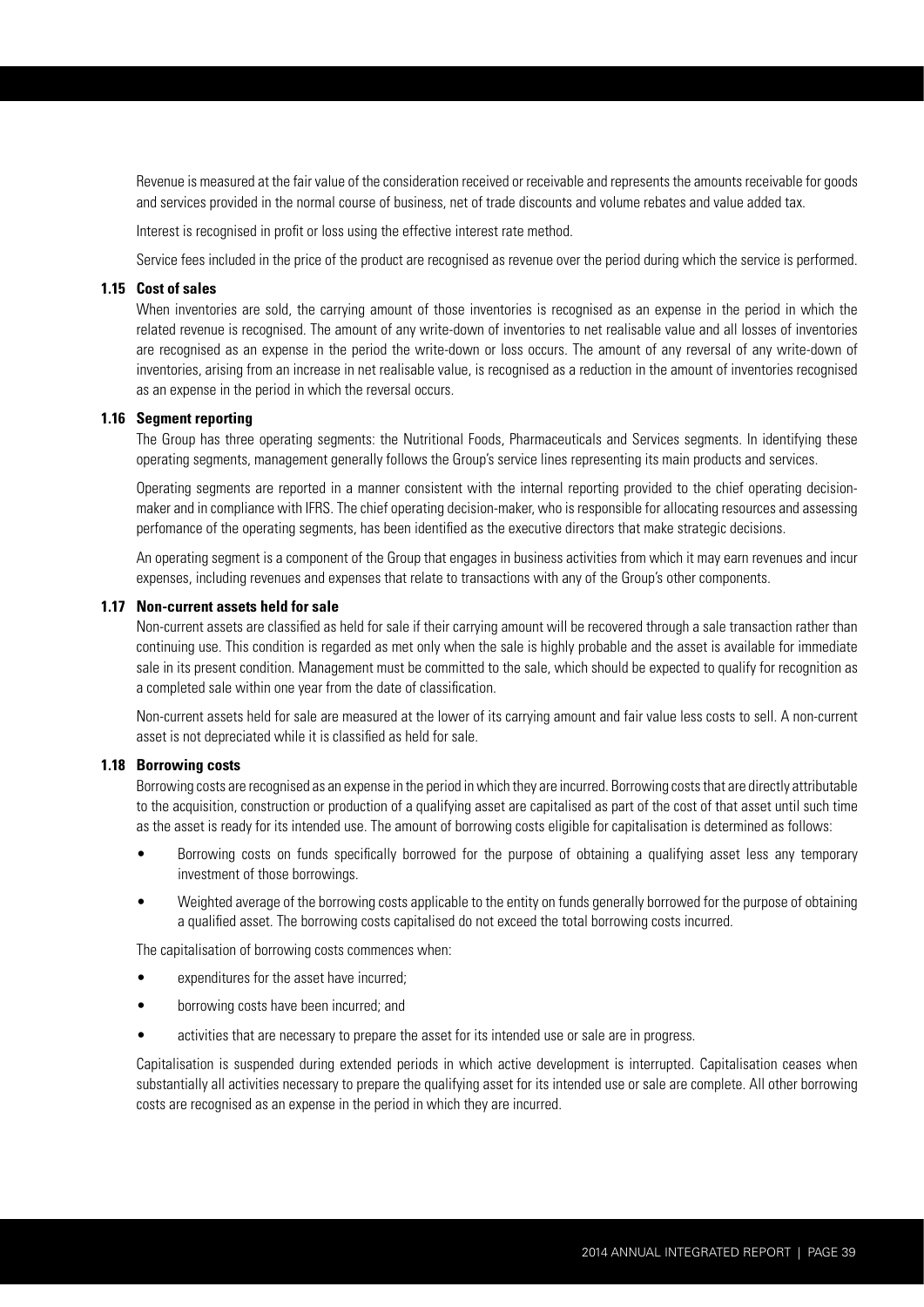### **1. PRESENTATION OF ANNUAL FINANCIAL STATEMENTS** CONTINUED

#### **1.19 Share incentive scheme**

 A share incentive scheme exists to provide employees of the Group the opportunity to acquire shares in the capital of the Group and to give such employees the incentive to advance the interests of the Group for the ultimate benefit of all stakeholders in the Group. The share incentive scheme consists of a share purchase scheme.

 Ordinary shares in Nutritional Holdings Limited which have been acquired by a Group company in terms of an approved share repurchase programme or are held by the Share Incentive Trust are classified as treasury shares. The cost of these shares is deducted from equity and the number of shares is deducted from the weighted average number of shares. Dividends received on treasury shares are eliminated on consolidation.

#### **2. NEW STANDARDS AND INTERPRETATIONS**

 At the date of approval of these annual financial statements, certain new accounting standards, amendments and interpretations to existing standards have been published but are not yet effective, and have not been adopted early by the Group.

 These new pronouncements will be adopted in the entity's accounting policies for the first period beginning after the effective date of the pronouncement. Information on new standards, amendments and interpretations that are expected to be relevant to the entity's financial statements is provided below. Certain other new standards and interpretations have been issued but are not expected to have a material impact on the entity's financial statements.

#### **2.1 Standards and interpretations effective and adopted in the current year**

 In the current year, the Group has adopted the following standards and interpretations that are effective for the current financial year and that are relevant to its operations:

#### **IAS 1 Presentation of Financial Statements**

 This amendment changes the disclosure of items presented in other comprehensive income, grouping them into items which recycle to profit and loss and items which will not. Apart from the change in disclosure, this amendment did not materially affect the Group accounts. Mandatory application is for accounting periods beginning on or after 1 July 2012.

#### **IFRS 7 Financial Instruments: Disclosures**

 This amendment requires entities to disclose gross amounts subject to rights of set-off, amounts set off in accordance with the accounting standards followed and the related net credit exposure. This information will help investors understand the extent to which an entity has set off in its statement of financial position and the effects of rights of set-off on the entity's rights and obligations. This amendment has mandatory application for accounting periods beginning on or after 1 January 2013.

#### **IFRS 10 Consolidated Financial Statements, IFRS 11 Joint Arrangements, IFRS 12 Disclosure of Interests in Other Entities and IAS 27 Separate Financial Statements**

 IFRS 10 Consolidated Financial Statements, IFRS 11 Joint Arrangements and IFRS 12 Disclosure of Interests in Other Entities have been issued along with revised versions of IAS 27 Separate Financial Statements and IAS 28 Associates; additionally IAS 31 Joint Ventures. These standards form a single package of proposals with mandatory application from 1 January 2013. The aim of these standards is to improve the quality of reporting in relation to the consolidation of subsidiaries, special purpose vehicles and accounting for joint arrangements. The requirements of these standards did not materially affect the Group.

#### **IFRS 13 Fair Value Measurement**

 This standard aims to provide a single source of fair value measurement and disclosure requirements for use across IFRS. The implementation of IFRS 13 does not change where fair value is or is not applied under IFRS and will not require a restatement of historical transactions. Mandatory application is from 1 January 2013. The adoption of this statement has resulted in additional disclosures (refer note 38).

#### **IAS 19 Employee Benefits Revised**

 A revised IAS 19 Employee Benefits has been issued and has been mandatory from 1 January 2013. The new standard does not change the values of retirement benefit assets and liabilities on the statement of financial position, but does change the amounts recognised in the statement of comprehensive income and in other comprehensive income. The expected return on plan assets and the interest cost on liabilities are replaced by a new component of the statement of comprehensive income charge – interest on the net retirement benefit asset/liability. In addition, prior service costs will no longer be deferred and will be recognised immediately. The revised standard has retrospective application. The effect of applying the standard in its current form does not have an impact on the Group.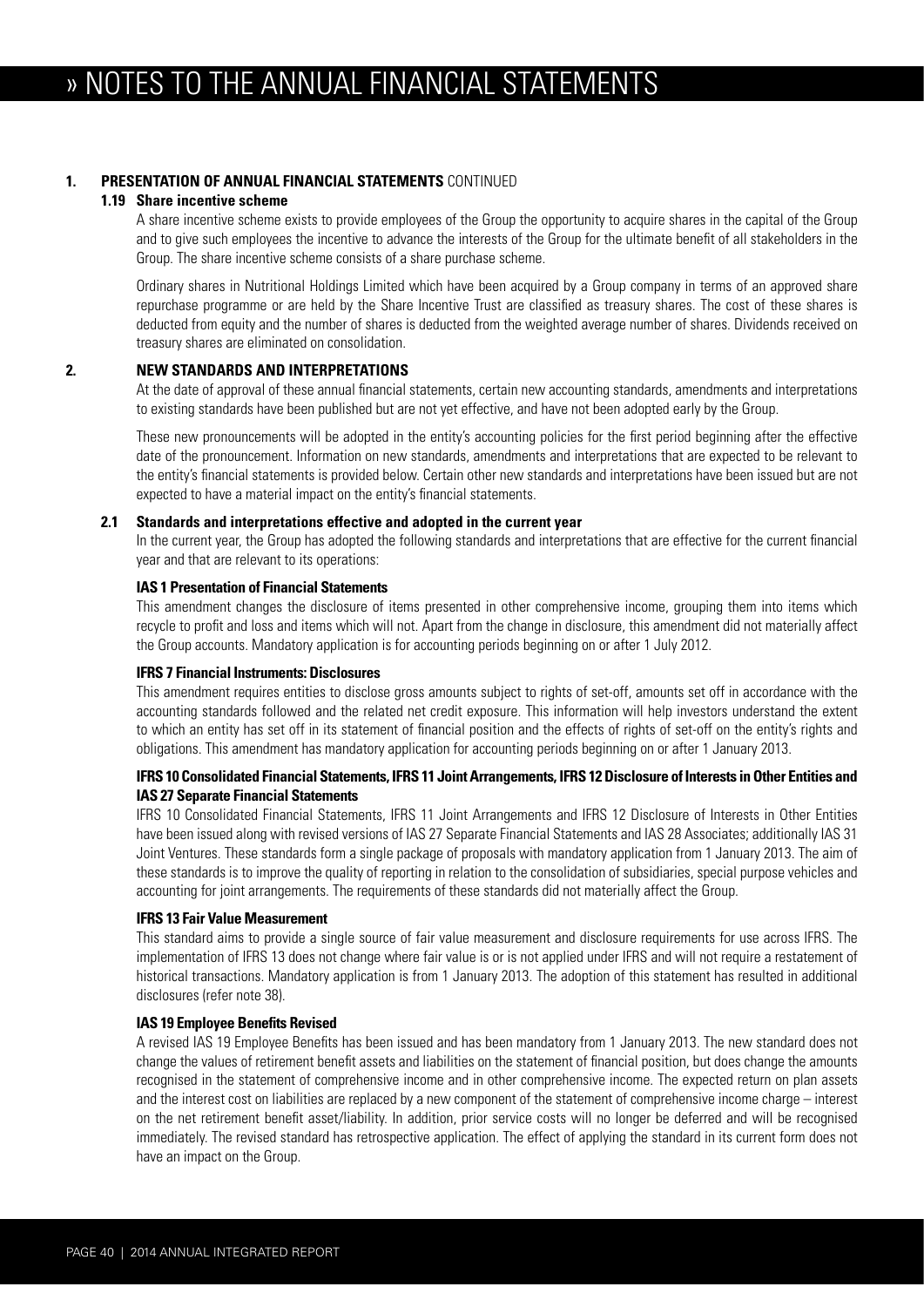#### **IAS 32 Financial Instruments Presentation**

 These amendments require entities to disclose gross amounts subject to rights of set-off, amounts set off in accordance with the accounting standards followed and the related net credit exposure. This information will help investors understand the extent to which an entity has set off in its statement of financial position and the effects of rights of set-off on the entity's rights and obligations as well as to clarify the tax effect of distribution to holders of equity instruments. Mandatory application is from 1 January 2013.

#### **2.2 Standards and interpretations not yet effective**

 The Group has chosen not to early adopt the following standards and interpretations, which have been published and are mandatory for the Group's accounting periods beginning on or after 1 March 2014 or later periods:

#### **IFRS 2 Share-based payments**

 These amendments relate to the added definitions of performance conditions and service conditions and the amendment of the definitions of vesting conditions and market conditions. Mandatory application is from 1 July 2014. It is unlikely that this will have a material impact on the Group's annual financial statements.

#### **IFRS 3 Business Combinations**

 These amendments relate to the measurement requirements for all contingent consideration assets and liabilities, including those accounted for under IFRS 9, as well as to the scope paragraph for the formation of a joint arrangement. Mandatory application is from 1 July 2014. It is unlikely that this will have a material impact on the Group's annual financial statements.

#### **IFRS 8 Operating Segments**

 These amendments relate to disclosure requirements regarding the judgments made by management in applying the aggregation criteria, as well as those to certain reconciliations. Mandatory application is from 1 July 2014. It is unlikely that this will have a material impact on the Group's annual financial statements.

#### **IFRS 9 Financial Instruments**

 The IASB aims to replace IAS 39 Financial Instruments. Recognition and Measurement (IAS 39) in its entirety with IFRS 9. To date, the chapters dealing with recognition, classification, measurement, derecognition of financial assets and liabilities and hedge accounting have been issued. These chapters are effective for annual periods beginning of or after 1 January 2018. Chapters dealing with impairment methodology are still being developed. Further, in November 2011, the IASB tentatively decided to consider making limited modifications to IFRS 9's financial asset classification model to address application issues. The Group's management have yet to assess the impact of this new standard on the Group's consolidated financial statements. Management does not expect to implement IFRS 9 until it has been completed and its overall impact can be assessed.

#### **IFRS 10 Consolidated Financial Statements**

 This amendment is an exception to the principle that all subsidiaries must be consolidated. Entities meeting the definition of 'Investment Entities' must be accounted for at fair value under IFRS 9 Financial instruments, or IAS 39 Financial instruments: Recognition and Measurement. Mandatory application is from 1 January 2014. The Group does not meet the definition of 'Investment Entities'. The effect of applying the standard in its current form is not considered to have a material impact on the Group's annual financial statements.

#### **IFRS 12 Disclosure of Interest in Other Entities**

 This amendment relates to new disclosures required for Investment Entities (as defined in IFRS 10). Mandatory application is from 1 January 2014. The Group does not meet the definition of 'Investment Entities'. The effect of applying the standard in its current form is not considered to have a material impact on the Group's annual financial statements.

#### **IFRS 13 Fair Value Measurement**

 These amendments are to clarify the measurement requirements for short-term receivables and payables, as well as to clarify that the portfolio exception applies to all contracts within the scope of, and accounted for in accordance with, IAS 39 or IFRS 9. Mandatory application is from 1 July 2014. It is unlikely that this will have a material impact on the Group's annual financial statements.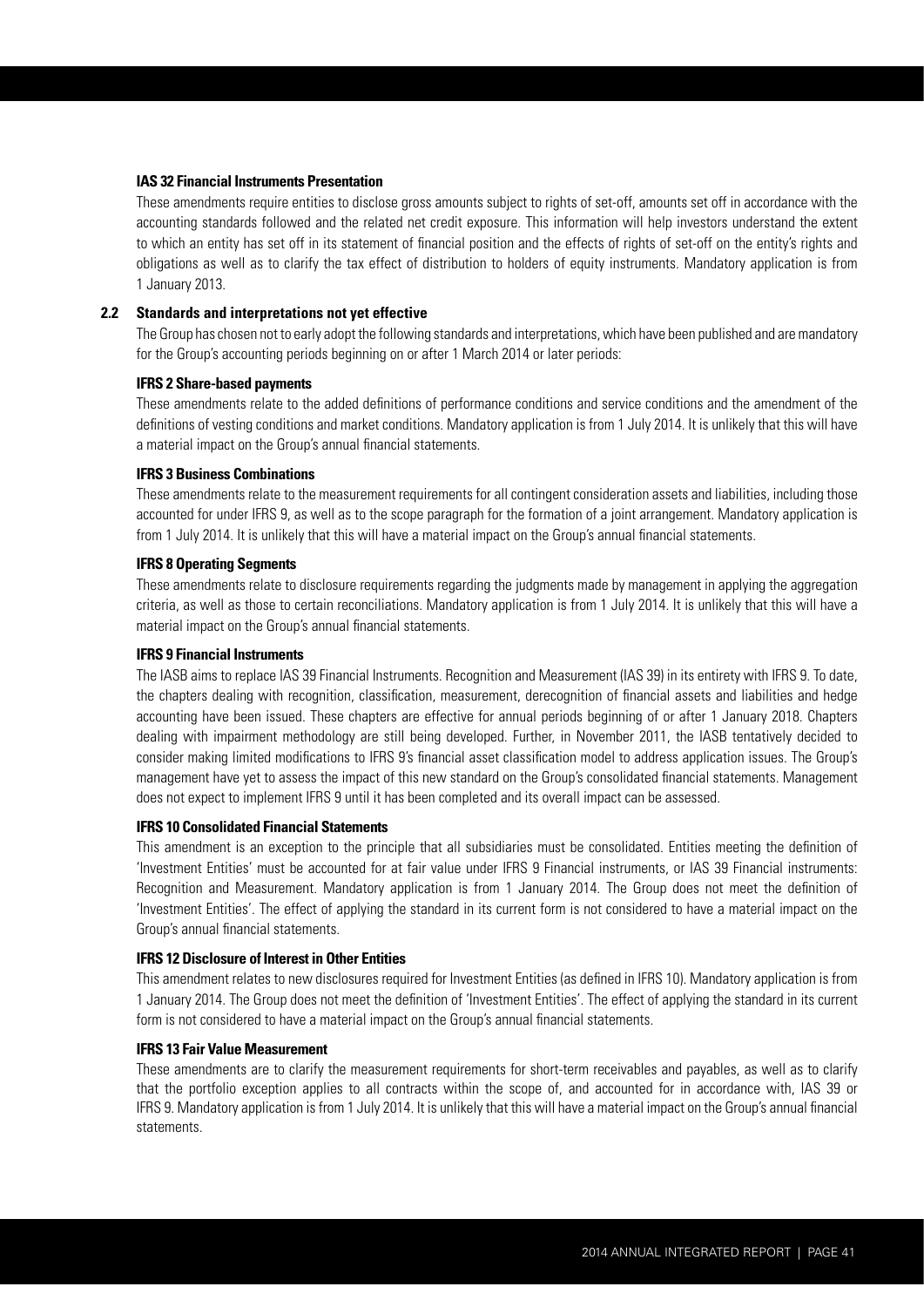#### **2. NEW STANDARDS AND INTERPRETATIONS** CONTINUED

### **2.2 Standards and interpretations not yet effective** continued

#### **IAS 16 Property, Plant and Equipment**

 These amendments to the revaluation method of property, plant and equipment, where accumulated depreciation is proportionately restated, are unlikely to have a material impact on the Group's annual financial statements. Mandatory application is from 1 July 2014.

#### **IAS 19 Employee Benefits**

 These are amendments to Defined Benefit Plans: Employee Contributions whereby the requirements in IAS 19 for contributions from employees or third parties are linked to service and have been amended. It is unlikely to have a material impact on the Group's annual financial statements. Mandatory application is from 1 July 2014.

#### **IAS 24 Related Party Disclosures**

 This amendment is to give clarification of the definition of a related party. It is unlikely to have a material impact on the Group's annual financial statements. Mandatory application is from 1 July 2014.

#### **IAS 27 Consolidated and Separate Financial Statements**

 These are consequential amendments resulting from the issue of IFRS 10, 11 and 12. The requirement is to account for interests in 'Investment Entities' at fair value under IFRS 9 Financial Instruments, or IAS 39 Financial Instruments: Recognition and Measurement, in the separate financial statements of a parent. The Group does not meet the definition of 'Investment Entities'. It is unlikely to have a material impact on the Group's annual financial statements. Mandatory application is from 1 January 2014.

#### **IAS 36 Impairment Assets**

 This amendment to IAS 36 clarifies the required disclosures of information about the recoverable amount of impaired assets if that amount is based on fair value less costs of disposal. This does not have a material impact on the Group's annual financial statements. Mandatory application is from 1 January 2014.

#### **IAS 38 Intangible Assets**

 This amendment to the revaluation method of intangible assets, where accumulated amortisation is proportionately restated, is unlikely to have a material impact on the Group's annual financial statements. Mandatory application is from 1 July 2014.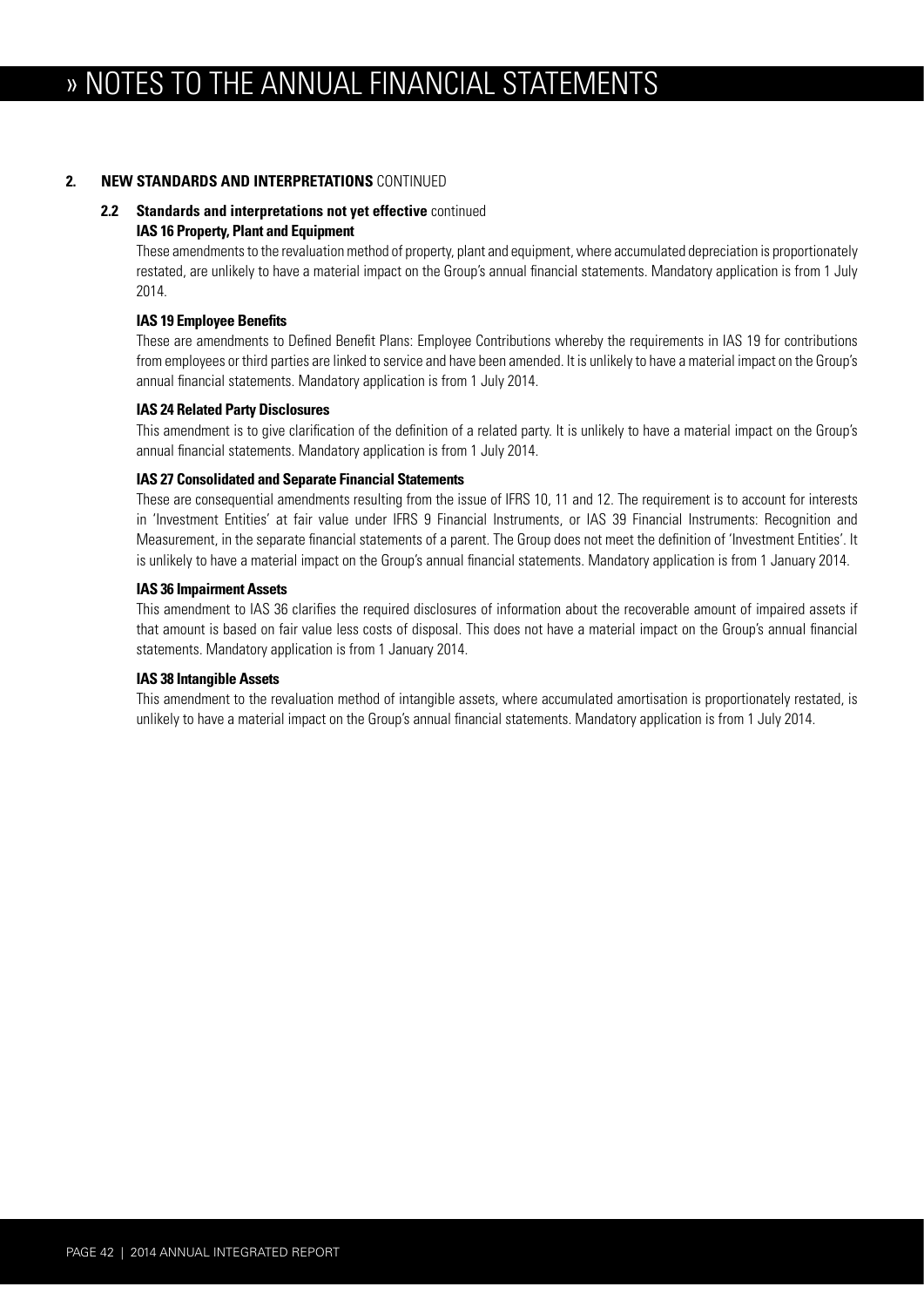### **3. PROPERTY, PLANT AND EQUIPMENT**

|                        |           | 2014         |          |           | 2013         |          |
|------------------------|-----------|--------------|----------|-----------|--------------|----------|
|                        |           | Accu-        |          |           | Accu-        |          |
|                        | Cost/     | mulated      | Carrying | Cost/     | mulated      | Carrying |
| Figures in R thousands | valuation | depreciation | value    | valuation | depreciation | value    |
| <b>GROUP</b>           |           |              |          |           |              |          |
| <b>Buildings</b>       | 9940      |              | 9940     | 9964      |              | 9964     |
| Land                   | 883       |              | 883      | 883       |              | 883      |
| Motor vehicles         | 1 006     | (591)        | 415      | 1726      | (1123)       | 603      |
| Plant and machinery    | 9095      | (6895)       | 2 2 0 0  | 9580      | (6978)       | 2602     |
| Total                  | 20 9 24   | (7486)       | 13 4 38  | 22 153    | (8101)       | 14 052   |
|                        |           | 2014         |          |           | 2013         |          |
|                        |           | Accu-        |          |           | Accu-        |          |
|                        |           | mulated      | Carrying |           | mulated      | Carrying |
| Figures in R thousands | Cost      | depreciation | value    | Cost      | depreciation | value    |
| <b>COMPANY</b>         |           |              |          |           |              |          |
| Plant and machinery    | 119       | (92)         | 27       | 193       | (161)        | 32       |

## **Reconciliation of property, plant and equipment**

| Figures in R thousands                        | Opening<br>balance | Additions | Non-<br>current<br>assests held<br>for sale | Disposals | Depreciation   | Total          |
|-----------------------------------------------|--------------------|-----------|---------------------------------------------|-----------|----------------|----------------|
| <b>GROUP 2014</b><br><b>Buildings</b><br>Land | 9964<br>883        |           |                                             | (24)      |                | 9940<br>883    |
| Motor vehicles<br>Plant and machinery         | 603<br>2602        | 314       | (20)<br>(50)                                | (65)      | (103)<br>(666) | 415<br>2 2 0 0 |
|                                               | 14 0 52            | 314       | (70)                                        | (89)      | (769)          | 13 4 38        |
| <b>GROUP 2013</b>                             |                    |           |                                             |           |                |                |
| <b>Buildings</b><br>Land                      | 9 7 0 6<br>883     | 168       |                                             |           | 90             | 9964<br>883    |
| Motor vehicles                                | 457                | 313       |                                             | (40)      | (127)          | 603            |
| Plant and machinery                           | 3 2 0 5            | 52        |                                             |           | (655)          | 2602           |
|                                               | 14 2 51            | 533       |                                             | (40)      | (692)          | 14 052         |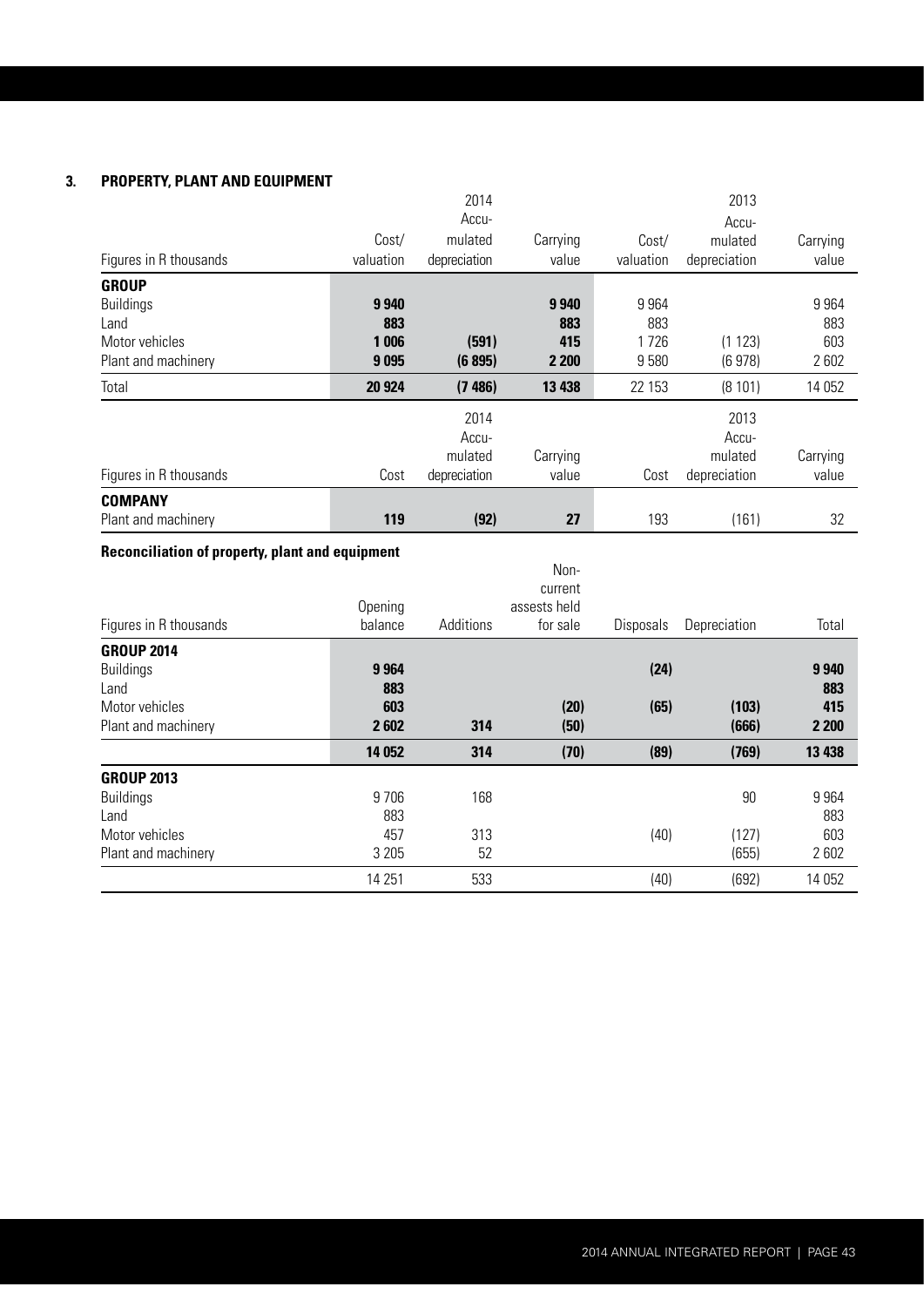### **3. PROPERTY, PLANT AND EQUIPMENT** CONTINUED

#### **Reconciliation of property, plant and equipment**

| Figures in R thousands                     | Opening<br>balance | Additions | Depreciation | Total |
|--------------------------------------------|--------------------|-----------|--------------|-------|
| <b>COMPANY 2014</b><br>Plant and machinery | 32                 | 9         | (14)         | 27    |
| <b>COMPANY 2013</b><br>Plant and machinery | 43                 |           | (13)         | 32    |

#### **Pledged as security**

The land and buildings are pledged as security for a mortage bond of R4,07 million (2013: R4,6 million). The finance lease obligation of R229 802 (2013: R286 794) is secured by the lessor's charge over the leased motor vehicle (refer to notes 9 and 12).

| Figures in R thousands                                                                                                                                                              | <b>GROUP</b><br>2014                                        | GROUP<br>2013                                       | <b>COMPANY</b><br>2014 | COMPANY<br>2013 |
|-------------------------------------------------------------------------------------------------------------------------------------------------------------------------------------|-------------------------------------------------------------|-----------------------------------------------------|------------------------|-----------------|
| Land and buildings<br>Motor vehicles                                                                                                                                                | 10823<br>135                                                | 10847<br>260                                        |                        |                 |
| <b>Details of property</b>                                                                                                                                                          |                                                             |                                                     |                        |                 |
| <b>Land and buildings</b><br>Land and buildings comprise Portion 10 of Erf 1911 Extension 1,<br>North-West Province measuring 1,3866 hectares with commercial<br>buildings thereon. |                                                             |                                                     |                        |                 |
| Purchase price: 2007<br>Revaluation: 2007<br>Revaluation: 2010<br><b>Revaluation: 2011</b><br>Additions: 2012<br><b>Revaluation: 2012</b><br>Additions: 2013<br>Less: Disposal      | 2864<br>250<br>680<br>3 900<br>77<br>2 9 0 9<br>168<br>(25) | 2864<br>250<br>680<br>3 900<br>77<br>2 9 0 9<br>167 |                        |                 |
|                                                                                                                                                                                     | 10823                                                       | 10847                                               |                        |                 |

#### **Revaluations**

The effective date of the current revaluation was 31 August 2011. The revaluation was performed by the board of directors based on a valuation performed by the Group's bankers.

Land and buildings are revalued independently every three years.

The directors assessed that in the current year there is no movement required.

The valuation was performed using the rental yield approach, and the following assumptions were used:

Had the land and buildings been carried under the cost model the carrying amount would be R3,048 million (2013: R3,108 million).

|                                 |       | 2014 | 2013 |
|---------------------------------|-------|------|------|
| Capitalisation rate             | (9/0) | 11   |      |
| Office rental per square metre  | (R)   | 35   | 35   |
| Factory rental per square metre | (R)   | 15   | 20   |
| Garage rental per square metre  | (R)   | 16   | 16   |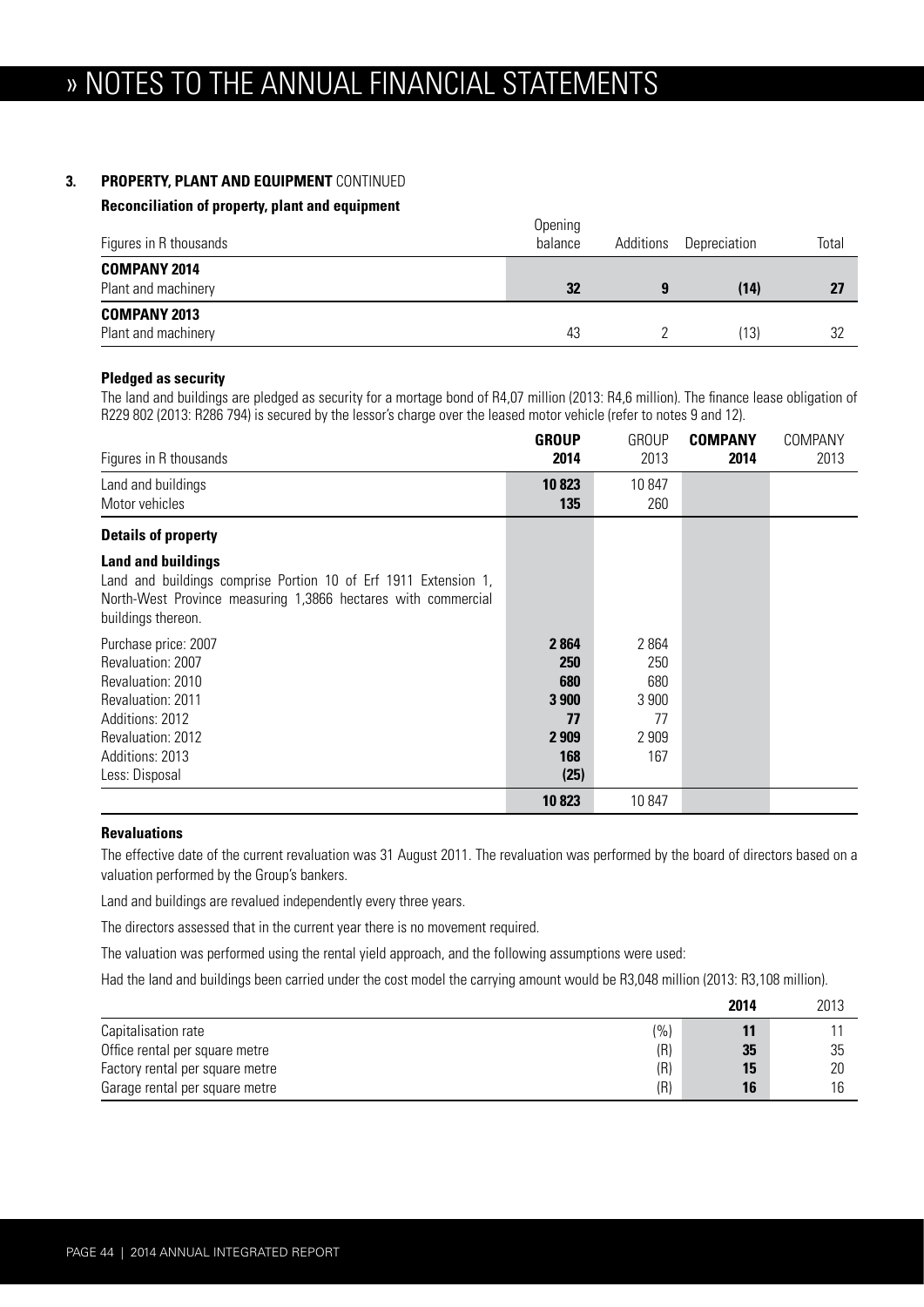## **4. INTANGIBLE ASSETS**

|                        |        | 2014<br>Accu- |          |        | 2013<br>Accu- |          |
|------------------------|--------|---------------|----------|--------|---------------|----------|
|                        |        | mulated       | Carrying |        | mulated       | Carrying |
| Figures in R thousands | Cost   | impairment    | value    | Cost   | impairment    | value    |
| <b>GROUP</b>           |        |               |          |        |               |          |
| Brand names            | 11 694 |               | 11 694   | 11 694 |               | 11 694   |
| Distribution rights    |        |               |          | 24 000 | (24000)       |          |
| Intellectual property  | 838    | (38)          | 800      | 72     |               | 72       |
| Total                  | 12 532 | (38)          | 12 4 94  | 35 766 | (24000)       | 11766    |

The impairment of intellectual property was for annual retention fees that have now been impaired.

|                                         |      | 2014<br>Accu-<br>mulated | Carrying |        | 2013<br>Accu-<br>mulated | Carrying |
|-----------------------------------------|------|--------------------------|----------|--------|--------------------------|----------|
| Figures in R thousands                  | Cost | impairment               | value    | Cost   | impairment               | value    |
| <b>COMPANY</b><br>Intellectual property | 28   |                          | 28       |        |                          |          |
| Distribution rights                     |      |                          |          | 24 000 | (24000)                  |          |
| Total                                   | 28   |                          | 28       | 24 000 | (24000)                  |          |

### **Reconciliation of intangible assets**

| Figures in R thousands | Opening<br>balance | Additions | Impairment | Total   |
|------------------------|--------------------|-----------|------------|---------|
| <b>GROUP 2014</b>      |                    |           |            |         |
| Brand names            | 11 694             |           |            | 11 694  |
| Distribution groups    |                    |           |            |         |
| Intellectual property  | 72                 | 766       | (38)       | 800     |
| Total                  | 11 766             | 766       | (38)       | 12 4 94 |

| Figures in R thousands | Opening<br>balance | Additions | Impairment | Total  |
|------------------------|--------------------|-----------|------------|--------|
| <b>GROUP 2013</b>      |                    |           |            |        |
| Brand names            | 11 694             |           |            | 11 694 |
| Distribution groups    | 7 200              |           | (7200)     |        |
| Intellectual property  | 49                 | 23        |            | 72     |
| Total                  | 18 943             | 23        | (7 200)    | 11766  |
| <b>COMPANY 2014</b>    |                    |           |            |        |
| Distribution rights    | 7 200              |           | (7200)     |        |
| Intellectual property  |                    | 28        |            | 28     |
| <b>COMPANY 2013</b>    |                    |           |            |        |
| Distribution rights    | 7 200              |           | (7200)     |        |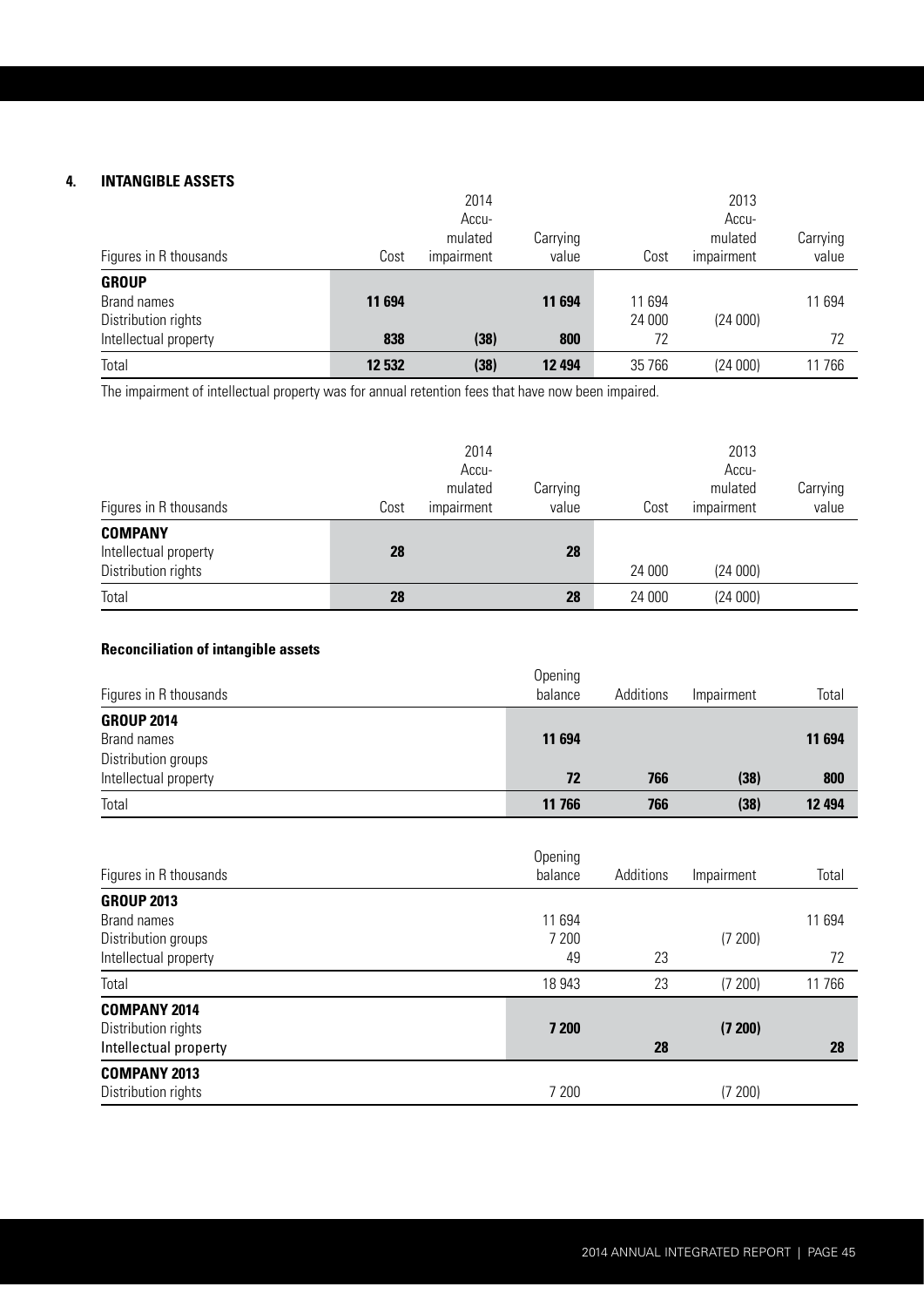#### **4. INTANGIBLE ASSETS** CONTINUED

 The useful life of brand medical names and intellectual property is considered indefinite. Brand names and intellectual property relate to dossiers registered with the Medicines Control Council in Impilo Drugs (1966) Proprietary Limited which do not have a finite life. These dossiers typically remain in demand and have done so in most cases since the inception of the company.

 In assessing the carrying values of the brand names, we have assumed that volumes of products will remain at the current levels. The value of the brand names is not identified separately and we have applied our assumptions as one cash-generating unit. Refer to note 27 for information about inputs and estimates applied in determining the recoverable amount of the brand names.

 The distribution rights relate to a purchase price of exclusive rights to manufacture the Imuniti Nutritional Supplement Combo Pack (ISCP) from Edge to Edge Global Investments Limited. The agreement has no expiry date and therefore is regarded as indefinite.

 The intangible asset relating to the distribution rights of the ISCP held in Nutritional Holdings Limited was impaired in 2009. A portion of this impairment was reversed in 2012 as the company had received orders and produced this product during the period. There was no indication that this order would not be maintained for at least ten years. The first three distribution outlets owned by the customer of the ISCP had been completed in the Western Cape. These customer distribution outlets were budgeted to monthly require product in excess of the order already placed. Further anticipated orders did not materialise and as a result the R7.2 million had once again been impaired in 2013. Refer to note 27 where more information regarding the estimates used has been disclosed.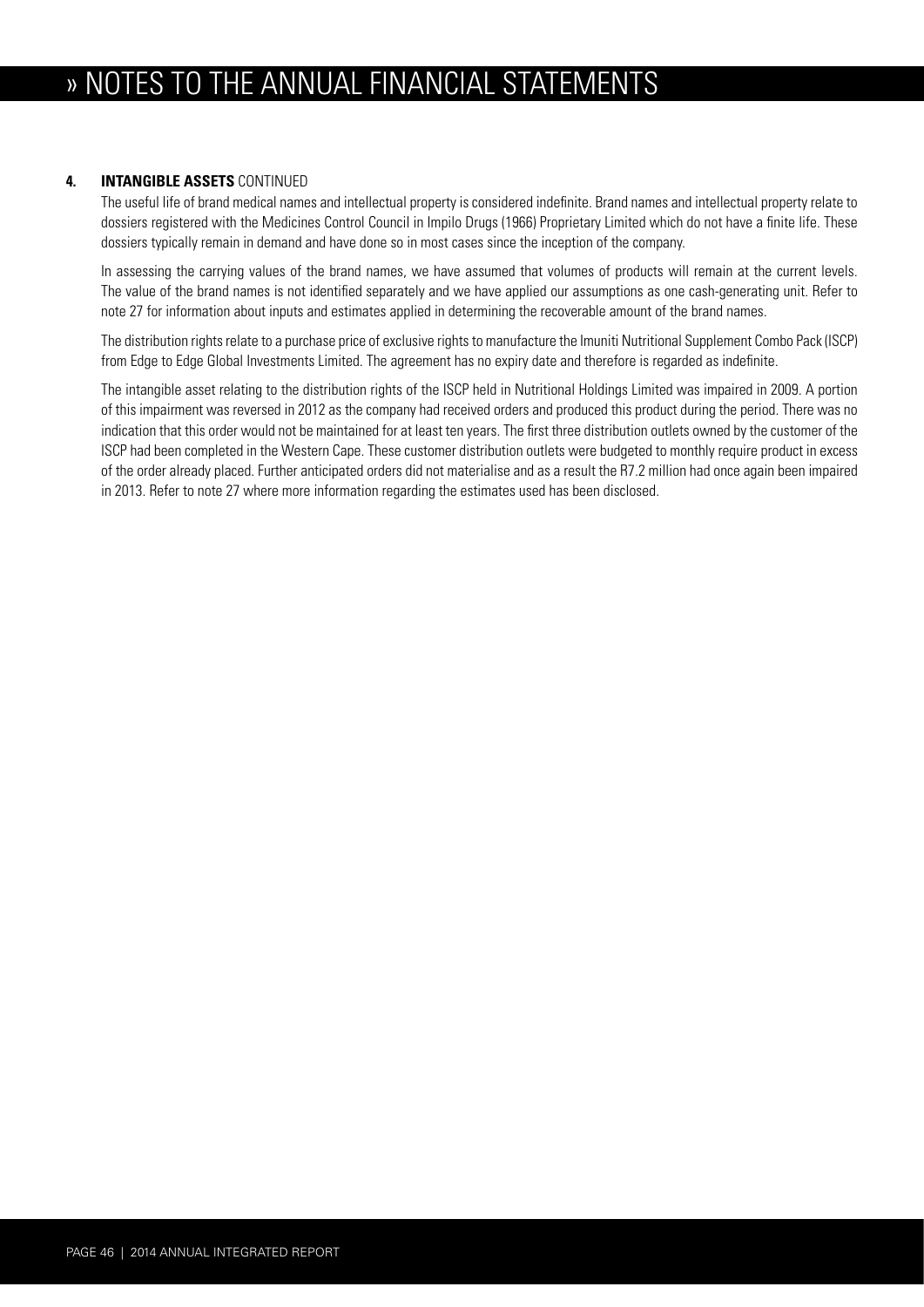## **5. INVESTMENTS IN SUBSIDIARIES**

|                                                                                                                                                                                          |                              |            |            | <b>COMPANY</b>    | COMPANY           |
|------------------------------------------------------------------------------------------------------------------------------------------------------------------------------------------|------------------------------|------------|------------|-------------------|-------------------|
|                                                                                                                                                                                          |                              | Percentage | Percentage | 2014<br>Carrying  | 2013<br>Carrying  |
|                                                                                                                                                                                          |                              | holding    | holding    | amount            | amount            |
| Name of company                                                                                                                                                                          | Held by                      | 2014       | 2013       | R'000             | R'000             |
| PB Tully Family Holdings Proprietary Limited                                                                                                                                             | Nutritional Holdings Limited | 100        | 100        | 40 015            | 40 015            |
| Impilo Marketing Proprietary Limited                                                                                                                                                     | Nutritional Holdings Limited | 100        | 100        | 500               | 500               |
| Nutritional Foods Proprietary Limited                                                                                                                                                    | Nutritional Holdings Limited | 100        | 100        | 1                 | 1                 |
|                                                                                                                                                                                          |                              |            |            | 40 516            | 40 516            |
| Impairment of investment in subsidiaries<br>Perpetual loans to Group companies                                                                                                           |                              |            |            | (28542)<br>40 319 | (28542)<br>39 898 |
|                                                                                                                                                                                          |                              |            |            | 52 293            | 51 872            |
| The carrying amounts of subsidiaries are shown net of impairment losses.                                                                                                                 |                              |            |            |                   |                   |
|                                                                                                                                                                                          |                              |            |            |                   |                   |
| Figures in R thousands                                                                                                                                                                   |                              |            |            |                   |                   |
| <b>Impairment of investment in subsidiaries</b>                                                                                                                                          |                              |            |            |                   |                   |
| Opening balance                                                                                                                                                                          |                              |            |            | 28 542            | 28 542            |
|                                                                                                                                                                                          |                              |            |            | 28 542            | 28 542            |
| <b>Subsidiaries</b><br>Impilo Drugs (1966) Proprietary Limited                                                                                                                           |                              |            |            | 11898             | 11 565            |
| Nutritional Foods Proprietary Limited                                                                                                                                                    |                              |            |            | 32 101            | 27 201            |
| Impilo Marketing Proprietary Limited                                                                                                                                                     |                              |            |            | 6 4 0 6           | 5944              |
| PB Tully Family Holdings Proprietary Limited                                                                                                                                             |                              |            |            | 12                | 12                |
| Employee Share Incentive Trust Loan                                                                                                                                                      |                              |            |            | 6741              | 6741              |
|                                                                                                                                                                                          |                              |            |            | 57 158            | 51 463            |
| Impairment of loans to subsidiaries                                                                                                                                                      |                              |            |            | (16 839)          | (11565)           |
|                                                                                                                                                                                          |                              |            |            | 40 319            | 39 898            |
| The above loans are unsecured and repayable at the option of the subsidiary. Interest of R100 539 was<br>charged during the year (2013: R95 177)                                         |                              |            |            |                   |                   |
| <b>Credit quality of loans to Group companies</b>                                                                                                                                        |                              |            |            |                   |                   |
| The credit quality of loans to Group companies that are neither past due nor impaired is assessed                                                                                        |                              |            |            |                   |                   |
| individually based on the solvency of the company being assessed. Management believes that all loans<br>to Group companies that are not impaired or past due are of good credit quality. |                              |            |            |                   |                   |
| <b>Loans to Group companies impaired</b>                                                                                                                                                 |                              |            |            |                   |                   |
| As at 28 February 2014, Ioans to Group companies of R16 839 million (2013: R11 565 million) were<br>impaired.                                                                            |                              |            |            |                   |                   |
| We impaired the loan in the current financial year down from its gross carrying amount to its value in use.                                                                              |                              |            |            |                   |                   |
| This has been determined based on generally accepted valuation techniques.                                                                                                               |                              |            |            |                   |                   |
|                                                                                                                                                                                          |                              |            |            |                   |                   |
| Reconciliation of allowance for impairment of loans to Group companies<br>Opening balance                                                                                                |                              |            |            | 11 565            | 12 3 95           |
| Provision for impairment                                                                                                                                                                 |                              |            |            | 5 2 7 4           |                   |
| Reversal of impairment                                                                                                                                                                   |                              |            |            |                   | (830)             |
| <b>Closing balance</b>                                                                                                                                                                   |                              |            |            | 16839             | 11 565            |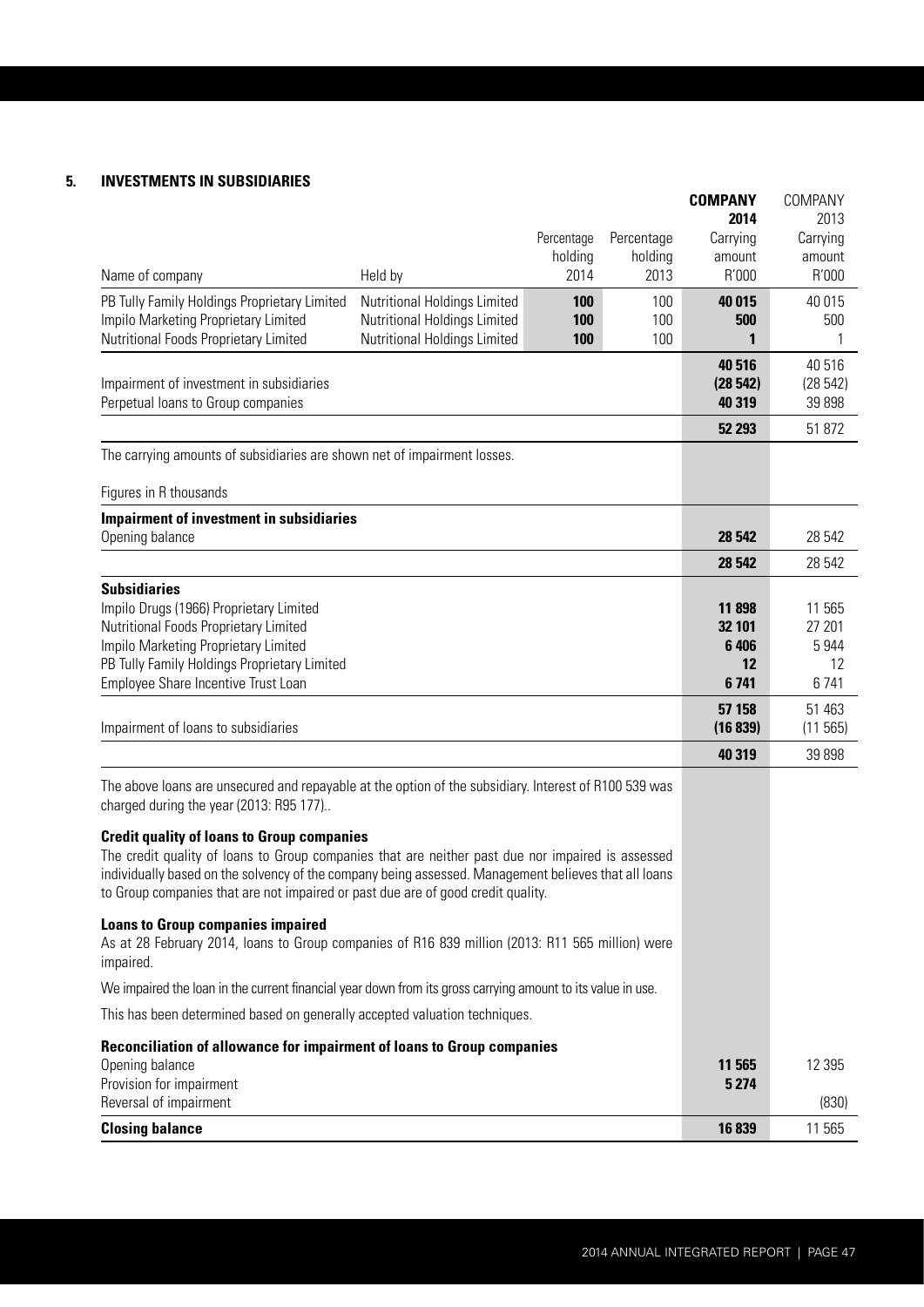# » NOTES TO THE ANNUAL FINANCIAL STATEMENTS

|    | Figures in R thousands                                                                                                                                                                          | <b>GROUP</b><br>2014 | <b>GROUP</b><br>2013 | <b>COMPANY</b><br>2014 | COMPANY<br>2013 |
|----|-------------------------------------------------------------------------------------------------------------------------------------------------------------------------------------------------|----------------------|----------------------|------------------------|-----------------|
| 6. | <b>LOANS RECEIVABLE</b>                                                                                                                                                                         |                      |                      |                        |                 |
|    | Sundry loans receivable                                                                                                                                                                         | 9                    | 9                    | 9                      | 9               |
|    |                                                                                                                                                                                                 | 9                    | 9                    | 9                      | 9               |
|    | Current assets                                                                                                                                                                                  | 9                    | 9                    | 9                      | 9               |
|    | <b>Current liabilities</b>                                                                                                                                                                      |                      |                      |                        |                 |
|    |                                                                                                                                                                                                 | 9                    | 9                    | 9                      | 9               |
|    | <b>Terms and conditions of loans</b><br>The above loans are unsecured, interest-free and repayable by mutual<br>agreement.                                                                      |                      |                      |                        |                 |
|    | <b>Credit quality of loans receivable</b><br>The credit quality of loans to related parties that are neither past due<br>nor impaired is assessed individually based on historical information. |                      |                      |                        |                 |
|    | Management believes that all loans to related parties that are not<br>impaired or past due are of a good credit quality.                                                                        |                      |                      |                        |                 |
| 7. | <b>INVENTORIES</b>                                                                                                                                                                              |                      |                      |                        |                 |
|    | Raw materials                                                                                                                                                                                   | 2041                 | 1615                 |                        |                 |
|    | Work in progress                                                                                                                                                                                | 304                  | 98                   |                        |                 |
|    | Finished goods                                                                                                                                                                                  | 2 7 9 6              | 1672                 |                        |                 |
|    |                                                                                                                                                                                                 | 5 1 4 1              | 3 3 8 5              |                        |                 |
|    | Reconciliation of impairment of inventories                                                                                                                                                     |                      |                      |                        |                 |
|    | Opening balance                                                                                                                                                                                 | (76)                 | (49)                 |                        |                 |
|    | Amounts reversed (written off)                                                                                                                                                                  | 27                   | (27)                 |                        |                 |
|    | Closing balance                                                                                                                                                                                 | (49)                 | (76)                 |                        |                 |

The reversal during the current financial year was as a result of previously impaired inventory being utilised.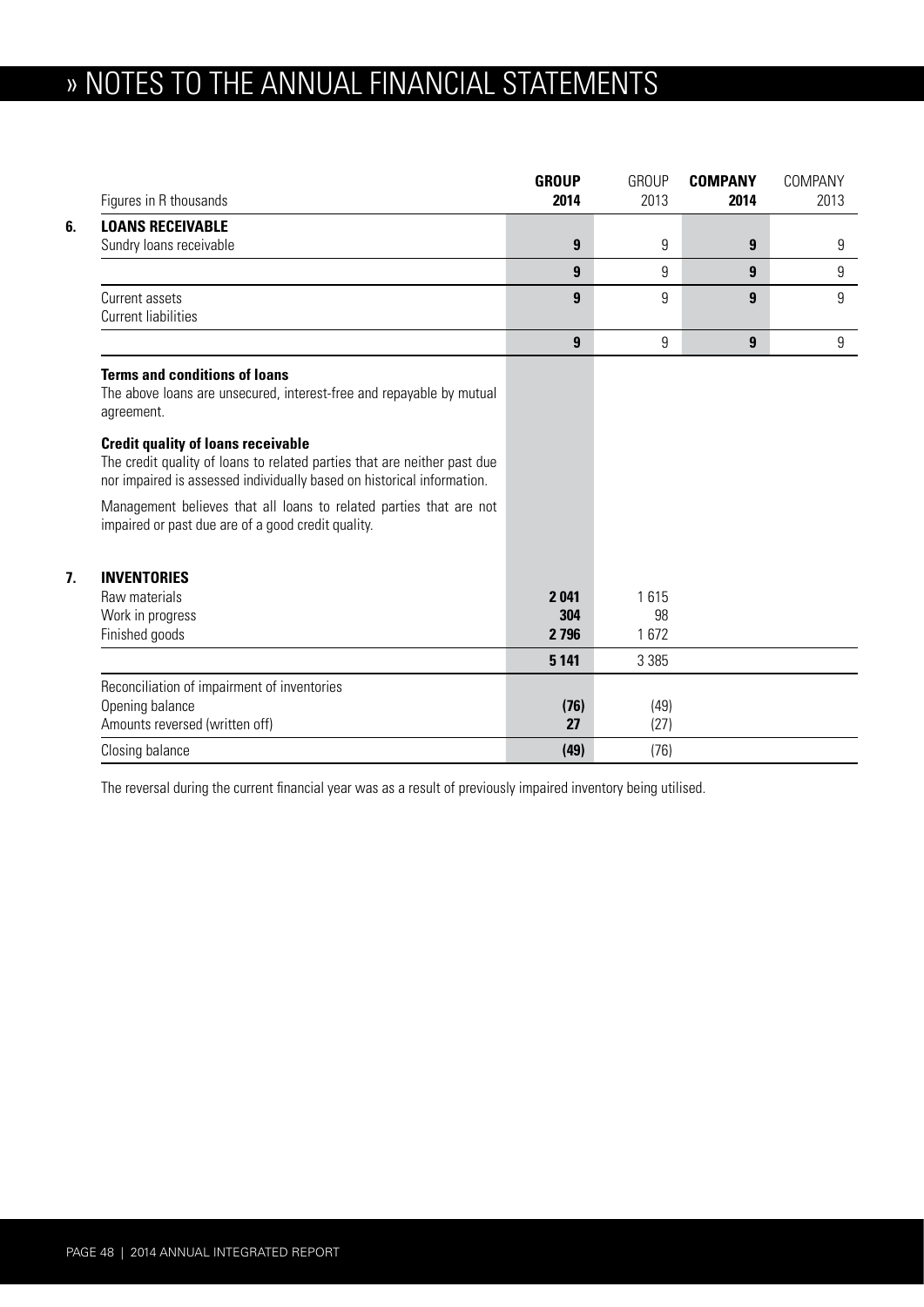|    | Figures in R thousands             | <b>GROUP</b><br>2014 | GROUP<br>2013 | <b>COMPANY</b><br>2014 | COMPANY<br>2013 |
|----|------------------------------------|----------------------|---------------|------------------------|-----------------|
| 8. | <b>TRADE AND OTHER RECEIVABLES</b> |                      |               |                        |                 |
|    | Trade receivables                  | 3765                 | 3 3 8 4       |                        |                 |
|    | Staff loans                        | 19                   | 22            |                        |                 |
|    | Prepayments and other receivables  | 662                  | 941           | 75                     | 58              |
|    | Deposits                           | 178                  | 29            | 13                     | 6               |
|    | Value added tax                    | 38                   |               |                        |                 |
|    |                                    | 4662                 | 4 3 7 6       | 88                     | 64              |

#### **Trade and other receivables pledged as security**

Trade and other receivables were pledged as security for overdraft facilities of R3 million (2013: R3 million) of the Group.

#### **Credit quality of trade and other receivables**

 The credit quality of trade and other receivables that are neither past due nor impaired is assessed by reference to historical information about counterparty default rates.

 The assessment performed has resulted in trade and other receivables below being identified as being past due but not impaired. No external credit ratings were obtained for trade and other receivables. Management believes that all trade and other receivables that are not impaired or past due are of a good credit quality.

#### **Trade and other receivables past due but not impaired**

 Trade and other receivables which are less than three months past due are not considered to be impaired. At 28 February 2014, R1 563 673 (2013: R533 303) were past due but not impaired. **GROUP** GROUP

|                                                                                                                                                                                                                                                                                                                                                                                                                                                                                                                                               | GKUUP<br>2014 | GROUP<br>2013 |
|-----------------------------------------------------------------------------------------------------------------------------------------------------------------------------------------------------------------------------------------------------------------------------------------------------------------------------------------------------------------------------------------------------------------------------------------------------------------------------------------------------------------------------------------------|---------------|---------------|
| The ageing of amounts past due but not impaired is as follows:                                                                                                                                                                                                                                                                                                                                                                                                                                                                                |               |               |
| One month past due<br>Two months past due                                                                                                                                                                                                                                                                                                                                                                                                                                                                                                     | 734<br>390    | 152<br>27     |
| Three months past due                                                                                                                                                                                                                                                                                                                                                                                                                                                                                                                         | 440           | 354           |
|                                                                                                                                                                                                                                                                                                                                                                                                                                                                                                                                               | 1 5 6 4       | 533           |
| <b>Trade and other receivables impaired</b><br>As of 28 February 2014, trade and other receivables of R306 189 (2013: R95 924) were impaired and<br>provided for.                                                                                                                                                                                                                                                                                                                                                                             |               |               |
| The ageing is as follows:<br>Over six months                                                                                                                                                                                                                                                                                                                                                                                                                                                                                                  | 306           | 95            |
|                                                                                                                                                                                                                                                                                                                                                                                                                                                                                                                                               | 306           | 95            |
| The creation and release of the allowance for impaired receivables has been included in operating<br>expenses in the statement of comprehensive income. Amounts charged to the allowance account are<br>generally written off when there is no expectation of recovering additional cash. The total amount<br>receivable represents the maximum exposure to credit risk for trade receivables and other current<br>assets, before any credit enhancements or collateral that may be held. The Group does not hold any<br>current collaterals. |               |               |
| Reconciliation of allowance for impairment of trade and other receivables                                                                                                                                                                                                                                                                                                                                                                                                                                                                     |               |               |
| Opening balance                                                                                                                                                                                                                                                                                                                                                                                                                                                                                                                               | 95<br>306     | 161           |
| Allowance for impairment raised<br>Amounts written off as uncollectable<br>Unused amounts reversed                                                                                                                                                                                                                                                                                                                                                                                                                                            | (95)          | (5)<br>(61)   |
|                                                                                                                                                                                                                                                                                                                                                                                                                                                                                                                                               | 306           | 95            |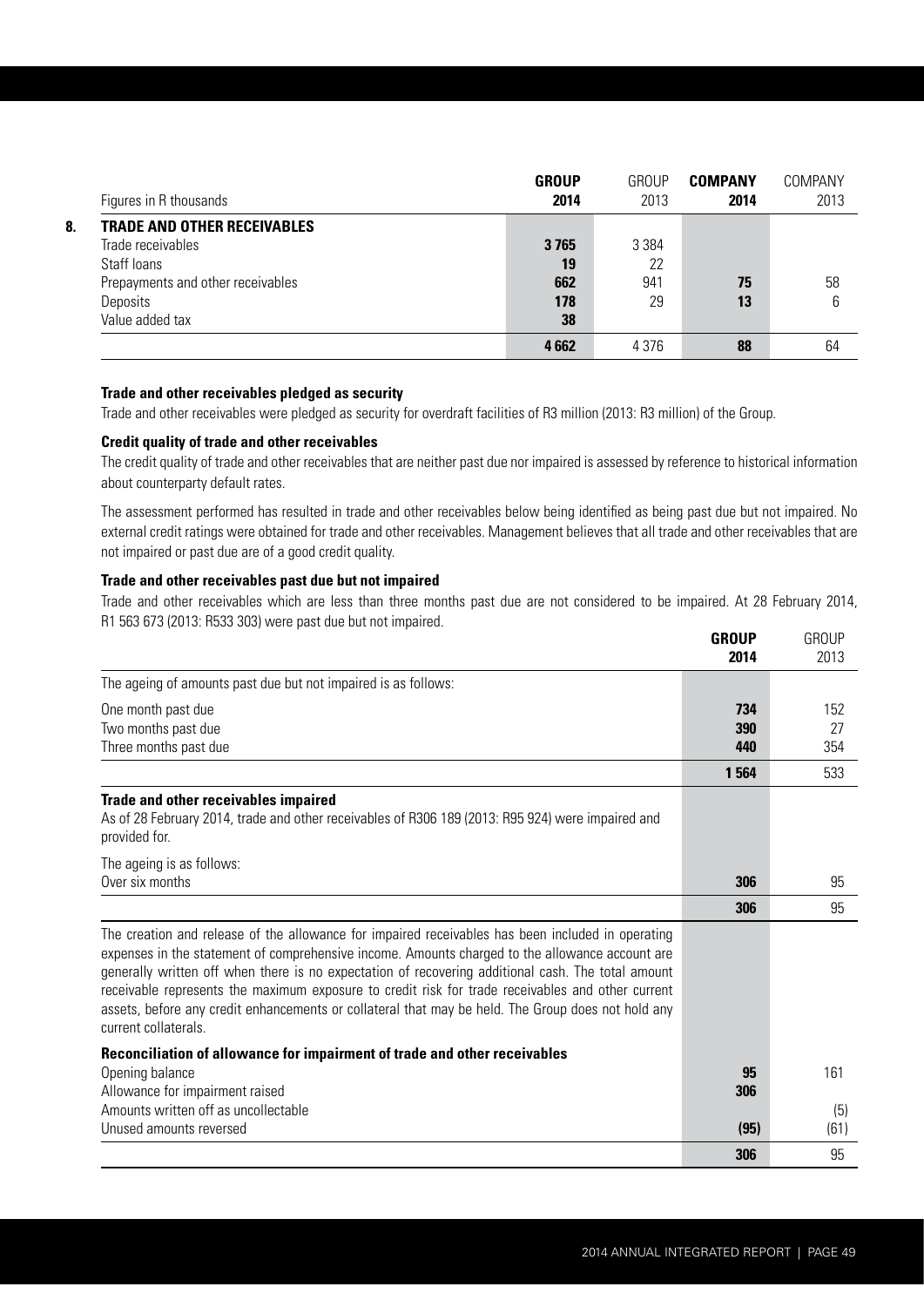## » » NOTES TO THE ANNUAL FINANCIAL STATEMENTS

|                 | Figures in R thousands                                                                                                                                                                                                                                                                                                   | <b>GROUP</b><br>2014 | <b>GROUP</b><br>2013 | <b>COMPANY</b><br>2014 | COMPANY<br>2013    |
|-----------------|--------------------------------------------------------------------------------------------------------------------------------------------------------------------------------------------------------------------------------------------------------------------------------------------------------------------------|----------------------|----------------------|------------------------|--------------------|
| 9.              | <b>CASH AND CASH EQUIVALENTS</b><br>Cash and cash equivalents consist of:                                                                                                                                                                                                                                                |                      |                      |                        |                    |
|                 | <b>Bank balances</b>                                                                                                                                                                                                                                                                                                     | 91                   | 2582                 |                        | 2 3 1 2            |
|                 | Bank overdraft<br>Cash on hand                                                                                                                                                                                                                                                                                           | (5344)<br>3          | (1433)<br>6          | (3900)                 | 1                  |
|                 |                                                                                                                                                                                                                                                                                                                          |                      |                      |                        |                    |
|                 |                                                                                                                                                                                                                                                                                                                          | (5250)               | 1 1 5 5              | (3899)                 | 2 3 1 3            |
|                 | Current assets<br><b>Current liabilities</b>                                                                                                                                                                                                                                                                             | 94<br>(5344)         | 2 5 8 8<br>(1433)    | 1<br>(3900)            | 2 3 1 3            |
|                 |                                                                                                                                                                                                                                                                                                                          | (5 250)              | 1 1 5 5              | (3899)                 | 2 3 1 3            |
| 10 <sub>1</sub> | A mortgage bond of R4,07 million (2013: R4,6 million) is registered<br>over the land and buildings as described in note 3. Land and buildings<br>and trade debtors are pledged as security for overdraft facilities of<br>R7,07 million (2013: R7,6 million) of the Group.<br><b>STATED CAPITAL</b><br><b>Authorised</b> |                      |                      |                        |                    |
|                 | 3 000 000 000 (2013: 2 000 000 000) ordinary shares of no par value<br>100 000 000 redeemable preference shares of R0.0001 each                                                                                                                                                                                          | 10                   | 10                   | 10                     | 10                 |
|                 | Reconciliation of number of shares issued:<br>Reported as at 1 March<br>(shares)<br>Issue of shares - ordinary shares<br>(shares)                                                                                                                                                                                        | 1 907 368            | 1 489 768<br>417 600 | 1997368                | 1579768<br>417 600 |
|                 |                                                                                                                                                                                                                                                                                                                          | 1 907 368            | 1 907 368            | 1997368                | 1 997 368          |
|                 | <b>Issued</b><br>Stated share capital - 1 997 368 178 ordinary shares<br>Treasury shares $-90000000$ ordinary shares                                                                                                                                                                                                     | 138 463<br>(6741)    | 138 463<br>(6741)    | 138 463                | 138 463            |
|                 |                                                                                                                                                                                                                                                                                                                          | 131 722              | 131 722              | 138 463                | 138 463            |

During the 2013 year, the ordinary shares were converted from par value shares of R0,0001 each to no par value shares.

#### **Treasury shares**

At 28 February 2014, 90 million ordinary shares were under the control of the directors for the purpose of the existing share incentive scheme. The 90 million shares were allocated to the executive directors of Nutritional Holdings Limited during the current reporting period. (Refer to note 34.)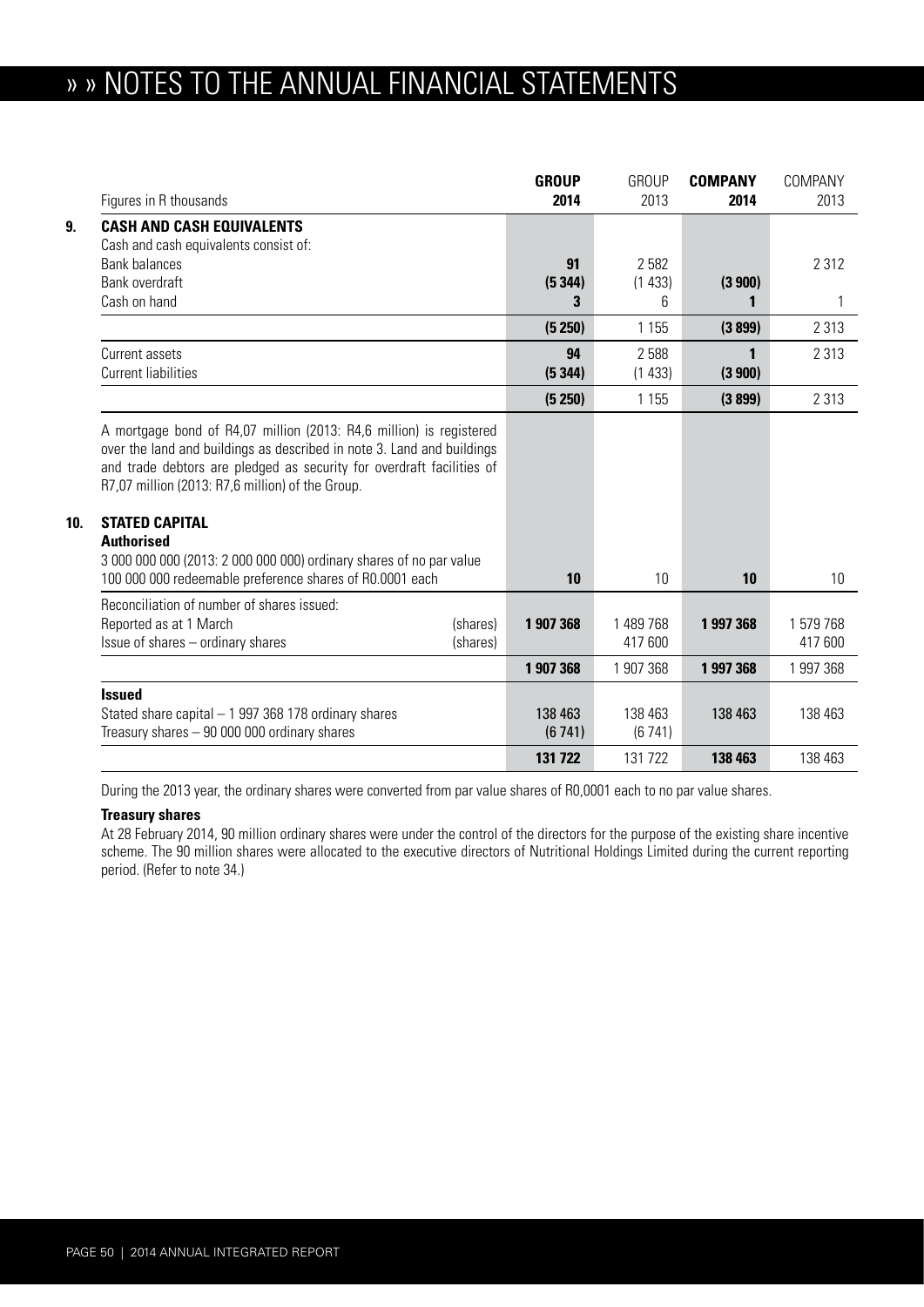|                                                                                                                                                                                                                                                                     | <b>GROUP</b><br>2014 | <b>GROUP</b><br>2013 | <b>COMPANY</b><br>2014 | COMPANY        |
|---------------------------------------------------------------------------------------------------------------------------------------------------------------------------------------------------------------------------------------------------------------------|----------------------|----------------------|------------------------|----------------|
| Figures in R thousands                                                                                                                                                                                                                                              |                      |                      |                        | 2013           |
| <b>REVALUATION RESERVE</b><br>The revaluation reserve resulted from the revaluation of land and<br>buildings as described in note 3.                                                                                                                                |                      |                      |                        |                |
| Revaluation reserve                                                                                                                                                                                                                                                 | 5659                 | 5659                 |                        |                |
| <b>INSTALMENT SALE CREDITORS</b><br><b>Minimum lease payments due</b>                                                                                                                                                                                               |                      |                      |                        |                |
| - Within one year<br>- In second to fifth year inclusive                                                                                                                                                                                                            | 63<br>167            | 57<br>230            |                        |                |
| Less: future finance charges                                                                                                                                                                                                                                        | 230<br>(42)          | 287<br>(66)          |                        |                |
| <b>Present value of minimum lease payments</b>                                                                                                                                                                                                                      | 188                  | 221                  |                        |                |
| Non-current liabilities<br><b>Current liabilities</b>                                                                                                                                                                                                               | 167<br>63            | 230<br>57            |                        |                |
|                                                                                                                                                                                                                                                                     | 230                  | 287                  |                        |                |
| The instalment sale creditors are repayable in monthly instalments of<br>R6 980 (2013: R24 853 for 9 months) and bear interest at rates of prime<br>plus 1,5%. The Group's obligations under instalment sale agreements<br>are secured over assets. (Refer note 3.) |                      |                      |                        |                |
| <b>TRADE AND OTHER PAYABLES</b>                                                                                                                                                                                                                                     |                      |                      |                        |                |
| Trade payables<br>Value added tax                                                                                                                                                                                                                                   | 2915<br>133          | 2591<br>182          | 93<br>39               | 114<br>(13)    |
| Other payables<br>Acrued expenses                                                                                                                                                                                                                                   | 262<br>1643          | 462<br>749           | 473                    | 99             |
|                                                                                                                                                                                                                                                                     | 4953                 | 3 9 8 4              | 605                    | 200            |
| <b>REVENUE</b><br>Administration and management services                                                                                                                                                                                                            |                      |                      | 2640                   | 1849           |
| Sale of goods                                                                                                                                                                                                                                                       | 36 039               | 34 178               |                        |                |
|                                                                                                                                                                                                                                                                     | 36 039               | 34 178               | 2640                   | 1849           |
| <b>OPERATING PROFIT</b><br>(Loss) profit for the year is stated after accounting for the following:                                                                                                                                                                 |                      |                      |                        |                |
| <b>Operating lease charges</b><br>Premises                                                                                                                                                                                                                          | 363                  | 422                  | 215                    | 213            |
| Equipment                                                                                                                                                                                                                                                           | 434                  | 569                  |                        |                |
|                                                                                                                                                                                                                                                                     | 797                  | 991                  | 215                    | 213            |
| Loss (profit) on sale of property, plant and equipment<br>Impairment on distribution rights<br>Impairment (reversal impairment) on loans to Group companies                                                                                                         | 84                   | (10)<br>7 200        | 5 2 7 4                | 7 200<br>(831) |
| Depreciation on property, plant and equipment                                                                                                                                                                                                                       | 807                  | 692                  | 14                     | 13             |
| Employee costs                                                                                                                                                                                                                                                      | 12 042               | 13 1 29              | 2600                   | 2 9 3 2        |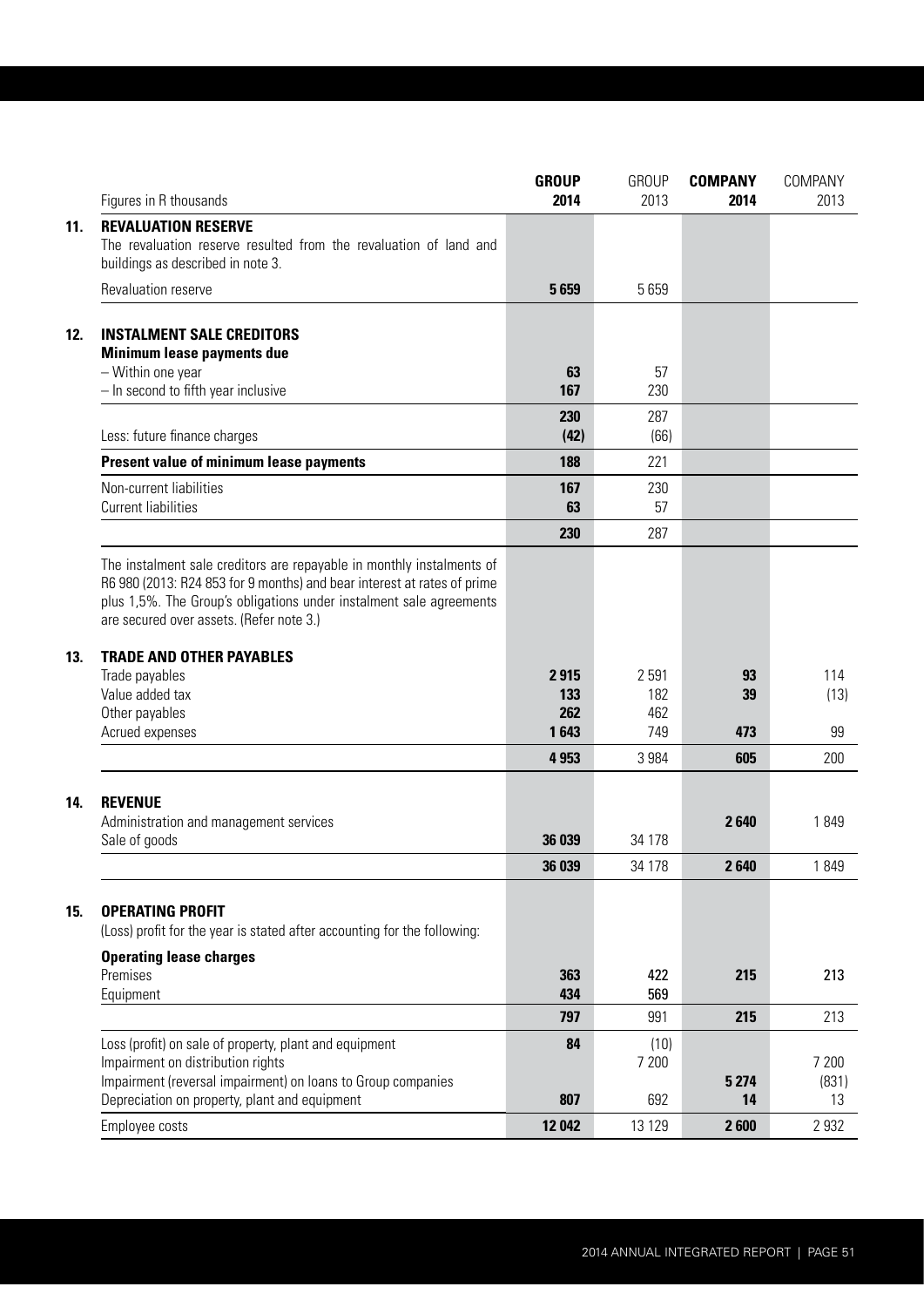# » NOTES TO THE ANNUAL FINANCIAL STATEMENTS

|     | Figures in R thousands                                                                                                                                                                 | <b>GROUP</b><br>2014 | <b>GROUP</b><br>2013 | <b>COMPANY</b><br>2014 | COMPANY<br>2013 |
|-----|----------------------------------------------------------------------------------------------------------------------------------------------------------------------------------------|----------------------|----------------------|------------------------|-----------------|
| 16. | <b>INVESTMENT REVENUE</b>                                                                                                                                                              |                      |                      |                        |                 |
|     | Interest revenue                                                                                                                                                                       |                      |                      |                        |                 |
|     | Bank<br>Finance leases                                                                                                                                                                 |                      | 8<br>178             |                        |                 |
|     | Trade and other receivables                                                                                                                                                            |                      |                      | 101                    | 95              |
|     |                                                                                                                                                                                        |                      | 186                  | 101                    | 95              |
|     |                                                                                                                                                                                        |                      |                      |                        |                 |
| 17. | <b>FINANCE COSTS</b>                                                                                                                                                                   |                      |                      |                        |                 |
|     | Current borrowings                                                                                                                                                                     | 488                  | 607                  | 240                    | 370             |
|     | Trade and other payables                                                                                                                                                               |                      | 89                   |                        | 19              |
|     |                                                                                                                                                                                        | 488                  | 696                  | 240                    | 389             |
|     |                                                                                                                                                                                        |                      |                      |                        |                 |
| 18. | <b>TAXATION</b>                                                                                                                                                                        |                      |                      |                        |                 |
|     | Major components of the tax expense (income)                                                                                                                                           |                      |                      |                        |                 |
|     | <b>Deferred</b>                                                                                                                                                                        |                      |                      |                        |                 |
|     | Benefit of unrecognised tax loss/tax credit/temporary difference<br>used to reduce deferred tax expense                                                                                |                      |                      | (316)                  |                 |
|     | Originating and reversing temporary differences                                                                                                                                        | 50                   |                      | 178                    |                 |
|     |                                                                                                                                                                                        | 50                   |                      | (138)                  |                 |
|     |                                                                                                                                                                                        |                      |                      |                        |                 |
|     | <b>Reconciliation of the tax expense</b><br>Reconciliation between applicable tax rate and average effective tax<br>rate:                                                              |                      |                      |                        |                 |
|     | (% )<br>Applicable tax rate                                                                                                                                                            | (28,00)              | (28,00)              | (28,00)                | (28,00)         |
|     | Non-deductible expenses - Impairment of intangible assets<br>(% )                                                                                                                      | 0,00                 | 15,00                | 0,00                   | 21,00           |
|     | Assessed losses not provided for<br>(% )                                                                                                                                               | 27,30                | 12,00                | 28,00                  | 7,00            |
|     |                                                                                                                                                                                        | (0, 70)              | (1,00)               | 0.00                   | 0,00            |
|     | The estimated tax loss available for set-off against future taxable<br>income for the Group is R57 174 966 (2013: R51 719 859) and for the<br>company R12 783 139 (2013: R11 064 934). |                      |                      |                        |                 |
|     | A deferred tax asset for the company has not been recognised as there<br>is no convincing evidence that the assessed losses will be utilised.                                          |                      |                      |                        |                 |
| 19. | <b>AUDITORS' REMUNERATION</b>                                                                                                                                                          |                      |                      |                        |                 |
|     | Fees                                                                                                                                                                                   | 422                  | 546                  | 227                    | 249             |
|     |                                                                                                                                                                                        | 422                  | 546                  | 227                    | 249             |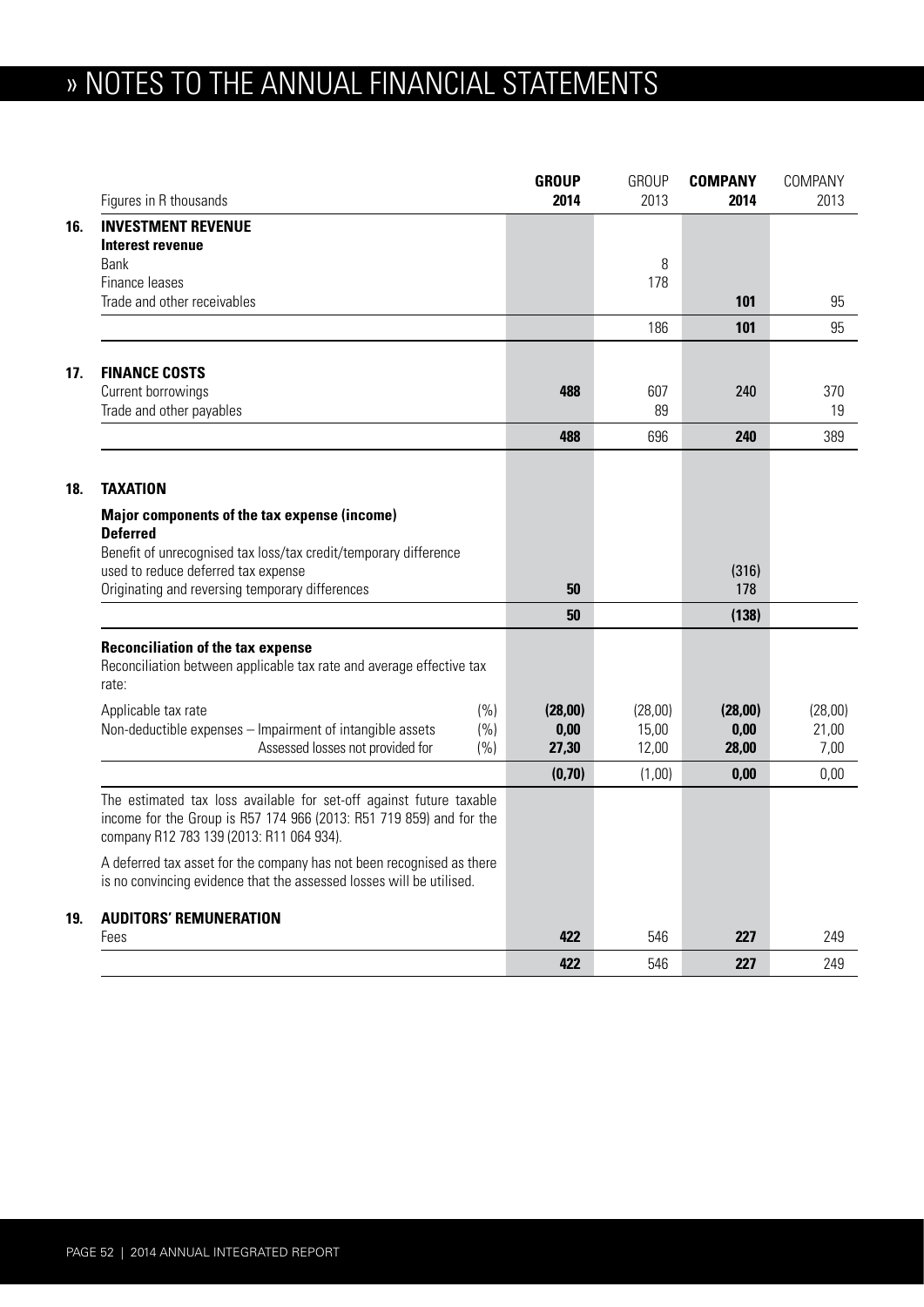|                                       | <b>GROUP</b> | <b>GROUP</b> | <b>COMPANY</b> | COMPANY |
|---------------------------------------|--------------|--------------|----------------|---------|
| Figures in R thousands                | 2014         | 2013         | 2014           | 2013    |
| <b>CASH USED IN OPERATIONS</b><br>20. |              |              |                |         |
| Loss before taxation                  | (6101)       | (13571)      | (7242)         | (9580)  |
| <b>Adjustments for:</b>               |              |              |                |         |
| Depreciation                          | 769          | 692          | 14             | 13      |
| Movement on sale of assets            |              | 50           |                |         |
| Loss / (profit) on disposal of assets | 84           | (10)         |                |         |
| Interest received                     |              | (186)        | (101)          | (95)    |
| Finance costs                         | 488          | 696          | 240            | 389     |
| Impairments                           | 38           | 7 200        |                | 7 200   |
| <b>Changes in working capital:</b>    |              |              |                |         |
| Inventories                           | (1756)       | 1 4 4 4      |                |         |
| Trade and other receivables           | (285)        | 1892         | (24)           | 802     |
| Trade and other payables              | 974          | (293)        | 403            | (684)   |
|                                       | (5789)       | (2 086)      | (6710)         | (1955)  |

|                             | <b>Directors</b> |                              |              |
|-----------------------------|------------------|------------------------------|--------------|
| Figures in R thousands      | fees             | <b>Emoluments Allowances</b> | <b>Total</b> |
| <b>DIRECTORS EMOLUMENTS</b> |                  |                              |              |
| Executive - 2014            |                  |                              |              |
| <b>RS</b> Etchells          | 960              | 320                          | 1 2 8 0      |
| CD Angus                    | 720              | 60                           | 780          |
| ARJ Spanjaard               | 480              | 160                          | 640          |
|                             | 2 1 6 0          | 540                          | 2 700        |
| Executive - 2013            |                  |                              |              |
| <b>RS</b> Etchells          | 160              | 40                           | 200          |
| HJ van der Merwe            | 1 2 2 5          | 80                           | 1 3 0 5      |
| CD Angus                    | 680              |                              | 680          |
| JA Etchells                 | 290              | 60                           | 350          |
|                             | 2 3 5 5          | 180                          | 2 5 3 5      |
| Non-executive - 2014        |                  |                              |              |
| G Wambach                   | 75               |                              | 75           |
| JA Etchells                 |                  |                              |              |
| <b>TR Hendry</b>            |                  |                              |              |
| <b>AR Pinfold</b>           |                  |                              |              |
|                             | 75               |                              | 75           |
| Non-executive - 2013        |                  |                              |              |
| G Wambach                   | 100              |                              | 100          |
| JA Etchells                 | 75               |                              | 75           |
| <b>TR Hendry</b>            | 100              |                              | 100          |
| CD Angus                    | 38               |                              | 38           |
|                             | 313              |                              | 313          |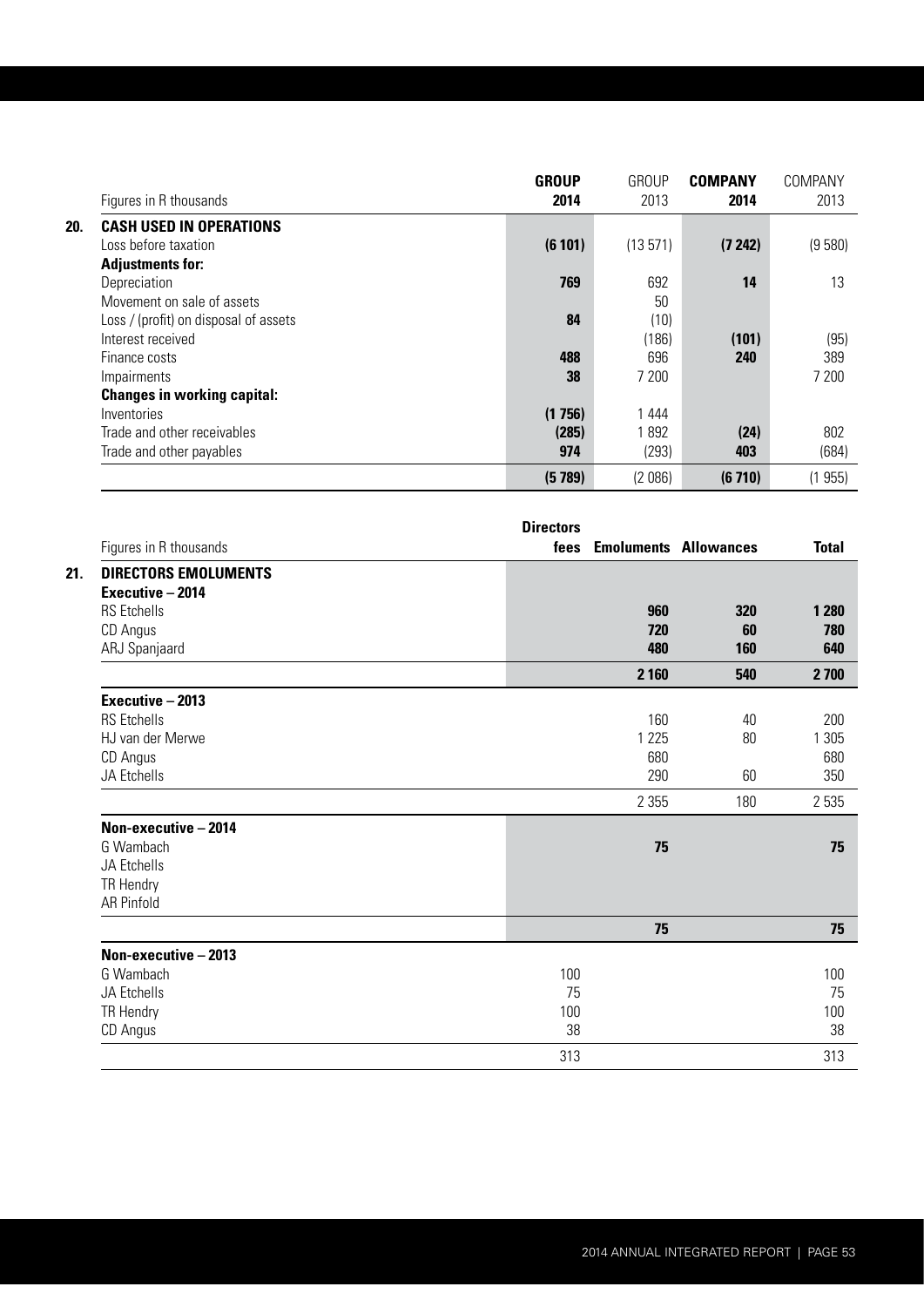#### **22. FINANCIAL ASSETS BY CATEGORY**

The carrying amounts of cash and cash equivalents, loans receivable, loans to related parties and trade and other receivables as disclosed on the statement of financial position are classified as loans and receivables. VAT receivable, prepayments and income received in advance are not financial instruments and thus do not form part of this category.

### **23. FINANCIAL LIABILITIES BY CATEGORY**

The carrying amounts of instalment sale creditors, loans from related parties, trade and other payables and bank overdraft as disclosed on the statement of financial position are classified as financial liabilities at amortised cost. VAT payable and all payroll accruals are not financial instruments and thus do not form part of this category.

| Figures in R thousands                                                                                                                                     | <b>GROUP</b><br>2014 | <b>GROUP</b><br>2013 | <b>COMPANY</b><br>2014 | COMPANY<br>2013 |
|------------------------------------------------------------------------------------------------------------------------------------------------------------|----------------------|----------------------|------------------------|-----------------|
| <b>DEFERRED TAX</b><br>24.<br>Deferred taxes arising from temporary differences and unused tax<br>losses are summarised as follows:                        |                      |                      |                        |                 |
| Deferred tax asset<br>Current liabilities<br>Tax losses available for set-off against existing taxable                                                     | 105                  | 72                   |                        |                 |
| temporary differences<br>Tax losses available for set-off against future taxable income                                                                    | 3012<br>5 1 3 9      | 3 1 1 5<br>5 2 2 3   |                        |                 |
|                                                                                                                                                            | 8 2 5 6              | 8410                 |                        |                 |
| <b>Deferred tax liability</b>                                                                                                                              |                      |                      |                        |                 |
| Property, plant and equipment                                                                                                                              | (3012)               | (3115)               |                        |                 |
|                                                                                                                                                            | (3012)               | (3115)               |                        |                 |
| Reconciliation of movement in deferred tax asset (liability)<br>Opening balance<br>Decrease in tax losses available for set-off against existing temporary | 5 2 9 5              | 5 1 5 7              |                        |                 |
| differences<br>(Decrease) increase in tax losses available for set-off against existing                                                                    | (103)                | (399)                |                        |                 |
| future taxable income<br>Temporary difference on property, plant and equipment<br>Long-term financial assets                                               | (84)<br>103          | 67<br>164<br>321     |                        |                 |
| <b>Current liabilities</b>                                                                                                                                 | 33                   | (15)                 |                        |                 |
|                                                                                                                                                            | 5 2 4 4              | 5 2 9 5              |                        |                 |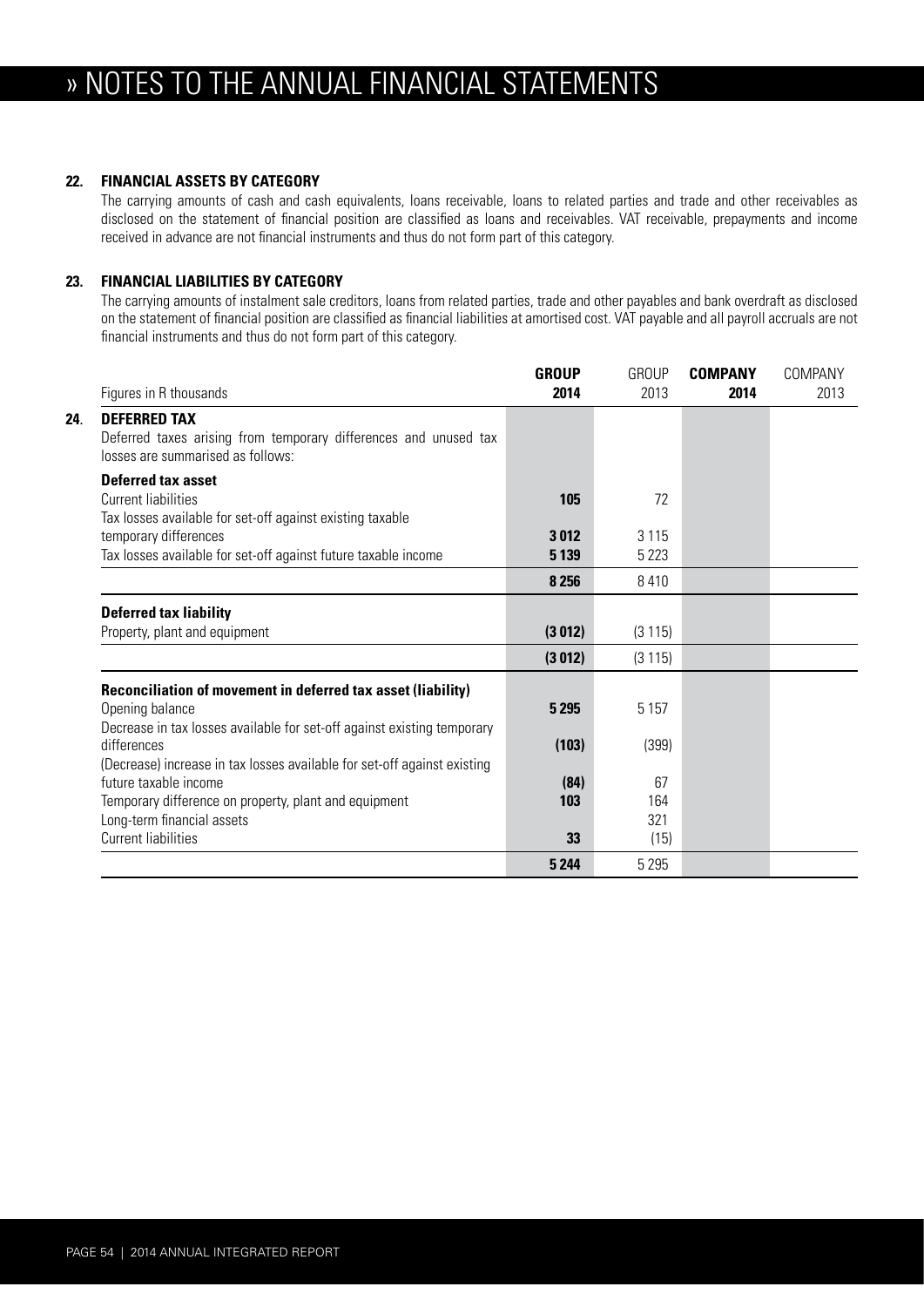## **24. DEFERRED TAX** CONTINUED

## **Deferred tax asset**

The Group is made up of three trading companies and the holding company. No deferred tax asset has been recognised for tax losses available for set-off against future taxable income where it is not probable that future taxable income will be available. Two of the companies in the Group earned a taxable income and it is probable that taxable profit will be available in future in order to utilise the assessed losses available. A deferred tax asset has therefore been raised on these two companies' assessed losses. These companies (separate taxable entities) did not suffer a loss in the current period in the tax jurisdiction to which the deferred tax assets relate. A deferred tax asset has also been recognised on the assessed loss of the other trading company to the extent of the deferred tax liability arising from capital allowances on the property, plant and equipment.

The amount not recognised in deferred tax assets for the Group is R4 274 812 (2013: R3 042 578) and for the Company Rnil (2013: Rnil).

|     | Figures in R thousands                                                                                                                                                                                                                                                                                                                              | GROUP<br>2014 | GROUP<br>2013 | <b>COMPANY</b><br>2014 | COMPANY<br>2013 |
|-----|-----------------------------------------------------------------------------------------------------------------------------------------------------------------------------------------------------------------------------------------------------------------------------------------------------------------------------------------------------|---------------|---------------|------------------------|-----------------|
| 25. | <b>RETIREMENT BENEFITS</b><br><b>Defined contribution plan</b><br>It is the policy of the Group to provide retirement benefits to certain of<br>its employees. A number of defined contribution provident funds, all of<br>which are subject to the Pensions Fund Act, exist for this purpose. No<br>retirement benefits are provided to directors. |               |               |                        |                 |
|     | The Group is under no obligation to cover any unfunded benefits.                                                                                                                                                                                                                                                                                    |               |               |                        |                 |
|     | Total Group contribution to such schemes                                                                                                                                                                                                                                                                                                            | 383           | 457           |                        |                 |

#### **26. RISK MANAGEMENT**

#### **Capital risk management**

Management's objectives when managing capital are to safeguard the Group's ability to continue as a going concern in order to provide returns for shareholders and benefits for other stakeholders and to maintain an optimal capital structure to reduce the cost of capital.

The capital structure of the Group consists of debt, which includes the borrowings (excluding derivative financial liabilities) disclosed in notes 6 and 12, cash and cash equivalents disclosed in note 9, and equity as disclosed in the statement of financial position and notes 10 and 11.

In order to maintain or adjust the capital structure, management may adjust the amount of dividends paid to shareholders, return capital to shareholders, issue new shares or sell assets to reduce debt.

There are no externally imposed capital requirements.

There have been no changes to what the entity manages as capital, the strategy for capital maintenance or externally imposed capital requirements from the previous year.

| Figures in R thousands                                                                  |                       | <b>GROUP</b><br>2014 | <b>GROUP</b><br>2013 | <b>COMPANY</b><br>2014 | COMPANY<br>2013 |
|-----------------------------------------------------------------------------------------|-----------------------|----------------------|----------------------|------------------------|-----------------|
| <b>Total borrowings</b><br>Inastalment sale creditors<br>Add: Cash and cash equivalents | (note 12)<br>(note 9) | 230<br>5 3 4 4       | 287<br>1 4 3 3       | 3 9 0 0                |                 |
| Net debt<br>Total equity                                                                |                       | 5574<br>26 616       | 1 7 2 0<br>35 7 7 0  | 3 9 0 0<br>46 932      | 54 087          |
| <b>Total capital</b>                                                                    |                       | 35 190               | 37 490               | 50 832                 | 54 087          |
| Gearing ratio                                                                           | $\%$                  | 16                   | 5                    | 8                      |                 |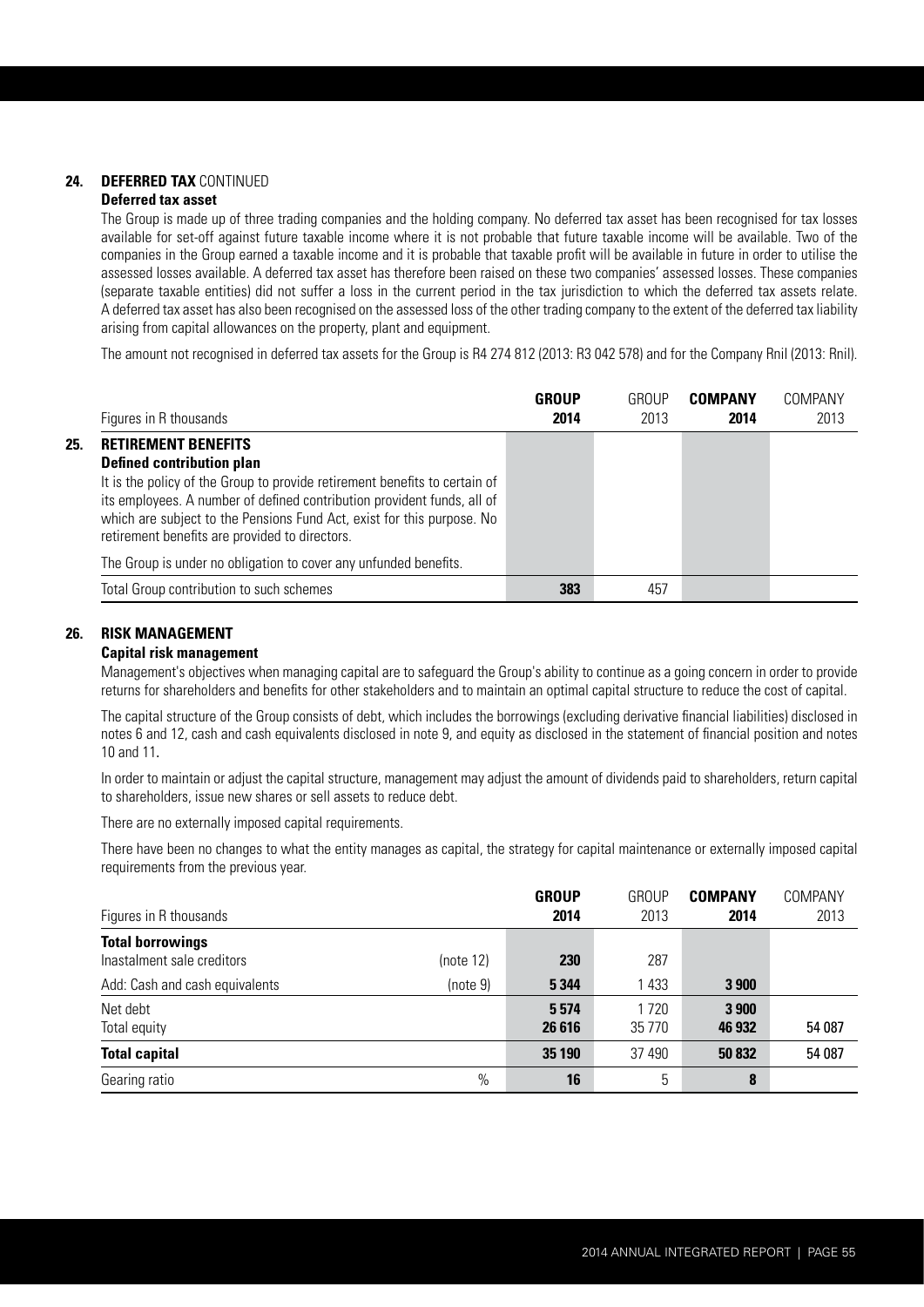#### **26. RISK MANAGEMENT** CONTINUED

#### **Financial risk**

The Group's activities expose it to a variety of financial risks: market risk (including currency risk, fair value interest rate risk, cash flow interest rate risk and price risk), credit risk and liquidity risk.

#### **Liquidity risk**

The Group's risk to liquidity is a result of the funds available to cover future commitments. Management manages liquidity risk through an ongoing review of future commitments and credit facilities.

Cash flow forecasts are prepared and borrowing facilities are monitored.

The table below analyses the Group's financial liabilities into relevant maturity groupings based on the remaining period at the statement of financial position to the contractual maturity date. The amounts disclosed in the table are the contractual undiscounted cash flows.

Balances due within 12 months equal their carrying balances as the impact of discounting is not sigfnificant.

|                                                                                                                                              | Less than<br>one year              | Between one<br>and two<br>years | Between two<br>and five<br>years | Over five<br>years |
|----------------------------------------------------------------------------------------------------------------------------------------------|------------------------------------|---------------------------------|----------------------------------|--------------------|
| <b>GROUP</b><br>At 28 February 2014<br>Loans from related parties<br>Instalment sale creditors<br>Trade and other payables<br>Bank overdraft | 1 0 0 9<br>62<br>4 9 53<br>5 3 4 4 | 70                              | 98                               |                    |
| At 28 February 2013<br>Instalment sale creditors<br>Trade and other payables<br>Bank overdraft                                               | 57<br>3 9 8 4<br>1 4 3 3           | 63                              | 167                              |                    |
| <b>COMPANY</b><br>At 28 February 2014<br>Loans from related parties<br>Trade and other payables<br>Bank overdraft                            | 1 0 0 9<br>605<br>3 900            |                                 |                                  |                    |
| At 28 February 2013<br>Trade and other payables                                                                                              | 200                                |                                 |                                  |                    |

#### **Interest rate risk**

As the Group has no significant interest-bearing assets, the Group's income and operating cash flows are substantially independent of changes in market interest rates.

The Group's interest rate risk arises from long-term borrowings. Borrowings issued at variable rates expose the Group to cash flow interest rate risk. Borrowings issued at fixed rates expose the Group to fair value interest rate risk. During 2014 and 2013, the Group's borrowings at variable rates were denominated in Rand.

At 28 February 2014, if interest rates on Rand-denominated borrowings had been 1% higher/lower, with all other variables held constant, post-tax profit for the year in Rands would have been R3 021 (2013: R2 396) lower/higher, mainly as a result of higher/lower interest expense on floating rate borrowings.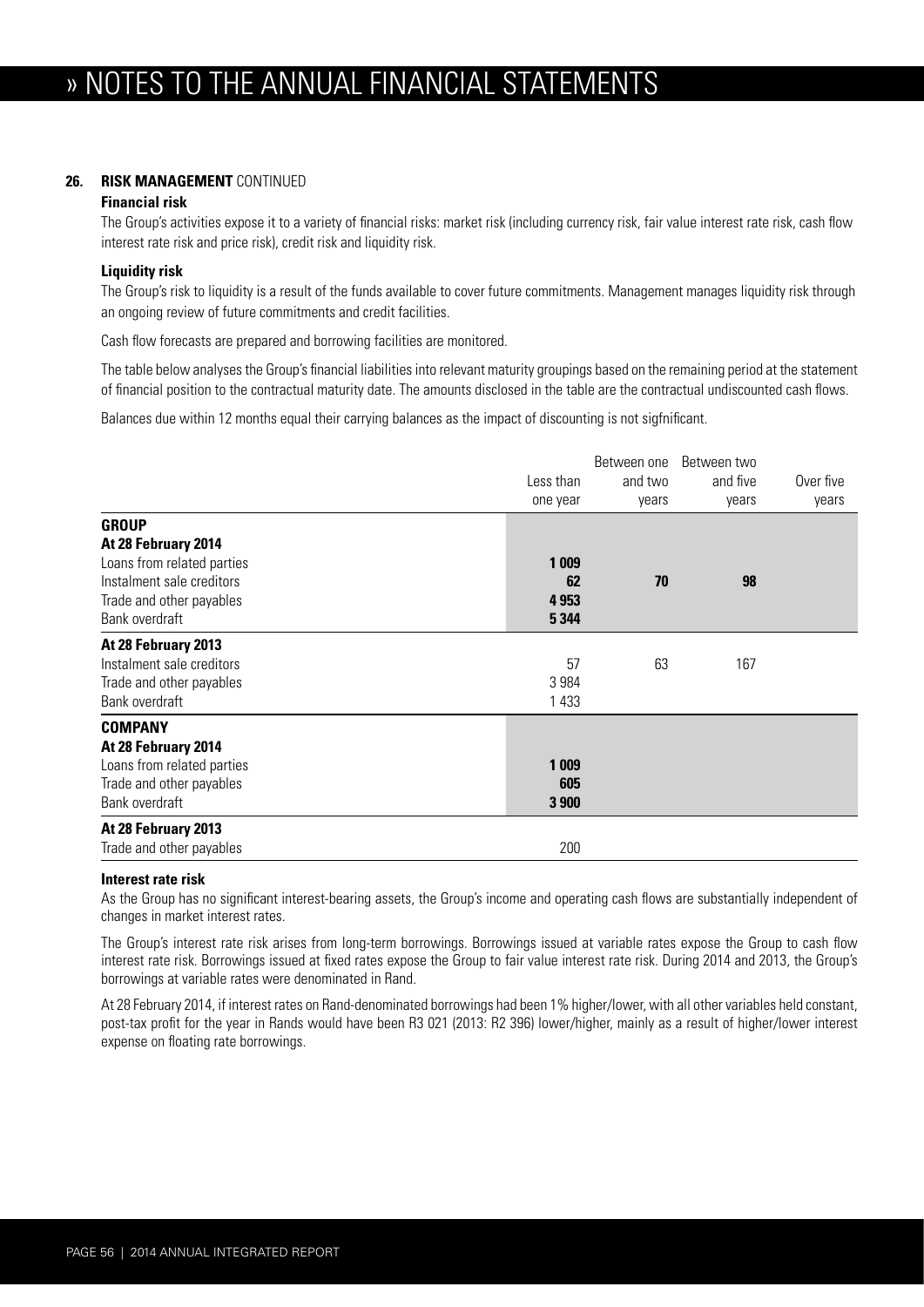## **26. RISK MANAGEMENT** CONTINUED

#### **Credit risk**

Credit risk is managed on a Group basis.

Credit risk consists mainly of cash deposits and trade debtors. The company only deposits cash with major banks with high quality credit standing and limits exposure to any one counter-party.

Trade receivables comprise a widespread customer base. Management evaluates credit risk relating to customers on an ongoing basis. If customers are independently rated, these ratings are used. Otherwise, if there is no independent rating, management assesses the credit quality of the customer, taking into account its financial position, past experience and other factors. Individual risk limits are set based on internal or external ratings in accordance with limits set by the board. The utilisation of credit limits is regularly monitored. Sales to retail customers are settled in cash or using major credit cards. Credit guarantee insurance is purchased when deemed appropriate.

Financial assets exposed to credit risk at year end were as follows:

|     | Figures in R thousands                                                                                                                     | <b>GROUP</b><br>2014 | GROUP<br>2013 | <b>COMPANY</b><br>2014 | COMPANY<br>2013 |
|-----|--------------------------------------------------------------------------------------------------------------------------------------------|----------------------|---------------|------------------------|-----------------|
|     | <b>Financial instrument</b>                                                                                                                |                      |               |                        |                 |
|     | Loans to subsidiaries                                                                                                                      | 9                    | 9             | 40 319<br>9            | 39 898<br>9     |
|     | Loans<br>Bank                                                                                                                              | 94                   | 2588          |                        | 2 3 1 3         |
|     | Trade and other receivables                                                                                                                | 4662                 | 4 376         | 88                     | 64              |
| 27. | <b>IMPAIRMENT OF ASSETS</b><br><b>Material impairment losses (recognised) reversed</b><br>Distribution rights<br>Impairment of Group loans |                      | (7 200)       | (5274)                 | (7 200)<br>831  |
|     |                                                                                                                                            |                      | (7200)        | (5274)                 | (6369)          |

The distribution rights impairment was reversed in 2012 and impaired again in 2013. The recoverable amount of distribution rights has been based on its value in use.

#### **Value in use**

Management projected cash flows based on existing levels of orders received for the distribution rights for the Imuniti Nutritional Supplement Combo pack.

Key assumptions used by management were based on past experience and include the following:

– Revenue will remain constant;

- Growth of 10% on the current year's gross profit derived from the sales of the product;
- Period use 10 years

The discount rate applied to the cash flow projections was 10%, being the estimated cost of capital.

| Figures in R thousands                                                                                                                                                 | GROUP<br>2014 | GROUP<br>2013 | <b>COMPANY</b><br>2014 | COMPANY<br>2013 |
|------------------------------------------------------------------------------------------------------------------------------------------------------------------------|---------------|---------------|------------------------|-----------------|
| 28.<br><b>COMMITMENTS</b><br>Operating leases - as lessee (expense)<br><b>Minimum lease payments due</b><br>- Within one year<br>$-$ In second to fifth year inclusive | 431<br>733    | 328<br>723    | 202<br>236             | 164<br>438      |
| <b>Plant and machinery</b><br>- Within one year                                                                                                                        | 237           |               |                        |                 |
|                                                                                                                                                                        | 1 1 6 4       | 1 051         | 438                    | 602             |

Management is committed to purchasing a packaging machine for Nutritional Foods Proprietary Limited in the amount of R394 657, of which a deposit of R157 863 was paid during the current financial year.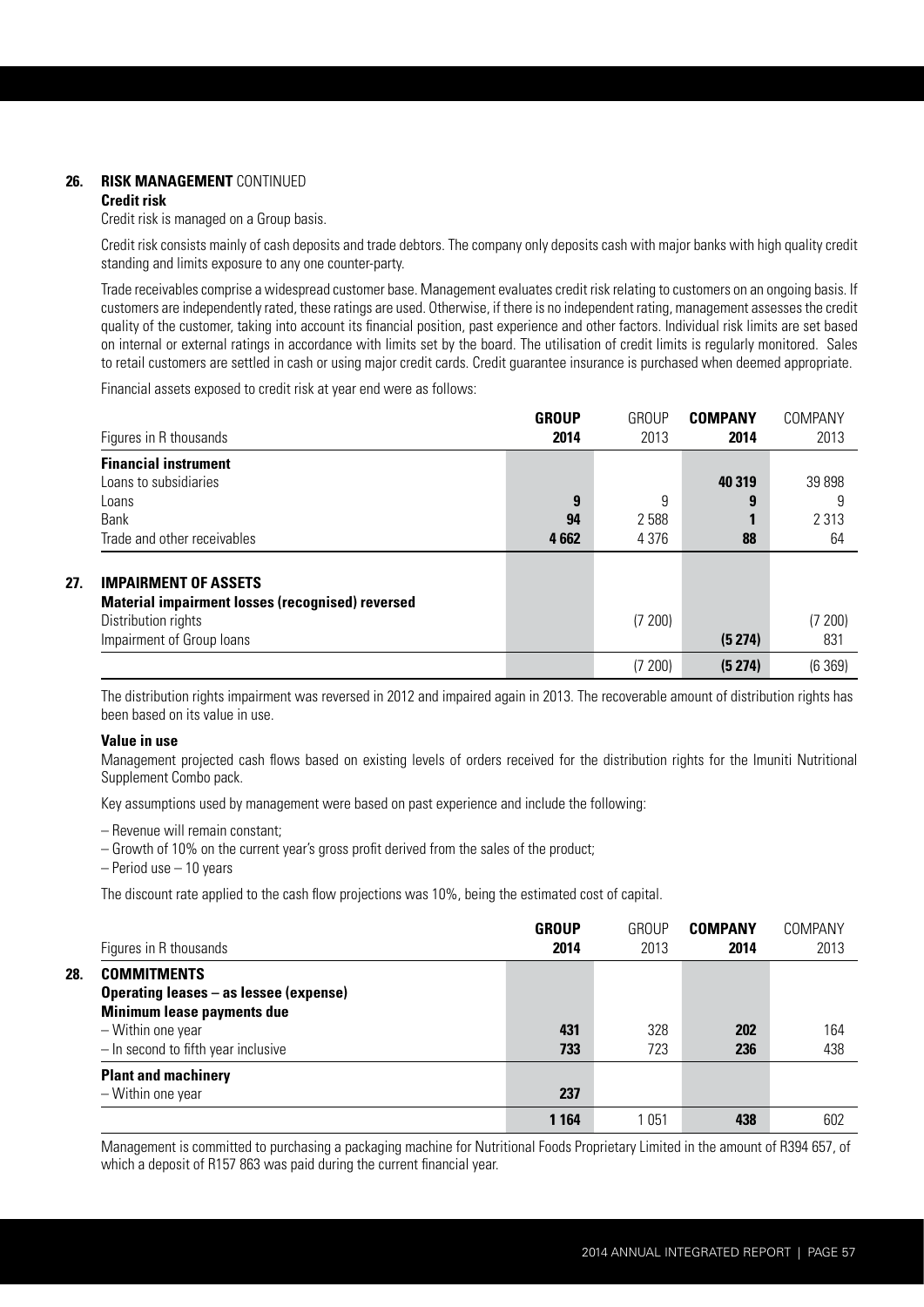## » NOTES TO THE ANNUAL FINANCIAL STATEMENTS

#### **29. CONTINGENCIES**

 Banking facilities for Nutritional Holdings Limited are secured by unlimited letters of surety from Nutritional Foods Proprietary Limited and Impilo Marketing Proprietary Limited.

 Banking facilities for Impilo Marketing Proprietary Limited and Nutritional Foods Proprietary Limited are secured by an unlimited suretyship with loan funds by Nutritional Holdings Limited.

 Banking facilities granted to Nutritional Foods Proprietary Limited are secured by a first covering mortgage bond over land and buildings in the amount of R4,07 million (2013: R4,6 million).

 A guarantee facility of Rnil (2013: R2 000) has been granted to Impilo Drugs (1966) Proprietary Limited and is secured by cash deposit funds.

#### **30. RELATED PARTIES**

#### **Identity of related parties**

The Group has related party relationships with its subsidiaries (refer to Directors' report) and with directors and executive officers.

#### **Intra-company transactions**

Amounts due by and to subsidiaries (refer to note 5).

Interest income from subsidiary (refer to note 5).

Administration fee received from subsidiaries (listed below).

#### **Transactions with key management personnel**

 The number of shares held by the directors in the issued share capital of the company at 28 February 2014 were as listed in the Directors' report.

Key management and research and research and research RS Etchells

 CD Angus ARJ Spanjaard (resigned 21 May 2014)

Company secretary – non executive director Siyabala Incorporated – owned by JA Etchells

Companies controlled by non-executive director Pop Up Trading 39 Proprietary Limited – controlled by AR Pinfold

| Figures in R thousands                                                                                                                                                                | <b>GROUP</b><br>2014 | <b>GROUP</b><br>2013 | <b>COMPANY</b><br>2014 | COMPANY<br>2013 |
|---------------------------------------------------------------------------------------------------------------------------------------------------------------------------------------|----------------------|----------------------|------------------------|-----------------|
| <b>Related party transactions</b><br><b>Administration fees received from related parties</b><br>Impilo Marketing Proprietary Limited<br><b>Nutritional Foods Proprietary Limited</b> |                      |                      | 2640                   | 270<br>1579     |
| <b>Loans from related parties</b><br>Pop Up Trading 39 Proprietary Limited                                                                                                            | 1 0 0 9              |                      | 1 009                  |                 |
| Interest paid to related parties<br>Pop Up Trading 39 Proprietary Limited                                                                                                             | 9                    |                      | 9                      |                 |
| Secretarial fees paid to related parties<br>Siyabala Incorporated                                                                                                                     | 13                   |                      | 13                     |                 |

The loan from Pop Up Trading 39 Proprietary Limited incurs interest at prime plus 1% and is repayable on 31 July 2014.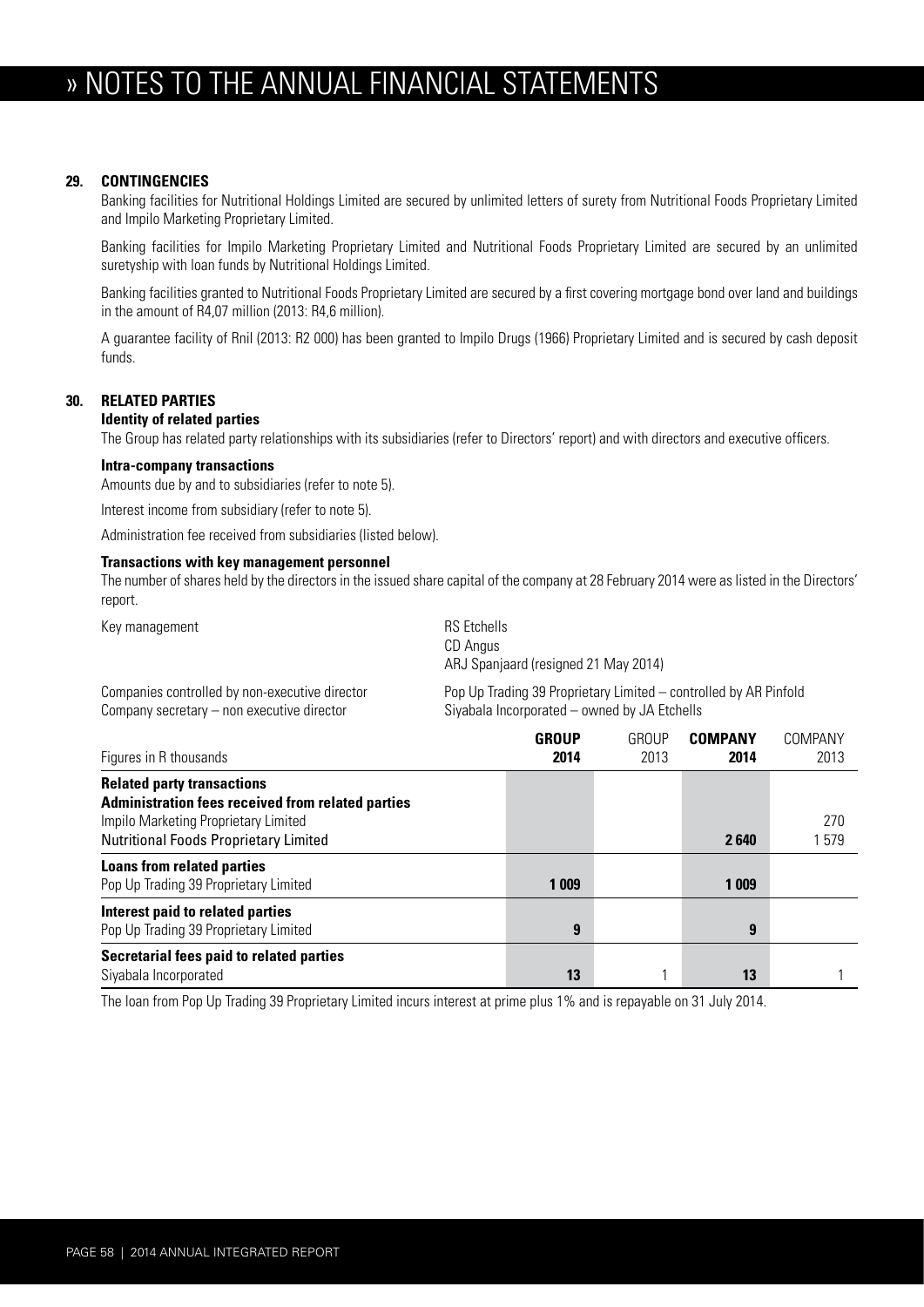|     |                                                                                                                                                             |                                | <b>GROUP</b>                     | <b>GROUP</b>                     |
|-----|-------------------------------------------------------------------------------------------------------------------------------------------------------------|--------------------------------|----------------------------------|----------------------------------|
|     | Figures in R thousands                                                                                                                                      |                                | 2014                             | 2013                             |
| 31. | <b>LOSS PER SHARE</b><br>Number of ordinary shares in issue net of treasury shares<br>Weighted average shares in issue<br>Loss for the year                 | (shares)<br>(shares)<br>(000)  | 1 907 368<br>1907368<br>(6151)   | 1 907 368<br>1515068<br>(13 433) |
|     | Loss per share                                                                                                                                              | (cents)                        | (0, 32)                          | (0, 89)                          |
| 32. | <b>HEADLINE LOSS PER SHARE</b><br>Weighted average shares in issue net of treasury shares<br>Reconciliation of headline earnings                            | (shares)                       | 1 907 368                        | 1515068                          |
|     | Loss for the year<br>Adjust for:                                                                                                                            | ('000)                         | (6151)                           | (13 433)                         |
|     | Loss/(profit) from disposal of property, plant and equipment<br>Impairment of intellectual property rights<br>Reversal of impairment of distribution rights | '000<br>(000)<br>(000)         | 84<br>38                         | (10)<br>7 200                    |
|     | Headline loss                                                                                                                                               |                                | (6029)                           | (6243)                           |
|     | <b>Headline loss per share</b>                                                                                                                              | (cents)                        | (0, 32)                          | (0, 41)                          |
| 33. | <b>DILUTED EARNINGS PER SHARE</b>                                                                                                                           |                                |                                  |                                  |
|     | Weighted average shares in issue net of treasury shares<br>Diluted weighted average shares in issue net of treasury shares<br>Loss for the year             | (shares)<br>(shares)<br>('000) | 1 907 368<br>1 907 368<br>(6151) | 1 515 068<br>1515068<br>(13 433) |
|     | <b>Diluted loss per share</b>                                                                                                                               | (cents)                        | (0, 32)                          | (0, 89)                          |

The 90 000 000 share incentive scheme shares do not have a dilutive impact as they have been allocated but not issued.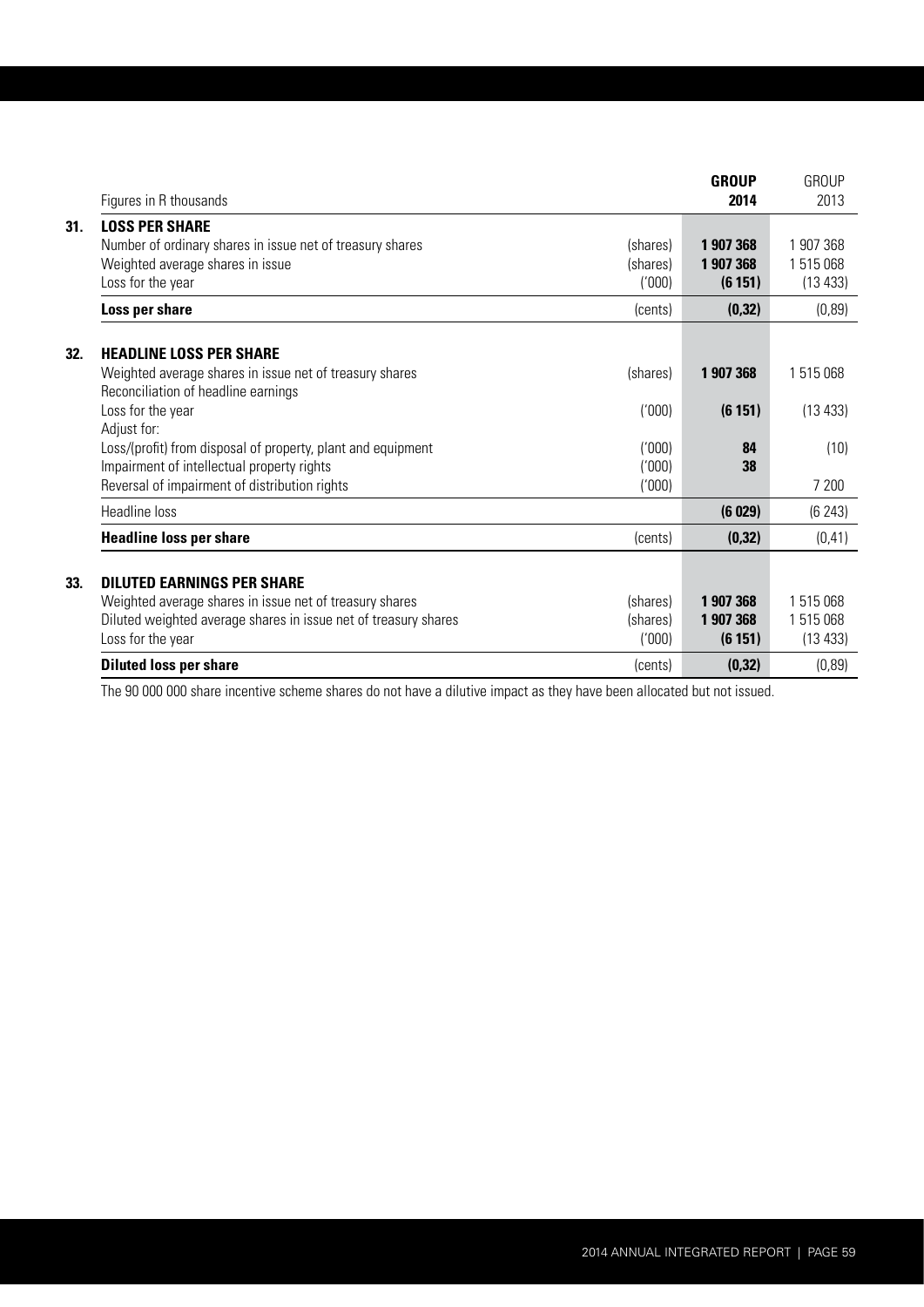# » NOTES TO THE ANNUAL FINANCIAL STATEMENTS

|                                                                                                                                                                                                                                                                                                                                                                                                |              |                                        | 2014<br>million           | 2013<br>million |
|------------------------------------------------------------------------------------------------------------------------------------------------------------------------------------------------------------------------------------------------------------------------------------------------------------------------------------------------------------------------------------------------|--------------|----------------------------------------|---------------------------|-----------------|
| <b>SHARE INCENTIVE SCHEME</b><br>A share incentive scheme exists to provide employees of the Group the opportunity to acquire shares<br>in the capital of the Group and to give such employees the incentive to advance the interests of the<br>Group for the ultimate benefit of all stakeholders in the Group. The share incentive scheme consists of<br>a share purchase scheme.            |              |                                        |                           |                 |
| The maximum ordinary shares so held may not exceed 171 599 444 of the ordinary share capital of the<br>company.                                                                                                                                                                                                                                                                                |              |                                        |                           |                 |
| The directors of Nutritional Holdings Limited passed a resolution in terms of clause 5.12.2 of The<br>Imuniti Holdings Employee Share Incentive Scheme, directing the trustees to grant options to the<br>executive directors of Nutritional Holdings Limited to buy 90 million ordinary shares in the share capital<br>of Nutritional Holdings Limited on the following terms and conditions: |              |                                        |                           |                 |
| Allocation of the 90 million treasury shares                                                                                                                                                                                                                                                                                                                                                   |              |                                        |                           |                 |
| <b>RS</b> Etchells<br>CD Angus<br>ARJ Spanjaard                                                                                                                                                                                                                                                                                                                                                |              | 40 000 000<br>20 000 000<br>30 000 000 |                           |                 |
|                                                                                                                                                                                                                                                                                                                                                                                                |              | 90 000 000                             |                           |                 |
| The purchase price in respect of each share is R0.02 and the options can be exercised during a three-<br>year option period. The options can be exercised up to a maximum of:                                                                                                                                                                                                                  |              |                                        |                           |                 |
| Nil upon the acceptance date; 33% 12 months after the acceptance date; a further 33% 24 months after<br>the acceptance date; and the balance 36 months after the acceptance date.                                                                                                                                                                                                              |              |                                        |                           |                 |
| Total number of unallocated share incentive scheme shares                                                                                                                                                                                                                                                                                                                                      |              |                                        |                           | 90 000          |
| <b>Share-based payment</b>                                                                                                                                                                                                                                                                                                                                                                     |              |                                        |                           |                 |
|                                                                                                                                                                                                                                                                                                                                                                                                |              | Number                                 | Average<br>share<br>price | Total<br>value  |
| Share Option: Company                                                                                                                                                                                                                                                                                                                                                                          |              | of shares                              | (cents)                   | (Rands)         |
| Outstanding at the beginning of the year<br>Allocated during the year                                                                                                                                                                                                                                                                                                                          |              | 90 000 000                             | $\overline{2}$            | 1 800 000       |
| Outstanding at the end of the year                                                                                                                                                                                                                                                                                                                                                             |              | 90 000 000                             | 2                         | 1800 000        |
|                                                                                                                                                                                                                                                                                                                                                                                                | <b>GROUP</b> | <b>GROUP</b>                           | <b>COMPANY</b>            | COMPANY         |
|                                                                                                                                                                                                                                                                                                                                                                                                | 2014         | 2013                                   | 2014                      | 2013            |
| Compensation expense recognised                                                                                                                                                                                                                                                                                                                                                                | 86 645       |                                        |                           |                 |

Share options vest on the anniversary of the grant date in cumulative tranches of 33.33% per annum. Options lapse if not exercised within three years of their date of grant.

Share options held by participants at the end of the year have the following terms:

|                  | Financial |             |         | Number       | Strike  |
|------------------|-----------|-------------|---------|--------------|---------|
| <b>Financial</b> | vear      | Unexercised | Vesting | 0Ť           | price   |
| year of grant    | of lapse  | options     | options | participants | (cents) |
| 2014             | 2017      | 800 000     | 220 274 |              |         |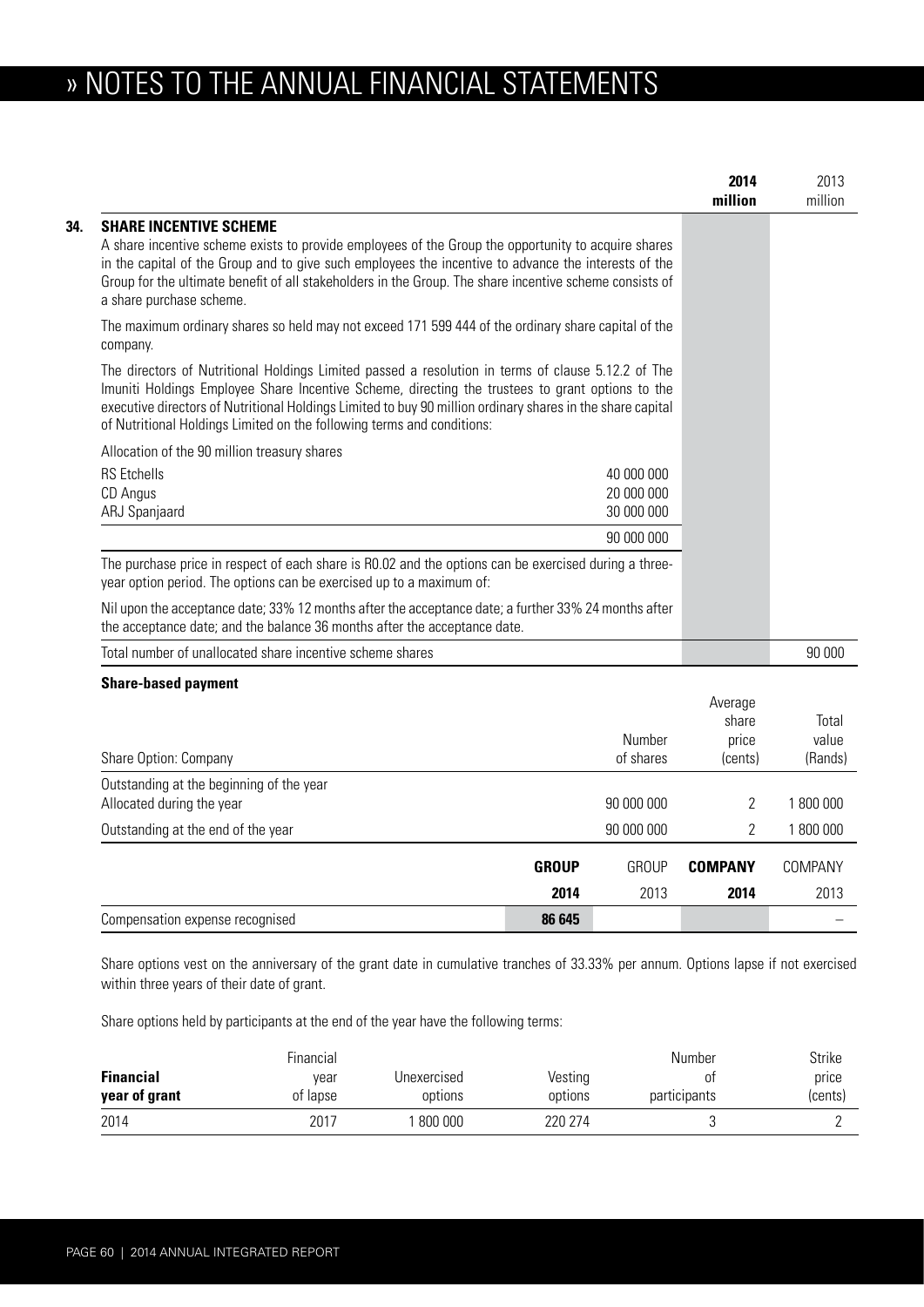#### **35. NON-CURRENT ASSETS HELD FOR SALE**

The Group has decided to sell its plant and machinery and motor vehicle in Impilo Drugs (1966) Proprietary Limited, one of its subsidiaries. The Group consequently classified these assets as non-current assets held for sale and accounted for these assets in accordance with IFRS 5 (Non-current assets held for sale and discontinued operations). The assets were carried at their carrying amount, which was considered to be equal to their fair value less cost to sell.

The non-current assets held for sale are set out below.

| Figures in R thousands           | <b>GROUP</b><br>2014 | GROUP<br>2013 | COMPANY<br>2014 | COMPANY<br>2013 |
|----------------------------------|----------------------|---------------|-----------------|-----------------|
| Non-current assets held for sale |                      |               |                 |                 |
| Plant and machinery              | 50                   |               |                 |                 |
| Motor vehicles                   | 20                   |               |                 |                 |

#### **36. GOING CONCERN**

Attention is drawn to the fact that at 28 February 2014, the Group had accumulated losses of R107 765 million (2013: R101 614 million). These conditions, along with other matters, indicate the existence of a material uncertainty which may cast significant doubt on the company's ability to continue as a going concern.

The annual financial statements have been prepared on the basis of accounting policies applicable to a going concern. This basis presumes that funds will be available to finance future operations and the realisation of assets and settlement of liabilities, contingent obligations and commitments will occur in the ordinary course of business.

The ability of the Group to continue as a going concern is dependent on a number of factors. The most significant of these is that the directors continue to procure funding for the ongoing operations of the Group.

The Group's gearing remains low at 1%. After taking into account "short-term financing (overdraft facilities)" gearing increases to 16%.

#### **37. SUBSEQUENT EVENTS**

ARJ Spanjaard resigned as an executive director of Nutritional Holdings Limited effective 21 May 2014.

In November 2013 management informed shareholders that legal action had been instituted against Edge to Edge Global Investments Limited for the recovery of a trade debtor owed to Nutritional Foods Proprietary Limited. On 23 May 2014 the KwaZulu-Natal division of the High Court of South Africa granted a final liquidation order against Edge to Edge Global Investments Limited. As a result thereof the full amount owing to Nutritional Foods Proprietary Limited, being R625 295, was written off in the statement of comprehensive income of the Group. Shareholders are further advised that at this stage management sees little possibility, if any, of any future revenue streams from the "exclusive manufacturing agreement" entered into with Edge to Edge Global Investments Limited for the manufacture of the Imuniti Nutritional Supplement Combo Pack. The full value of this investment was written down to Nil in the previous reporting period.

The directors are not aware of any other material matter or circumstance arising since the end of the financial year that is not disclosed in the integrated report.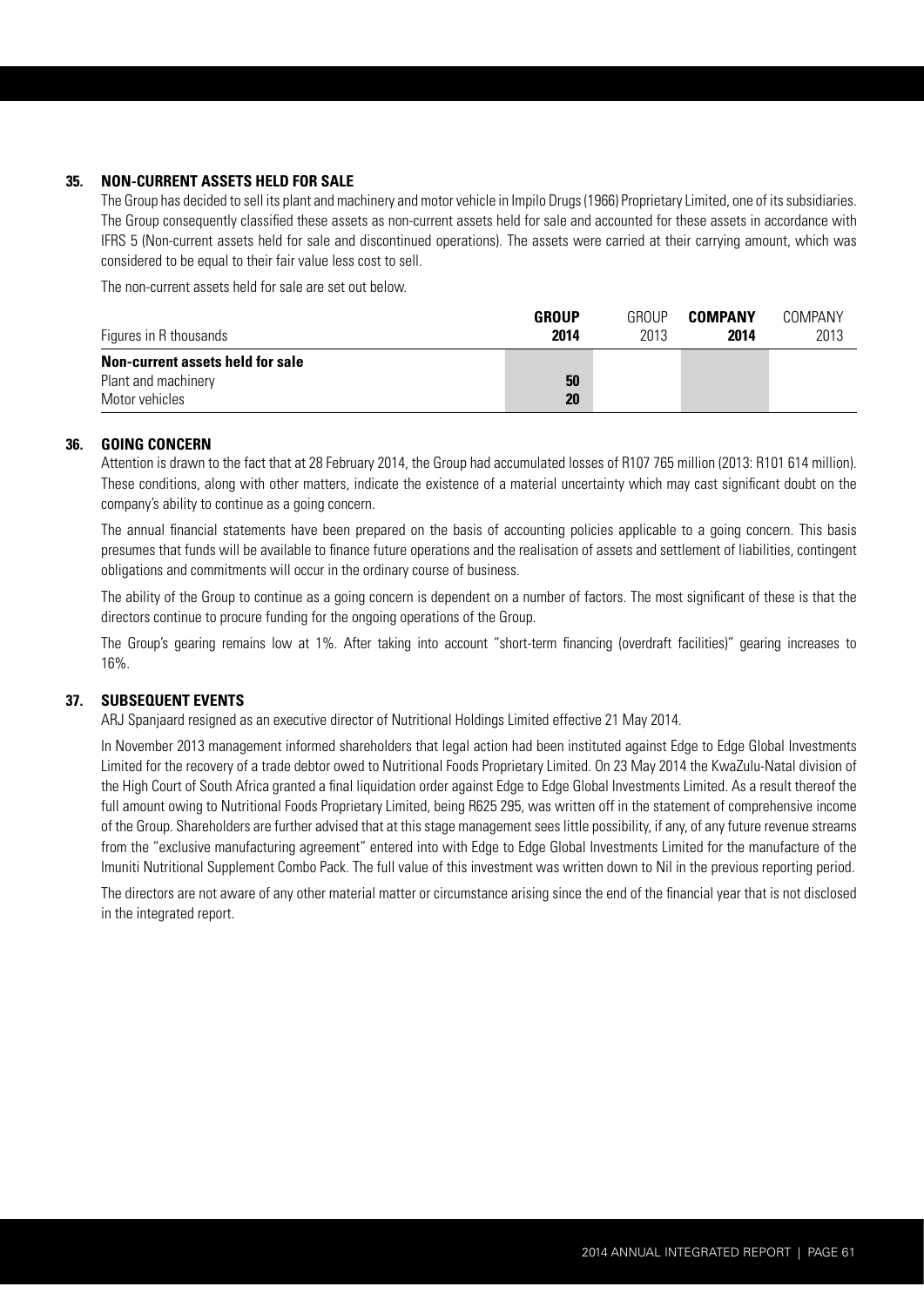## » NOTES TO THE ANNUAL FINANCIAL STATEMENTS

#### **38. FAIR VALUE MEASUREMENT**

Financial assets and financial liabilities measured at fair value in the statement of financial position are grouped into three Levels of fair value heirarchy. The three levels are defined based on the observability of significant inputs to the measurement, as follows:

Level 1: quoted prices (unadjusted) in active market for identical assets or liabilities.

Level 2: inputs other than quoted prices included within level 1 that are observable for the asset or liability either directly or indirectly. Level 3: unobservable inputs for the asset or liability.

The following table shows the Levels within the hierarchy of non-financial assets measured at fair value on recurring basis at 28 February 2014 and 28 February 2013:

| Figures in R thousands                                                     | Level 1 | Level 2 | Level 3     | Total       |
|----------------------------------------------------------------------------|---------|---------|-------------|-------------|
| 28 February 2014<br>Land and buildings<br>Non-current assets held for sale |         |         | 10823<br>70 | 10823<br>70 |
| <b>Total</b>                                                               |         |         | 10893       | 10893       |
| 28 February 2013                                                           |         |         |             |             |
| Land and buildings<br>Non-current assets held for sale                     |         |         | 10847       | 10847       |
| <b>Total</b>                                                               |         |         | 10847       | 10847       |

The fair value of the Group's main property assets is based on appraisals performed by independant, professionally-qualified property valuers on a three year cycle. The significant inputs and assumptions are developed in close consultation with management.

Refer to note 3 for details of the inputs and assumptions used in assessing the fair value of land and buildings. The directors determined that no adjustment was needed in the current year and that the effect of changes in the fair value between the date of the last appraisal and the reporting date is immaterial.

Non-current assets held for sale are measured at the lower of it's carrying amount and fair value less cost to sell. As the carrying amount of the non-current assets held for sale approximates their fair value less cost to sell, no adjustment was needed. See next page for additional disclosures.

The reconciliation of the carrying amounts of non-financial assets classified within Level 3 is as follows:

| Figures in R thousands                                                       | Land and<br>building | Non-current<br>assets held<br>for sale |
|------------------------------------------------------------------------------|----------------------|----------------------------------------|
| <b>Balance at 1 March 2013</b><br>Disposals                                  | 10847<br>(24)        |                                        |
| Transfer to non-current assets held for sale                                 |                      | 70                                     |
| <b>Balance at 28 February 2014</b>                                           | 10823                | 70                                     |
| The amount included in profit or loss for unrealised gains on Level 3 assets |                      |                                        |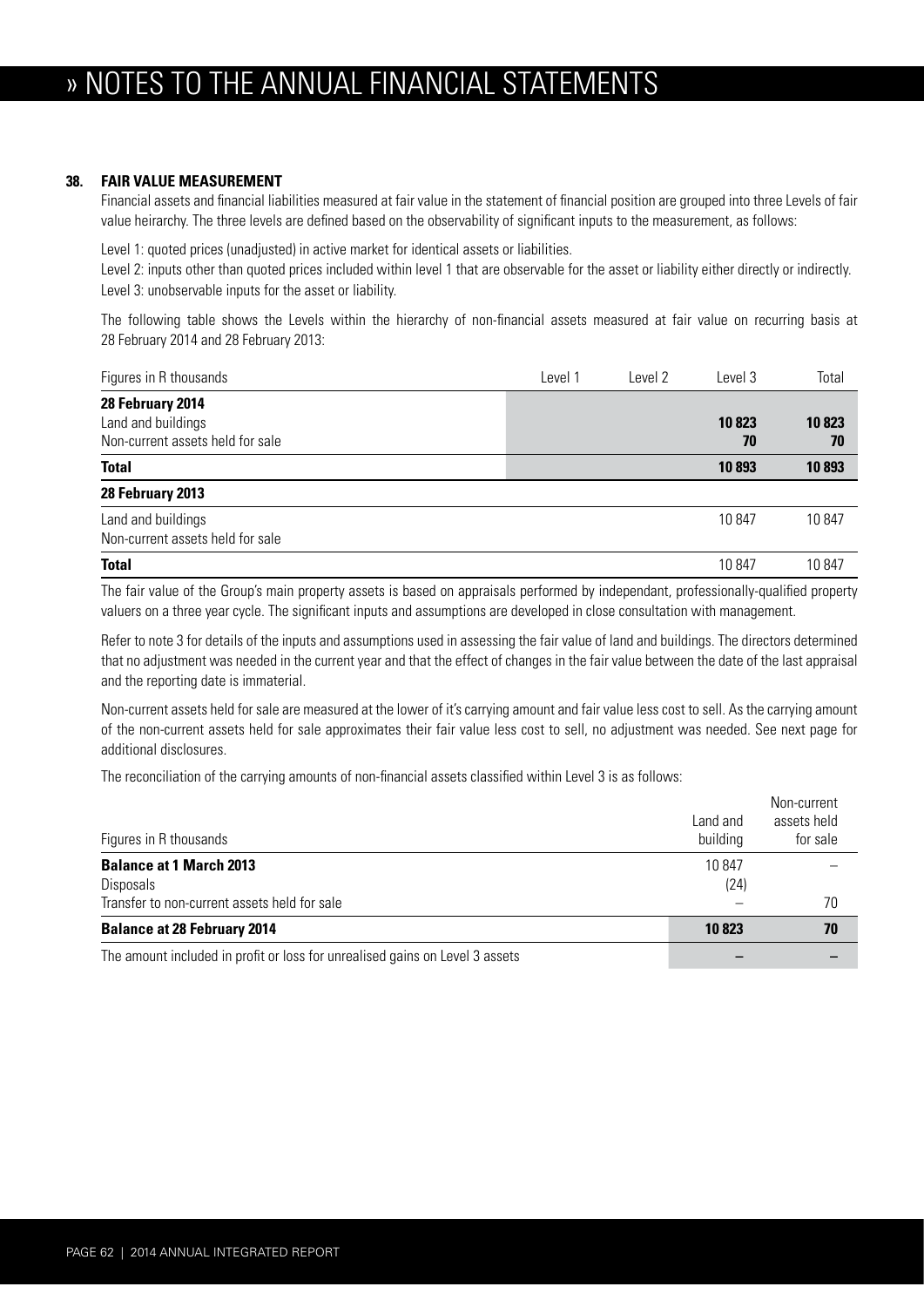## **39. SEGMENTAL ANALYSIS**

### **Operating segments**

 For management purposes the Group is organised into three major operating divisions, namely Nutritional Foods, Pharmaceuticals and Services. These divisions are the basis on which the company reports its primary segment information. The Nutritional Foods division involves the manufacture of high-protein and fortified powdered food and food supplements. The Pharmaceuticals division involves the supply of pharmaceutical, complementary and natural medicines. The Services division involves the provision of administration and management services.

 These operating segments are monitored by the Group's chief decision-maker and strategic decisions are made on the basis of adjusted segment operating results.

|                                                                                                                                                               |                    | <b>Nutritional Foods</b> |                                         | Pharmaceuticals               |                                        | Services                            |                                                | Consolidated                                 |
|---------------------------------------------------------------------------------------------------------------------------------------------------------------|--------------------|--------------------------|-----------------------------------------|-------------------------------|----------------------------------------|-------------------------------------|------------------------------------------------|----------------------------------------------|
| Figures in R thousands                                                                                                                                        | 2014               | 2013                     | 2014                                    | 2013                          | 2014                                   | 2013                                | 2014                                           | 2013                                         |
| <b>Segment revenue</b><br>Total revenue<br>Intersegment revenue                                                                                               | 30 082             | 29 0 14                  | 5957                                    | 5 1 6 4                       | 2640<br>(2640)                         | 1849<br>(1849)                      | 38 679<br>(2640)                               | 36 027<br>(1849)                             |
| Total external revenue                                                                                                                                        | 30 082             | 29 014                   | 5957                                    | 5 1 6 4                       |                                        |                                     | 36 039                                         | 34 178                                       |
| <b>Segment results</b><br>(Loss) profit before interest and taxation<br><b>Consolidation eliminations</b>                                                     | (4051)<br>2740     | (6666)<br>1779           | 181                                     | (3478)<br>194                 | (7103)<br>2620                         | (2086)<br>(2804)                    | (10973)<br>5 3 6 0                             | (12 230)<br>(831)                            |
| (Loss) profit before interest and taxation<br>Finance costs<br>Intersegment finance costs<br>Finance income<br>Intersegment finance income<br><b>Taxation</b> | (1311)<br>(349)    | (4887)<br>(360)<br>5     | 181<br>(26)<br>26<br>26<br>(26)<br>(50) | (3 284)<br>(42)<br>181<br>138 | (4483)<br>(240)<br>101<br>101<br>(101) | (4890)<br>(389)<br>95<br>95<br>(95) | (5613)<br>(615)<br>127<br>127<br>(127)<br>(50) | (13061)<br>(791)<br>95<br>281<br>(95)<br>138 |
| Segment (loss) profit                                                                                                                                         | (1660)             | (5242)                   | 131                                     | (3007)                        | (4622)                                 | (5184)                              | (6151)                                         | (13433)                                      |
| Segment assets<br><b>Consolidation eliminations</b><br>Intersegment assets                                                                                    | 25 019<br>1        | 24 220                   | 7675<br>(380)                           | 6690<br>(437)                 | 64 129<br>(52 280)                     | 61 031<br>(46918)                   | 96823<br>(52659)                               | 91 941<br>(47355)                            |
| Total external assets                                                                                                                                         | 25 0 20            | 24 2 20                  | 7 295                                   | 6 2 5 3                       | 11849                                  | 14 113                              | 44 164                                         | 44 586                                       |
| Segment liabilities<br><b>Consolidation eliminations</b><br>Intersegment liabilities                                                                          | 8555               | 8 1 9 9                  | 479                                     | 418                           | 5514                                   | 202                                 | 14 548                                         | 8819                                         |
| <b>Total external liabilities</b>                                                                                                                             | 8 5 5 5            | 8 1 9 9                  | 479                                     | 418                           | 5514                                   | 202                                 | 14 548                                         | 8819                                         |
| <b>Capital and non-cash items</b>                                                                                                                             |                    |                          |                                         |                               |                                        |                                     |                                                |                                              |
| Additions to property,<br>plant and equipment/intangibles<br>Disposals of property, plant and equipment<br>Depreciation/amortisation<br>Impairment losses     | 555<br>(62)<br>755 | 482<br>628<br>(3600)     | 488<br>(201)<br>38                      | 50<br>(40)<br>52<br>(3600)    | 37<br>14                               | $\overline{2}$<br>13                | 1080<br>(263)<br>769<br>38                     | 534<br>(40)<br>693<br>(7200)                 |
| Number of employees at period-end                                                                                                                             | 31                 | 42                       | $\overline{2}$                          | $\overline{2}$                | $\mathbf{1}$                           | $\mathbf{1}$                        | 34                                             | 45                                           |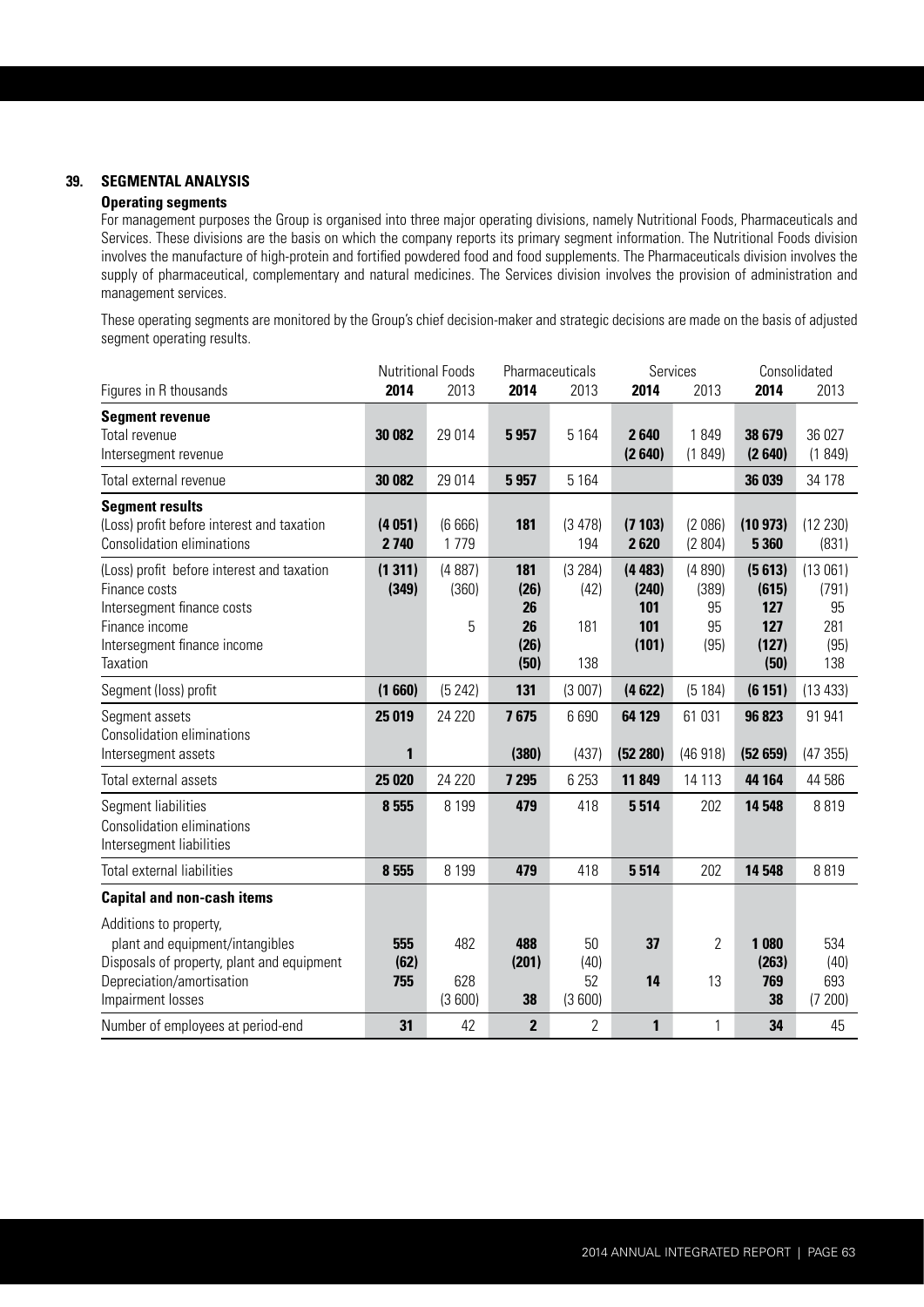|                                                      | Number of<br>shareholders | Percentage of<br>shareholders | Number of<br>shares         | Percentage of<br>issued capital |
|------------------------------------------------------|---------------------------|-------------------------------|-----------------------------|---------------------------------|
| <b>SHARES</b>                                        |                           |                               |                             |                                 |
| 2014                                                 |                           |                               |                             |                                 |
| Public                                               | 1 2 5 2                   | 98,9                          | 1 311 589 108               | 65,7                            |
| Non-public                                           | 14                        | 1,1                           | 685 779 071                 | 34,3                            |
|                                                      | 1 2 6 6                   | 100,0                         | 1 997 368 179               | 100,0                           |
| 2013                                                 |                           |                               |                             |                                 |
| Public                                               | 1110                      | 98,8                          | 1 326 745 775               | 66,4                            |
| Non-public                                           | 14                        | 1,2                           | 670 622 404                 | 33,6                            |
|                                                      | 1124                      | 100,0                         | 1 997 368 179               | 100,0                           |
| <b>MAJOR SHAREHOLDERS HOLDING 5% OR MORE</b><br>2014 |                           |                               |                             |                                 |
| Pop Up Trading 39 Proprietary Limited                |                           |                               | 339 238 579                 | 17,0                            |
| <b>HJ Wessels Trust</b>                              |                           |                               | 143 625 000                 | 7,2                             |
| <b>AR Pinfold</b>                                    |                           |                               | 111 845 015                 | 5,6                             |
| 2013                                                 |                           |                               |                             |                                 |
| Pop Up Trading 39 Proprietary Limited                |                           |                               | 390 000 000                 | 19,5                            |
| <b>HJ Wessels Trust</b>                              |                           |                               | 143 625 000                 | 7,2                             |
| The Ellis Family Trust                               |                           |                               | 140 677 439                 | 7,0                             |
| <b>BBE Family Trust</b>                              |                           |                               | 114 566 138                 | 5,7                             |
| <b>AR Pinfold</b>                                    |                           |                               | 101 845 015                 | 5,1                             |
| SL Sixty Three Company Limited                       |                           |                               | 100 000 000                 | 5,0                             |
| <b>RANGE OF SHAREHOLDERS</b>                         |                           |                               |                             |                                 |
| 2014                                                 |                           |                               |                             |                                 |
| $1 - 9999$                                           | 142                       | 11,2                          | 543 409                     | 0,0                             |
| $10000 - 99999$                                      | 393                       | 31,0                          | 14 823 537                  | 0,8                             |
| 100 000 - 999 999<br>1 000 000 shares and over       | 494<br>237                | 39,0<br>18,7                  | 154 567 541<br>1827 433 692 | 7,7<br>91,5                     |
|                                                      |                           |                               |                             |                                 |
|                                                      | 1266                      | 100,0                         | 1 997 368 179               | 100,0                           |
| 2013<br>$1 - 9999$                                   | 110                       | 9,8                           | 422 496                     | 0,0                             |
| $10000 - 99999$                                      | 383                       | 34,1                          | 14 198 976                  | 0,7                             |
| 100 000 - 999 999                                    | 443                       | 39,4                          | 133 092 853                 | 6,7                             |
| 1 000 000 shares and over                            | 188                       | 16,7                          | 1849653854                  | 92,6                            |
|                                                      | 1124                      | 100,0                         | 1 997 368 179               | 100,0                           |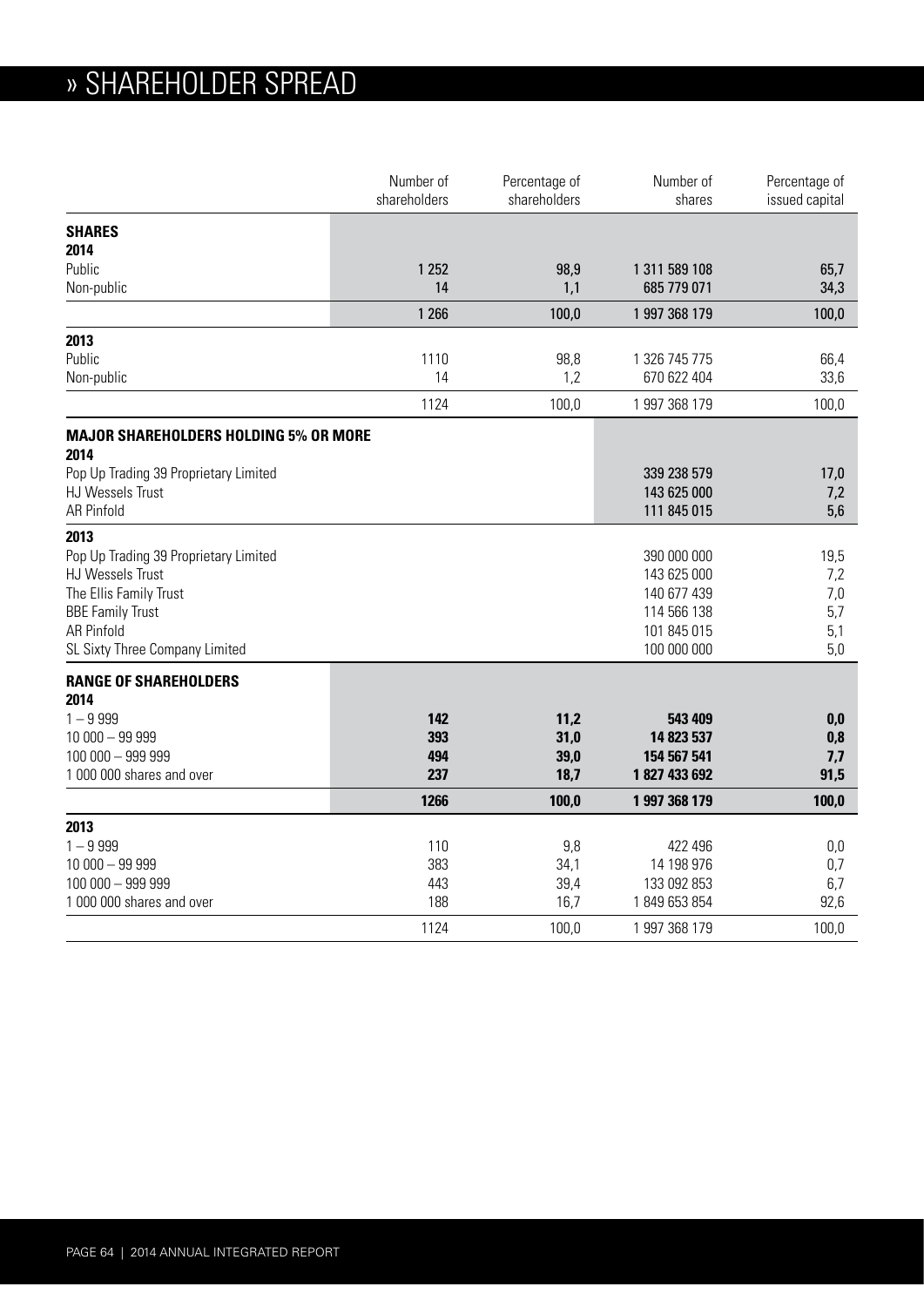## » » NOTICE OF ANNUAL GENERAL MEETING

Notice is hereby given that the Annual General Meeting of shareholders of Nutritional Holdings Limited ("Nutritional Holdings" or "the Company") will be held at the Boardroom of Great Wall Motors SA (Pty) Ltd, 5 Sneezewood Lane, Glen Anil, Durban on or about Friday, 29 August 2014 at 10:00 ("the Annual General Meeting" or "the AGM")

The record date for shareholders to participate and vote at the Annual General Meeting will be Friday, 22 August 2014. Accordingly, the last day to trade in order to be eligible to participate and vote at the Annual General Meeting will be Friday, 15 August 2014.

#### **Purpose**

The purpose of the Annual General Meeting is to transact the business set out in the agenda below.

#### **Agenda**

- A. Presentation of the audited annual financial statements of the Company as required by clause 33 of the Company's memorandum of incorporation ("Memorandum of Incorporation"), including the reports of the directors, the report of the external auditors and the Audit and Risk Committee report for the year ended 28 February 2014 as set out in the Company's Annual Integrated Report 2014, of which this notice forms part. The Annual Integrated Report 2014, containing the complete audited annual financial statements, is available at www.nholdings.co.za or can be obtained from the Company's registered office on request. A summarised version of the audited annual financial statements as permitted in terms of section 29(3) of the Companies Act No. 71 of 2008 ("Companies Act"), is included as annexure A of this notice of AGM.
- B. In terms of clause 26.3 of the Company's Memorandum of Incorporation, directors of the Company so elected shall rotate in accordance with the provisions of clause 26.3.2. To consider and, if deemed fit, approve, with or without modification, the following ordinary and special resolutions:

#### **Ordinary resolution number 1 – Annual financial statements**

"Resolved that shareholders consider and endorse the audited financial statements of the Company, including the reports of the directors, the Audit and Risk Committee and the external auditors, for the year ended 28 February 2014."

Percentage of voting rights required to pass this resolution: 50% + 1 vote

#### **Reason for ordinary resolution number 1**

Clause 33 of the Memorandum of Incorporation requires that the annual financial statements of the Company, including the reports of the directors, the external auditors and the Audit and Risk Committee for the year ended 28 February 2014 as set out in the Company's Annual Integrated Report 2014, be considered and endorsed by shareholders at the Annual General Meeting.

#### **Ordinary resolution number 2 – Re-appointment of auditors**

"Resolved that Grant Thornton be and is hereby re-appointed as auditors of the Company for the ensuing financial year until the conclusion of the next annual general meeting of the Company, with Mr D Nagar being the designated auditor. The Audit and Risk Committee has recommended and the board has endorsed the above re-appointment."

Percentage of voting rights required to pass this resolution: 50% + 1 vote

#### **Reason for ordinary resolution number 2**

The reason for ordinary resolution number 2 is that the Company, being a public listed company, must have its financial results audited and such auditor must be appointed or re-appointed, as the case may be, each year at the annual general meeting of the Company as required by section 90 of the Companies Act and clause 33 of the Company's Memorandum of Incorporation.

#### **Ordinary resolution number 3 – Auditor's remuneration**

"Resolved that the auditor's remuneration for the year ended 28 February 2014 be confirmed on the recommendation of the Company's Audit and Risk Management Committee."

Percentage of voting rights required to pass this resolution: 50% + 1 vote

#### **Reason for ordinary resolution number 3**

The reason for ordinary resolution number 3 is that section 94(7) of the Companies Act requires that the Company's Audit and Risk Management Committee determine the remuneration payable to the auditor. The board recommends that the auditor's remuneration be considered and approved at the AGM.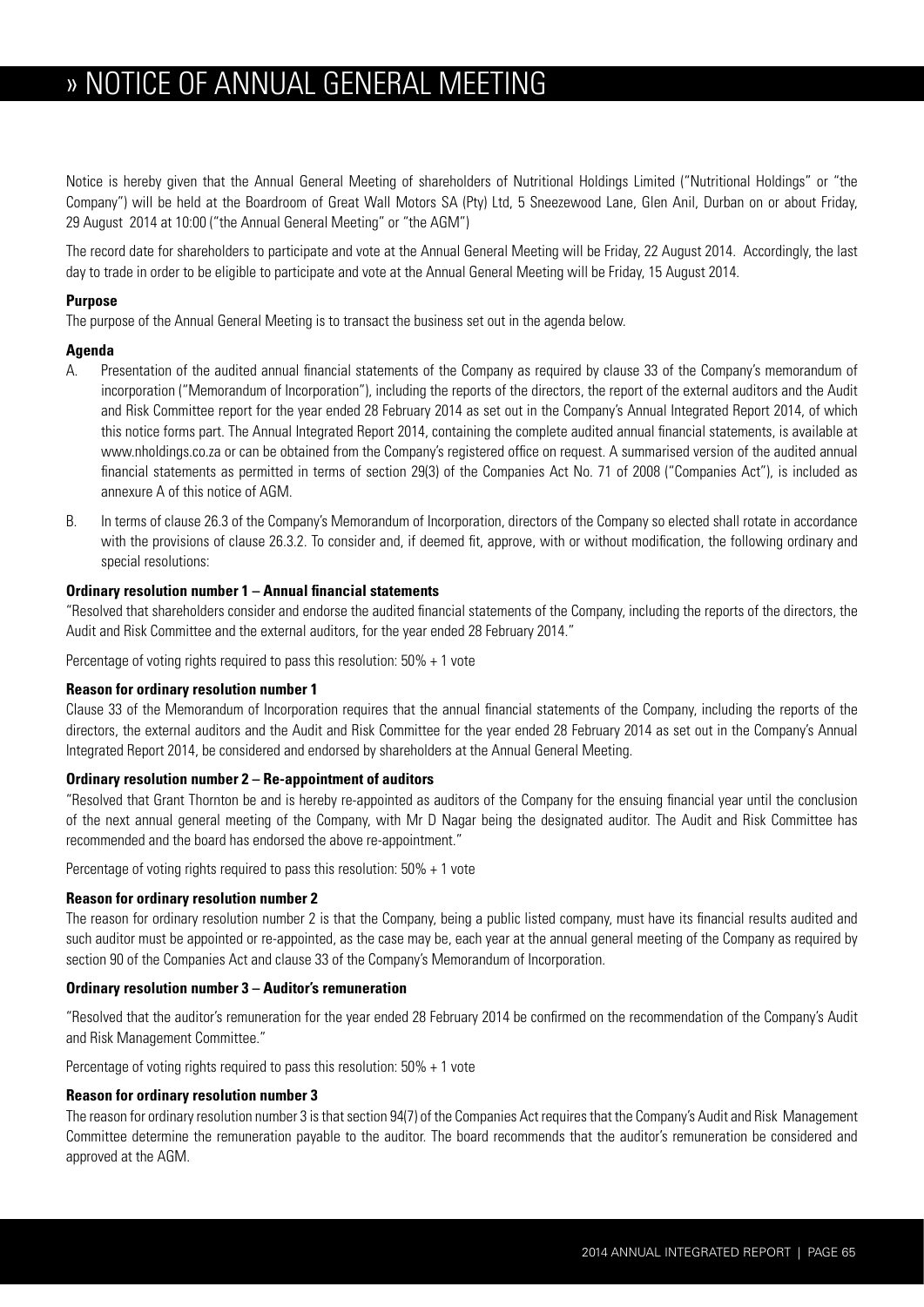## » NOTICE OF ANNUAL GENERAL MEETING

#### **Ordinary resolution number 4 – Re-appointment of Mrs JA Etchells as a non-executive director**

"Resolved that Mrs JA Etchells, retiring as a non-executive director of the Company in accordance with the Company's Memorandum of Incorporation, but being eligible and offering herself for re-election in this capacity, be and is hereby re-appointed as a non-executive director of the Company."

An abbreviated curriculum vitae in respect of Mrs JA Etchells may be viewed on page 2 of the Annual Integrated Report 2014.

Percentage of voting rights required to pass this resolution: 50% + 1 vote

#### **Reason for ordinary resolution number 4**

The reason for ordinary resolution number 4 is that in terms of the Company's Memorandum of Incorporation, one-third of the non-executive directors are required to retire at each annual general meeting of the Company. These directors may offer themselves for re-election. The board recommends to shareholders the re-election of the director mentioned above who retires by rotation in terms of clause 26.3 of the Company's Memorandum of Incorporation and who is eligible for re-election and who has offered herself for re-election

#### **Ordinary resolution number 5 – Re-appointment of Mr AR Pinfold as a member of the Audit and Risk Management Committee**

"Resolved that Mr AR Pinfold be and is hereby re-appointed as a member of the Audit and Risk Management Committee of the Company with effect from the conclusion of this AGM until the following Annual General Meeting of the Company."

An abbreviated curriculum vitae in respect of Mr AR Pinfold may be viewed on page 2 of the Annual Integrated Report 2014.

Percentage of voting rights required to pass this resolution: 50% + 1 vote

#### **Ordinary resolution number 6 – Re-appointment of Mr GR Wambach as a member of the Audit and Risk Management Committee**

"Resolved that Mr GR Wambach be and is hereby re-appointed as a member of the Audit and Risk Management Committee of the Company with effect from the conclusion of this AGM until the following Annual General Meeting of the Company."

An abbreviated curriculum vitae in respect of Mr GR Wambach may be viewed on page 2 of the Annual Integrated Report 2014.

Percentage of voting rights required to pass this resolution: 50% + 1 vote

#### **Ordinary resolution number 7 – Re-appointment of Mr TR Hendry as a member of the Audit and Risk Management Committee**

"Resolved that Mr TR Hendry be and is hereby re-appointed as a member of the Audit and Risk Management Committee of the Company, with effect from the conclusion of this AGM until the following Annual General Meeting of the Company."

An abbreviated curriculum vitae in respect of Mr TR Hendry may be viewed on page 2 of the Annual Integrated Report 2014.

Percentage of voting rights required to pass this resolution: 50% + 1 vote

#### **Reason for ordinary resolution numbers 5, 6 and 7**

The reason for ordinary resolution numbers 5, 6 and 7 is that the Company, being a public listed company, must appoint an audit committee and the Companies Act requires that the members of such audit committee be appointed or re-appointed, as the case may be, at each annual general meeting of the Company.

#### **Ordinary resolution number 8 – Placing unissued ordinary shares for purpose of share option scheme under the control of the directors**

"Resolved that 171 559 444 unissued ordinary shares in the capital of the Company, reserved for the purpose of the Company's share option scheme, be and ARE hereby placed under the control of the directors who, until the next Annual General Meeting, shall be authorised to issue these shares at such times and on such terms as they may determine subject, to the extent applicable, to the Company's Memorandum of Incorporation, the Companies Act and the Listings Requirements of the JSE Limited ("JSE")."

Percentage of voting rights required to pass this resolution: 50% + 1 vote

#### **Reason for ordinary resolution number 8**

The reason for ordinary resolution number 8 is that the Company wishes to incentivise its executives and senior staff through the Company's share option scheme.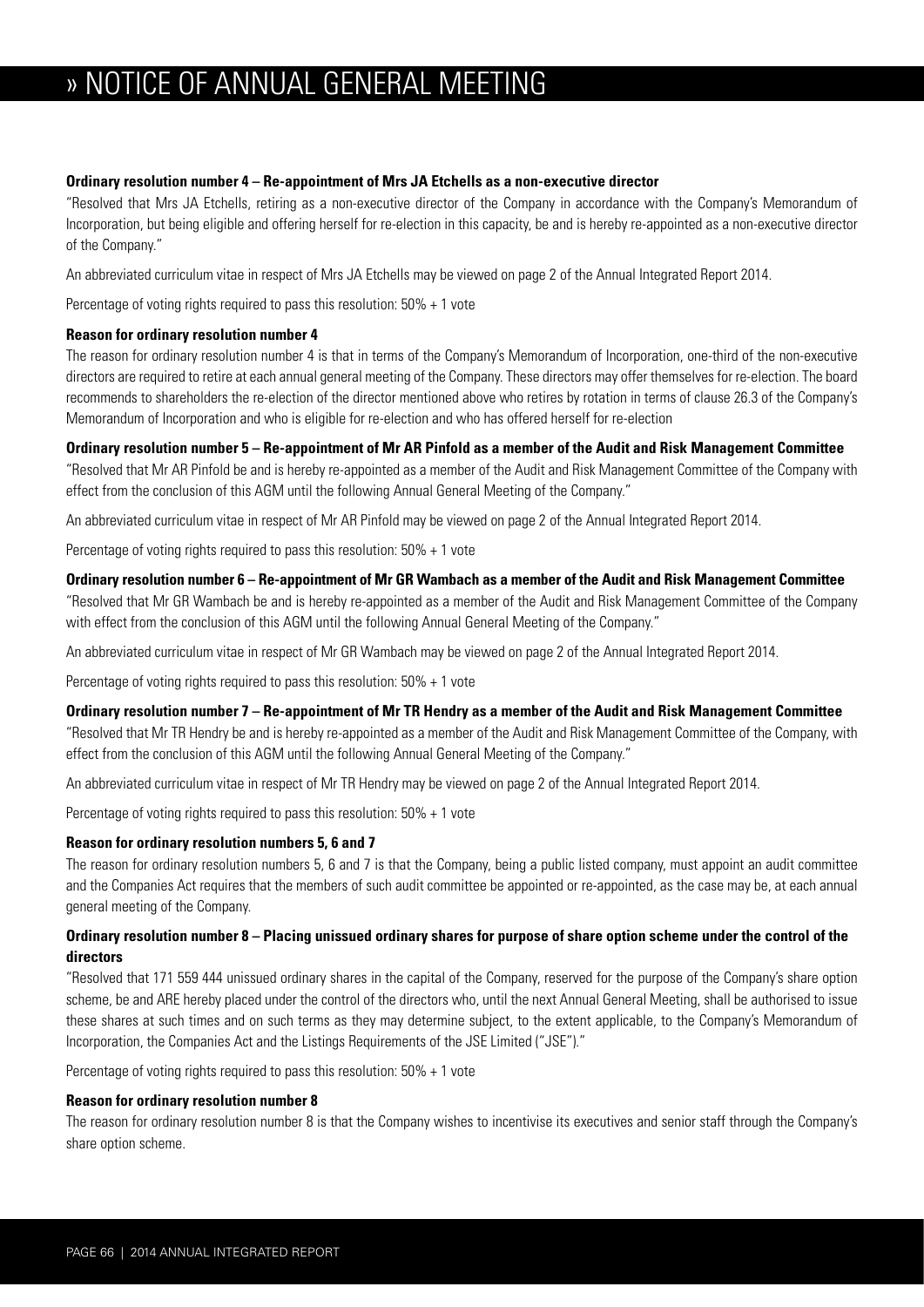#### **Ordinary resolution number 9 – Placing of the authorised but unissued ordinary share capital under the control of the directors**

"Resolved that the entire authorised but unissued ordinary share capital of no par value of the Company be and is hereby placed under the control of the directors of the Company, which directors are, subject to the JSE Listings Requirements and the provisions of the Companies Act, authorised to allot and issue any such shares at such time or times, to any such person or persons, company or companies and upon such terms and conditions as they may determine, such authority to remain in force until the next Annual General Meeting of the Company."

Percentage of voting rights required to pass this resolution: 50% + 1 vote

#### **Reason for ordinary resolution number 9**

In terms of the Company's Memorandum of Incorporation, the shareholders of the Company have to approve the placement of the unissued ordinary shares under the control of the directors. Unless renewed, the existing authority granted by the shareholders at the previous AGM on 5 July 2013 expires at the forthcoming AGM. The authority will be subject to the Companies Act and the JSE Listings Requirements.

The directors have decided to seek annual renewal of this authority, in accordance with best practice. The directors have no current plans to make use of this authority, but are seeking its renewal to ensure that the Company has maximum flexibility in managing the Group's capital resources.

#### **Ordinary resolution number 10 – General authority to issue shares for cash**

"Resolved that in terms of the JSE Listings Requirements, the general authority given to the directors of the Company to issue any unissued ordinary shares for cash, as and when suitable opportunities arise, be renewed subject to the following conditions:

- This general authority is valid until the Company's next annual general meeting, provided that it shall not extend beyond fifteen months from the date of the passing of this ordinary resolution;
- The securities issued for cash must be of a class already in issue, or where this is not the case, must be limited to such shares or rights that are convertible into a class already in issue;
- After the Company has issued shares for cash which represent, on a cumulative basis within a financial year 5% or more of the number of shares of that class in issue prior to such issue, the Company shall publish an announcement containing full details of the issue (including the number of shares issued, the average discount to the weighted average traded price of the shares over 30 business days prior to the date that the issue is agreed in writing between the issuer and the party subscribing for the shares, and the effect of the issue on net asset value, net tangible asset value, earnings and headline earnings per share), or any other announcement that may be required in such regard in terms of the JSE Listings Requirements which may be applicable from time to time;
- The number of shares issued for cash in aggregate in any one financial year shall not exceed 50% of the Company's issued share capital of ordinary shares as at the date of this notice of Annual General Meeting. As at the date of this notice of Annual General Meeting, 50% of the Company's issued share capital of ordinary shares amounts to [998 684 090] ordinary shares.;
- The maximum discount at which ordinary shares may be issued is 10% of the weighted average traded price of those shares over the 30 business days prior to the date that the price of the issue is agreed between the Company and the party subscribing for the shares or any other price agreed by the JSE Limited;
- The allotment and issue of shares must be made to public shareholders as defined in the JSE Listings Requirements, and not to related parties."

Percentage of voting rights required to pass this resolution: 75%

#### **Reason for ordinary resolution number 10**

For listed entities wishing to issue shares for cash, it is necessary for the board not only to obtain the prior authority of the shareholders as may be required in terms of their Memorandum of Incorporation contemplated in ordinary resolution number 10 above, but it is also necessary to obtain the prior authority of shareholders in accordance with the JSE Listings Requirements. The reason for this resolution is accordingly to obtain a general authority from shareholders to issue shares for cash in compliance with the JSE Listings Requirements. The authority granted in terms of this ordinary resolution number 10 must accordingly be read together with authority granted in terms of ordinary resolution number 9 above and any exercise thereof will be subject to the conditions contained in ordinary resolution number 10.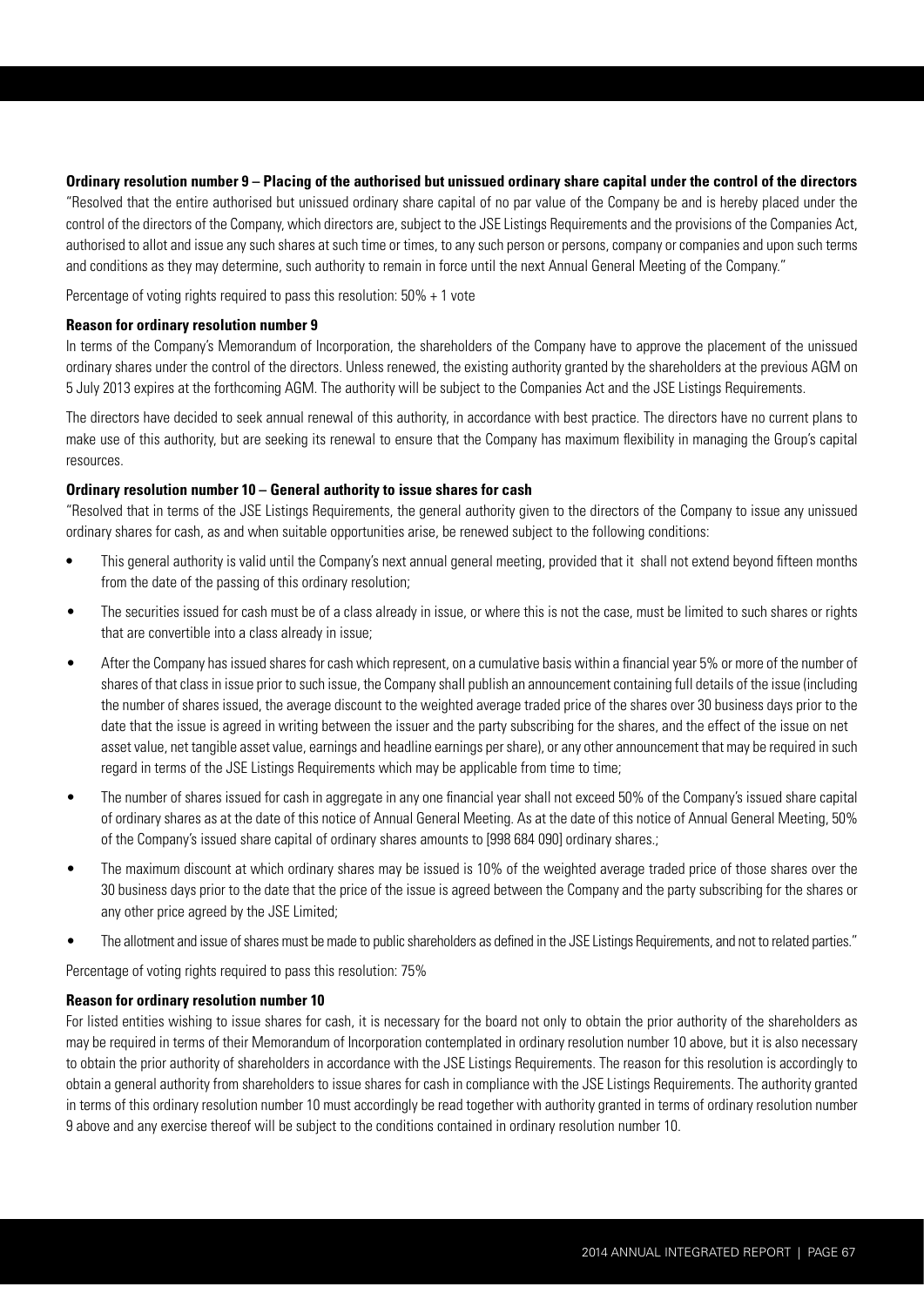## » NOTICE OF ANNUAL GENERAL MEETING

#### **Ordinary resolution number 11 – Authorisation to sign any documents**

"Resolved that any director and/or Company Secretary of the Company be and is hereby authorised to sign any documents and to take any steps as may be necessary or expedient to give effect to ordinary resolution numbers 1 to 10, and special resolution numbers 1 to 2."

Percentage of voting rights required to pass this resolution: 50% + 1 vote

#### **Special resolution number 1 – Remuneration of non-executive directors**

"Resolved in terms of section 66(9) of the Companies Act, that the Company be and is hereby authorised to remunerate its non-executive directors for their services as directors on the basis set out below and on any other basis as may be recommended by the Remuneration Committee and approved by the board, provided that this authority will be valid until the next annual general meeting of the Company:

#### **Independent non-executives**

Proposed annual remuneration:

Board members: R150 000 per annum payable half yearly.

Remuneration is based on four board meetings, four Audit and Risk Management Committee meetings and two Remuneration Committee Meetings per year.

Percentage of voting rights required to pass this resolution: 75%

#### **Reason for special resolution number 1**

The reason for special resolution number 1 is for the Company to obtain the approval of shareholders by special resolution for the payment of remuneration to its non-executive directors in accordance with the requirements of the Companies Act.

The effect of special resolution number 1 is that the Company will be able to pay its non-executive directors for the services they render to the Company as directors without requiring further shareholder approval until the next annual general meeting.

#### **Special resolution number 2 – Acquisition of the Company's own shares**

"Resolved in terms of section 46 and 48 of the Companies Act and the Memorandum of Incorporation of the Company (or one of its whollyowned subsidiaries) that the directors of the Company be authorised, by way of a general approval, until this authority lapses at the next Annual General Meeting of the Company, provided that it shall not extend beyond 15 (fifteen months) from the date of passing of this special resolution (whichever period is the shorter), to acquire the Company's own shares, upon such terms and conditions and in such amounts as the directors may from time to time decide, but subject to the provisions of the JSE Listings Requirements and further subject to the following terms and conditions:

- Any repurchase of shares must be affected through the order book operated by the JSE trading system and done without any prior understanding or arrangement between the Company and the counter party;
- After the Company has acquired shares which constitute, on a cumulative basis, 3% (three percent) of the initial number of shares in issue (at the time that authority from shareholders for the repurchase is granted) of the relevant class of securities and for each 3% in aggregate of the initial number of that class acquired thereafter, the Company shall publish an announcement containing full details of such repurchase;
- At any one point in time the Company may only appoint one agent to effect any repurchase on the Company's behalf;
- The repurchase of shares may not be undertaken by the Company or any of its wholly-owned subsidiaries during a prohibited period as defined by the Listings Requirements of the JSE, unless a repurchase programme is in place where the dates and quantities of shares to be traded during the relevant period are fixed and full details of the programme have been disclosed in an announcement on SENS prior to the commencement of the prohibited period;
- The number of shares which may be repurchased pursuant to this authority in any one financial year may not in aggregate exceed 20% of the Company's issued share capital as at the date of passing of this special resolution or 10% of the Company's issued share capital in the case of an acquisition of shares in the Company by a subsidiary of the Company;
- The repurchase of shares may not be made at a price greater than 10% above the weighted average of the market value of the shares for the five business days immediately preceding the date on which the transaction is effected; and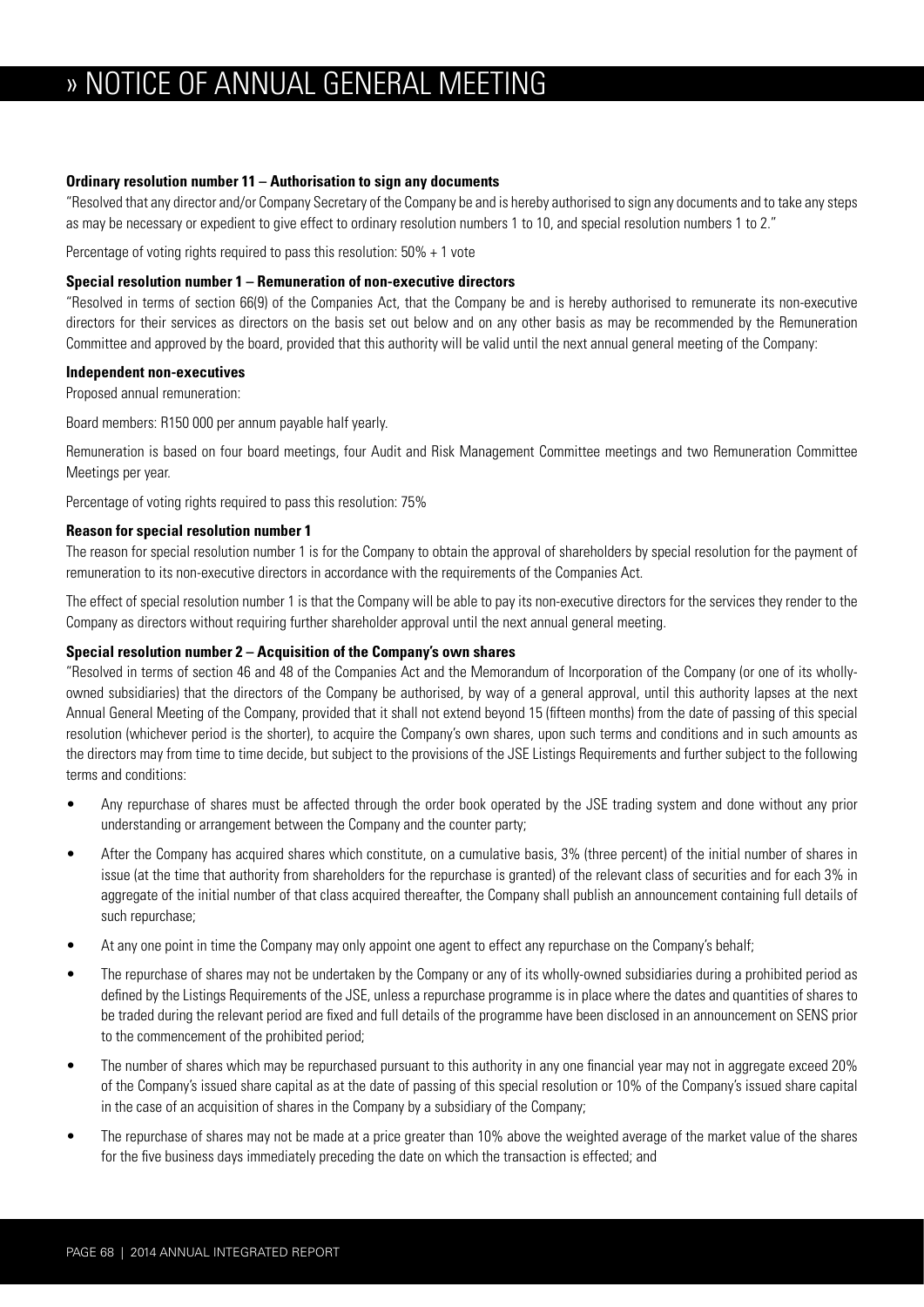• The Company's designated advisor shall confirm the adequacy of the Company's working capital for purposes of undertaking the repurchase of shares in writing to the JSE prior to entering the market to proceed with the repurchase."

Percentage of voting rights required to pass this resolution: 75%

#### **Reason for special resolution number 2**

The reason for this special resolution is to extend the general authority given to the directors of the Company or any subsidiary of the Company in terms of the Companies Act and the JSE Listings Requirements for the acquisition by the Company or its subsidiaries of the Company's shares, which authority shall be used at the directors' discretion during the course of the period authorised.

The directors, after considering the effect of the maximum repurchase permitted, are of the opinion that for a period of 12 (twelve months) after the date of the notice of this Annual General Meeting:

- The Company and the Group will be able to pay their debts in the ordinary course of business;
- The consolidated assets of the Company and the Group, fairly valued in accordance with International Financial Reporting Standards (IFRS), will be in excess of the liabilities of the Company and the Group. For this purpose the assets and liabilities should be recognised and measured in accordance with the accounting policies used in the latest audited Group annual financial statements;
- The share capital and reserves of the Company and the Group will be adequate for the ordinary business purposes; and
- The working capital of the Company and the Group will be adequate for ordinary business purposes.

In accordance with the JSE Listings Requirements, the directors record that:

Although there is no immediate intention to effect a repurchase of securities of the Company, the directors would utilise the general authority to repurchase securities as and when suitable opportunities present themselves, which opportunities may require expeditious and immediate action.

#### **Disclosure requirements in terms of the Listings Requirements**

The following additional information, some of which may appear elsewhere in the Annual Integrated Report 2014, is provided in terms of the JSE Listings Requirements for purposes of ordinary resolution number 10 and special resolution number 2:

| Directors and management      | page 2  |
|-------------------------------|---------|
| Major shareholders            | page 64 |
| Directors' interest in shares | page 25 |
| Share capital of the company  | page 50 |

#### **Directors' responsibility statement**

The directors, whose names are given on page 2 of this Annual Integrated Report 2014, collectively and individually accept full responsibility for the accuracy of the information pertaining to the special resolution and certify that to the best of their knowledge and belief there are no facts that have been omitted which would make any statement false or misleading and that all reasonable enquiries to ascertain such facts have been made and that the aforementioned special resolution contains all the information required by the JSE Limited.

#### **Material change**

Other than the facts and developments reported on in this Annual Integrated Report 2014, there have been no material changes in the affairs, financial or trading position of the Company or its subsidiaries since the Company's financial year-end and the signature of this report.

#### **Litigation statement**

As reported in the previous year's annual report, on 3 October 2009, summons was served on Nutritional Holdings by Andrew Maxwell Tully, Harold Levin, Colin Craig Elsworth and Randal James Brereton, being the trustees of the Tully Family Trust, which trust was the previous owner of the Impilo Group. In terms of the summons, the plaintiffs are claiming that shares issued to them at 60 cents per share, should have been issued at 48 cents per share. The plaintiffs issued a further summons on Nutritional Holdings on 4 December 2009, claiming that the 33 333 333 shares issued to the Tully Family Trust were issued in certified form and thus contrary to the Impilo acquisition agreement in that they were not issued in negotiable form. An appearance to defend both summons' has been filled at the time of receipt. No further action has been taken by the trustees of the Tully Family Trust since entering an appearance to defend some four years ago.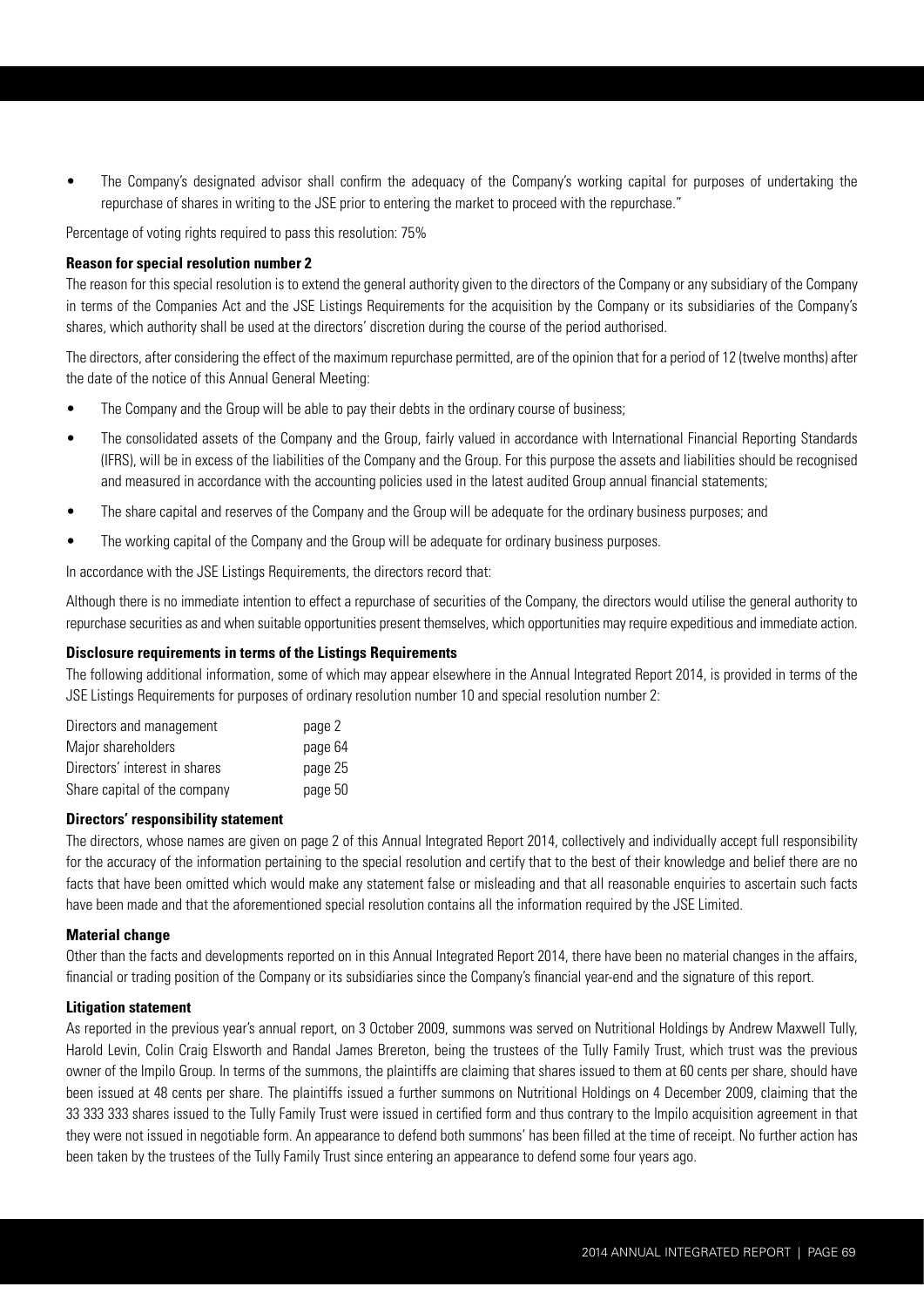Aside from the information detailed above, Nutritional Holdings and its subsidiaries are not involved in any material legal or arbitration proceedings or legal actions, nor are the directors aware of any proceedings that are pending or threatened, that may have, or have had in the 12-month period preceding the legal practicable date, a material effect on the Group's financial position

#### **Proxies**

A shareholder of the Company entitled to attend, speak and vote at the Annual General Meeting is entitled to appoint a proxy or proxies to attend, speak and on a poll vote in his stead. The proxy need not be a shareholder of the Company. A form of proxy is attached for the convenience of any certificated shareholder and own name registered dematerialised shareholder who cannot attend the Annual General Meeting, but who wishes to be represented.

Additional forms of proxy may also be obtained on request from the Company's registered office. The completed forms of proxy must be deposited at, posted or faxed to the registered office of the Company or the transfer secretaries at their respective addresses set out below, to be received by no later than 10:00 on Wednesday, 27 August 2014. Any member who completes and lodges a form of proxy will nevertheless be entitled to attend and vote in person at the Annual General Meeting should the member subsequently decide to do so.

Shareholders who have dematerialised their ordinary shares through a CSDP or broker, other than own name registered dematerialised shareholders, and who wish to attend the Annual General Meeting must request their CSDP or broker to issue them with a letter of representation. Alternatively, dematerialised shareholders other than own name registered dematerialised shareholders, who wish to be represented, must provide their CSDP or broker with their voting instructions in terms of the custody agreement between them and their CSDP or broker in the manner and by the time-frame stipulated.

#### **Voting**

On a show of hands, every shareholder of the Company present in person or by proxy shall have 1 (one) vote only, irrespective of the number of shares he holds or represents, provided that a proxy shall, irrespective of the number of shareholders he represents, have only 1 (one) vote. On a poll, every shareholder of the Company who is present in person or represented by proxy, shall have one vote for every share held in the Company by such shareholder.

By order of the board

#### **JA Etchells CA (SA)**

*Company Secretary*

Durban 30 May 2014

#### **Registered office address**

Suite 3, 49 Richefond Circle **P O Box 5026** Kwazulu-Natal 4019 4319

#### **Transfer secretaries**

Link Market Services (Pty) Limited 13th Floor Rennie House P O Box 4844 19 Ameshoff Street Johannesburg, 2000 Braamfontein Johannesburg, 2001

Ridgeside Office Park **From Account 2006** Frosterley Park Frosterley Park Frosterley Park Frosterley Park **Frosterley Park** Umhlanga Ridge La Lucia Ridge Office Estate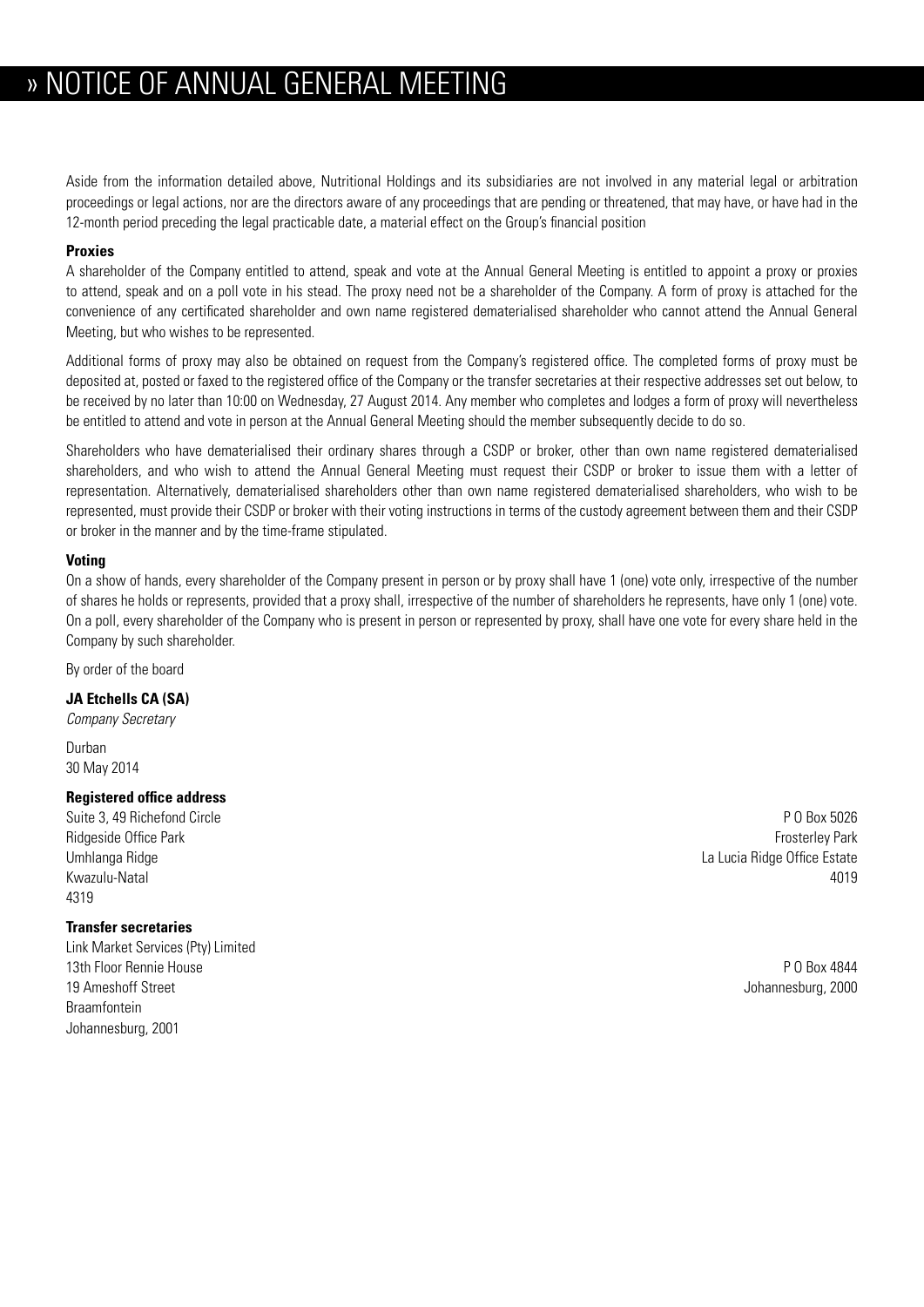### » » FORM OF PROXY

# **NUTRITIONAL OLDIN**

#### **NUTRITIONAL HOLDINGS LIMITED**

(Incorporated in the Republic of South Africa) (Registration number 2004/002282/06) ISIN Code: ZAE 000156485 Share code: NUT ("Nutritional Holdings" or "the Company")

For use by certificated and own name registered shareholders of the Company ("members") at the Annual General Meeting of Nutritional Holdings to be held at 10:00 on Friday, 29 August 2014 ("the Annual General Meeting") at the Boardroom of Great Wall Motors SA (Pty) Ltd, 5 Sneezewood Lane, Glen Anil, Durban.

| I/We:                  | (please print names in full)                                                  |  |
|------------------------|-------------------------------------------------------------------------------|--|
| of:                    | (address)                                                                     |  |
| being the holder/s of: | ordinary shares of no par value in Nutritional Holdings, appoint (see note 1) |  |
|                        | or failing him,                                                               |  |
| 2.                     | or failing him,                                                               |  |

3. the chairperson of the Annual General Meeting,

as my/our proxy to act for me/us and on my/our behalf at the Annual General Meeting which will be held for the purpose of considering, and if deemed fit, passing, with or without modification, the resolutions to be proposed thereat and at any adjournment thereof and to vote for and/or against the resolutions and/or abstain from voting in respect of the ordinary shares registered in my/our name/s, in accordance with the following instructions (see note 3):

|                                                                                                                                          | Number of votes (one vote per share) |         |         |
|------------------------------------------------------------------------------------------------------------------------------------------|--------------------------------------|---------|---------|
|                                                                                                                                          | For                                  | Against | Abstain |
| Ordinary resolution number 1 - Endorsement of annual financial statements                                                                |                                      |         |         |
| Ordinary resolution number 2 - Re-appointment of auditors                                                                                |                                      |         |         |
| Ordinary resolution number 3 - Auditors, remuneration                                                                                    |                                      |         |         |
| Ordinary resolution number 4 - Re-appointment Mrs JA Etchells as a non-executive director                                                |                                      |         |         |
| Ordinary resolution number 5 - Re-appointment of Mr AR Pinfold as a member of the Audit and Risk<br><b>Management Committee</b>          |                                      |         |         |
| Ordinary resolution number 6 - Re-appointment of Mr GR Wambach as a member of the Audit and Risk<br><b>Management Committee</b>          |                                      |         |         |
| Ordinary resolution number 7 - Re-appointment of Mr TR Hendry as a member of the Audit and Risk<br><b>Management Committee</b>           |                                      |         |         |
| Ordinary resolution number 8 - Placing unissued ordinary shares for purpose of share option scheme under the<br>control of the directors |                                      |         |         |
| Ordinary resolution number 9 - Placing of the authorised but unissued ordinary share capital under the control<br>of the directors       |                                      |         |         |
| Ordinary resolution number 10 - General authority to issue shares for cash                                                               |                                      |         |         |
| Ordinary resolution number 11 - Authorisation to sign any documents                                                                      |                                      |         |         |
| Special resolution number $1 -$ Remuneration of non-executive directors                                                                  |                                      |         |         |
| Special resolution number $2 -$ Acquisition of Company's own shares                                                                      |                                      |         |         |
| Signed at:<br>on                                                                                                                         |                                      |         | 2014    |
| Signature:                                                                                                                               |                                      |         |         |
| Assisted by me where applicable:                                                                                                         |                                      |         |         |
| Name:<br>Signature:<br>Capacity:                                                                                                         |                                      |         |         |

Please read the notes on the reverse hereof.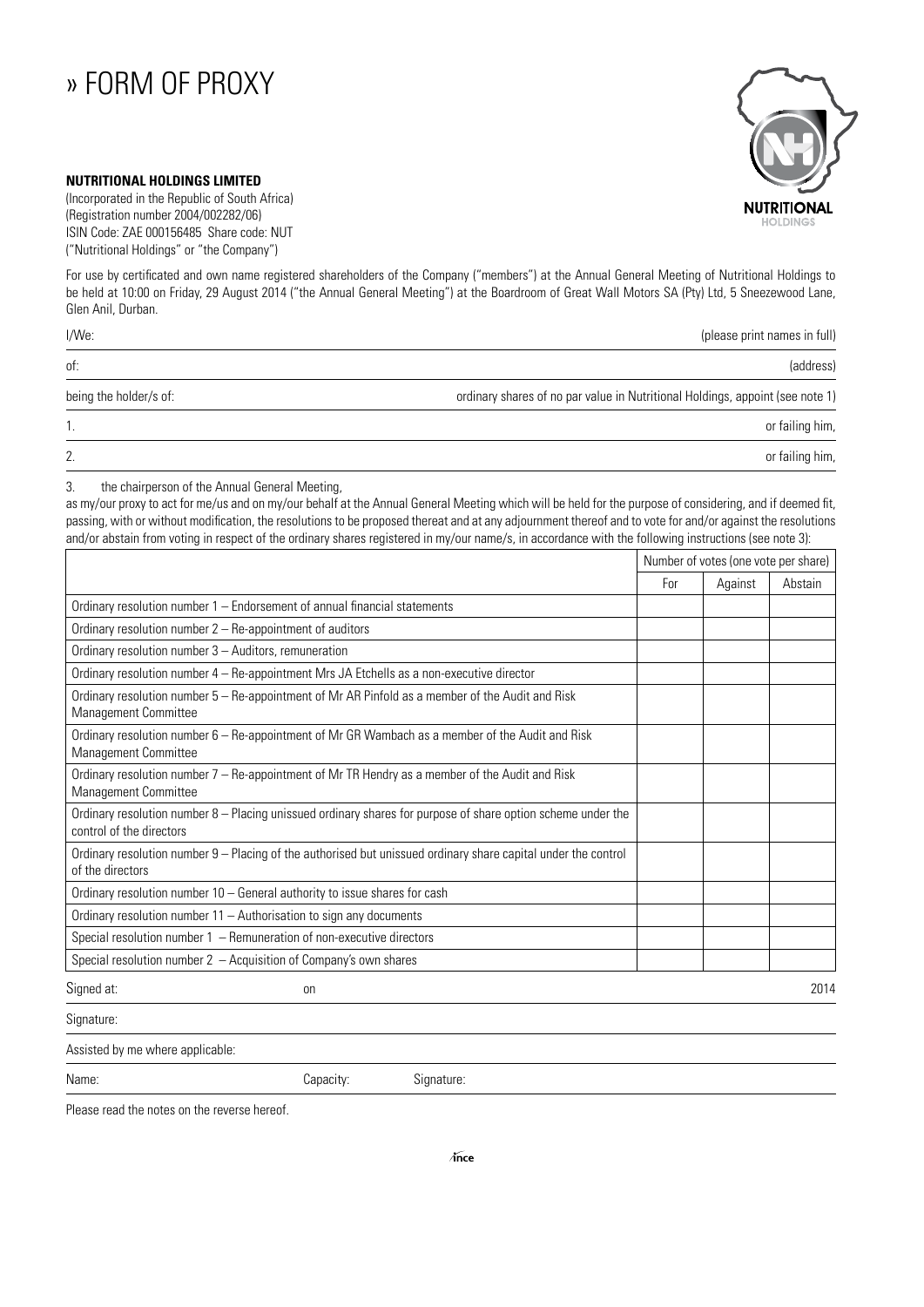## » » NOTES TO THE FORM OF PROXY

#### **Certificated shareholders**

If you are a certificated shareholder or have dematerialised your shares with own name registration and you are unable to attend the Annual General Meeting of Nutritional Holdings shareholders to be held at 10:00 on Friday, 29 August 2014 and wish to be represented thereat, you must complete and return this form of proxy in accordance with the instructions contained herein and lodge it with, or post it to the transfer secretaries, namely Link Market Services.

#### **Dematerialised shareholders other than those with own name registration**

If you hold dematerialised shares in Nutritional Holdings through a CSDP or broker other than with an own name registration, you must timeously advise your CSDP or broker of your intention to attend and vote at the general meeting or be represented by proxy thereat in order for your CSDP or broker to provide you with the necessary letter of representation to do so, or should you not wish to attend the general meeting in person, you must timeously provide your CSDP or broker with your voting instruction in order for the CSDP or broker to vote in accordance with your instruction at the Annual General Meeting.

#### **NOTES:**

- 1. Each member is entitled to appoint one or more proxies (who need not be shareholders of the Company) to attend, speak and, on a poll, vote in place of that member at the Annual General Meeting.
- 2. A member may insert the name of a proxy or the names of two alternative proxies of the member's choice in the space provided, with or without deleting "the chairperson of the Annual General Meeting". The person whose name stands first on the form of proxy and who is present at the Annual General Meeting will be entitled to act as proxy to the exclusion of those whose names follow.
- 3. A member's instructions to the proxy must be indicated by the insertion of the relevant number of votes exercisable by that member in the appropriate box/es provided. Failure to comply with the above will be deemed to authorise the chairperson of the Annual General Meeting, if he is the authorised proxy, to vote in favour of the resolutions at the Annual General Meeting, or any other proxy to vote or to abstain from voting at the general meeting as he deems fit, in respect of all the member's votes exercisable thereat.
- 4. A member or his proxy is not obliged to vote in respect of all the ordinary shares held or represented by him but the total number of votes for or against the resolutions and in respect of which any abstention is recorded may not exceed the total number of votes to which the member or his proxy is entitled.
- 5. Forms of proxy must be lodged with, or posted to the transfer secretaries to be received no later than 48 hours before the Annual General Meeting.
- 6. The completion and lodging of this form of proxy will not preclude the relevant member from attending the Annual General Meeting and speaking and voting in person thereat to the exclusion of any proxy appointed in terms thereof, should such member wish to do so.
- 7. Any alterations or corrections to this form of proxy must be initialled by the signatory/ies.
- 8. Documentary evidence establishing the authority of a person signing this form of proxy in a representative capacity must be attached to this form of proxy unless previously recorded by the Company's transfer office or waived by the chairperson of the Annual General Meeting.
- 9. The chairperson of the Annual General Meeting may reject or accept any proxy form which is completed and/or received other than in accordance with these instructions, provided that he is satisfied as to the manner in which a member wishes to vote.